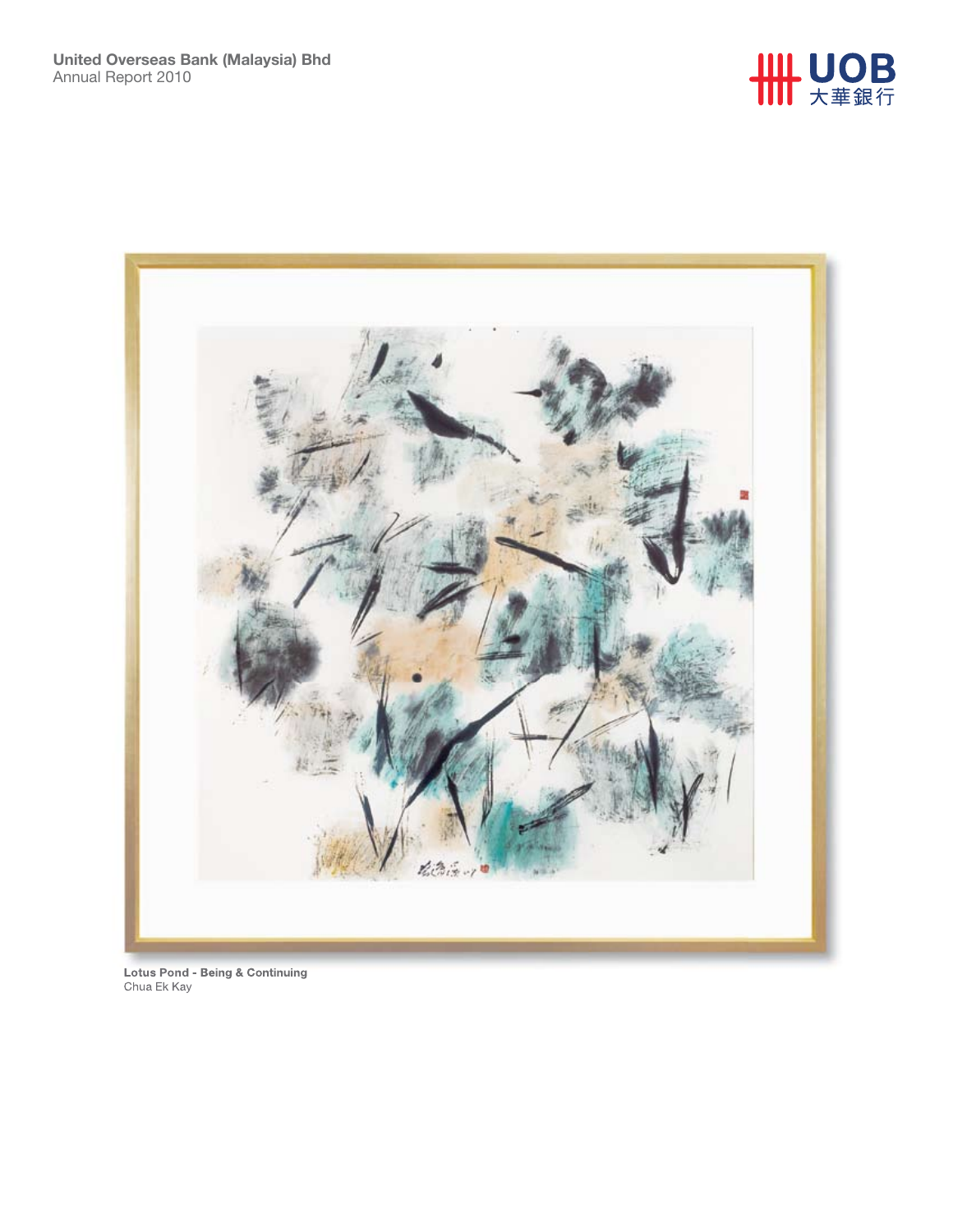**Our mission: To be a premier bank in the Asia-Pacific region, committed to providing quality products and excellent service.**



**Lotus Pond - Being & Continuing**

A recipient of Singapore's Cultural Medallion Award, Chua is best known for bridging Eastern and Western elements in his paintings. He is the first Chinese ink painter to win the UOB Painting Of The Year ("POY") Competition. Using Chinese ink as a medium, Chua brings out the beauty and spirit of the lotus at various periods of its life, capturing the graceful movements of the lotus for posterity. The UOB POY Competition and Exhibition is a flagship event under the Bank's corporate social responsibility programme.

### **Contents**

- 3 About UOB (Malaysia)
- 4 Chairman's Statement
- 6 Board of Directors<br>9 Corporate Informati
- Corporate Information
- 10 Branch Network
- 14 Corporate Governance 17 Pillar 3 Disclosure
- 31 Directors' Report
- 37 Statement by Directors
- 37 Statutory Declaration
- 38 Independent Auditors' Report
- 40 Statements of Financial Position
- 41 Income Statements
- 42 Consolidated Statement of
- Changes in Equity 43 Statement of Changes in Equity
- 44 Statements of Cash Flows
- 46 Notes to the Financial Statements

Reports and financial statements for the year ended 31 December 2010. All figures in this Annual Report are in Malaysian Ringgit unless otherwise specified.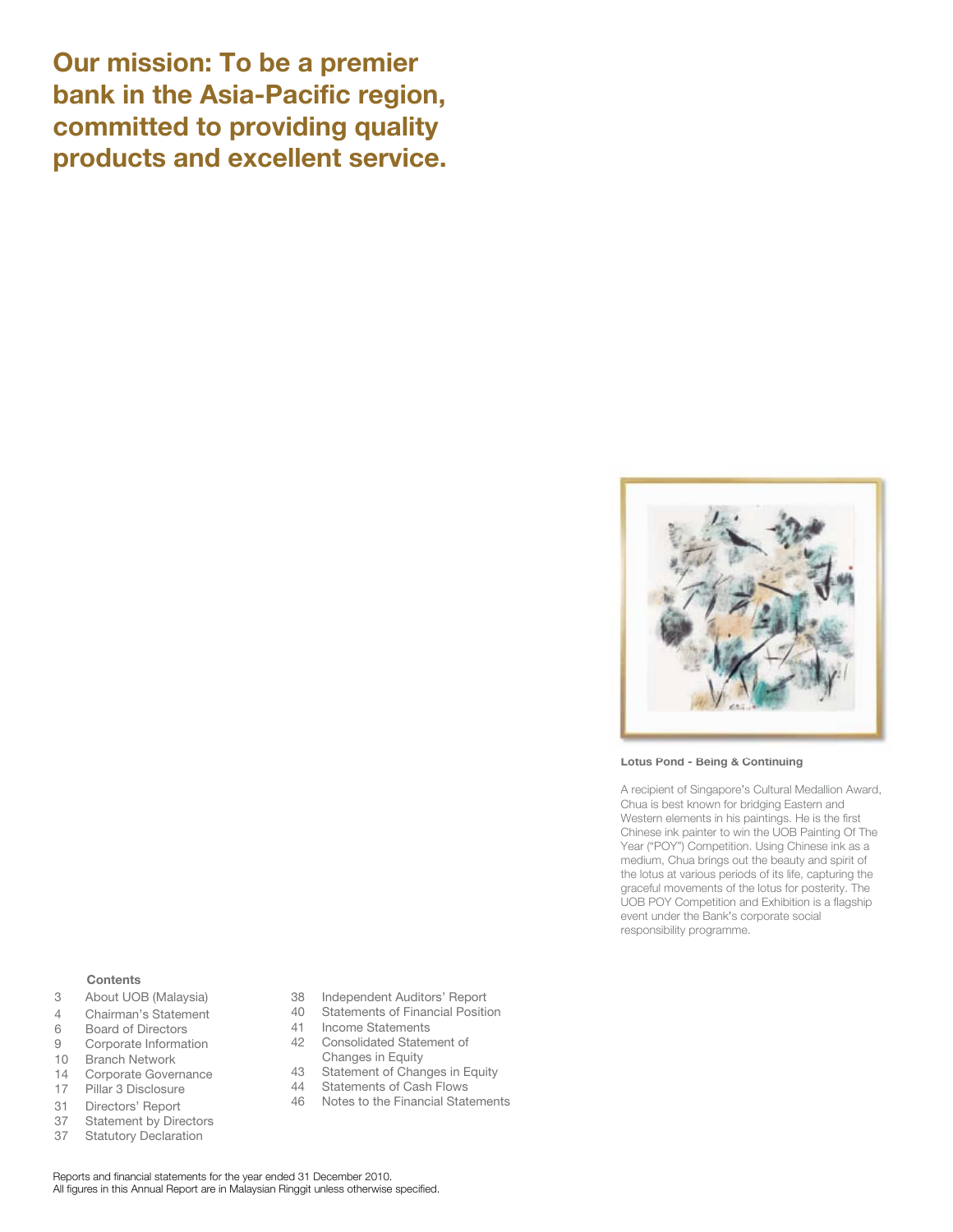# **About United Overseas Bank (Malaysia) Bhd**

United Overseas Bank (Malaysia) Bhd ("UOB (Malaysia)") was incorporated in 1993. It is a subsidiary of United Overseas Bank Limited ("UOB"), a leading bank in Singapore with a global network of over 500 offices in 19 countries and territories in Asia Pacific, Western Europe and North America.

UOB has had a presence in Malaysia since 1951. Today, UOB (Malaysia) operates 45 branches throughout Malaysia.

UOB (Malaysia) offers an extensive range of commercial and personal financial services through its branches, subsidiaries and associate companies. Its services include: commercial lending, investment banking, treasury services, trade services, home loans, credit cards, wealth management, general insurance and life assurance solutions.

UOB (Malaysia) is rated AA1 by the Rating Agency of Malaysia (RAM).

For further information, please visit uob.com.my.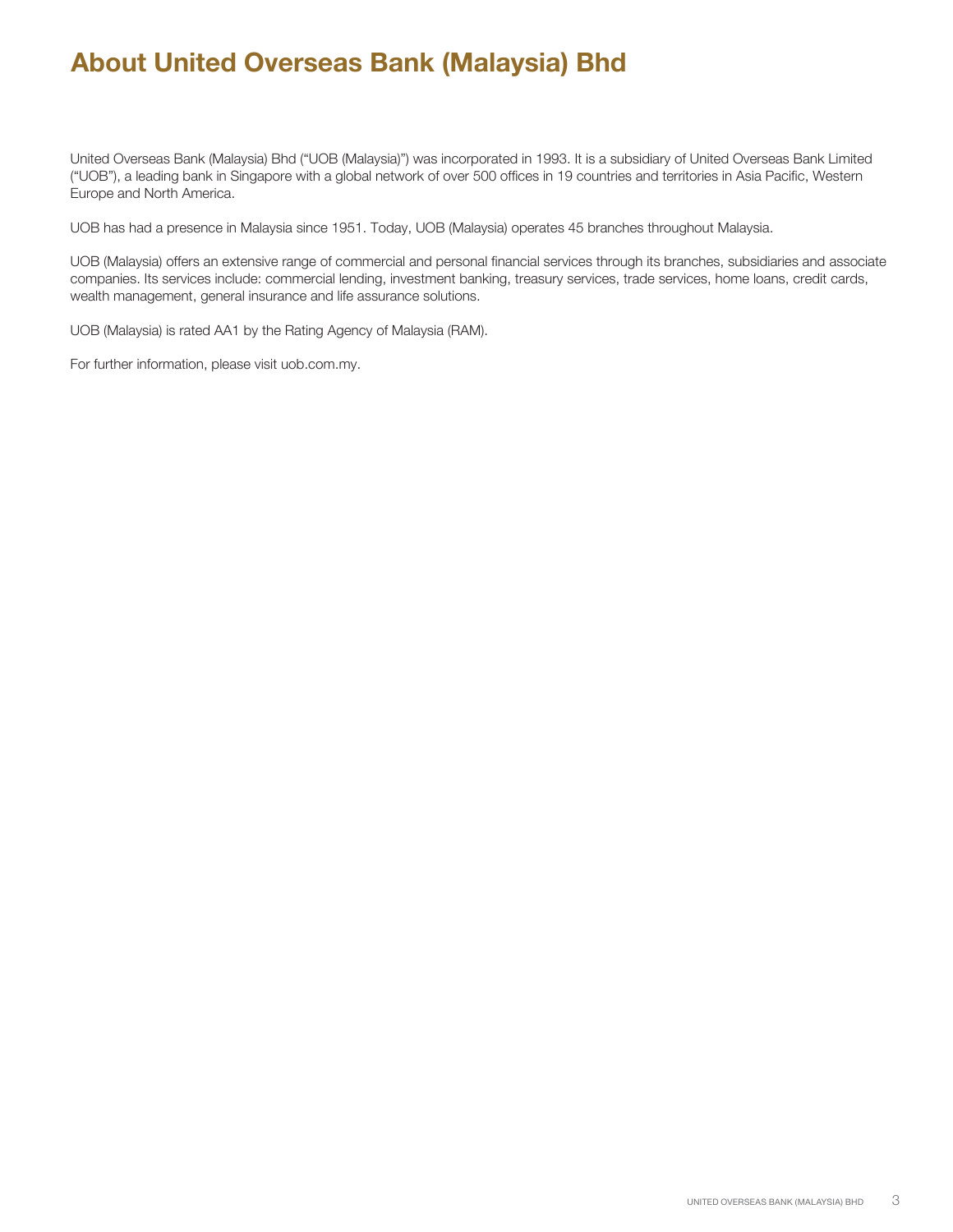## **Chairman's Statement**

**"... the Bank will launch new initiatives to expand the emerging market segments."**

### 2010 Review

Despite economic weakness in the advanced countries, the Malaysian economy remained fundamentally sound, supported by a robust financial system with ample liquidity. Gross domestic product ("GDP") grew 7.2% in 2010, underpinned by strong domestic demand and growth in the intra-regional trade.

United Overseas Bank (Malaysia) Bhd ("UOB (Malaysia)") continued to deliver strong earnings growth, with net profit after tax of RM619.1 million (2009: RM520.1 million), an increase of 19.0% against the previous year. This translated to a return on equity (after tax) of 16.3% compared to 16.1% in 2009.

Total income increased by 17.7% to RM1,589.9 million (2009: RM1,350.3 million), driven by higher net interest income and other operating income. Net interest income grew 20.1% to RM1,139.0 million (2009: RM948.8 million) largely due to strong growth in loans and the favourable interest rate environment. Gross loans registered an increase of 23.7% to RM35.2 billion (2009: RM28.5 billion), ahead of the industry growth of 13%. Non-bank deposits rose 23.5% to RM39.0 billion (2009: RM31.6 billion). Loan-to-deposit ratio remained at around 90%.

Other operating income increased by 12.3% to RM450.9 million (2009: RM401.5 million). The growth was driven by higher

fee income across all business activities, and in particular from credit card, trade-related and capital market activities. Staff and other operating expenses rose 17.7% to RM590.8 million (2009: RM502.0 million) as the Bank continued to build our capabilities and invest in our staff and infrastructure. Overall expense was well-controlled with cost-to-income ratio maintained at 37.2%.

Allowance for impairment on loans, advances, financing, commitments and contingencies increased 28.7% to RM198.9 million (2009: RM154.6 million), mainly due to higher collective impairment of RM120.6 million from the bigger loan base. Asset quality continued to improve as reflected in the lower individual impairment and higher NPL recoveries. Net NPL ratio improved to 1.7% from 2.7% despite the adoption of more stringent requirements under FRS139.

In 2010, we continued to expand our target segments, growing our consumer, SME and corporate banking business. The Bank saw good growth in consumer loans and wealth management business. For the commercial sector, tailored product packages, including working capital financing, transaction banking and cash management services, were rolled out to service the needs of SME customers. The Bank also set up industry specialisation units to provide greater customer support and to grow the larger SME and corporate banking business.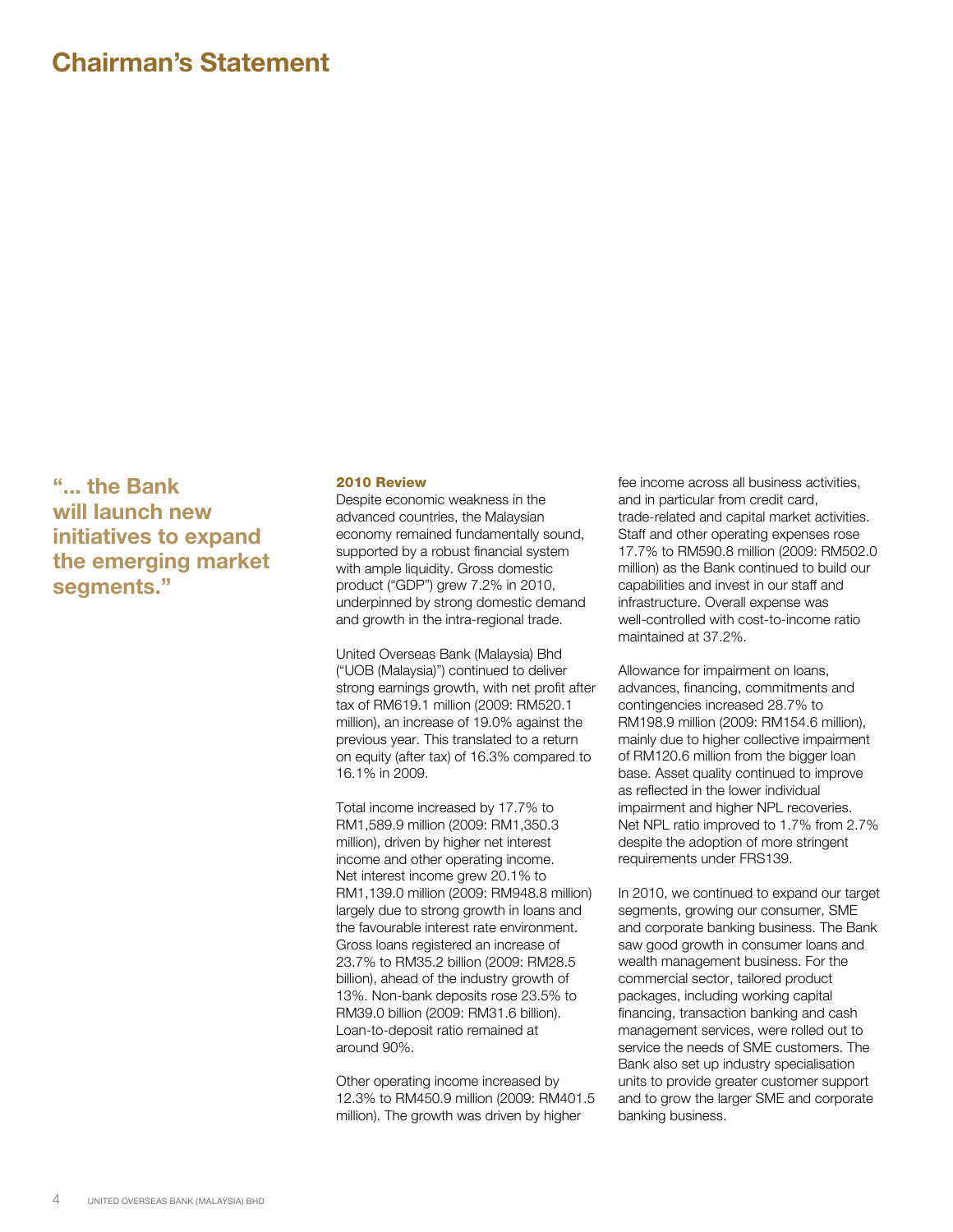

In March, the Bank issued RM500 million in subordinated bonds to strengthen our capital position to support further growth. Risk-weighted capital ratio increased from 15.0% to 17.5%.

In continuing pursuit to expand its reach in Malaysia, the Bank opened four new branches in USJ Taipan, Ijok, Ampang and Cheras during the year. The Bank remains as one of the top foreign banks in Malaysia with the largest conventional banking branches (45) across the country.

## 2011 Outlook

Looking ahead, uncertainty continues to loom over the sustainability of the global economic recovery. The developed economies continue to face challenges of low growth as well as weak labour and financial markets. In contrast, Asia is booming, supported by the resilient domestic economies and intra-regional activities. Malaysia, with its strong domestic demand and expected investments from the Government's initiatives under the Economic Transformation Programme ("ETP"), is projected to grow between 5% and 6% in 2011.

In the local financial sector, competition is expected to intensify from further liberalisation. The entry of new foreign banks and mega Islamic banks will also exacerbate the competition for talents in the market.

In view of the challenges ahead, the Bank will launch new initiatives to expand the emerging market segments. The Bank will also continue to build up talents and capabilities to provide products and services that meet customers' needs. Backed by a robust balance sheet, established regional platform and strong customer franchise, UOB Malaysia expects satisfactory growth in 2011.

#### Acknowledgement

The Board is deeply saddened by the loss of our Director, Tun Dato' Seri Dr Lim Chong Eu on 24 November 2010. Tun Dato' Seri Dr Lim joined UOB (Malaysia) as a Board director on the 12 December 1994. During his 16-year tenure, Tun Dato' Seri Dr Lim had provided the Board with invaluable inputs and insights.

I would like to thank the Board of Directors for their wise counsel and guidance during the year.

My appreciation also goes to our management and staff members for their commitment and contributions, and our customers for their continuous support.

**Wee Cho Yaw** Chairman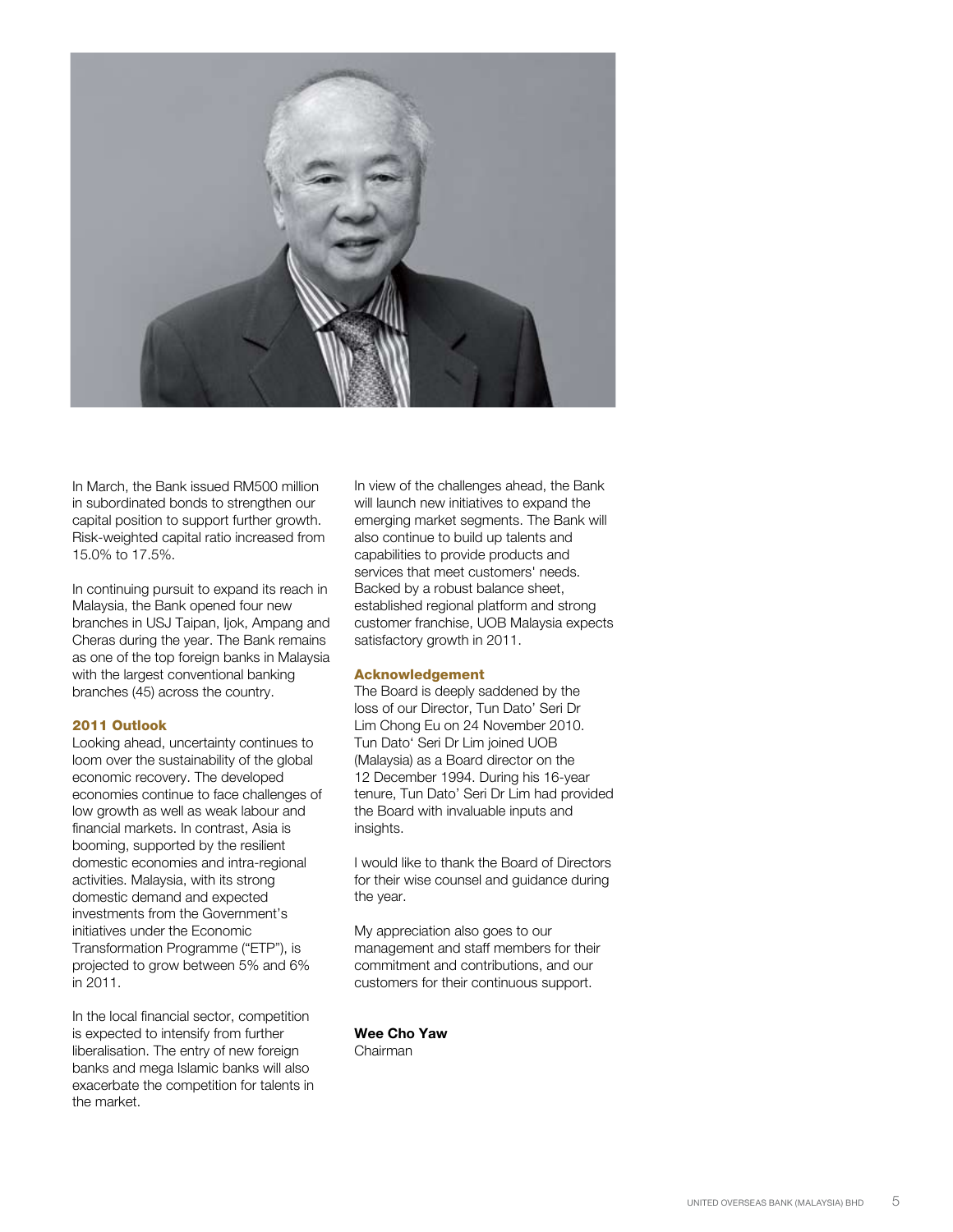## **Board of Directors**

## Board of Directors

Wee Cho Yaw *Chairman*

Wee Ee Cheong Lee Chin Yong Francis Ong Sea Eng Terence (ceased on 20 May 2010 ) YABhg Tun Dato' Seri Utama Dr Lim Chong Eu (passed away on 24 November 2010) Ng Kee Wei (retired on 8 April 2011) Lim Kean Chye (retired on 8 April 2011) Abdul Latif Bin Yahaya Chan Kok Seong Datuk Abu Huraira Bin Abu Yazid (appointed on 5 February 2010)

## Executive Committee

Wee Ee Cheong *Chairman*

Lee Chin Yong Francis Chan Kok Seong

## Audit Committee

YABhg Tun Dato' Seri Utama Dr Lim Chong Eu (passed away on 24 November 2010) Abdul Latif Bin Yahaya (appointed as Chairman on 19 January 2011) *Chairman*

Ng Kee Wei (resigned on 9 March 2011) Ong Sea Eng Terence (ceased on 20 May 2010 ) Datuk Abu Huraira Bin Abu Yazid (appointed on 23 July 2010) Lee Chin Yong Francis (appointed on 9 March 2011)

## Risk Management Committee

Ng Kee Wei (resigned on 9 March 2011) Datuk Abu Huraira Bin Abu Yazid (appointed as member on 23 July 2010 and as Chairman on 9 March 2011) *Chairman*

Ong Sea Eng Terence (ceased on 20 May 2010 ) Abdul Latif Bin Yahaya Lee Chin Yong Francis (appointed on 9 March 2011)

## Remuneration Committee

Lim Kean Chye (resigned on 9 March 2011) Datuk Abu Huraira Bin Abu Yazid (appointed as Chairman on 9 March 2011) *Chairman*

Wee Cho Yaw Lee Chin Yong Francis Wee Ee Cheong (appointed on 9 March 2011)

## Nominating Committee

Lim Kean Chye (resigned on 9 March 2011) Abdul Latif Bin Yahaya (appointed as member on 5 July 2010 and as Chairman on 9 March 2011) *Chairman*

Wee Cho Yaw Lee Chin Yong Francis Ng Kee Wei (resigned on 9 March 2011) Ong Sea Eng Terence (ceased on 20 May 2010 ) Abdul Latif Bin Yahaya (appointed on 5 July 2010) Wee Ee Cheong (appointed on 9 March 2011) Datuk Abu Huraira Bin Abu Yazid (appointed on 9 March 2011)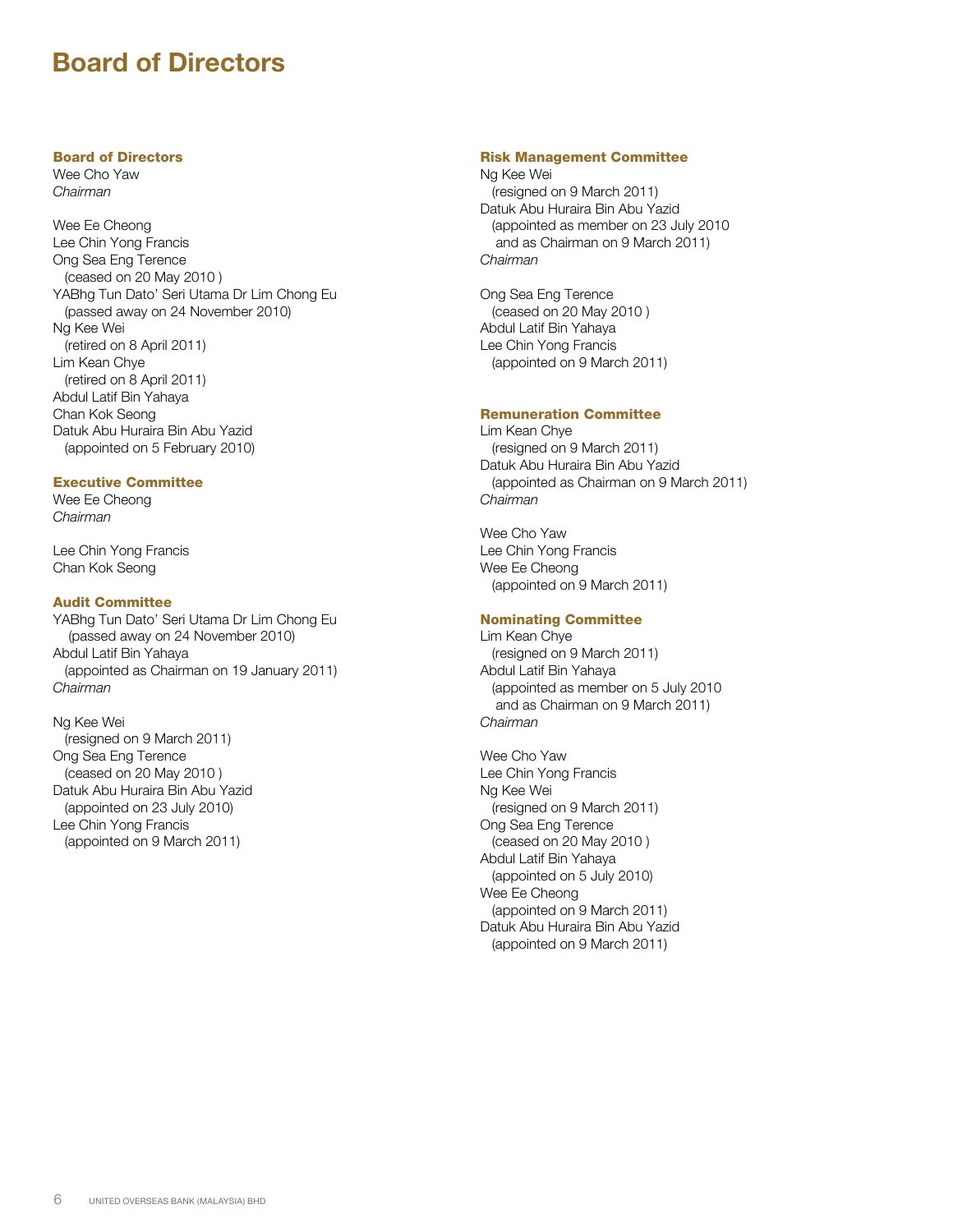# **Board of Directors' Profiles**

#### Wee Cho Yaw – Chairman

Dr Wee is the Chairman of United Overseas Bank (Malaysia) Bhd. He was appointed to the Board on 23 March 1994 and last re-appointed as Director on 13 April 2011. He is a member of the Remuneration and Nominating Committees.

Dr Wee is the Chairman of United Overseas Bank and its subsidiaries, Far Eastern Bank, United Overseas Insurance and United Overseas Bank (Thai) Public Company, President Commissioner of PT Bank UOB Buana, and Supervisor of United Overseas Bank (China). He is the Chairman of United International Securities, Haw Par Corporation, UOL Group, Pan Pacific Hotels Group, United Industrial Corporation, and Singapore Land and its subsidiary, Marina Centre Holdings. He is also the Chairman of Wee Foundation.

Dr Wee was conferred the Businessman Of The Year award twice at the Singapore Business Awards in 2001 and 1990. In 2006, he received the inaugural Credit Suisse-Ernst & Young Lifetime Achievement Award for his outstanding achievements in the Singapore business community. In 2009, he was conferred the Lifetime Achievement Award by The Asian Banker. Dr Wee is the Pro-Chancellor of Nanyang Technological University and the Honorary President of Singapore Chinese Chamber of Commerce & Industry, Singapore Federation of Chinese Clan Associations and Singapore Hokkien Huay Kuan. He received Chinese high school education and was conferred Honorary Doctor of Letters by the National University of Singapore in 2008.

## Wee Ee Cheong

Mr Wee was appointed to the Board on 23 March 1994 and last re-elected as Director on 20 December 2008. He is a member of the Executive, Remuneration and Nominating Committees.

Mr Wee served as Deputy Chairman and President of United Overseas Bank from 2000 to April 2007 and was appointed as Chief Executive Officer ("CEO") on 27 April 2007. He currently holds the position of Deputy Chairman and CEO.

He is a director of several UOB subsidiaries and affiliates, including Far Eastern Bank, United Overseas Insurance, United Overseas Bank (Thai) Public Company and United International Securities. He is the Chairman of United Overseas Bank (China) and a commissioner of PT Bank UOB Buana.

Mr Wee is the current Chairman of The Association of Banks in Singapore. He serves as a director of The Institute of Banking & Finance and chairs the Financial Industry Competency Standards ("FICS") Steering Committee. He is a member of the Board of Governors of the Singapore-China Foundation, Visa International Senior Client Council, India-Singapore CEO Forum and Advisory Board of the INSEAD East Asia Council and International Council. He is also a director of Wee Foundation. Mr Wee is an honorary council member of Singapore Chinese Chamber of Commerce & Industry. He had previously served as Deputy Chairman of Housing & Development Board, and a director of Port of Singapore Authority, UOL Group and Pan Pacifi c Hotels Group.

He holds a Bachelor of Science (Business Administration) and a Master of Arts (Applied Economics) from The American University, Washington, DC.

## Lee Chin Yong Francis

Mr Lee was appointed to the Board on 1 September 1998 and last re-elected as Director on 13 April 2011. He is a member of the Executive, Audit, Risk Management, Remuneration and Nominating Committees.

He currently leads the Group's retail businesses for consumers and small business customers. Prior to his appointment in Singapore in 2003, he was the Chief Executive Officer ("CEO") of UOB (Malaysia). Between 2003 and 2008, Mr Lee was the head of International and spearheaded the Group's expansion in the region. He was also responsible for the Bank's consumer banking business in Singapore and the region. He holds a Malaysia Certificate of Education and has 31 years of experience in the financial industry.

#### Chan Kok Seong

Mr Chan was appointed to the Board on 3 August 2006 and last re-elected as Director on 31 May 2010.

Mr Chan was appointed as CEO of UOB (Malaysia) in 2003. He holds a Bachelor of Accounting from the University of Malaya, Malaysia, and is a member of The Malaysian Institute of Certified Public Accountants. He has 25 years of experience in banking.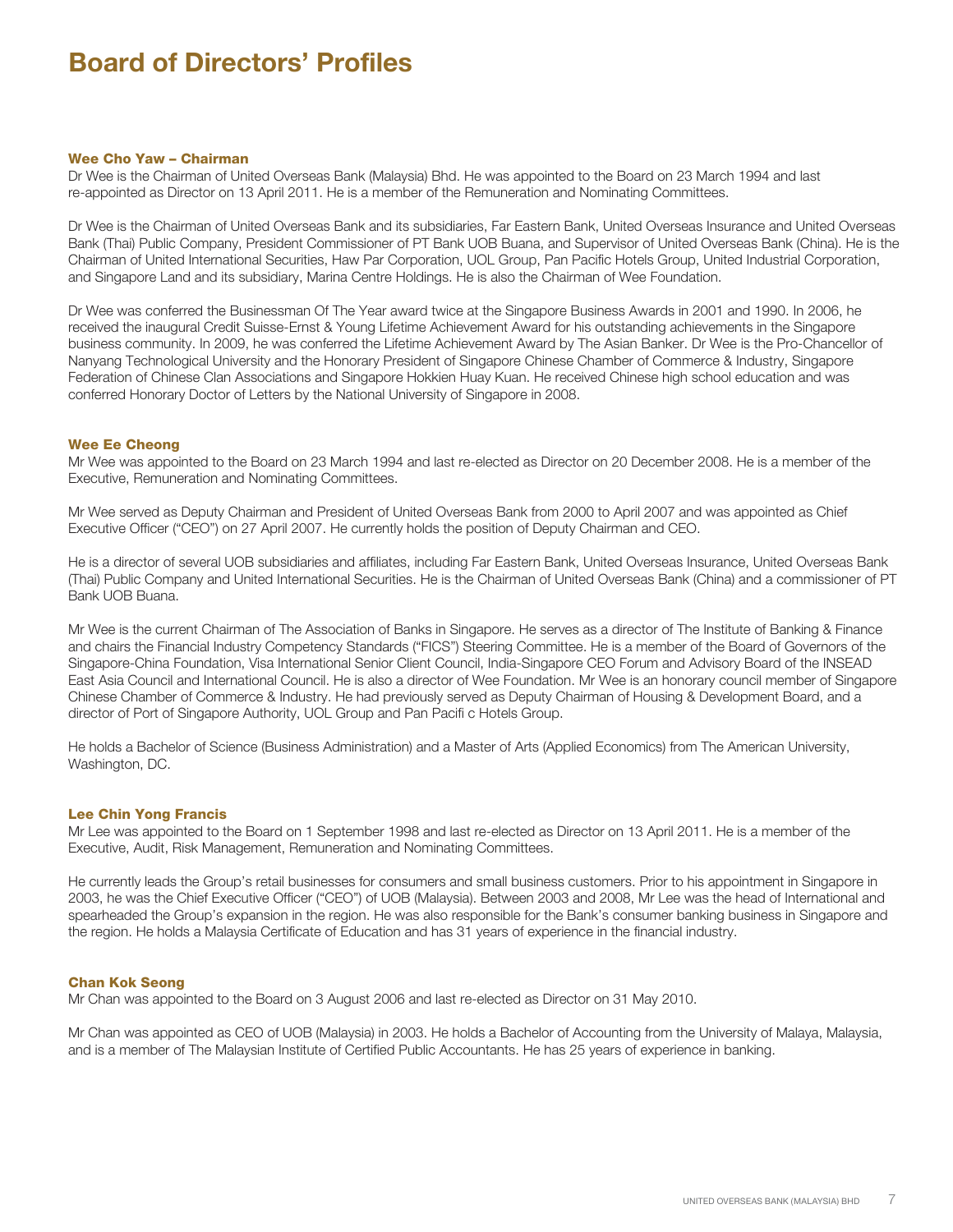# **Board of Directors' Profiles**

#### En Abdul Latif Bin Yahaya

En Abdul Latif was appointed to the Board on 19 Jun 2008 as an Independent Non-Executive Director. He is the Chairman of the Bank's Audit Committee and Nominating Committee and a member of the Risk Management Committee. En Abdul Latif also sits on the board of several other private companies including Semarak Pesona Sdn Bhd, NCL Solutions Sdn Bhd, Riyan Tech (M) Sdn Bhd, Vigorvest Sdn Bhd and Zag T 3 Sdn Bhd.

He holds a Diploma in Public Administration & Local Government from the then Institute Technology Mara (now UiTM) and a Bachelor of Business Administration awarded by Ohio University. En Abdul Latif has wide working experience in the financial services industry and has served in various senior capacities. He began his career as an Administrative Officer with Bank Negara Malaysia from 1971 to 1978 and subsequently joined Orix Leasing Malaysia Berhad. In 1984, En Abdul Latif was appointed the Managing Director of Arab Malaysian Credit Berhad and he held the position until 1996. He then became the Managing Director of Arab-Malaysian Assurance Berhad (now known as AmAssurance Berhad) until he left in 1999. For the next five years until 2004, he was appointed Advisor to the Chief Executive Officer/Vice Chairman of Orix Leasing Malaysia Berhad. In 2008, he assumed the position of Managing Director/Chief Executive Officer of ICB Islamic Bank Ltd., Dhaka, Bangladesh, for an interim period. During his working career, Encik Abdul Latif was the Chairman of the Equipment Leasing Association of Malaysia for seven years and the President of the Asian Leasing Association for two years.

#### Datuk Abu Huraira Bin Abu Yazid

Datuk Abu was appointed to the Board on 5 February 2010 as an Independent Non-Executive Director. He is the Chairman of the Bank's Risk Management Committee and Remuneration Committee. He is also a member of the Audit Committee and Nominating Committee. Datuk Abu sits on the board in other private companies such as Equinox 8 Sdn Bhd and HY Connections Sdn Bhd.

He holds a Bachelor of Economics majoring in Business Management awarded by University of Malaya. Datuk Abu has wide working experience with a career spanning 33 years in financial, postal and express air cargo industries. He started his career in 1976 as the Head of Maybank card business up to 1986. Then he joined Chase Manhattan (now known as JP Morgan Chase) until 1988. Thereafter, from 1988 to 1991, Datuk Abu joined Citibank, Malaysia as Vice President and was responsible for setting up and managing card business. Later, he was appointed the General Manager in Public Bank from 1991 to 2000. In 2000, Datuk Abu was appointed the Chief Executive Officer of National Savings Bank, a position he assumed up to 2004. He was also appointed in 2007 as a member of a 3-man Executive Committee at Board level to manage Transmile Berhad. From 2001 to 2009, he was appointed the Executive Director of Pos Malaysia Berhad. In 2009, he was appointed Chairman of Social Security Organisation (SOCSO), a position he had held on till to date. Datuk Abu was also a member of VISA International's Advisor's Debit Group, Commercial Products Planning Committee and the Membership, Rules & Risk Committee.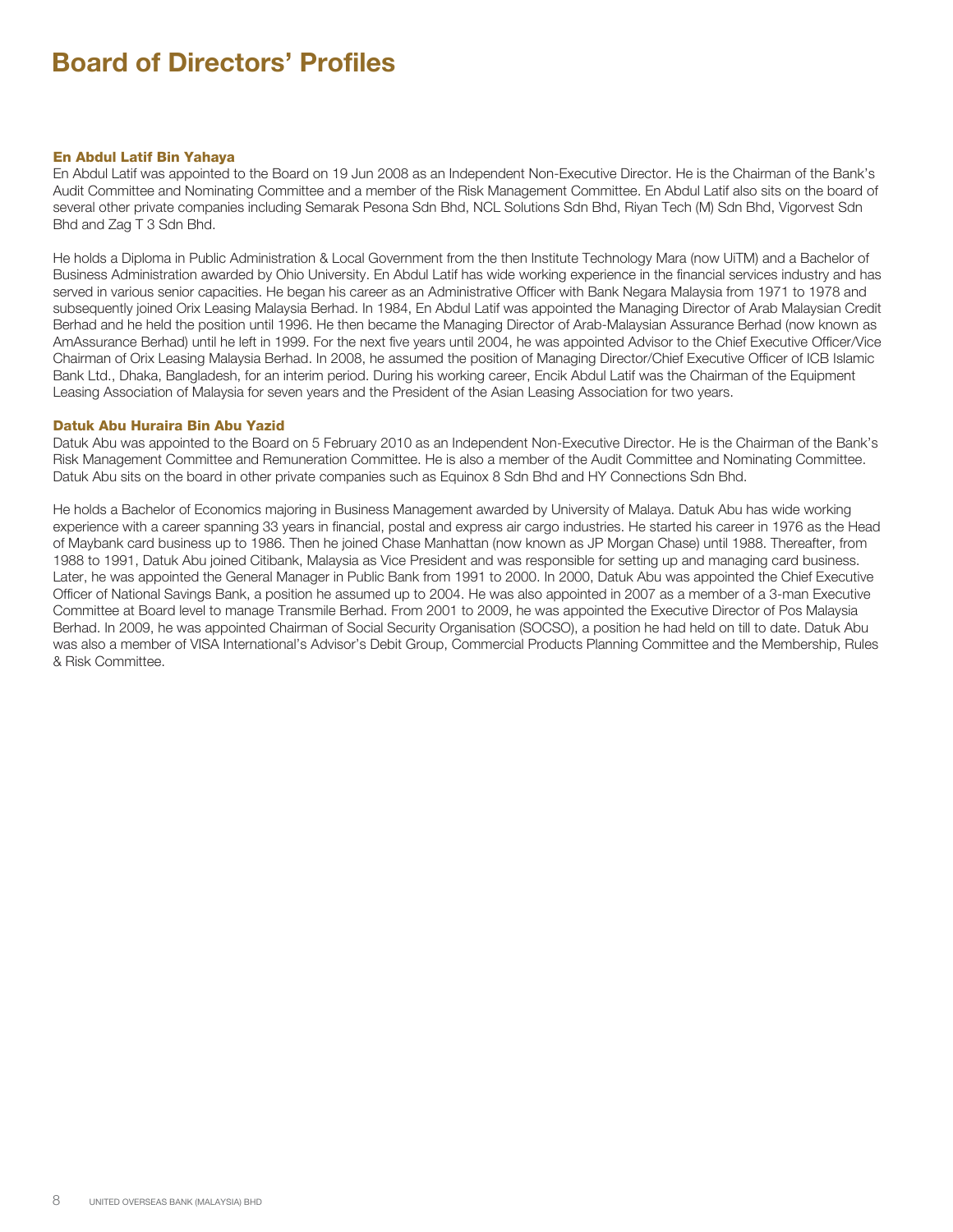## **Corporate Information**

## Senior Management

Chan Kok Seong *Chief Executive Officer*

Lam Sai Yoke Kevin *Managing Director Country Head, Personal Financial Services*

Beh Soo Heng Michael *Managing Director Country Head, Global Markets & Investment Management*

Beh Wee Khee *Executive Director Country Head, Commercial Banking II*

Chan Shu Peng (Ms) *Executive Director Head, Retail Technology & Operations*

Chun Choy Wan (Ms) *Executive Director Head, Wholesale/Treasury Technology & Operations*

Kan Wing Yin *Executive Director Country Head, Commercial Banking I*

Khoo Chock Seang *Executive Director Head, Sales & Distribution Personal Financial Services*

Lee Ean Chye Andre *Executive Director Country Head, Transaction Banking*

Lee Voon Seng *Executive Director Country Head, Human Resources*

Lim Jit Yang *Executive Director Country Head, Corporate Banking II*

Lin Kok Hoi *Executive Director Country Head, Retail Business Channels Support*

Loong See Meng Steven *Executive Director Country Head, Corporate Banking I*

Lum Chee Onn *Executive Director Country Head, Technology & Operations*

Mohd Fhauzi bin Muridan *Executive Director Country Head, Bumiputera Business Banking* Ng Ling Tee Steven *Managing Director Country Head, Specialised Financing*

Por Peng Seong Alex *Executive Director Country Head, Risk Management*

Quah Chei Jin Albert *Executive Director Country Head, Finance & Corporate Services Chief Financial Officer*

Seow Hooi Choon James *Executive Director Country Head, Business Banking*

Tan Kok Soon David *Executive Director & Country Head Credit - Corporates & Financial Institutions*

Wee Hock Kiong *Executive Director Country Head, Credit - Retail*

Yong Yen Ee *Executive Director Country Head, Credit - Middle Market*

## **Secretary**

Chun Choy Wan

## Auditors

Messrs Ernst & Young Level 23A, Menara Milenium Jalan Damanlela, Pusat Bandar Damansara 50490 Kuala Lumpur

### Share Capital

Authorised: RM 2,000,000,000 Paid Up: RM 470,000,000

#### Registered Office

Level 11, Menara UOB Jalan Raja Laut, 50350 Kuala Lumpur

## Head Office

Menara UOB, Jalan Raja Laut Peti Surat 11212 50738 Kuala Lumpur Telephone: 03-2692 7722 Facsimile: 03-2691 0281 Cable: BANKUOBMKUALALUMPUR Telex: MA 34191 UOBMHO Website: uob.com.my Email: uob121@uob.com.my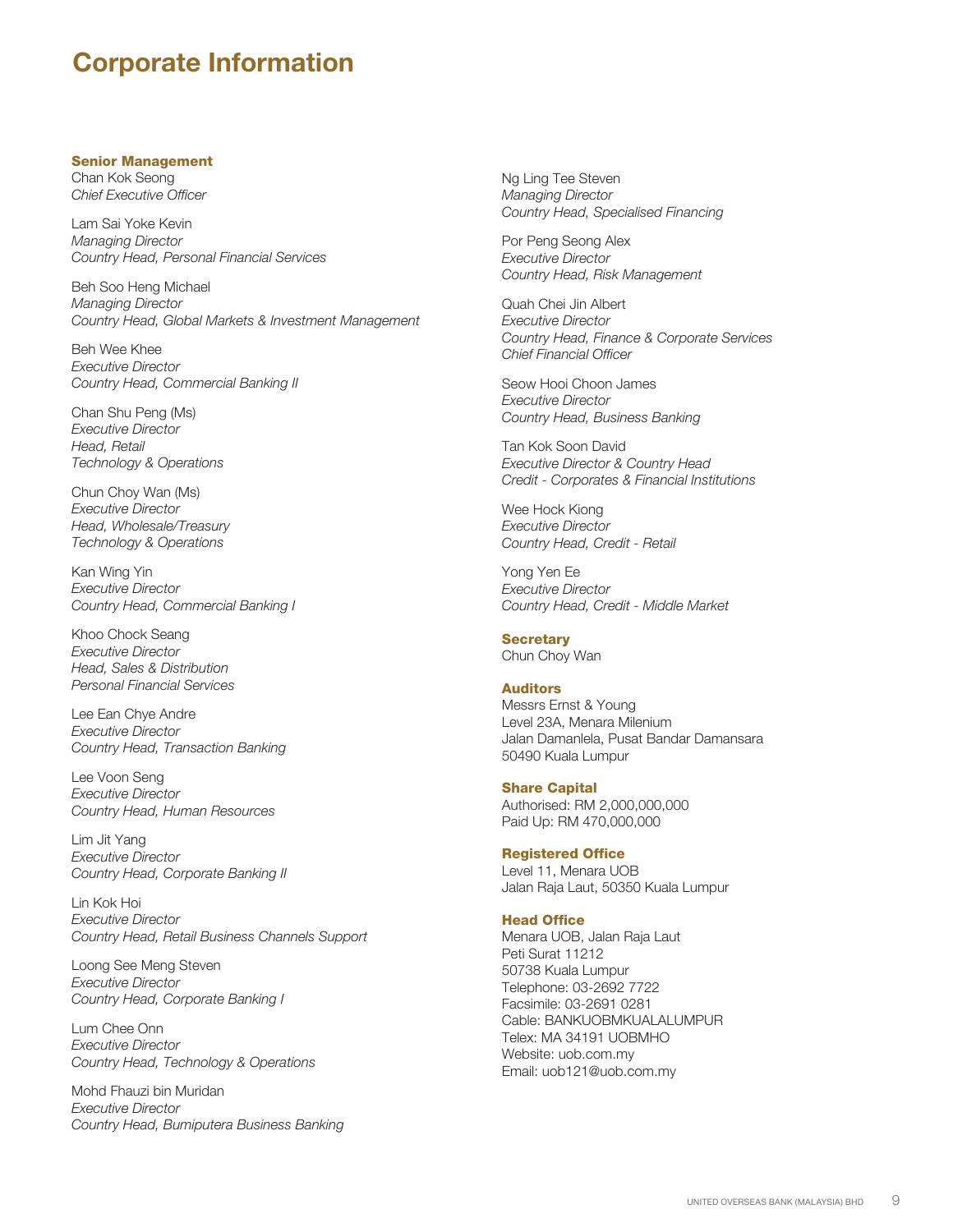## Federal Territory

#### **Central Area I**

Bangunan UOB, Medan Pasar 10-12, Medan Pasar 50050 Kuala Lumpur Tel: 03-2772 8000 Fax: 03-2031 9387 / 03-2070 8058 Area Manager: Foo Tek Lam

#### **Kuala Lumpur Main Branch**

Level 2, Menara UOB Jalan Raja Laut, 50350 Kuala Lumpur Tel: 03-2692 4511 Fax: 03-2691 3110 Manager: Tan Swee Ling Mona

### **Jalan Imbi Branch**

197-199, Jalan Imbi 55100 Kuala Lumpur Tel: 03-2143 5722 Fax: 03-2148 9725 Manager: Lee Kim Thye

## **Jalan Pudu Branch**

408-410, Jalan Pudu 55100 Kuala Lumpur Tel: 03-9222 5135 / 03-9222 9022 Fax: 03-9221 6667 Manager: How Boon Seong Jonathan

## **Jalan Sultan Ismail (Parkroyal) Branch**

Unit 1-6, Ground Floor, President House Jalan Sultan Ismail, 50250 Kuala Lumpur Tel: 03-2142 8828 Fax: 03-2141 1212 Manager: Lam Chern Feei

## **Medan Pasar Branch**

Bangunan UOB, Medan Pasar 10-12, Medan Pasar, 50050 Kuala Lumpur Tel: 03-2772 8000 Fax: 03-2031 9387 / 03-2070 8058 Deputy Manager: Tan Ah Ng

## **Kepong Branch**

82, Ground Floor Jalan 3/62D, Medan Putra Business Centre Sri Menjalara, Off Jalan Damansara 52200 Kuala Lumpur Tel: 03-6286 6888 Fax: 03-6275 3668 Manager: Hew Chun Kie Donald

#### Selangor

## **Central Area II**

2108, Jalan Meru 41050 Klang Tel: 03-3342 0712 / 03-3342 0713 Fax: 03-3342 1135 Area Manager: Wong Siew Ling Kelly

#### **Ijok Branch**

57 Jalan PPAJ 3/1 Pusat Perdagangan Alam Jaya 42300, Bandar Puncak Alam, Selangor Tel: 03-6038 8292 Fax: 03-6038 8289 Manager: Gim Tong Wei Ryo

#### **Klang Branch**

2108, Jalan Meru 41050 Klang Tel: 03-3342 0712 / 03-3342 0713 Fax: 03-3342 1135 Deputy Manager: Koh Geok Lan Violet

## **Kota Damansara Branch**

48, Jalan PJU 5/8 Dataran Sunway, Kota Damansara 47810 Petaling Jaya Tel: 03-6140 9881 Fax: 03-6140 9771 Manager: Oh Seng Hu

## **Shah Alam Branch**

2A, Ground Floor, Wisma SunwayMas Jalan Tengku Ampuan Zabedah C9/C Section 9, 40100 Shah Alam Tel: 03-5891 6213 Fax: 03-5891 6052 Manager: Lai Ted Min George

## **USJ Taipan Branch**

7 Jalan USJ 10/1 USJ Taipan Triangle 47620 UEP Subang Jaya Selangor Tel: 03-5565 2000 Fax: 03-5631 8703 Manager: En Chung Teck

#### **Central Area III**

1, Jalan SS21/58, Ground Floor Uptown 1, Damansara Uptown 47400 Petaling Jaya Tel: 03-7726 2299 Fax: 03-7727 5566 Area Manager: Woon Siew Hoong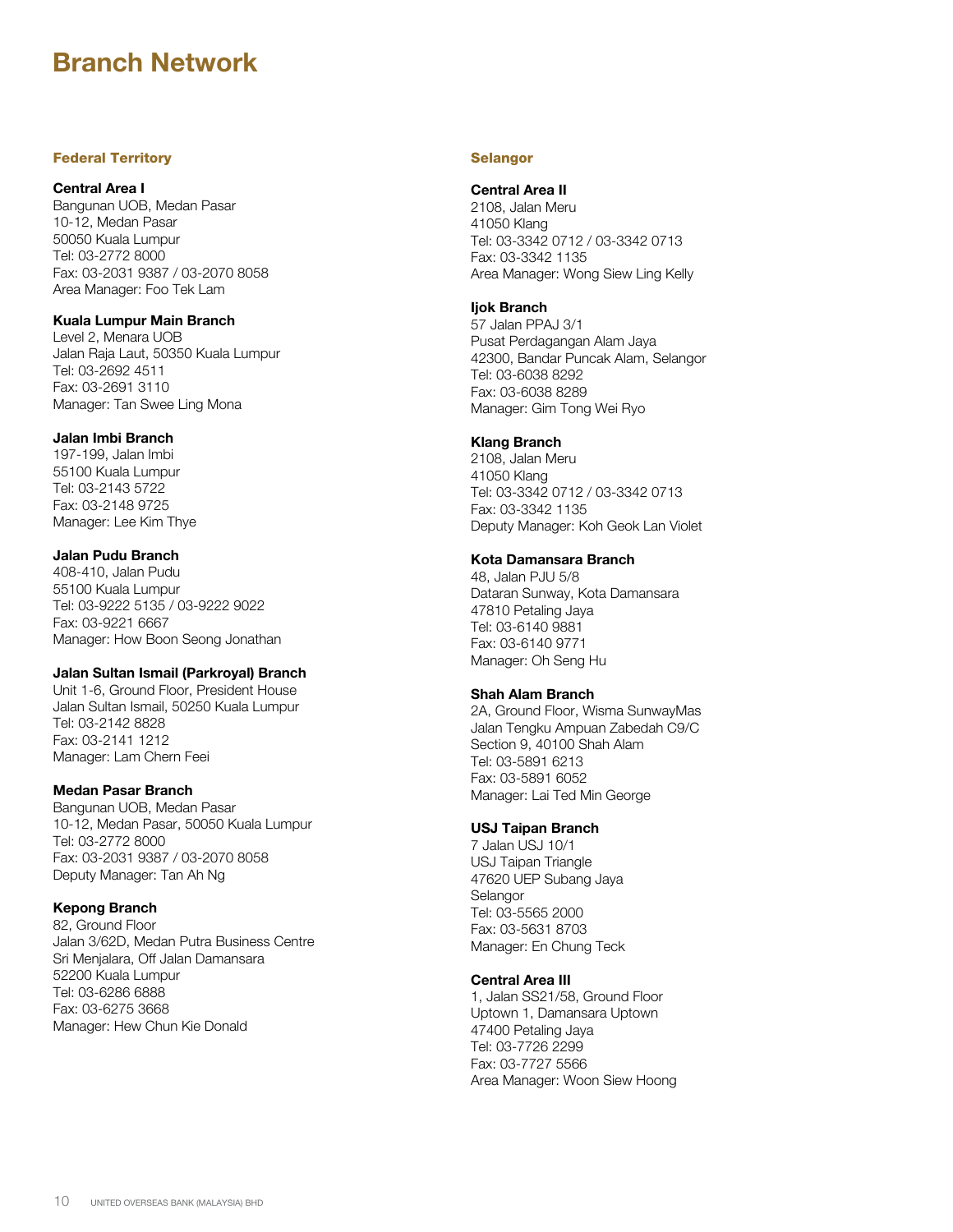### **Selangor**

#### **Ampang Branch**

495 Jalan Lima, Taman Ampang Utama, Jalan Ampang, 68000 Ampang, Selangor Tel: 03 - 4264 0288 Fax: 03 - 4257 8322 Manager: Yew Beng Guay Janny

## **Cheras Branch**

35 Jalan Desa Cahaya 11, Taman Desa Bukit Cahaya, 56100 Cheras, Selangor Tel: 03 - 9106 2788 Fax: 03 - 9105 3281 Manager: Choo Wei Hong Kennedy

#### **Damansara Uptown Branch**

1, Jalan SS21/58, Ground Floor Uptown 1, Damansara Uptown 47400 Petaling Jaya Tel: 03-7726 2299 Fax: 03-7727 5566 Deputy Manager: Yew Bee Woon

## **Jalan Othman Branch**

39-45, Jalan Othman 46000 Petaling Jaya Tel: 03-7788 3333 Fax: 03-7783 8131 Manager: Wong Yin Pheng

## **Jalan Tengah Branch**

2-6, Jalan Tengah 46200 Petaling Jaya Tel: 03-7955 6576 / 03-7958 2282 Fax: 03-7955 9110 Manager: Ching Chia How Christopher

## **Puchong Branch**

6, Jalan Kenari 5, Bandar Puchong Jaya 47100 Puchong Tel: 03-8076 8989 Fax: 03-8076 8181 Manager: Ooi Chee Yeong

## Negeri Sembilan

## **Seremban Branch**

24-26, Jalan Dato Lee Fong Yee 70000 Seremban Tel: 06-762 5651 / 06-762 5652 Fax: 06-763 5303 Manager: Chan Chee Peng

## Perak

#### **Ipoh Branch**

2, Jalan Dato' Seri Ahmad Said 30450 Ipoh Tel: 05-254 0008 / 05-254 0200 Fax: 05-254 9092 Manager: Liew Chai Kar

## Melaka

## **Plaza Mahkota Branch**

1, Jalan PM5, Plaza Mahkota 75000 Melaka Tel: 06-283 8840 / 06-283 8841 Fax: 06-283 8868 Manager: Sneah Thean Keng

## **Malim Branch**

1, Jalan PPM 8 Plaza Pandan, Malim Business Park Jalan Balai Panjang, 75250 Melaka Tel: 06-336 4336 Fax: 06-336 4337 Manager: Sim Meow Hui

#### Pahang

## **Kuantan Branch**

2, Jalan Besar 25000 Kuantan Tel: 09-514 4155 / 09-516 1844 / 09-516 4755 Fax: 09-513 8266 Manager: Cheow Chee Seng

## **Bentong Branch**

61-62, Jalan Loke Yew 28700 Bentong Tel: 09-222 1600 / 09-222 1778 Fax: 09-222 5882 Manager: Cheong Kok Seng Raymond

### **Raub Branch**

14 & 16, Jalan Tun Razak 27600 Raub Tel: 09-355 1187 / 09-355 3766 Fax: 09-355 5955 Manager: Leong Yew Fook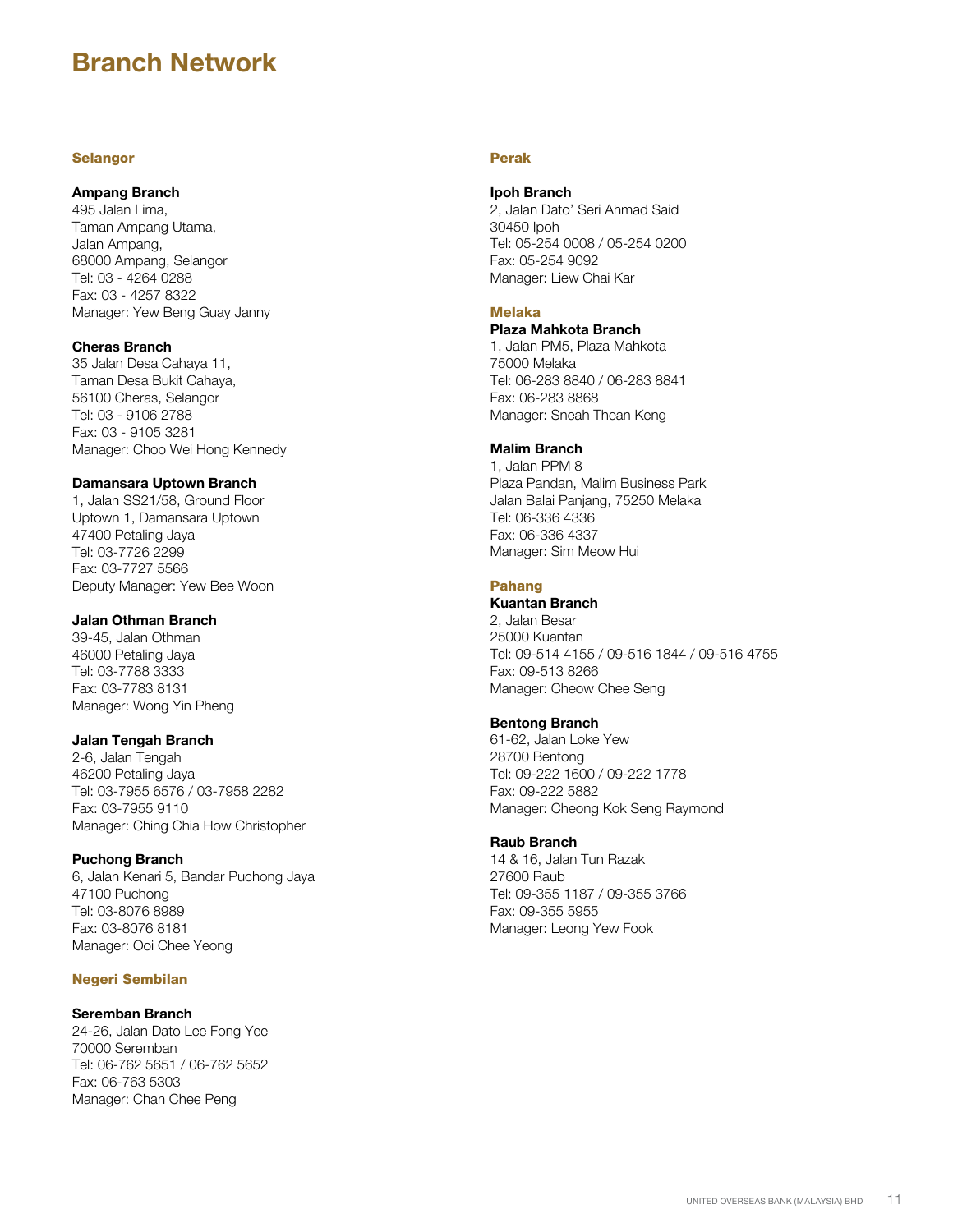## North Area

### **North Area Centre**

1st Floor, 64E-H, Lebuh Bishop 10200 Pulau Pinang Tel: 04-258 8188 Fax: 04-262 9119 / 04-258 8166 Area Manager: Tan Guan Leong

## Pulau Pinang

## **Lebuh Bishop Branch**

64E-H, Lebuh Bishop 10200 Pulau Pinang Tel: 04-258 8000 Fax: 04-261 0868 Manager: Lee Gim See Julie

## **Jalan Kelawei Branch**

9, Jalan Kelawei 10250 Pulau Pinang Tel: 04-226 1777 Fax: 04-226 2382 Manager: Tia Lee Ping Georgina

## **Butterworth Branch**

4071 & 4072, Jalan Bagan Luar 12000 Butterworth Tel: 04-314 8000 Fax: 04-332 4300 Manager: Chang Tow Heng

## **Bukit Mertajam Branch**

1, Jalan Tembikai, Taman Mutiara 14000 Bukit Mertajam Tel: 04-537 9898 / 04-538 8233 Fax: 04-530 3818 Manager: Yeong Ai Vee

## Kedah

## **Sungai Petani Branch**

177 & 178, Jalan Kelab Cinta Sayang Taman Ria Jaya, 08000 Sungai Petani Tel: 04-442 8828 Fax: 04-442 9828 Manager: Tan Yang Cheng

## **Alor Setar Branch**

55, Jalan Gangsa Kawasan Perusahaan Mergong 2 05150 Alor Setar Tel: 04-732 1366 Fax: 04-733 0621 Manager: Phuah Ah Keng

## Kelantan

## **Kota Bahru Branch**

3999, Jalan Tok Hakim 15000 Kota Bahru Tel: 09-748 2699 / 09-748 3066 Fax: 09-748 4307 Manager: Ameena Beevi Bte Mohamed Saleh

#### **Terengganu**

## **Kuala Terengganu Branch**

51, Jalan Sultan Ismail 20200 Kuala Terengganu Tel: 09-622 1644 / 09-622 7912 Fax: 09-623 4644 Manager: Shaharom Bin Kahar

### South Area

## **SOUTH AREA CENTRE**

2, Jalan Wong Ah Fook 80000 Johor Bahru Tel: 07-223 4241 Fax: 07-226 0892 Area Manager: Koh Boon Huat

#### Johor

## **Jalan Wong Ah Fook Branch**

2, Jalan Wong Ah Fook 80000 Johor Bahru Tel: 07-219 6300 / 07-224 1344 / 07-224 1388 Fax: 07-224 3706 Manager: Teo Choh Meng Ricky

## **Taman Molek Branch**

26 & 28, Jalan Molek 1/13 Taman Molek, 81100 Johor Bahru Tel: 07-358 2121 Fax: 07-358 1378 Manager: Goh Boon Siang

## **Batu Pahat Branch**

Ground Floor, Wisma Sing Long 9, Jalan Zabedah, 83000 Batu Pahat Tel: 07-432 8999 Fax: 07-433 8122 Manager: Kek Choon Yian Tracia

## **Kluang Branch**

14-16 Jalan Dato Capt. Ahmad 86000 Kluang Tel: 07-772 1967 / 07-772 5968 / 07-772 1969 Fax: 07-773 0267 / 07-772 1977 Manager: Lin Yok Kong Eric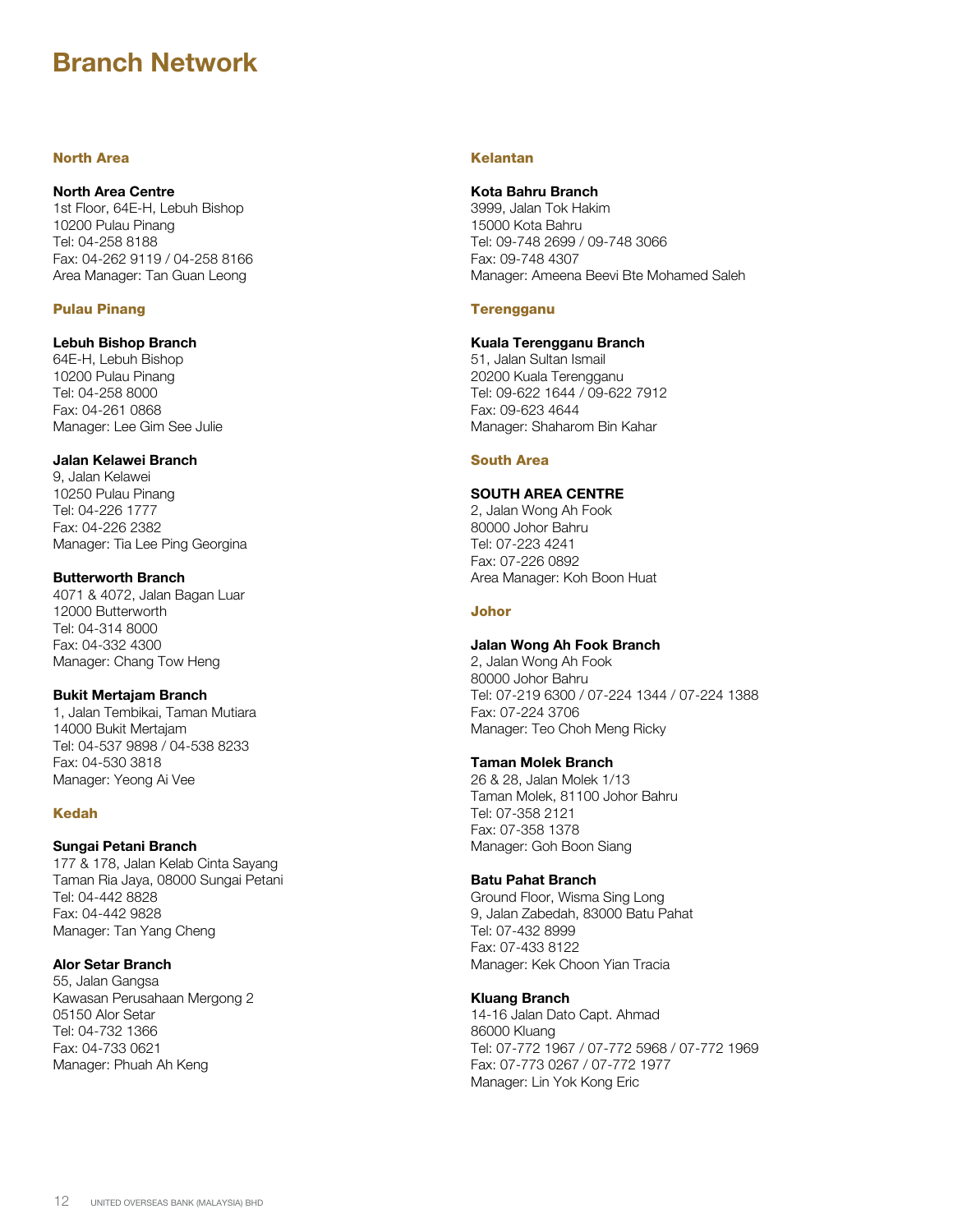## Johor

## **Jalan Bakri, Muar Branch**

10, Jalan Pesta 1/1 Kg. Kenangan Tun Dr. Ismail (1) Jalan Bakri, 84000 Muar Tel: 06-955 5881 Fax: 06-953 1181 Manager: Chua Wei Yih Eric

## **Kulai Branch**

31-1 & 31-2, Jalan Raya Kulai Besar, 81000 Kulai Tel: 07-663 1232 / 07-663 1342 Fax: 07-663 5287 Manager: Lee Vui Len Allen

## Sabah

## **Kota Kinabalu Branch**

Bangunan UOB 70, Jalan Gaya, 88000 Kota Kinabalu Tel: 088-319 555 Fax: 088-314 888 Manager: Ku Nyet Fan

#### **Tuaran Branch**

9 & 10, Jalan Datuk Dusing 89208 Tuaran Tel: 088-788 567 Fax: 088-788 979 Manager: Ku Nyet Fan

## **Sandakan Branch**

2nd Avenue 90000 Sandakan Tel: 089-212 028 / 089-217 833 Fax: 089-225 577 Manager: Chong Mun Sing

## Sarawak

### **Kuching Branch**

1-3, Main Bazaar 93000 Kuching Tel: 082-421 291 Fax: 082-428 546 Manager: Chua Chai Hua

## **Miri Branch**

108-110, Jalan Bendahara 98000 Miri Tel: 085-433 322 Fax: 085-422 221 Manager: Chieng Sui Chin Phyllis

#### **Bintulu Branch**

207 & 208, Parkcity Commerce Square (Phase III) Jalan Tun Ahmad Zaidi, 97000 Bintulu Tel: 086-312 232 Fax: 086-338 381 Manager: Yii See Chieng Ronny

## **Sibu Branch**

8, Lorong 7A, Jalan Pahlawan Jaya Li Hua Commercial Centre 96000 Sibu Tel: 084-216 089 Fax: 084-217 089 Manager: Yii See Chieng Ronny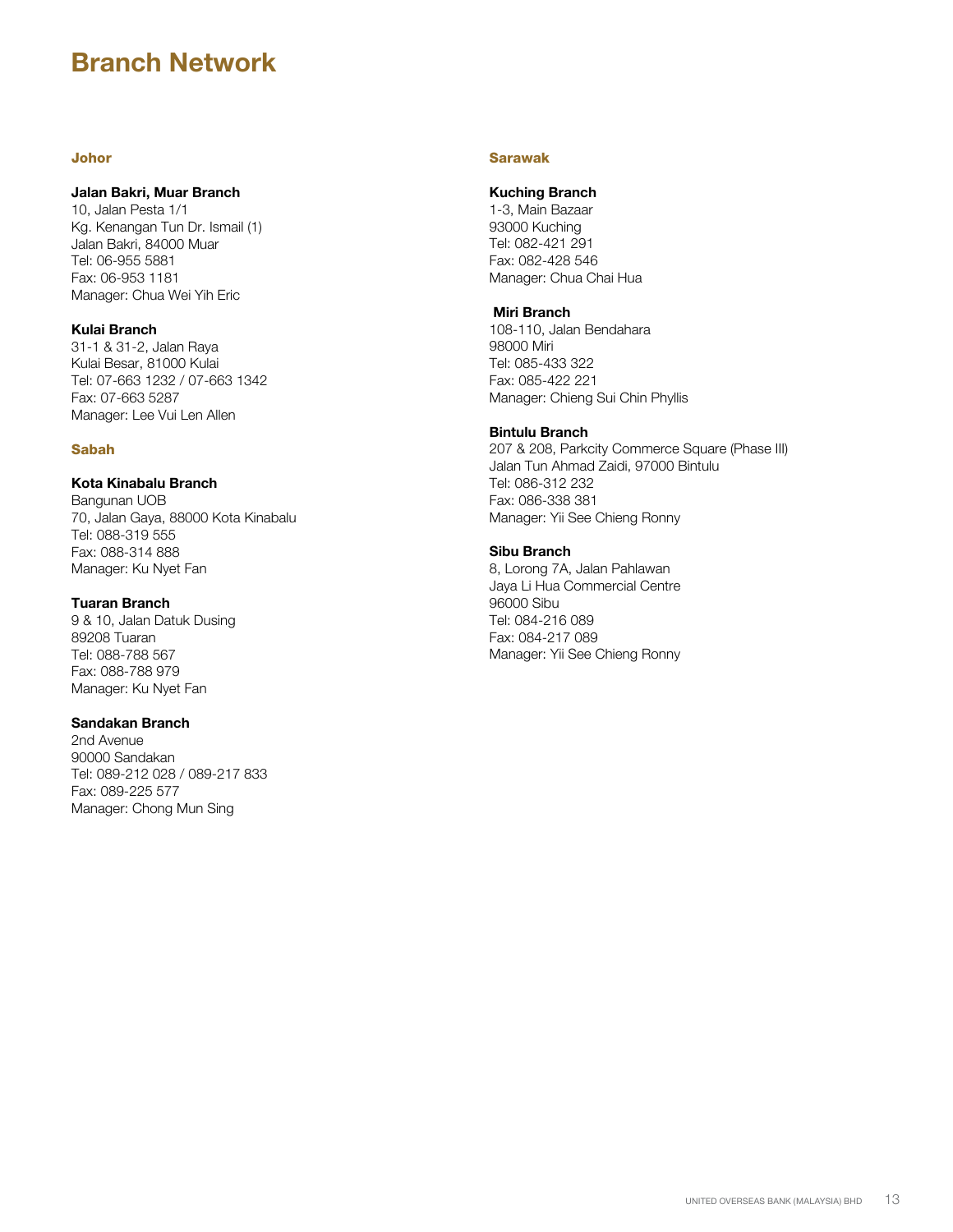## **Corporate Governance**

The Board of United Overseas Bank (Malaysia) Bhd ("UOB (Malaysia)") remains firmly committed to ensuring an appropriate and sound system of corporate governance in the Bank. In implementing its governance system, the Board applied the principles and best practices as set out in the Malaysian Code on Corporate Governance.

#### Board of Directors

The Board comprises eight (8) distinguished members. Three (3) of the members, namely Dr Wee Cho Yaw, Mr Wee Ee Cheong and Mr Lee Chin Yong Francis are non-independent non-executive directors, while Mr Ng Kee Wei, Mr Lim Kean Chye, En Abdul Latif Bin Yahaya and Datuk Abu Huraira Bin Abu Yazid are independent non-executive directors. Mr Chan Kok Seong is the only non-independent executive director. UOB (Malaysia) is managed by a competent Board with a wide and varied range of expertise in banking, finance, law, business, management and the public sectors to provide breadth and depth to Board discussions. A director who has an interest in the subject matter to be deliberated at the meeting will abstain from deliberation and voting on the said matter to avoid conflict of interest.

The Board has oversight responsibility for the business and affairs of UOB (Malaysia). It sets the overall business direction and provides guidance on UOB (Malaysia)'s strategic plans. The Board delegates the formulation of business policies and day-to-day management to various committees and the Chief Executive Officer. It meets regularly to review UOB (Malaysia)'s business plans and the operating results achieved.

The Board has direct and unrestricted access to the management for further information and clarification on matters pertaining to the business and operation of the Bank. The Board also has access to the Company Secretary. The Company Secretary consistently ensures that Board procedures are adhered to at all times during meetings and advises the Board on matters including corporate governance issues and directors' responsibilities in complying with relevant legislation and regulations.

Directors are fully cognizant of the importance and value of attending seminars, training programmes and conferences in order to update themselves on development and changes in the industry to enhance their skills, knowledge and expertise to effectively discharge their role as directors of the Bank. The directors may seek independent professional advice on any matter concerning the Bank, the costs of which are borne by the Bank. Newly-appointed directors are briefed on the Bank's objectives, business and operations, and corporate governance practices upon taking office to facilitate their understanding of the Bank's business.

The Board meets at least six times a year. The attendance of every Board member at the meetings of the Board and the various board committees is as set out below:

|                                              | Number of meetings attended in 2010 |                        |                    |                         |                           |                         |
|----------------------------------------------|-------------------------------------|------------------------|--------------------|-------------------------|---------------------------|-------------------------|
|                                              | <b>Risk</b>                         |                        |                    |                         |                           |                         |
|                                              | Board of<br><b>Directors</b>        | Executive<br>Committee | Audit<br>Committee | Management<br>Committee | Remuneration<br>Committee | Nominating<br>Committee |
| Wee Cho Yaw                                  | 6                                   | N/A                    | N/A                | N/A                     |                           | 3                       |
| Wee Ee Cheong                                | 5                                   | 39                     | N/A                | N/A                     | N/A                       | N/A                     |
| Ong Sea Eng, Terence *                       | 3                                   | N/A                    | 2                  | 2                       | N/A                       |                         |
| Lee Chin Yong, Francis                       | 6                                   | 41                     | N/A                | N/A                     | ۸                         | 3                       |
| YABhg Tun Dato' Seri Utama Dr Lim Chong Eu ° | 5                                   | N/A                    | 4                  | N/A                     | N/A                       | N/A                     |
| Ng Kee Wei                                   | 6                                   | N/A                    | 4                  | $\overline{4}$          | N/A                       | 3                       |
| Lim Kean Chye                                | 6                                   | N/A                    | N/A                | N/A                     |                           | 3                       |
| Abdul Latif Bin Yahaya #                     | 5                                   | N/A                    | 3                  | 3                       | N/A                       | 2                       |
| Datuk Abu Huraira Bin Abu Yazid ^            | 4                                   | N/A                    |                    | $\overline{2}$          | N/A                       | N/A                     |
| Chan Kok Seong                               | 6                                   | 43                     | N/A                | N/A                     | N/A                       | N/A                     |
| Number of meetings held in 2010              | 6                                   | 45                     | 4                  | 4                       |                           | 3                       |

\* Mr Ong Sea Eng, Terence ceased to be a director and a member of the Audit Committee, Risk Management Committee and Nominating Committee on 20 May 2010.

° YABhg Tun Dato' Seri Utama Dr Lim Chong Eu passed away on 24 November 2010.

# En Abdul Latif Bin Yahaya was appointed to the Nominating Committee on 5 July 2010.

^ Datuk Abu Huraira Bin Abu Yazid was appointed to the Board on 5 February 2010, and to the Audit Committee and Risk Management Committee on 23 July 2010.

## Board Committees

There are currently five board committees appointed by the Board, namely the Executive Committee, Audit Committee, Risk Management Committee, Remuneration Committee and Nominating Committee. The roles and responsibilities of each committee are set out under the respective committees' terms of reference, which have been approved by the Board. Details of the membership of the five board committees are set out on page 6.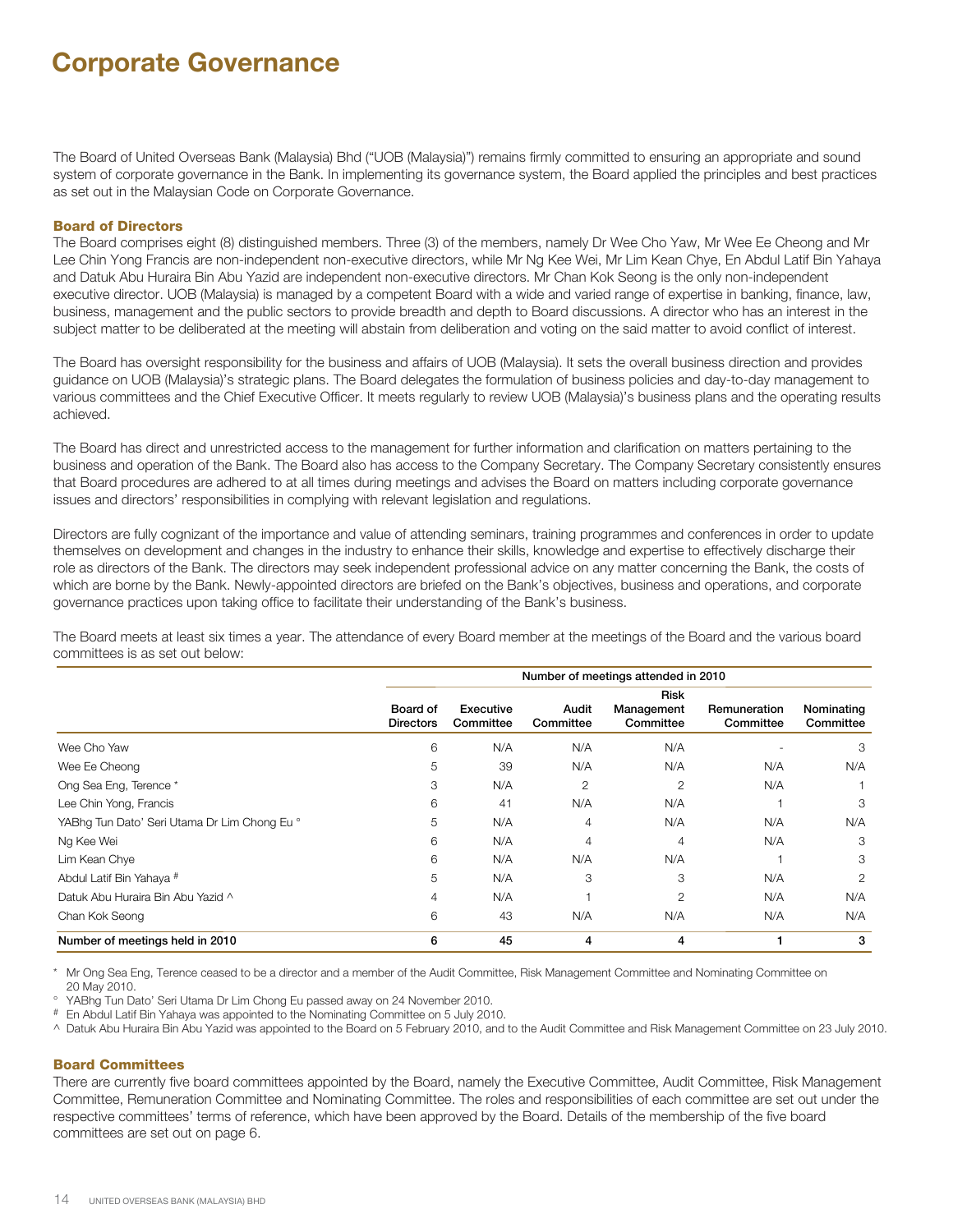## **Corporate Governance**

#### Executive Committee

The Executive Committee ("EXCO") comprises two (2) non-independent non-executive directors and a non-independent executive director. The EXCO was established by the Board principally to assist the Board in making decisions expeditiously and to exercise certain authorities and functions delegated to it by the Board. The EXCO schedules meetings on a weekly basis, and has been given delegated authority to exercise certain of the Board's powers.

The Chief Executive Officer ("CEO") is responsible for the day-to-day operations of UOB (Malaysia). The Board has conferred upon the EXCO and the CEO certain discretionary limits and authority relating to the review of credit policies, treasury and investment activities, capital expenditure and human resource management.

#### Audit Committee

The Audit Committee ("AC") comprises three (3) independent non-executive directors. The role of the AC is to assist the Board to examine financial reports, accounting policies and oversee audit matters. During the year, the AC had four meetings. Additional meetings may be called at any time by the AC chairman to discuss specific audit issues if necessary.

After each AC meeting, the AC chairman will report and update the Board on significant issues and concerns discussed during the AC meeting and where appropriate, make the necessary recommendation to the Board.

The AC meets with the external auditors annually to discuss the annual financial statements, nature and scope of the audit and their audit plan, significant changes in accounting standards and auditing issues, management letter and responses. At least once a year, the AC will have a separate session with the external and internal auditors without the presence of the management.

The minutes of the AC meetings are formally tabled to the Board for noting and for action where necessary.

In addition to the duties and responsibilities approved by the Board, the AC acts as a forum for discussion on internal control issues and contributes to the Board's review of the effectiveness and adequacy of the Bank's internal control system including risk management. The AC also conducts a review of the internal audit function to ensure the adequacy of the scope, functions and resources of Internal Audit Division and that it has the necessary authority to carry out its work impartially.

#### Risk Management Committee

The Risk Management Committee ("RMC") comprises three (3) independent non-executive directors. The role of the RMC is to assist the Board to oversee senior management's activities in managing credit, market, liquidity, operational, legal and other risks and to ensure that the risk management process is in place and functioning. During the year, the RMC had four meetings.

The RMC meets with the CEO and other senior management staff whenever it deems necessary in order to obtain their assistance in discharging their responsibilities.

The minutes of the RMC meetings are formally tabled to the Board for noting and for action where necessary.

#### Remuneration Committee

The Remuneration Committee ("RC") comprises two (2) non-independent non-executive directors and an independent non-executive director. The role of the RC is to provide a formal and transparent procedure for developing the remuneration policy for directors, the CEO and key senior management officers and to ensure that compensation is competitive and consistent with the licensed institution's culture, objectives and strategy. During the year, the RC had one meeting.

The RC may meet with the CEO and other senior management staff whenever it deems necessary in order to obtain their assistance in discharging their responsibilities.

#### Nominating Committee

The Nominating Committee ("NC") comprises two (2) non-independent non-executive directors and three (3) independent non-executive directors. The NC is empowered by the Board to amongst others, recommend to the Board suitable candidates for appointment as director and to ensure that the Board has the appropriate balance of skills, expertise, attributes and core competencies from its members. Annually, the NC will carry out an assessment of the contribution and performance of each individual director, the Board as a whole and key senior management officers. The NC had three (3) meetings during the year.

The NC may meet with the CEO and other senior management staff whenever it deems necessary in order to obtain their assistance in discharging their responsibilities.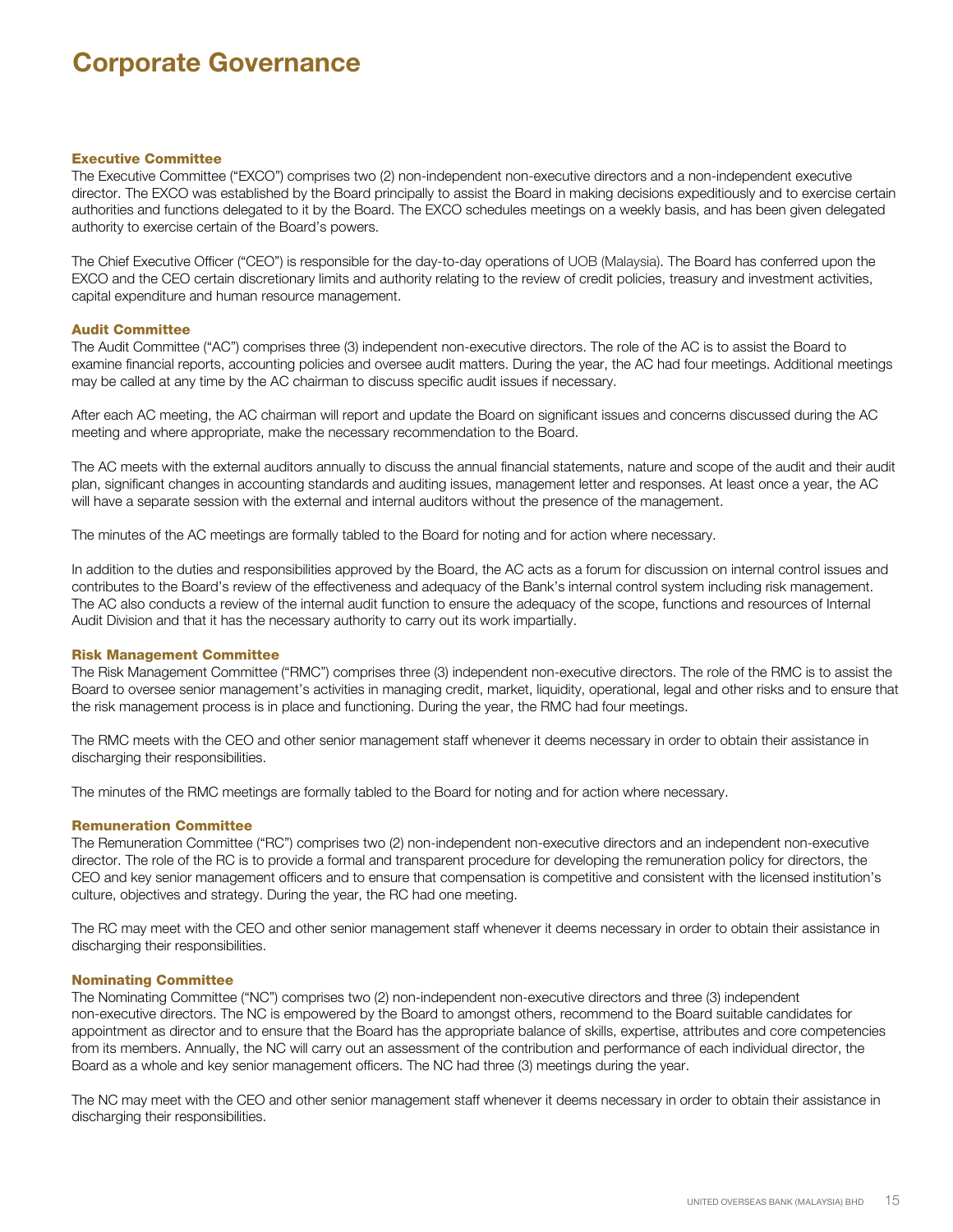## **Corporate Governance**

#### Financial Reporting

In presenting the annual accounts and quarterly announcements, the Board is committed to present a balanced, clear and understandable assessment of the financial position and prospects of the Bank. The Board is assisted by the AC to oversee the Bank's financial reporting by scrutinising the information to be disclosed to ensure accuracy, adequacy and completeness.

The Statement of Responsibility by Directors in respect of preparation of the annual audited financial statements of the Bank is set out on page 37.

#### Internal Audit

The Bank has a well-established internal audit function which reports to the AC functionally and to the Director & CEO administratively. It operates within the framework defined in its Internal Audit Charter and assists the Board in assessing and reporting on business risks and internal controls of the Bank.

Internal Audit inspects the Bank's units and operations, including its subsidiaries, according to a risk-based audit plan which is reviewed annually to ensure its continued relevance to the business and risk environment before being tabled to the AC for approval. Its responsibilities include but are not limited to the audits of operations, lending practices, financial controls, management directives, regulatory compliance, information technology and the risk management process of the Bank.

The results of each audit are reported to the AC and management and their resolution action plans and progress are closely monitored. Significant findings, together with the status of rectification, are then discussed at the AC meetings and the minutes formally tabled to the Board of Directors. In addition, the Chief Internal Auditor also reports key audit findings and other control concerns to the Deputy Chairman & CEO of the UOB Group and the Head of Group Audit monthly.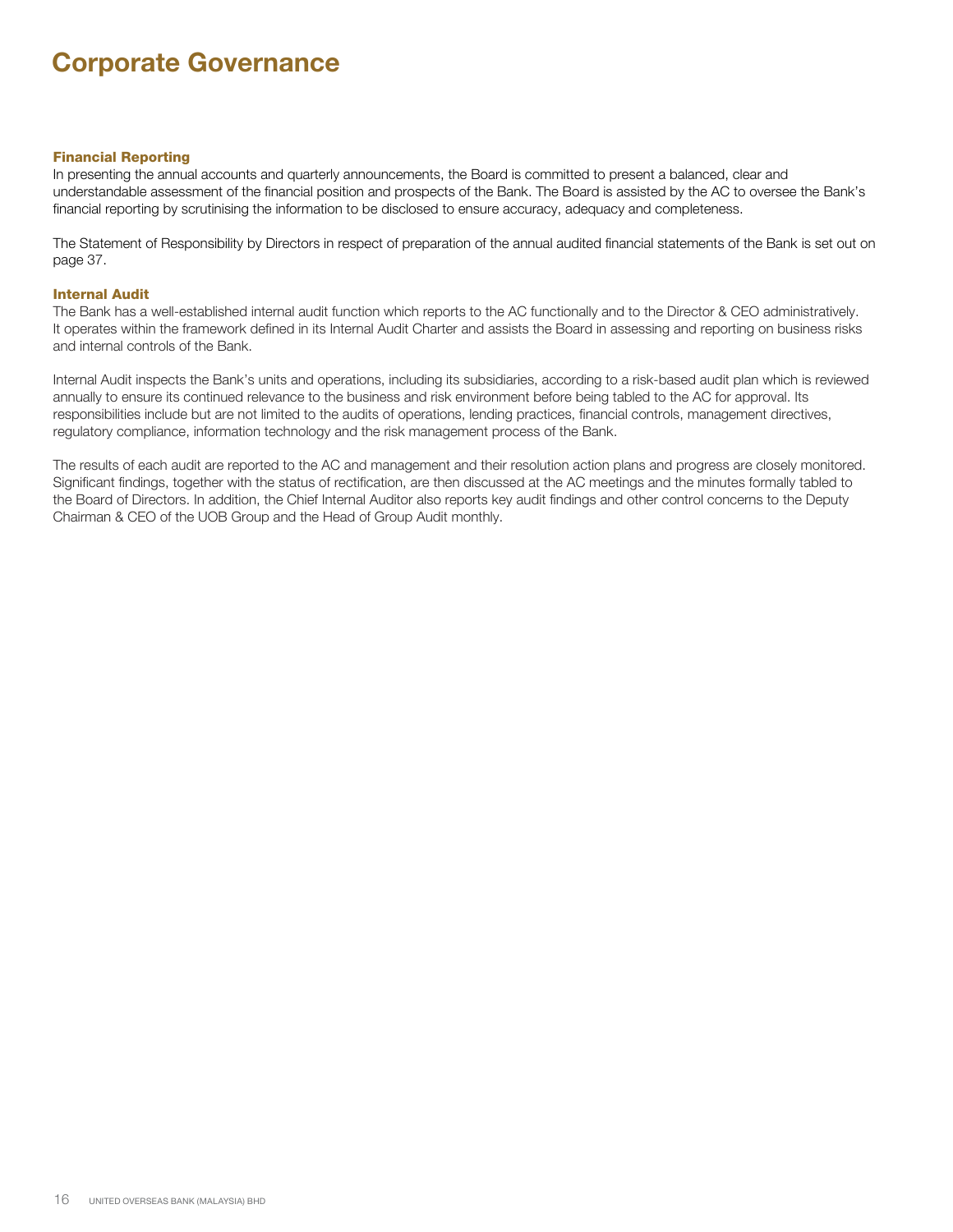In compliance with the requirements under Bank Negara Malaysia ("BNM") Risk-Weighted Capital Adequacy Framework (Basel II) – Disclosure Requirements (Pillar 3), various additional quantitative and qualitative disclosures have been included in the annual report under the section 'Pillar 3 Disclosure'. Some of the disclosure requirements are also required under FRS 7 - Financial Instrument Disclosure which became effective on 1 January 2010 for the Bank. These disclosures have been included in the annual report under the sections 'Pillar 3 Disclosure' and 'Notes to the Financial Statements'. This is to facilitate the understanding of the Bank's risk profile and assessment of the Bank's capital adequacy.

### Scope of Application

In accordance with the accounting standards for financial reporting, all subsidiaries of the Bank are fully consolidated from the date the Bank obtains control until the date such control ceases. The Bank's investment in associates is accounted for using the equity method from the date the Bank obtains significant influence over the associates until the date such significant influence ceases.

However, for the purpose of computing capital adequacy requirements at the Bank level, investments in a subsidiary that carries out insurance business as an insurer are excluded from the consolidated financial statements of the Bank. In compliance with BNM's Risk-Weighted Capital Adequacy Framework on capital adequacy, such investments are deducted from eligible Tier 1 and Upper Tier 2 capital.

The transfer of funds or regulatory capital within the Group is subject to minority shareholders' and regulatory approval.

All subsidiaries' capital are fully deducted from Tier-2 capital and are consolidated for regulatory purposes.

## Capital Management and Capital Adequacy

Capital management is overseen by the senior management and the Board of Directors ("the Board"), and seeks to ensure that UOB (Malaysia) and its principal subsidiaries maintain adequate capital to:

- support the underlying risks of their businesses;
- comply with all applicable regulatory requirements; and
- meet other factors such as rating agency considerations.

Capital management involves a continuous capital assessment process which encompasses the following key elements:

- assessment of capital and business risks across business segments, products and geographies, and the integration of such assessment with the budgeting process;
- setting and tracking of internal capital targets to ensure that UOB (Malaysia) and its principal subsidiaries are able to maintain adequate capital to support their business growth;
- assessment of short-term and long-term capital needs, including stress testing and scenario reviews, for the purposes of capital management and planning; and
- assessment of the quality of capital and financing structures.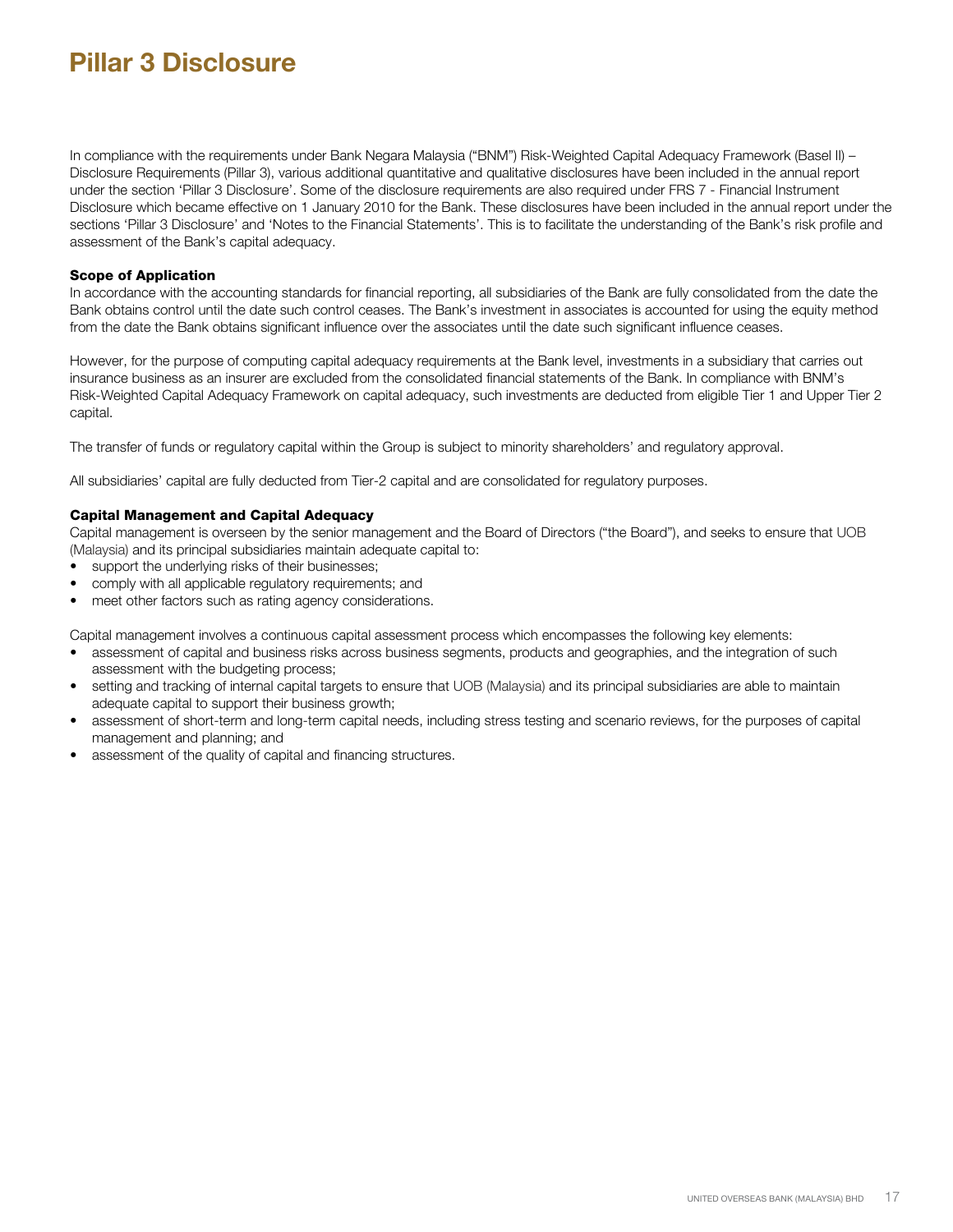### Risk Management

The assumption of financial and non-financial risks is an integral part of the Bank's business. Our risk management strategy is targeted at ensuring on-going effective risk discovery and achieving effective capital management. Risks are managed within levels established by the management committees, and approved by the Board and its committees.

The Bank applies the following risk management principles:

- promotion of sustainable long-term growth through embracing sound risk management principles and business practices;
- continual improvement of risk discovery capabilities and establishment of appropriate value-creating risk controls; and
- focus on facilitating business development within a prudent, consistent and efficient risk management framework that balances risks and returns.

The Bank has a comprehensive framework of policies and procedures for the identification, measurement, monitoring and control of risks. This framework is governed by the appropriate Board and senior management committees.

## Credit Risk

#### Credit risk policies and processes

Credit policies and processes are in place to manage credit risk in the following key areas:

#### Credit approval process

To maintain independence and integrity of the credit approval process, the credit approval function is segregated from credit origination. Credit approval authority is delegated through a risk-based credit discretionary limit ("CDL") structure that is tiered according to the borrower's rating. Delegation of CDL follows a stringent process that takes into consideration the experience, seniority and track record of the officer. All credit approving officers are guided by credit policies and credit acceptance guidelines. Approval of consumer and small business loans is guided by product programmes. These credit policies, guidelines and product programmes are periodically reviewed to ensure their continued relevance.

#### Credit risk concentration

A risk-sensitive process is in place to regularly review, manage and report credit concentrations and portfolio quality. This includes monitoring concentration limits and exposures by obligors, portfolios, borrowers and industries. Limits are generally set as a percentage of the Bank's capital base.

Obligor limits ensure that there is no undue concentration to a group of related borrowers that may potentially pose a single risk to the Bank.

Portfolio and borrower limits ensure that lending to borrowers with weaker credit ratings is confined to acceptable levels. These limits are generally tiered according to the borrowers' internal ratings.

Industry limits ensure that any adverse effect arising from an industry-specific risk event is confined to acceptable levels.

#### Credit stress test

The Bank incorporates periodic credit stress testing as an integral part of its credit portfolio management process. This allows the Bank to assess the potential credit losses arising from the impact of unlikely but plausible adverse events. Remedial actions such as exposure reduction, portfolio rebalancing, hedging and reviewing of credit acceptance guidelines are taken if necessary.

#### Credit exposures from foreign exchange and derivatives

Pre-settlement limits for foreign exchange ("FX") and derivative transactions are established using the potential future exposures ("PFE") factor based on the transaction currency and tenor to address the credit risk exposures arising from adverse market movements.

For internal risk management, master agreements such as International Swaps and Derivatives Association ("ISDA") agreements and Credit Support Annex are established with active counterparties to manage credit risk arising from foreign exchange and derivative activities. Such agreements allow the Bank to cash-settle transactions in the event of counterparty default, resulting in a single net claim against or in favour of the counterparty.

As at 31 December 2010, in the event of a two-notch downgrading of UOB's credit rating, UOB would not be required to post additional collateral with its counterparties.

For Internal Ratings-Based ("IRB") purpose, the Bank does not recognise ISDA netting. The Current Exposure Method is used to estimate its FX and derivative exposures on a gross basis.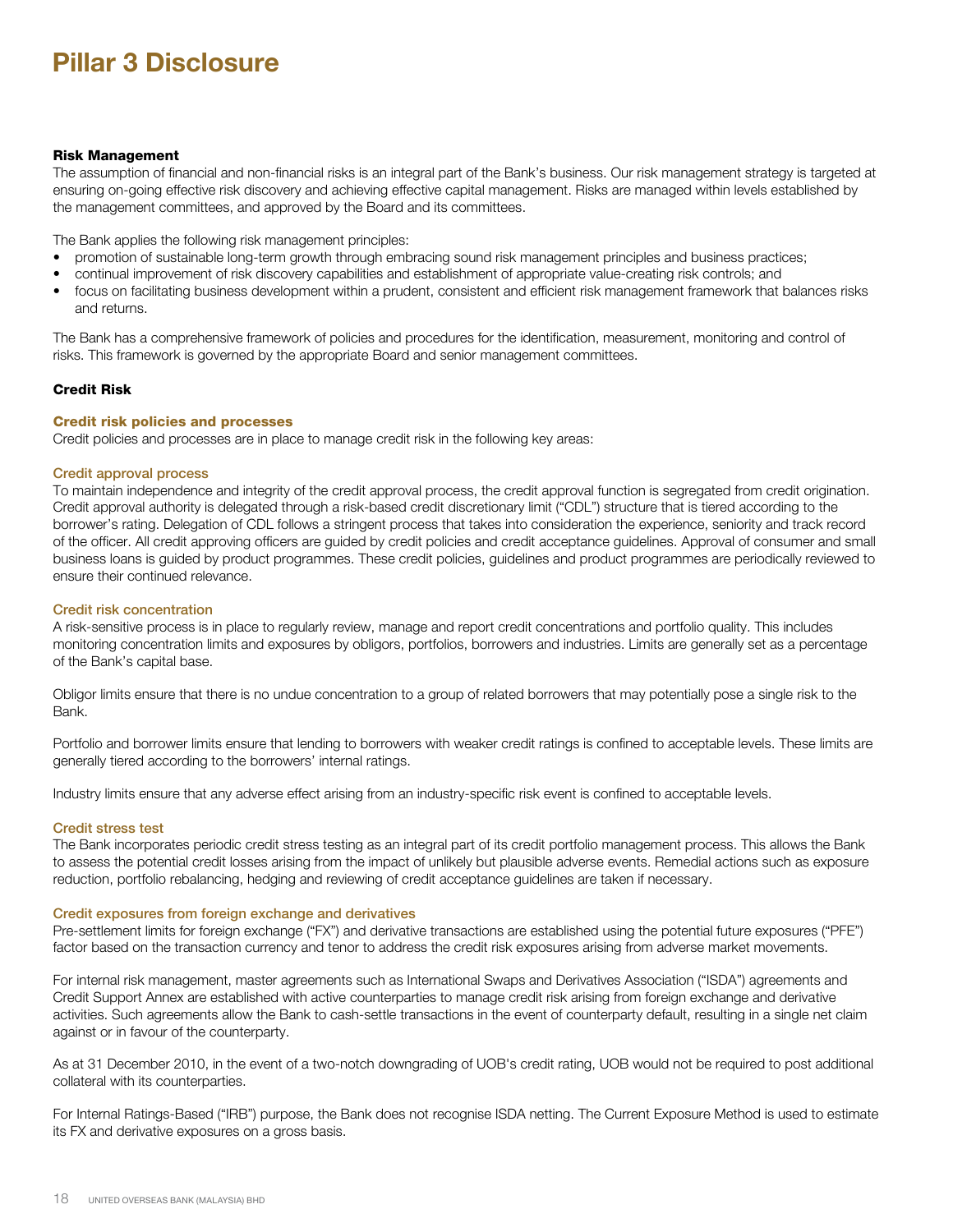#### Delinquency monitoring

All delinquent accounts, including credit limit excesses, are closely monitored and managed through a robust process by officers from business units and risk management. Where appropriate, these accounts are also subject to more frequent credit reviews. Delinquency trends are monitored, analysed and reported to the Credit Committee ("CC") and the Executive Committee ("EXCO") periodically.

### Classification and loan loss impairment

The Bank classifies its loan portfolios according to the borrower's ability to repay the loan from its normal source of income. All loans and advances to customers are classified into 'Pass', 'Special Mention' or 'Non-Performing' categories. Non-performing loans ("NPLs") are further classified as 'Substandard', 'Doubtful' or 'Loss' in accordance with BNM's Guidelines on Classification and Impairment Provision for Loans/Financing.

Upgrading and de-classification of a NPL account to 'Pass' or 'Special Mention' status must be supported by a credit assessment of the repayment capability, cash flows and financial position of the borrower. The Bank must also be satisfied that once the account is de-classified, the account is unlikely to be classified again in the near future.

A restructured account is categorised as non-performing and placed on the appropriate classified grade depending on the Bank's assessment of the financial condition of the borrower and the ability of the borrower to repay based on the restructured terms. A restructured account must comply fully with the restructured terms before it can be de-classified.

The Bank provides for impairment based on local regulatory requirements including BNM guidelines and FRS 139 for local reporting purposes. Where necessary, additional impairment is provided for to comply with the Bank's impairment policy and BNM's requirements.

#### Bank Special Asset Management

Special Asset Management Department ("SAMD") manages the non-performing portfolios of the Bank. SAMD Restructuring Unit proactively manages a portfolio of NPL accounts, with the primary intention of nursing these accounts back to health and transferring them back to the respective business units. SAMD Recovery Unit manages accounts that the Bank intends to exit in order to maximise debt recovery.

#### Write-off policy

A classified account that is not secured by any realisable collateral will be written off either when the prospect of a recovery is considered poor or when all feasible avenues of recovery have been exhausted.

#### Credit exposures under Basel II

UOB (Malaysia) had on 7 January 2010 received approval from BNM to migrate directly to the Internal Ratings Basel Approach for credit risk beginning January 2010 as per the Risk-Weighted Capital Adequacy Framework.

Under Basel II, credit risk for the various asset classes may be computed using a combination of (i) Standardised Approach; (ii) Foundation Internal Ratings-Based ("FIRB") Approach; and (iii) Advanced Internal Ratings-Based ("AIRB") Approach. The table below summarises the approaches adopted by the Bank for credit risk computation.

The Bank has adopted the FIRB Approach for its non-retail exposures and the AIRB Approach for its retail exposures.

|                               | Standardised <sup>a</sup> | <b>FIRB</b> | <b>AIRB</b> |
|-------------------------------|---------------------------|-------------|-------------|
|                               | RM'million                | RM'million  | RM'million  |
| <b>Total Credit Exposures</b> | 6,022                     | 27,781      | 19,909      |

a Amount under Standardised Approach refers to credit exposures where IRB Approach is not applicable, or portfolios that will eventually adopt IRB Approach.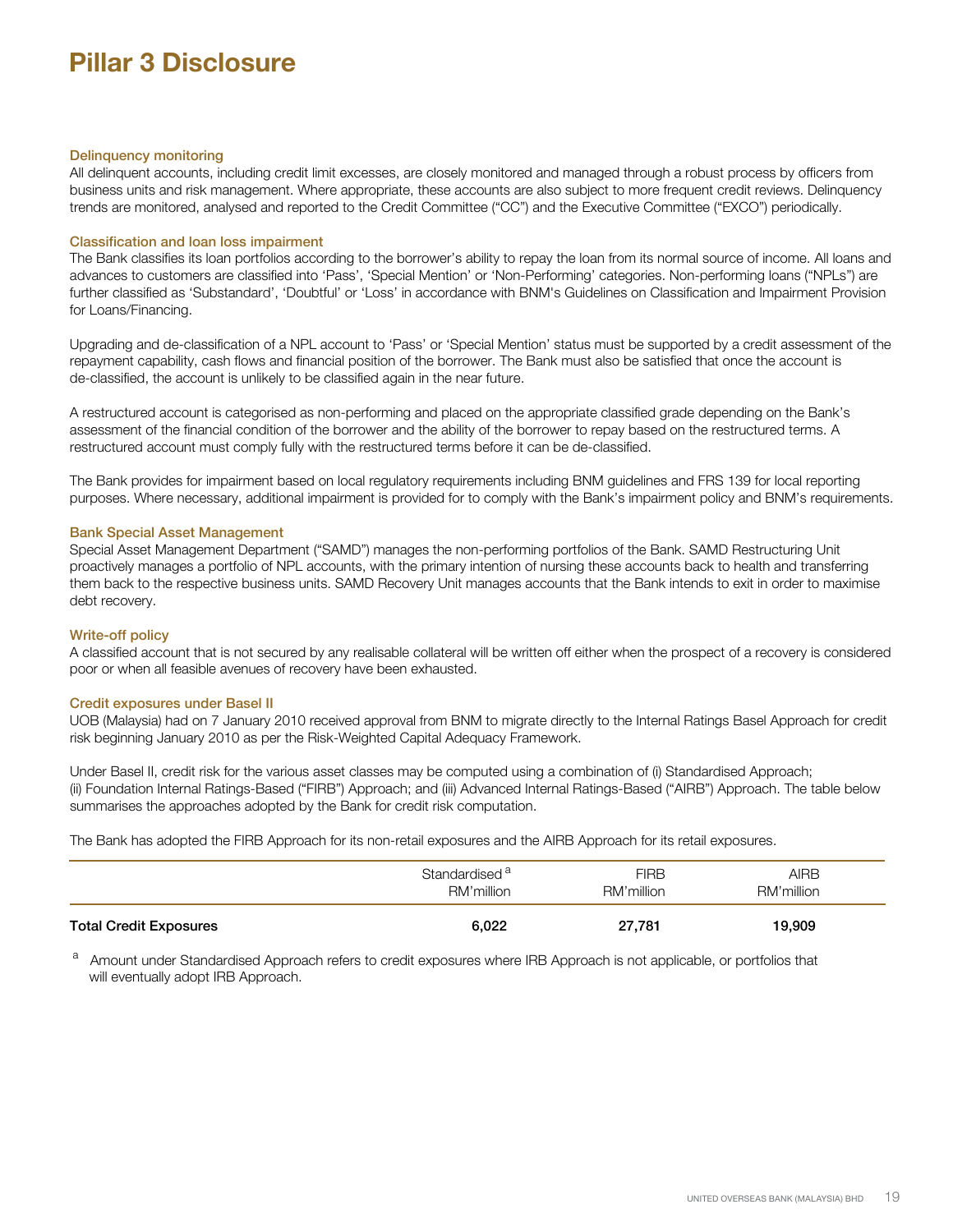#### Credit Risk Mitigation

As a fundamental credit principle, the Bank generally does not grant credit facilities solely on the basis of the collateral provided. All credit facilities are granted based on the credit standing of the borrower, source of repayment and debt servicing ability.

Collateral is taken whenever possible to mitigate the credit risk assumed. The value of the collateral is monitored periodically. The frequency of valuation depends on the type, liquidity and volatility of the collateral value. The main types of collateral taken by the Bank are cash, marketable securities, real estate, equipment and inventory. Policies and processes are in place to monitor collateral concentration.

In extending credit facilities to small and medium enterprises ("SMEs"), personal guarantees are often taken as a form of moral support to ensure moral commitment from the principal shareholders and directors. For IRB purpose, the Bank does not recognise personal guarantees as an eligible credit risk protection.

Corporate guarantees are often obtained when the borrower's credit worthiness is not sufficient to justify an extension of credit.

To recognise the effects of guarantees under the FIRB Approach, the Bank adopts the Probability of Default ("PD") substitution approach whereby an exposure guaranteed by an eligible guarantor will utilise the PD of the guarantor in the computation of its capital requirement.

In general, the following eligibility criteria must be met before collateral can be accepted for IRB purpose:

- Legal certainty: The documentation must be legally binding and enforceable (on an on-going basis) in all relevant jurisdictions.
- Material positive correlation: The value of the collateral must not be significantly affected by the deterioration of the borrower's credit worthiness.
- **Third-party custodian:** The collateral that is held by a third-party custodian must be segregated from the custodian's own assets.

The Bank currently uses supervisory prescribed haircuts for eligible financial collateral. The following table summarises credit exposures covered by guarantees, credit derivatives, financial collaterals and other collaterals:

### The credit risk mitigation of the Bank for the current financial year are as follows:

|                                   | 2010                                    |
|-----------------------------------|-----------------------------------------|
|                                   | <b>RM'million</b>                       |
| Exposures Covered by Guarantees / | <b>Exposures Covered by Financial /</b> |
| <b>Credit Derivatives</b>         | Other Eligible Collateral               |
|                                   |                                         |

Total 229 2,084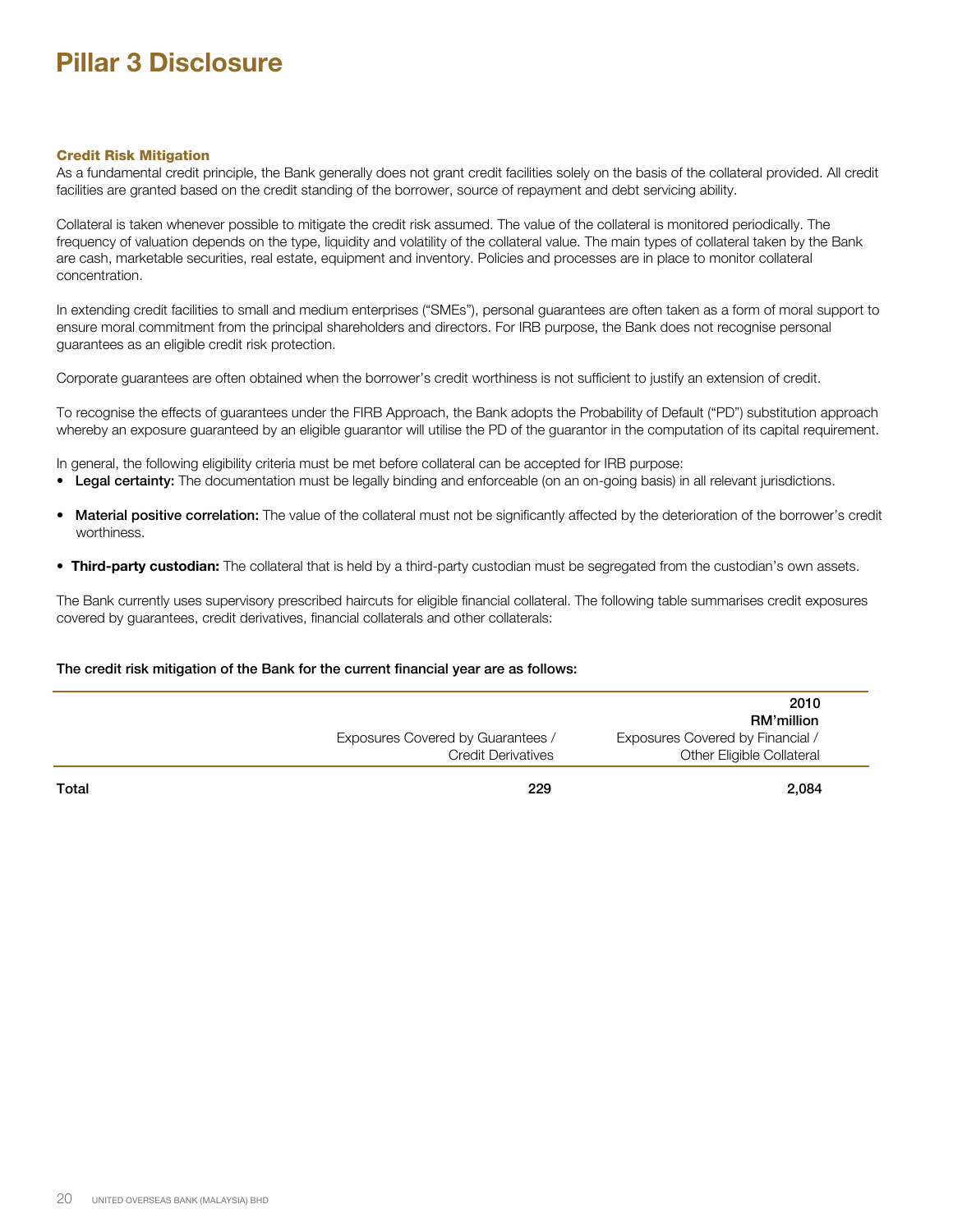#### Credit exposures subject to Standardised Approach

For exposures subject to the Standardised Approach, approved External Credit Assessment Institutions ("ECAI") ratings and prescribed risk weights based on asset class are used in the computation of regulatory capital.

The ECAI used by the Bank are Rating Agency Malaysia, Fitch Ratings, Moody's Investors Service, Malaysian Rating Corporation Berhad and Standard & Poor's. ECAI ratings are mapped to a common credit quality grade prescribed by BNM.

The following table shows the breakdown of net exposures after credit mitigation and provisions by risk weights under Standardised Approach:

| Risk weights   | Net exposures<br>RM'million |
|----------------|-----------------------------|
| 0% to 50%      | 1,427                       |
| 51% to 100%    | 4,233                       |
| 101% and above | 54                          |
| Deducted       | $\overline{\phantom{a}}$    |
| Total          | 5,714                       |

#### Credit exposures subject to supervisory risk weight under IRB Approach

The following credit exposures are subject to supervisory risk weight under the IRB Approach:

- Equity investment (under Simple Risk Weight ("SRW") Method); and
- Specialised Lending (Commodities Finance ("CF") and Project Finance ("PF")) exposures.

The following table shows the breakdown of Equity investment and Specialised Lending (CF and PF) exposures subject to supervisory risk weight under the IRB Approach:

#### Risk weights

|                | Specialised Lending<br>RM'million | Equity<br>RM'million     |
|----------------|-----------------------------------|--------------------------|
| 0% to 50%      |                                   | $\overline{\phantom{0}}$ |
| 51% to 100%    | $\overline{\phantom{0}}$          | $\overline{\phantom{a}}$ |
| 101% and above | -                                 | 137                      |
| <b>Total</b>   |                                   | 137                      |

#### IRB rating system

IRB rating system refers to the methods, processes, controls, data collection and information technology systems that support the assessment of credit risk, the assignment of exposures to rating grades or pools, as well as the parameterisation process for the various classes of exposure.

#### Rating system governance

The Bank has established a credit rating governance framework to ensure the reliable and consistent performance of the Bank's rating systems. The framework defines the roles and responsibilities of the various parties in the credit rating process, including independent model performance monitoring, annual model validation and independent reviews by Internal Audit.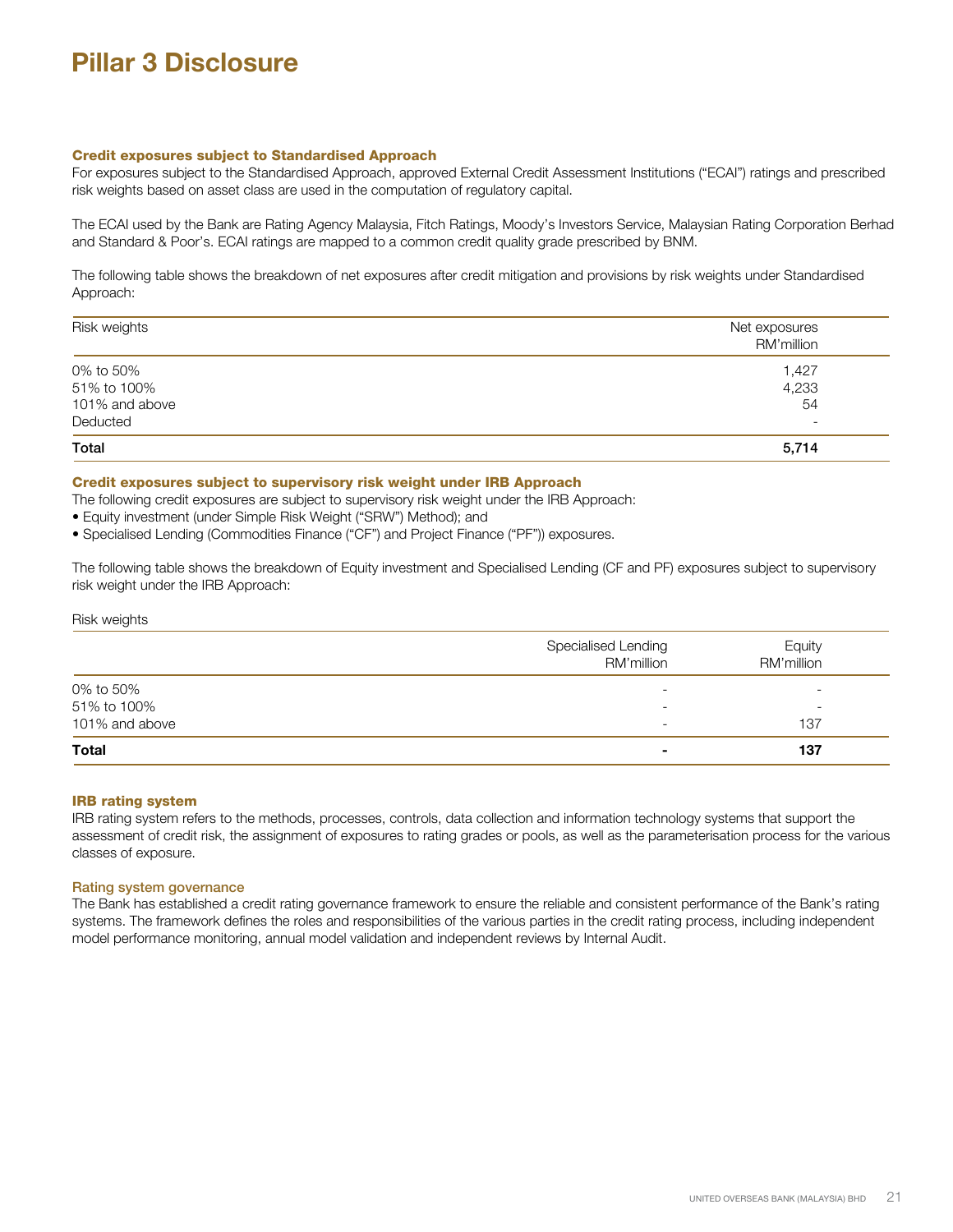#### Internal rating system

The Bank's internal rating system consists of statistical and expert judgement models.

A statistical model is one whereby the risk factors and their risk weights are determined using a statistical method (for example, logistic regression). Such models are developed for portfolios with sufficient internal historical loss data such as the SME portfolio.

An expert judgement model is one whereby the risk factors and their risk weights are determined judgementally by credit experts. Such models are developed for portfolios with limited or no internal historical loss data, such as the Bank and Sovereign asset classes.

All rating models are independently validated before they are implemented for use. They are also subject to annual reviews to ensure that the chosen risk factors appropriately measure the risks in the respective portfolios.

The PD is an estimate of the likelihood that an obligor will default within the next 12 months. An obligor is considered to have defaulted if:

- the obligor is unlikely to pay its credit obligations to the Bank in full, without recourse by the Bank to actions such as realising the security; or
- the obligor is past due more than 90 days on any credit obligation to the Bank.

The Bank's internal Corporate risk rating process provides a PD-based credit assessment of a borrower over a one-year time horizon.

The rating represents the Bank's assessment of the borrower's ability and willingness to contractually perform despite adverse economic conditions or the occurrence of unexpected events. Therefore, the Bank uses a longer time horizon in the rating assignment process, although the time horizon used in PD estimation is one year.

While the Bank's internal Corporate risk rating grades may show some correlation with the rating grades of ECAIs, they are not directly comparable or equivalent to the ECAI ratings.

#### Corporate asset class

The Bank has developed models to rate exposures in the Large Corporate and SME asset classes. The rating structure consists of two dimensions:

- Risk of borrower default: Customer Risk Rating ("CRR") is the standalone rating of a borrower's credit risk based on financial (quantitative) and non-financial (qualitative) factors. This is derived from a comprehensive assessment of the borrower's financial strength, quality of management, business risks, and the industry it operates in.
- Transaction-specific factors: Expected Loss Rating is the rating of a facility's risk based on the borrower's CRR, facility and collateral-specific factors such as the type and structure of the facility, availability and type of collateral, and seniority of the exposure.

The Bank's internal rating grade structure for the Corporate asset class consists of 16 pass grades and four default grades. The Large Corporate and SME models are mapped to the rating scale by calibration that takes into account the Group's long-term average portfolio default rate.

#### Specialised Lending asset sub-class

Within the corporate asset class, the Bank has three sub-classes for Specialised Lending: Income Producing Real Estate ("IPRE"), CF and PF. Specialised Lending exposures are treated separately from normal Corporate exposures. Such exposures generally possess the following attributes either in legal form or economic substance:

- the exposure is typically to an entity (often a special purpose vehicle ("SPV")) which is created specifically to finance and/or operate physical assets;
- the borrowing entity has little or no other material assets or activities, and therefore little or no independent capacity to repay the obligation besides the income that it receives from the asset(s) being financed;
- the terms of the obligation give the Bank a substantial degree of control over the asset(s) and the income that it generates; and
- the primary source of repayment of the obligation is the income generated by the asset(s), rather than the independent capacity of a broader commercial enterprise.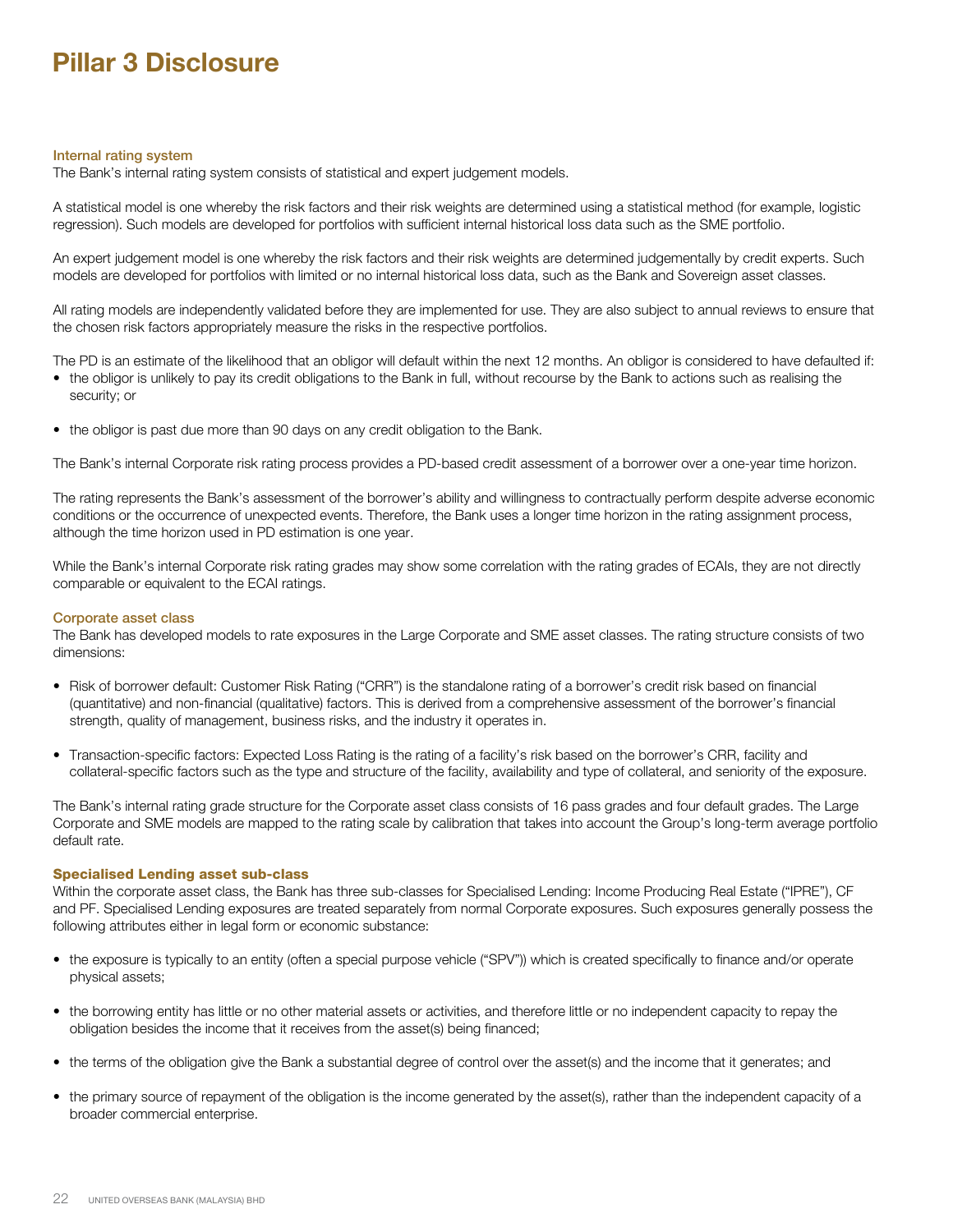### **IPRE**

The Bank has developed the IPRE model to rate exposures in this asset sub-class. The internal risk grades are derived based on a comprehensive assessment of the project's financial and non-financial risk factors. The rating grade structure follows that of the corporate asset class and consists of 16 pass grades and four default grades.

### **CF and PF**

The Bank has CF and PF scorecards to rate exposures in this asset sub-class. The internal risk grades are derived based on financial and non-financial risk factors. The internal risk grades are then mapped to five prescribed supervisory categories, each of which is associated with a specific risk weight. The five categories are 'Strong', 'Good', 'Satisfactory', 'Weak' and 'Default'.

#### Sovereign asset class

The Bank has an internal Sovereign scorecard to rate exposures in this asset class. As there were insufficient internal default data, the scorecard took into account external default data from ECAIs. The scorecard has an internal rating grade structure consisting of 15 pass grades.

#### Bank asset class

The Bank has an internal Bank scorecard to rate exposures in this asset class. As there were insufficient internal default data, the scorecard took into account external default data from ECAIs. The scorecard has an internal rating grade structure consisting of 15 pass grades.

#### Equity asset class

The Bank adopts the following approaches for its Equity investments:

- SRW Method for its Equity investment portfolio; and
- Probability of Default/Loss Given Default ("PD/LGD") Method for its investments in Tier 1 and Tier 2 perpetual securities issued by banks.

Investment exposures adopting the SRW Method are subjected to the supervisory risk weights, while investment exposures adopting the PD/LGD Method are rated using the Bank's internal Bank scorecard.

#### Retail asset class

For Retail exposures, PD, Loss Given Default ("LGD") and Exposure At Default ("EAD") parameters are estimated using internal loss data covering a mix of economic conditions, including downturns. A key principle of the PD, LGD and EAD models is that the model outputs are calibrated to reflect a long-run, cycle-neutral average. Where internal loss data does not cover an appropriate mix of economic conditions and/or is insufficient to provide robust risk estimates, the PD, LGD and EAD models may incorporate internal and/or external proxies, and where necessary, may be augmented with appropriate margins of conservatism.

#### **Probability of Default**

PD is estimated using the long-run average of one-year default rates for obligors in a pool. Where internal default data used for estimation does not cover a mix of economic conditions (including downturns), internal and/or external proxies are used to adjust default rates to reflect a long-run, cycle-neutral average.

#### **Loss Given Default**

LGD measures the long-run default-weighted average rate of economic loss associated with a facility/pool should default occur. The definition of default in the LGD model is identical to that of the PD model. Loss rates are estimated from historical workout experiences, taking into account the timing and uncertainty of recovery cash flows, direct and indirect costs associated with workouts, as well as the various post-default outcomes, such as cures, full recoveries and liquidations.

Where there are significant adverse dependencies between default and recovery rates, LGD estimates are calibrated to reflect economic downturns. In the event that internal workout data is insufficient to fully reflect loss rates during economic downturns, internal and/or external proxies are used to adjust the loss rates accordingly.

#### **Exposure At Default**

EAD measures the expected gross exposure of a facility upon default. The definition of default in the EAD model is identical to that of the PD model. EAD comprises (i) the amount currently drawn; and (ii) an estimate of future drawings of available but unutilised credit up to and after the time of default, known as the Credit Conversion Factor ("CCF").

Since the amount currently drawn is known, the estimation of EAD involves the estimation of the CCF using realised CCF of all defaulted facilities for a given risk pool, covering a sufficiently long period of time and different economic conditions. Where there are significant adverse dependencies between default rates and CCFs, CCF estimates are calibrated to reflect economic downturns.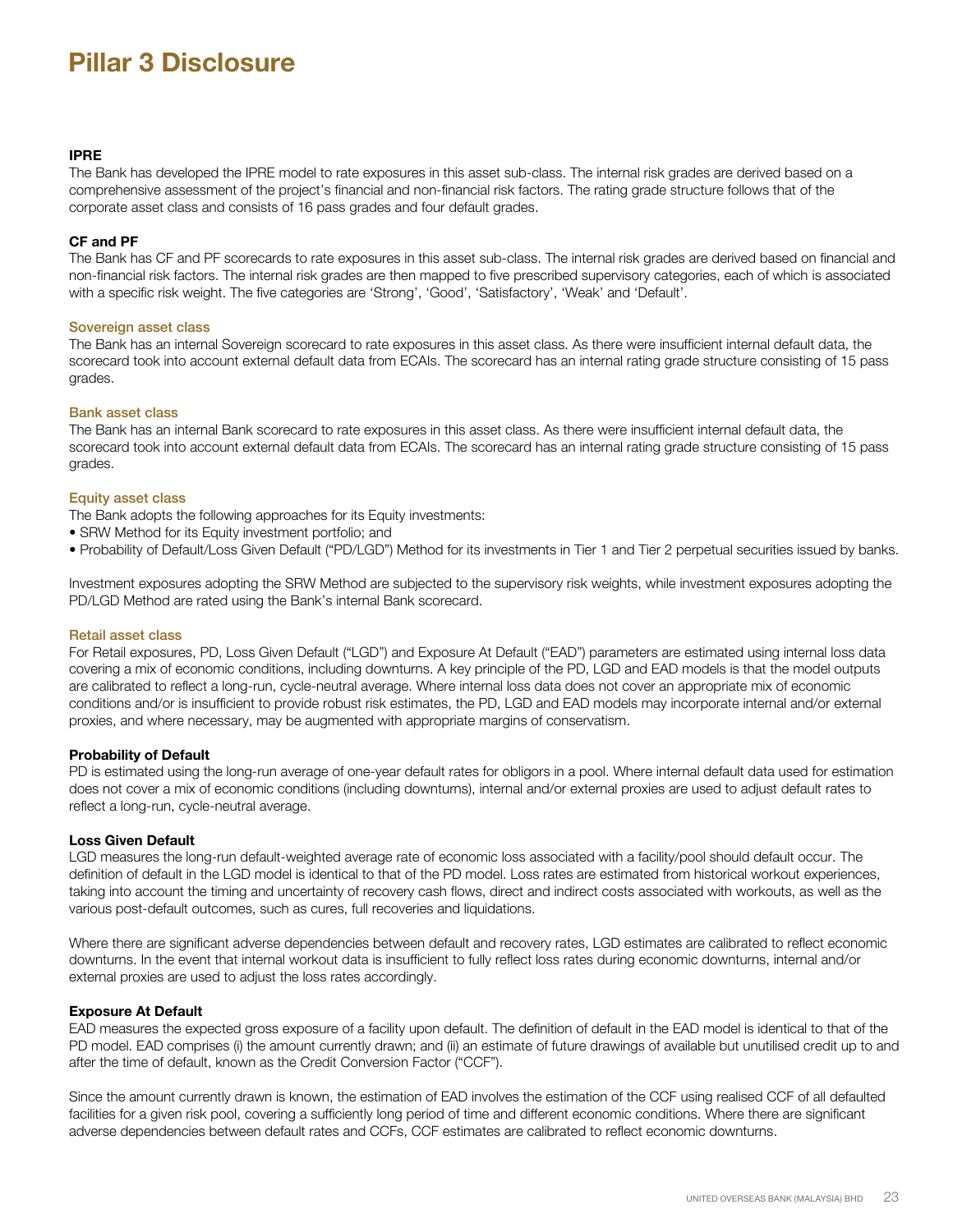## **Exposures Secured by Residential Properties**

Exposures Secured by Residential Properties sub-class includes any credit facilities (for example, housing loan, term loan and overdraft) secured against a mortgage of a residential property or properties which meet the following criteria stipulated by BNM:

- the borrower is an individual person(s);
- the residential properties are or will be occupied by the borrower, or are rented;
- the loan is secured by first and subsequent legal charges, deeds of assignment or strata titles on the property; and
- the property has been completed and a certificate of fitness has been issued by the relevant authority.

Such exposures include term loans and revolving home equity lines of credit.

Residential Mortgage exposures are assessed and managed using the Bank's framework of credit policies, procedures and the Retail segmentation model that integrates the PD, LGD and CCF models to discriminate exposures according to their borrower and transaction risks.

### **Qualifying Revolving Retail Exposures asset sub-class**

Qualifying Revolving Retail Exposures ("QRRE") asset sub-class includes credit card exposures and unsecured credit lines that meet the following criteria stipulated by BNM:

- The exposures are revolving, unsecured, and uncommitted (both contractually and in practice);
- The exposures are to individuals;
- The maximum exposure to a single individual in the sub-portfolio is RM500,000 or less;
- Given the asset correlation assumptions for the QRRE risk weight function are markedly below those for the other retail risk weight function at low PD values, the banking institution must demonstrate that exposures identified as QRRE correspond to portfolios with low volatility of loss rates, relative to the average volatility of loss rates of portfolios within the low PD bands;

QRRE are assessed and managed using a combination of application and behavioural scorecards, PD, LGD and CCF models, as well as internal credit policies and procedures.

#### **Other Retail asset sub-class**

Other Retail asset sub-class includes commercial properties, share financing and any other retail exposures not classified as Residential Mortgage or QRRE. These exposures fulfil the following criteria stipulated by BNM:

- Exposures to individuals;
- Loans extended to small businesses and managed as retail exposures, provided that the total exposure of the banking group to the small business borrower (on a consolidated basis, where applicable) is less than RM5 million. Small business loans extended through or guaranteed by an individual are subject to the same exposure threshold. Small businesses may include sole proprietorships, partnerships or small and medium enterprises (SMEs); and
- The specific exposure must be part of a large group of exposures, which are managed by the banking institution on a pooled basis.

Other Retail exposures are assessed and managed using the Bank's framework of credit policies, procedures and the Retail segmentation model which integrates the PD, LGD and CCF models to discriminate exposures according to their borrower and transaction risks.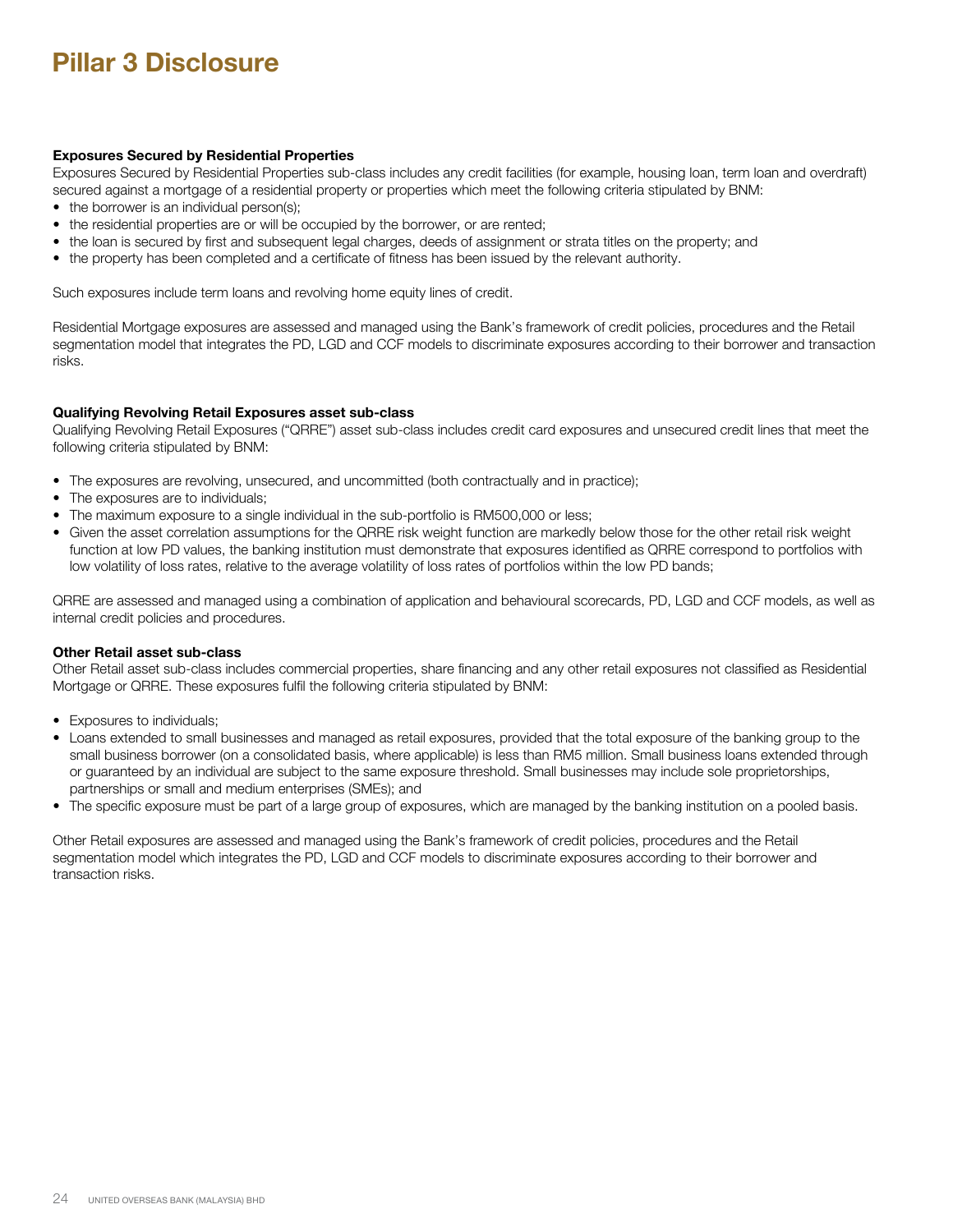## Credit risk profile

The following tables show the breakdown of exposures by risk-weighted asset ("RWA") and EAD for the Bank using the respective internal rating scale for the model applicable to the asset classes:

## **Large Corporate, SME and Specialised Lending (IPRE) Exposures**

| CRR band              | <b>Credit RWA</b><br><b>RM'million</b> | <b>EAD</b><br>RM'million |
|-----------------------|----------------------------------------|--------------------------|
| $1 - 16$<br>Defaulted | 13.264<br>$\overline{\phantom{a}}$     | 14,650<br>458            |
| Total                 | 13,264                                 | 15,108                   |

## **Sovereign Exposures**

| CRR band  | <b>Credit RWA</b><br>RM'million | <b>EAD</b><br>RM'million |
|-----------|---------------------------------|--------------------------|
| $1 - 16$  | $\overline{\phantom{a}}$        | 10,358                   |
| Defaulted | $\overline{\phantom{0}}$        | $\overline{\phantom{a}}$ |
| Total     | $\blacksquare$                  | 10,358                   |

## **Bank Exposures**

| CRR band              | <b>Credit RWA</b><br>RM'million | <b>EAD</b><br>RM'million |
|-----------------------|---------------------------------|--------------------------|
| $1 - 16$<br>Defaulted | 542                             | 2,159                    |
|                       | $\overline{\phantom{a}}$        | $\overline{\phantom{a}}$ |
| Total                 | 542                             | 2159                     |

## **Retail (Residential Mortgage) Exposures**

| PD band         | <b>Credit RWA</b><br>RM'million | <b>EAD</b><br>RM'million |
|-----------------|---------------------------------|--------------------------|
| 0.00% to 2.00%  | 800                             | 10,899                   |
| 2.01% to 99.99% | 836                             | 2,707                    |
| Default         | 130                             | 298                      |
| Total           | 1,766                           | 13,904                   |

## **Retail (QRRE) Exposures**

| PD band         | <b>Credit RWA</b><br>RM'million | <b>EAD</b><br>RM'million |
|-----------------|---------------------------------|--------------------------|
| 0.00% to 2.00%  | 91                              | 799                      |
| 2.01% to 99.99% | 591                             | 868                      |
| Default         | 40                              | 18                       |
| Total           | 722                             | 1,685                    |

## **Retail (Other Retail) Exposures**

| PD band         | <b>Credit RWA</b><br>RM'million | <b>EAD</b><br>RM'million |
|-----------------|---------------------------------|--------------------------|
| 0.00% to 2.00%  | 143                             | 1,561                    |
| 2.01% to 99.99% | 657                             | 2,717                    |
| Default         | 9                               | 42                       |
| Total           | 809                             | 4,320                    |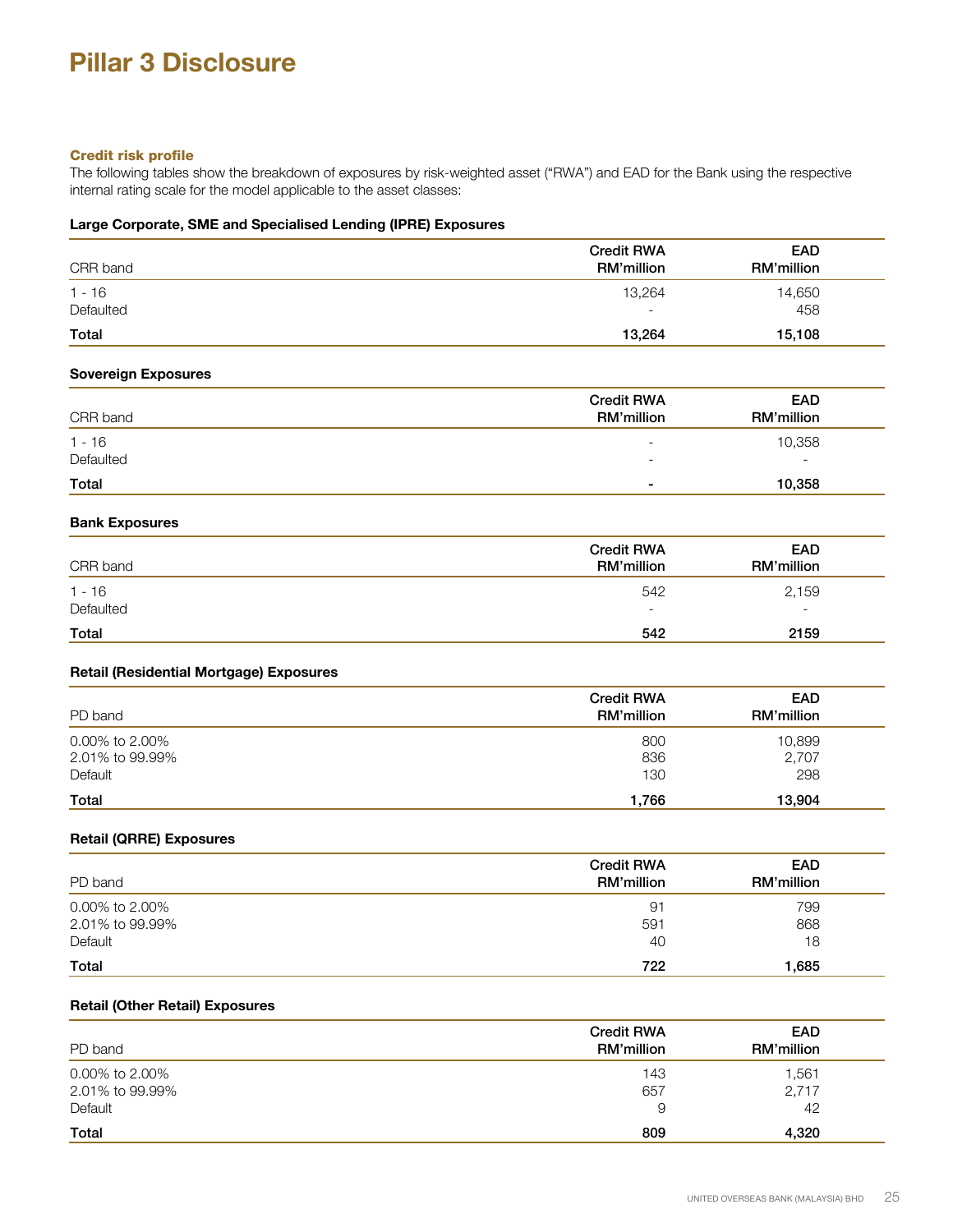## Actual loss by asset class

Actual loss consists of impairment loss allowance and write-off to the Bank's income statement for the financial year ended 31 December 2010.

### Comparison of actual loss and expected loss

|       | Actual Loss (as at<br>31 December 2010)<br><b>RM'million</b> | Expected loss (as at<br>31 December 2009)<br>RM'million |
|-------|--------------------------------------------------------------|---------------------------------------------------------|
| Total | 78                                                           | 253                                                     |

The actual loss in 2010 is lower than in 2009 due to the improving economic environment in 2010 which resulted in lower defaults in the credit portfolio.

Expected Loss ("EL") is the estimated credit loss from defaults over a one-year horizon. EL is the product of PD, LGD and EAD. A comparison of actual loss and expected loss provides an indication of the predictive power of the IRB models used by the Bank.

However, they are not directly comparable due to the following reasons:

- EL as at 31 December 2009 is a measure of expected credit loss based on the credit exposure as at that date. On the other hand, impairment loss allowance and write-offs are accounting entries relating to a fluctuating portfolio over the course of the financial year. Moreover, write-offs may relate to defaults from prior years.
- EL is estimated based on non-default exposures only, while impairment loss allowance is an accounting estimate of likely loss from defaulted exposures. Write-offs are recorded on defaulted exposures when no further recovery is possible.

#### Use of internal estimates

Internal ratings are used pervasively by the Bank in the areas of credit approval, credit review and monitoring, credit stress test, limits setting, pricing and collections.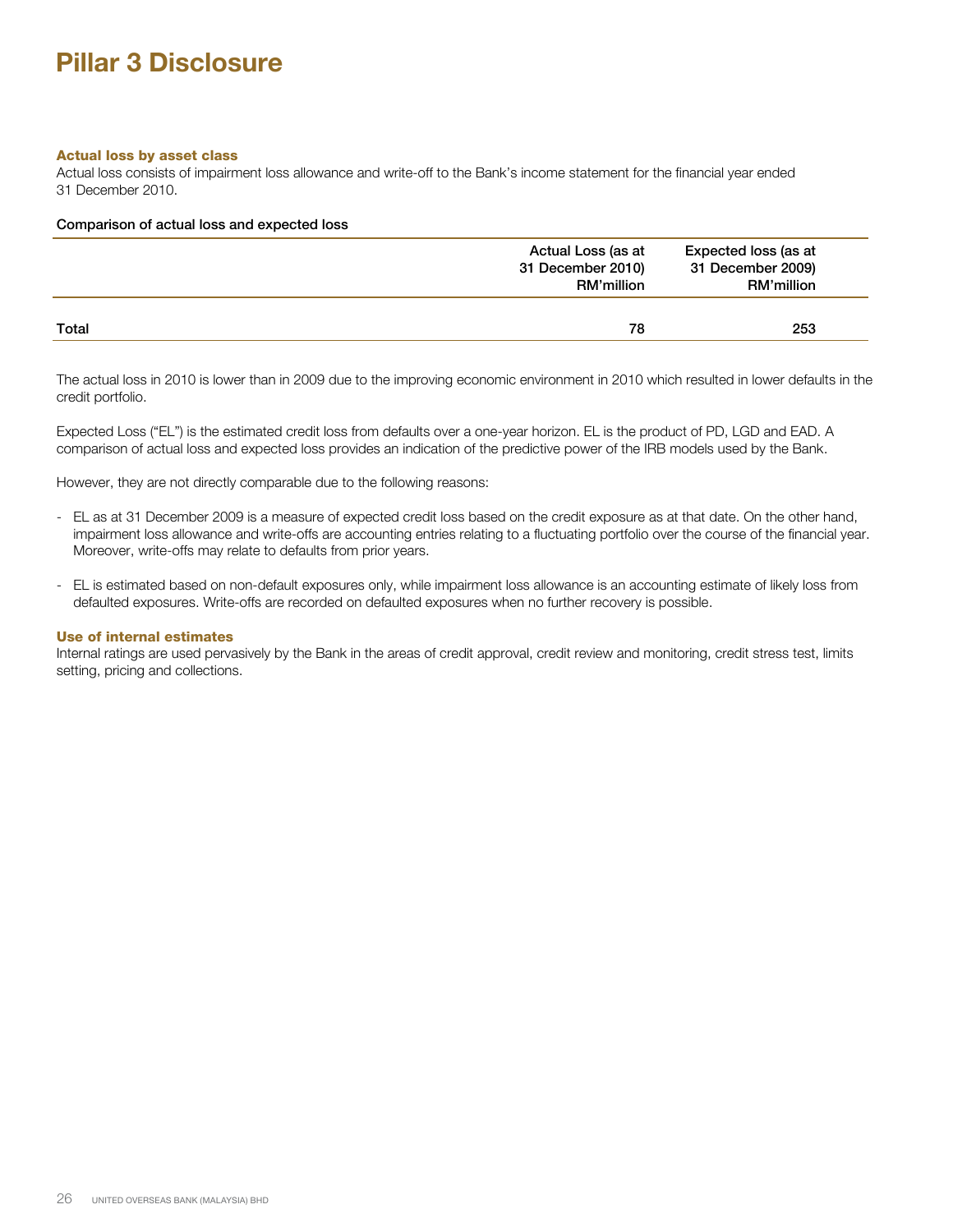#### Market Risk

Market risk is governed by the Bank Asset and Liability Committee ("ALCO"), which meets monthly to review and provide direction on market risk matters. The Market Risk Management ("MRM") of the Risk Management Division supports the EXCO and the ALCO with independent assessment of the market risk profile of the Bank.

The Bank's market risk framework comprises market risk policies and practices, the validation of valuation and risk models, which is performed by Head Office in Singapore, the control structure with appropriate delegation of authority and market risk limits. In addition, robust risk architecture as well as a new Product/Service Programme process ensures that market risk issues identified are adequately addressed prior to the launch of products and services. Management of derivatives risks is continually reviewed and enhanced to ensure that the complexities of the business are appropriately controlled.

Overall market risk appetite is balanced at the Group, Bank and business unit levels with the targeted revenue, and takes into account the capital position of the Group and the Bank. This ensures that the Group and the Bank remain well-capitalised even under stress conditions. The risk appetite is translated into risk limits that are delegated to business units. These risk limits have proportional returns that are commensurate with the risks taken.

## Standardised Approach

The Bank currently adopts the Standardised Approach for the calculation of regulatory market risk capital but uses internal models to measure and control trading market risks. The financial products warehoused, measured and controlled with internal models include vanilla FX and FX options, vanilla interest rates, overnight index swap, cross currency basis swap spread, government bonds, quasi-government bonds and corporate bonds.

#### Internal Model Approach

The Bank adopts a daily Value-at-Risk ("VaR") to estimate market risk within a 99% confidence interval using the historical simulation method. This methodology does not make assumptions on the distribution of returns and the correlations between risk classes. The method assumes that possible future changes in market rates may be implied by observed historical market movements.

VaR estimates are backtested against profit and loss of the trading book to validate the robustness of the methodology. The backtesting process analyses whether the exceptions are due to model deficiencies or market volatility. All model deficiencies are addressed with appropriate model enhancements.

To complement the VaR measure, stress and scenario tests are performed to identify the Bank's vulnerability to event risk. These tests serve to provide early warnings of plausible extreme losses to facilitate proactive management of market risks. The Bank's daily VaR on 31 December 2010 was RM0.88 million.

|                                      | Year-end<br><b>RM'million</b> | High<br><b>RM'million</b> | Low<br>RM'million | Average<br>RM'million |
|--------------------------------------|-------------------------------|---------------------------|-------------------|-----------------------|
| 2010<br><b>Total Diversified VAR</b> | 876                           | 5,982                     | 700               | 2,196                 |
| 2009<br><b>Total Diversified VAR</b> | 2,361                         | 7,602                     | 1,543             | 4,287                 |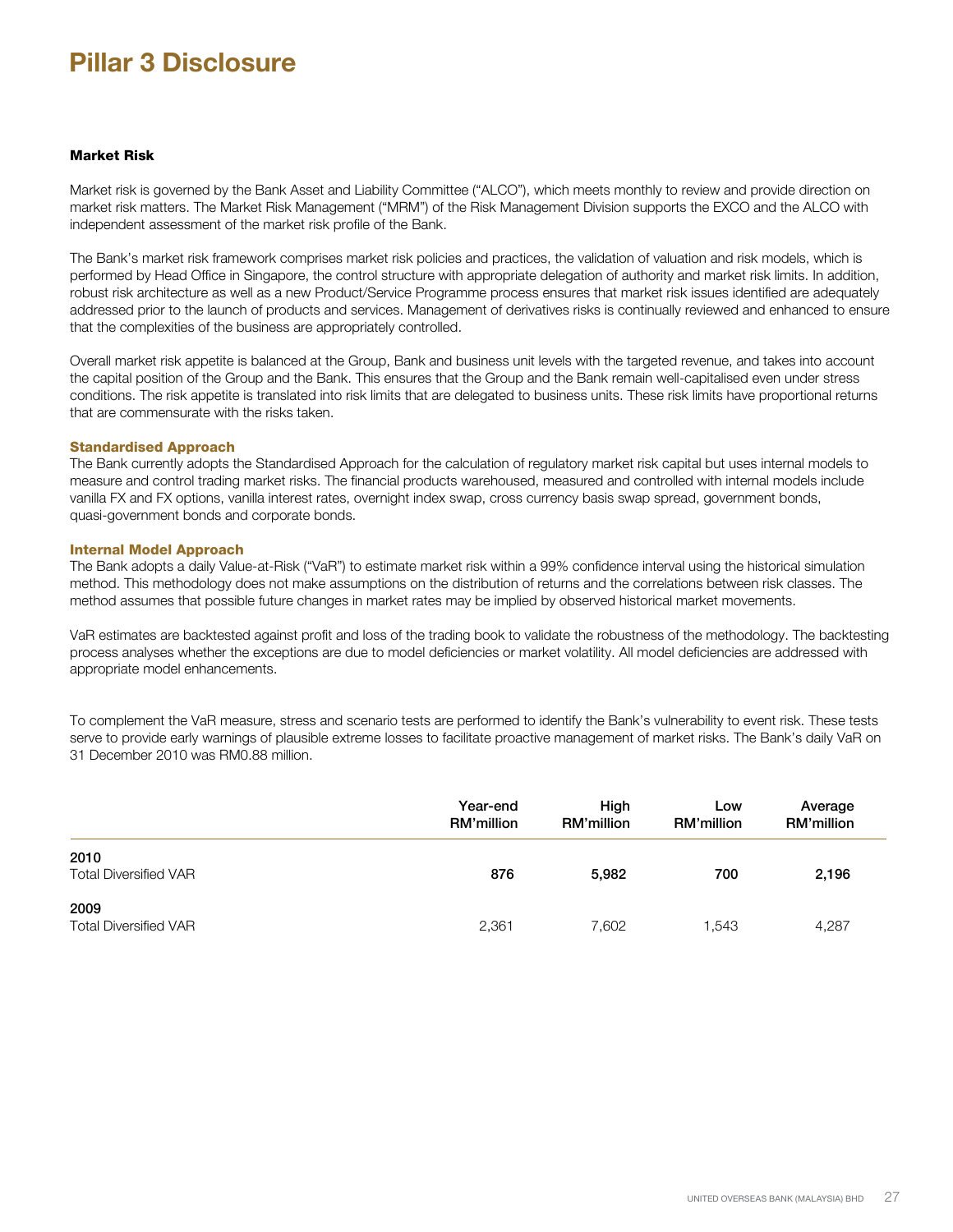#### Interest Rate Risk In The Banking Book

The ALCO, under delegated authority from the Board, oversees the management of balance sheet risk exposure. Risk Management Division ("RMD") supports the ALCO in monitoring the interest rate risk profile of the banking book. At a tactical level, the Bank's Global Markets and Investment Management ("GMIM") Sector is responsible for the effective management of balance sheet risk in accordance with approved balance sheet risk management policies.

The primary objective of interest rate risk management is to protect and enhance capital or economic net worth through adequate, stable and reliable growth in net interest earnings under a broad range of possible economic conditions.

Exposure is quantified on a monthly basis using a combination of static analysis tools and dynamic simulation techniques. Static analysis tools include repricing schedules and sensitivity analysis. They provide indications of the potential impact of interest rate changes on interest income and price value through the analysis of the sensitivity of assets and liabilities to changes in interest rates. Interest rate sensitivity varies with different repricing periods, currency and embedded optionality, where applicable. Mismatches in the longer tenor will experience greater change in the price-value of interest rate positions than similar positions in the shorter tenor.

In the dynamic simulation process, both the earnings Net Interest Income ("NII") and Economic Value of Equity ("EVE") approaches are applied to assess interest rate risk. The potential effects of interest rate change on NII are estimated by simulating the possible future course of interest rates and expected changes in business activities over time. NII simulation is performed to quantify a forward-looking impact on net interest income for the next 12 months under various interest rate scenarios to assess the impact of interest rate movements on income.

In EVE sensitivity simulations, the present values for repricing cash flows are computed, with the focus on changes in EVE under different interest rate scenarios. This economic perspective measures interest rate risks across the full maturity profile of the balance sheet, including off-balance sheet items.

Stress testing is also performed regularly to determine the adequacy of capital in meeting the impact of extreme interest rate movements on the balance sheet. Such tests are also performed to provide early warnings of potential extreme losses, facilitating the proactive management of interest rate risks in an environment of rapid financial market changes.

The EVE sensitivity at 100 and 200 basis points parallel interest rate shocks was negative RM26 million and RM48 million (2009: negative RM33 million and RM64 million) respectively. This is computed on the banking book for major currencies (Malaysian ringgit and US dollar). The reported figures are based on the worst and best case of an upward and downward parallel movement of the yield curve. The repricing profile of loans and deposits that do not have maturity dates are generally based on the earliest possible repricing dates taking into account the notice period to be served to customers.

## Liquidity Risk

The Bank maintains sufficient liquidity to fund its day-to-day operations, meet deposit withdrawals and loan disbursements, participate in new investments, and repay borrowings. Hence, liquidity is managed in a manner to address known as well as unanticipated cash funding needs.

Liquidity risk is managed in accordance with a framework of policies, controls and limits which are also adequate to meet the requirements under BNM's New Liquidity Framework. These policies, controls and limits enable the Bank to monitor and manage liquidity risk to ensure that sufficient sources of funds are available over a range of market conditions. These include minimising excessive funding concentrations by diversifying the sources and terms of funding as well as maintaining a portfolio of high quality and marketable liquid assets.

The Bank takes a conservative stance in its liquidity management by continuing to gather core deposits, ensuring that liquidity limits are strictly adhered to and that there are adequate liquid assets and borrowing capacity to meet cash shortfalls.

The distribution of deposits is managed actively to ensure a balance between cost effectiveness, continued accessibility to funds, and diversification of funding sources. Important factors in ensuring liquidity are competitive pricing, proactive management of the Bank's core deposits and the maintenance of customer confidence. Core deposits are generally stable non-bank deposits such as current accounts, savings accounts and fixed deposits. The Bank monitors the stability of its core deposits by analysing their volatility over time.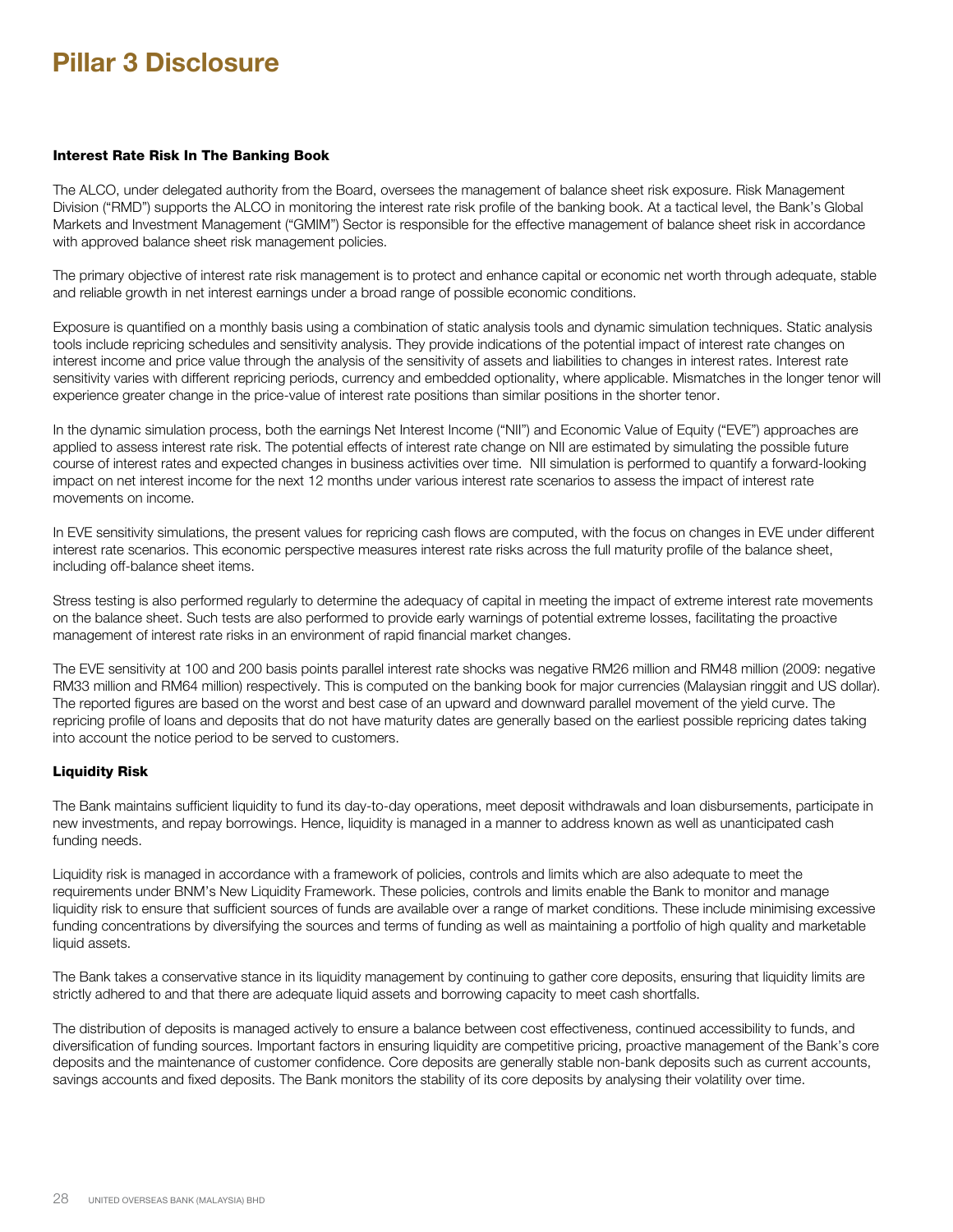## Liquidity Risk (continued)

Liquidity risk is aligned with the regulatory liquidity risk management framework, and is measured and managed on a projected cash flow basis. The Bank's liquidity is monitored under various scenarios and subjected to various time band limits. Cash flow mismatch limits are established to limit the Bank's liquidity exposure.

Contingency funding plans are in place to identify liquidity crises using a series of warning indicators. Crisis escalation processes and various strategies including funding and communication have been developed to minimise the impact of any liquidity crunch.

The policy of the Bank is to be self-sufficient in its funding capabilities, although it has the support of the Group's Head Office in Singapore.

The table in Note 39(iii) to the financial statements on page 90 - presents the maturity mismatch analysis of the Bank's near and long-term time bands relating to the cash inflows and outflows based on contractual maturity arising from the Bank's activities. Behavioral adjustments were made on significant balance sheet items that had actual maturity dates that differed substantially from the Bank's contractual profile.

## Operational risk

Operational risk is managed through a framework of policies, processes and procedures by which units identify, assess, monitor and control/mitigate their operational risks.

Operational Risk Self-Assessment involves identifying and assessing, inherent risks, as well as assessing the effectiveness of controls to mitigate the identified risks. Action plans to address issues are documented and monitored via Operational Risk Action Plans.

Key Operational Risk Indicators are statistical data collected and monitored by business, support units and branches on an on-going basis to facilitate early detection of potential operational control weaknesses. Trend analysis is carried out to identify systemic issues that need to be addressed.

A database of operational risk events and losses has been established to facilitate the analysis of loss trends and root causes of loss events. The analysis would help to strengthen the internal control environment. The database can also be used to compute economic capital in the future.

A Bank-wide Insurance Programme, complemented by a Group Insurance Programme, is in place to mitigate the risk of high impact operational losses.

A Product/Service Programme ensures that risks associated with the introduction of new products and services are identified, analysed and addressed prior to launch and is subject to periodic reviews. The Fair Dealing Guidelines Committee in Head Office also reviews product suitability, product risk disclosures and reputation issues associated with the distribution of retail investment products. For online products and services, extra care and precautionary measures are implemented to protect customers' confidentiality and interests.

With the increasing need to outsource for cost and operational efficiency, the Bank's Outsourcing Policy ensures that outsourcing risks are adequately identified and managed prior to entering into any new arrangement and on an on-going basis.

Effective business continuity and crisis management strategies and plans have been developed and tested to ensure prompt recovery of critical business functions in the event of major business and/or system disruptions.

Legal risk is part of operational risk. Legal risk arises from unenforceable, unfavourable, defective or unintended contracts, lawsuits or claims developments in laws and regulations, or non-compliance with applicable law and regulations. Business units work with the Bank's legal counsel and external legal counsel to ensure that legal risks are effectively managed.

Reputation risk is the adverse impact on earnings, liquidity or capital arising from negative stakeholder perception or opinion on the Bank's business practices, activities and financial condition. The Bank has a framework for managing reputation risk.

An operational risk management training and awareness programme is in place to facilitate on-going promotion of an effective risk management culture.

The Bank currently adopts Basic Indicator Approach for Operational Risk Reporting.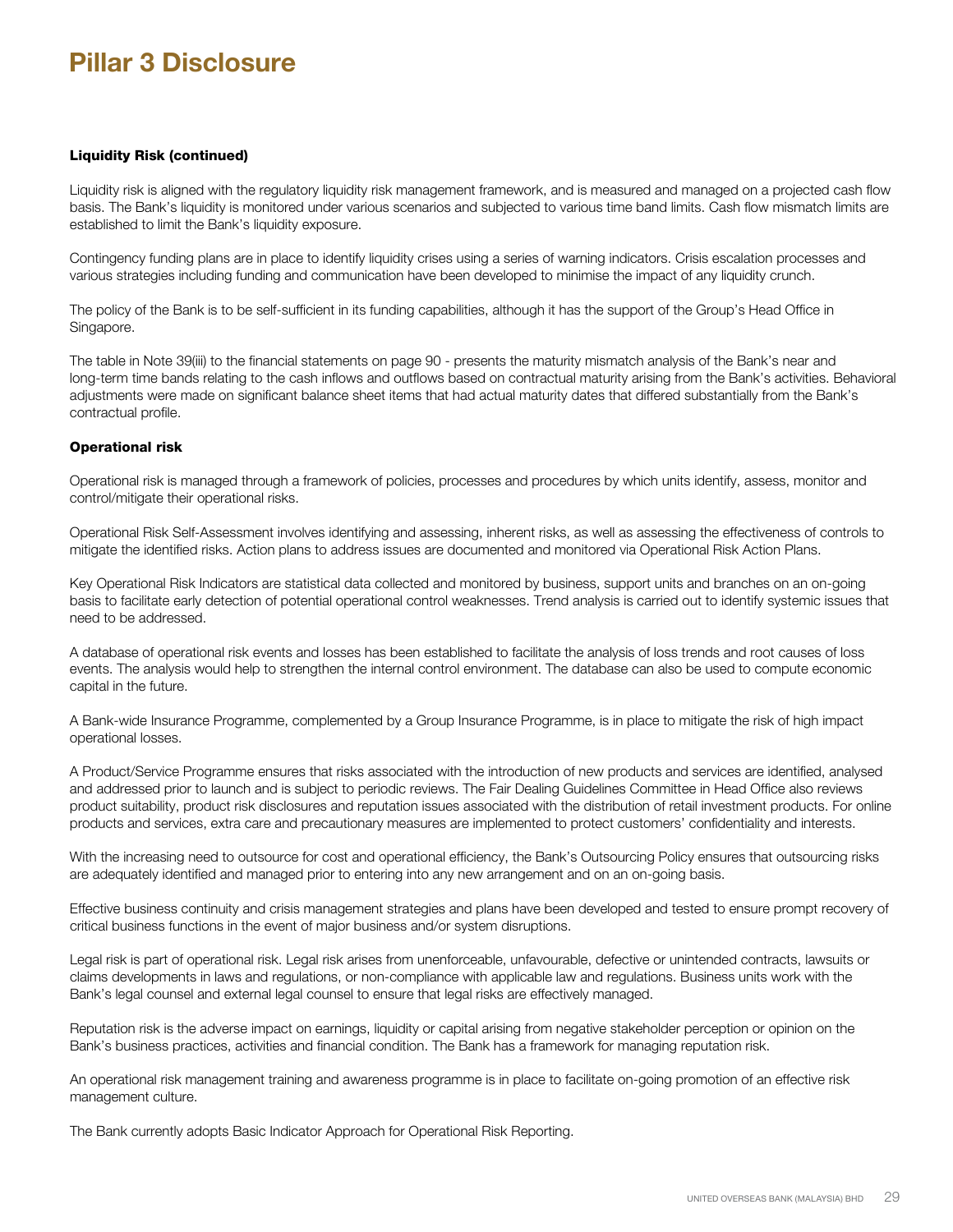## Equities Exposures In The Banking Book

The Bank holds equities in its Banking Book mainly for the purpose of investment in Associated Companies and for other long-term investment purpose.

Investment in Associated Companies are accounted for by using the equity method of accounting. Other equities classified under available-for-sale ("AFS") are measured at fair value.

| <b>Type of Equities</b>                                                                 | <b>Exposures</b><br>RM'million | <b>Bank</b><br>2010<br><b>RWA</b><br>RM'million |
|-----------------------------------------------------------------------------------------|--------------------------------|-------------------------------------------------|
| Publicly traded equity exposures<br>* mainly acquired via loan restructuring activities | 2                              | 5                                               |
| All other equity exposures<br>* include investment in Associated Companies              | 135                            | 540                                             |
|                                                                                         | 137                            | 545                                             |

## Cumulative realised gains/(losses) arising from sales and liquidation.

|                                                                        | <b>Bank</b><br>2010<br>RM'million |  |
|------------------------------------------------------------------------|-----------------------------------|--|
| - Loss from sale of held-for-<br>trading securities and<br>derivatives | (55)                              |  |
| - Gain from sale of available-for-<br>sale securities                  | 23                                |  |
|                                                                        | (32)                              |  |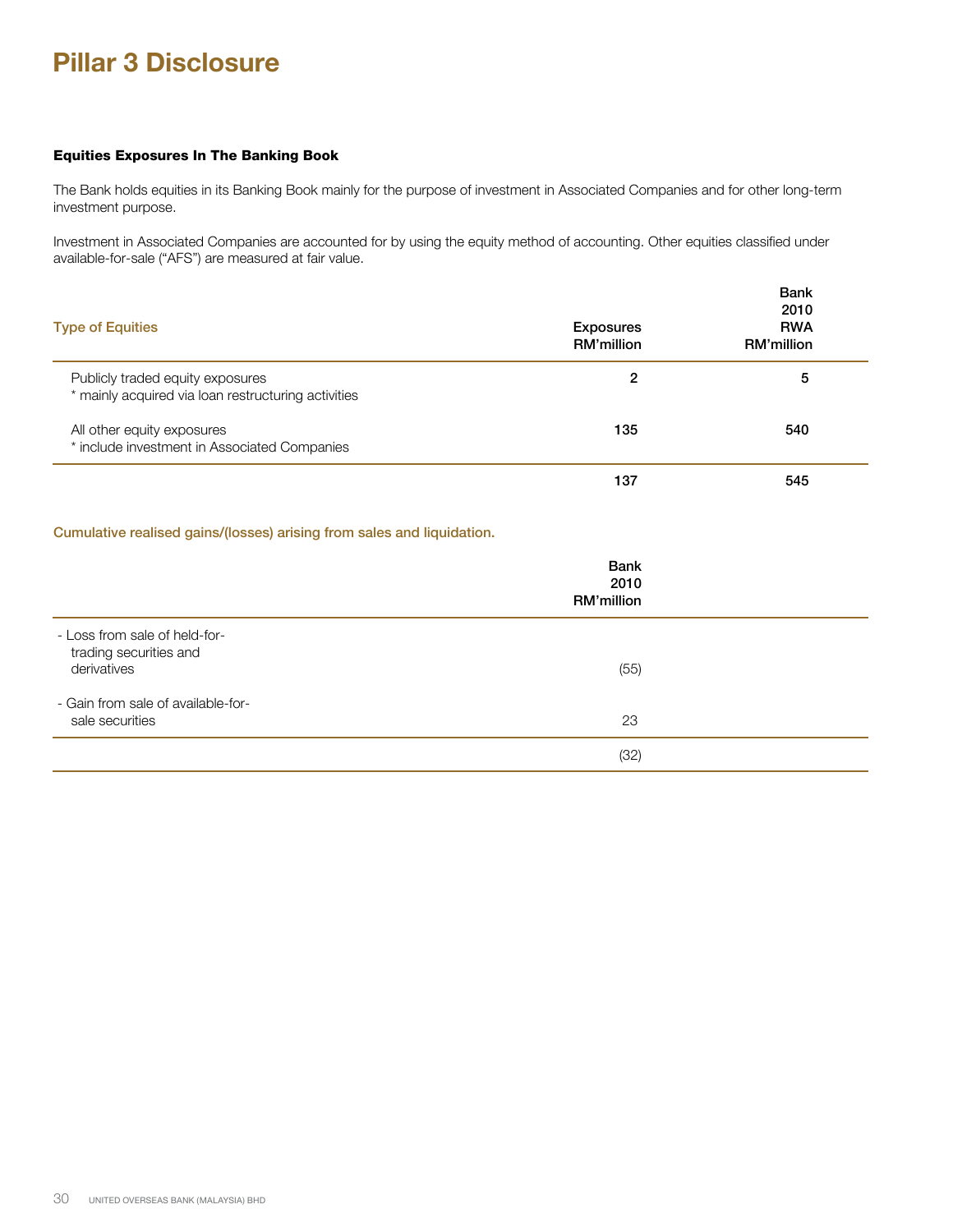The directors have pleasure in presenting their report together with the audited financial statements of the Group and of the Bank for the financial year ended 31 December 2010.

### Principal activities

The principal activities of the Bank during the year are banking and related financial services. The principal activities of the subsidiaries and the associates are set out in Notes 11 and 12 to the financial statements respectively. There have been no significant changes in the nature of the principal activities during the financial year other than the commencement of property investment holding and property management activities of UOB Properties (KL) Bhd, formerly known as UOF(2009) Berhad.

### **Results**

|                                              | Group<br><b>RM'000</b> | <b>Bank</b><br><b>RM'000</b> |
|----------------------------------------------|------------------------|------------------------------|
| Profit before taxation<br>Income tax expense | 829,955<br>(210, 878)  | 794,694<br>(210, 835)        |
| Profit for the year                          | 619.077                | 583,859                      |

There were no material transfers to or from reserves or provisions during the financial year other than as disclosed in the statements of changes in equity.

In the opinion of the directors, the results of the operations of the Group and of the Bank during the financial year were not substantially affected by any item, transaction or event of a material and unusual nature other than the effects arising from the changes in accounting policies due to the adoption of FRS139 Financial Instruments: Recognition and Measurement as disclosed in Note 2.2 to the financial statements.

#### **Dividends**

The amount of dividends paid by the Bank since 31 December 2009 was as follows:

|                                                                                                                                                  | <b>RM'000</b> |
|--------------------------------------------------------------------------------------------------------------------------------------------------|---------------|
| In respect of the financial year ended 31 December 2009 as reported in the<br>directors' report for that year, a final dividend of 7.9% less 25% |               |
| taxation, on 470 million ordinary shares, paid on 19 April 2010.                                                                                 | 27,848        |

At the forthcoming Annual General Meeting, a final dividend in respect of the financial year ended 31 December 2010, of 58% less 25% taxation on 470 million ordinary shares of RM1 each, amounting to a dividend payable of RM204,450,000 will be proposed for shareholders' approval. The financial statements of the current financial year do not reflect this proposed dividend. Such dividend, if approved by the shareholders, will be accounted for in equity as an appropriation of retained profits in the financial year ending 31 December 2011.

## **Directors**

The names of the directors of the Bank in office since the date of the last report and at the date of this report are: Wee Cho Yaw Wee Ee Cheong Ng Kee Wei (retired on 8 April 2011) Lim Kean Chye (retired on 8 April 2011) Lee Chin Yong Francis Chan Kok Seong Abdul Latif Bin Yahaya Datuk Abu Huraira Bin Abu Yazid (appointed on 5 February 2010) Ong Sea Eng Terence (ceased on 20 May 2010) YABhg Tun Dato' Seri Utama Dr Lim Chong Eu (passed away on 24 November 2010)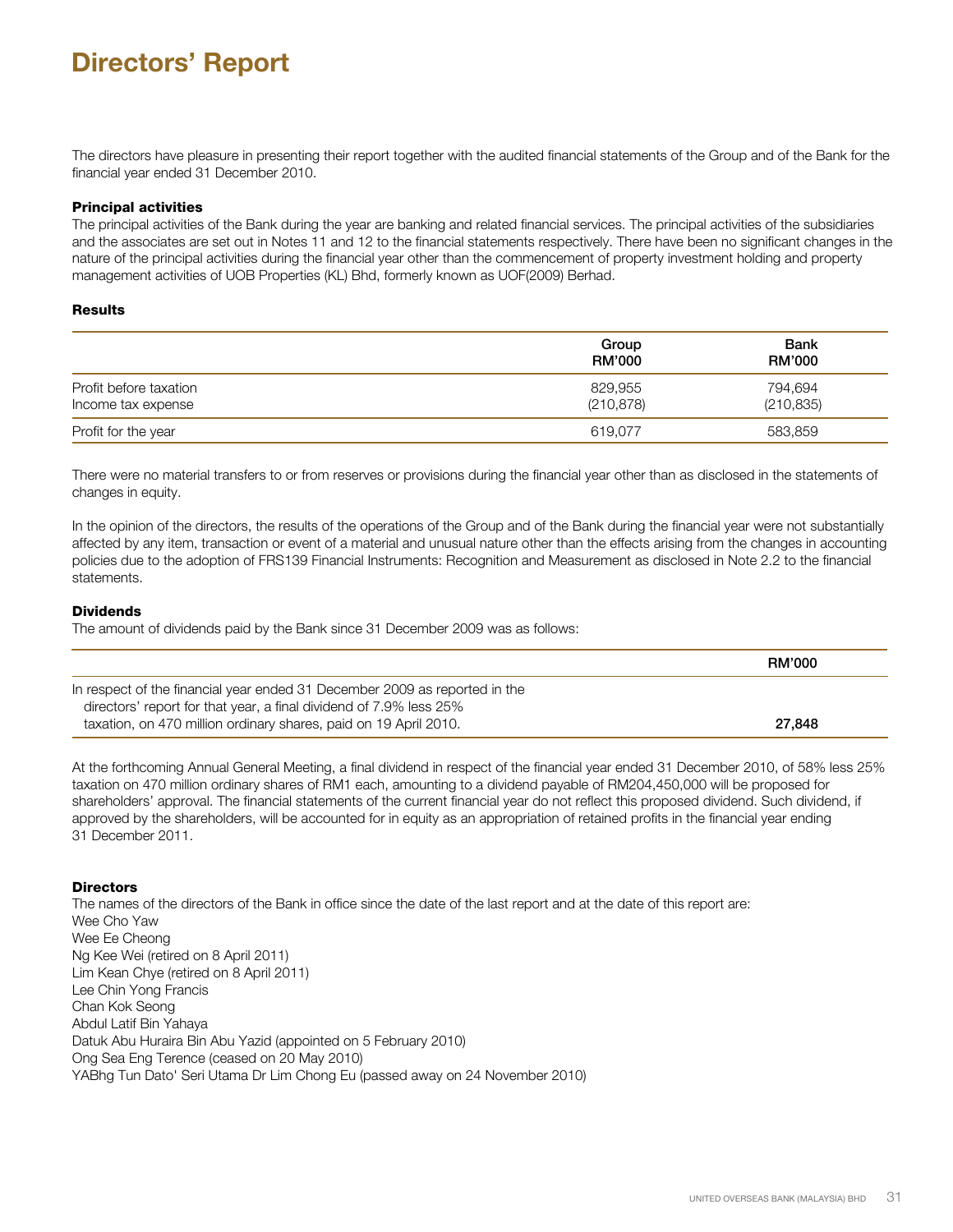## Directors' benefits

Neither at the end of the financial year, nor at any time during that year, did there subsist any arrangement to which the Bank was a party, whereby the directors might acquire benefits by means of acquisition of shares in or debentures of the Bank or any other body corporate, other than those arising from the share options granted under the UOB Restricted Share Plan and UOB Share Appreciation Rights Plan of the ultimate holding company, United Overseas Bank Limited ("UOB").

Since the end of the previous financial year, no director has received or become entitled to receive a benefit (other than a benefit included in the aggregate amount of emoluments received or due and receivable by the directors as shown in Note 30 to the financial statements or the fixed salary of a full-time employee of the Bank) by reason of a contract made by the Bank or a related corporation with any director or with a firm of which he is a member, or with a company in which he has a substantial financial interest.

## Restricted Shares and Share Appreciation Rights Plan (the "Plans")

Following a review of the remuneration strategy across UOB and its subsidiaries ("UOB Group"), UOB implemented the Plans on 28 September 2007, with a view to aligning the interests of participants with that of shareholders and the UOB Group by fostering a culture of ownership and enhancing the competitiveness of the UOB Group's remuneration for selected employees.

Employees with a minimum of one-year service may be selected to participate in the Plans based on factors such as market-competitive practices, job level, individual performance, leadership skills and potential. Generally granted on an annual basis, the Remuneration Committee will determine the number of Restricted Shares ("RS") and Share Appreciation Rights ("SAR") to be granted, the vesting period and the conditions for vesting.

RS represent UOB shares that are restricted by time and performance conditions as to when they vest. Upon vesting, participants will receive UOB shares represented by the RS.

SAR are rights, which upon exercise, confer the right to receive such number of UOB shares (or by exception, cash) equivalent to the difference between the prevailing market value and the grant value of the underlying UOB shares comprised in the SAR, divided by the prevailing market value of a UOB share. The grant value is determined with reference to the average of the closing prices of UOB shares over the three days preceding the grant date. Upon vesting of SAR, participants have up to six years from the date of grant to exercise their rights.

Subject to the achievement of pre-determined return on equity ("ROE") targets of the UOB Group, 25% of the RS and SAR of the 2007 and 2008 grants and 50% of the 2009 grant, will vest after two years and the remainder after three years from the dates of grant.

Participants who leave the UOB Group before vesting of the RS and SAR will forfeit their rights unless otherwise decided by the Remuneration Committee of UOB.

The Plans shall be in force for a period of ten years or such other period as the Remuneration Committee of UOB may determine. The Plans only allow the delivery of UOB ordinary shares held in treasury by UOB.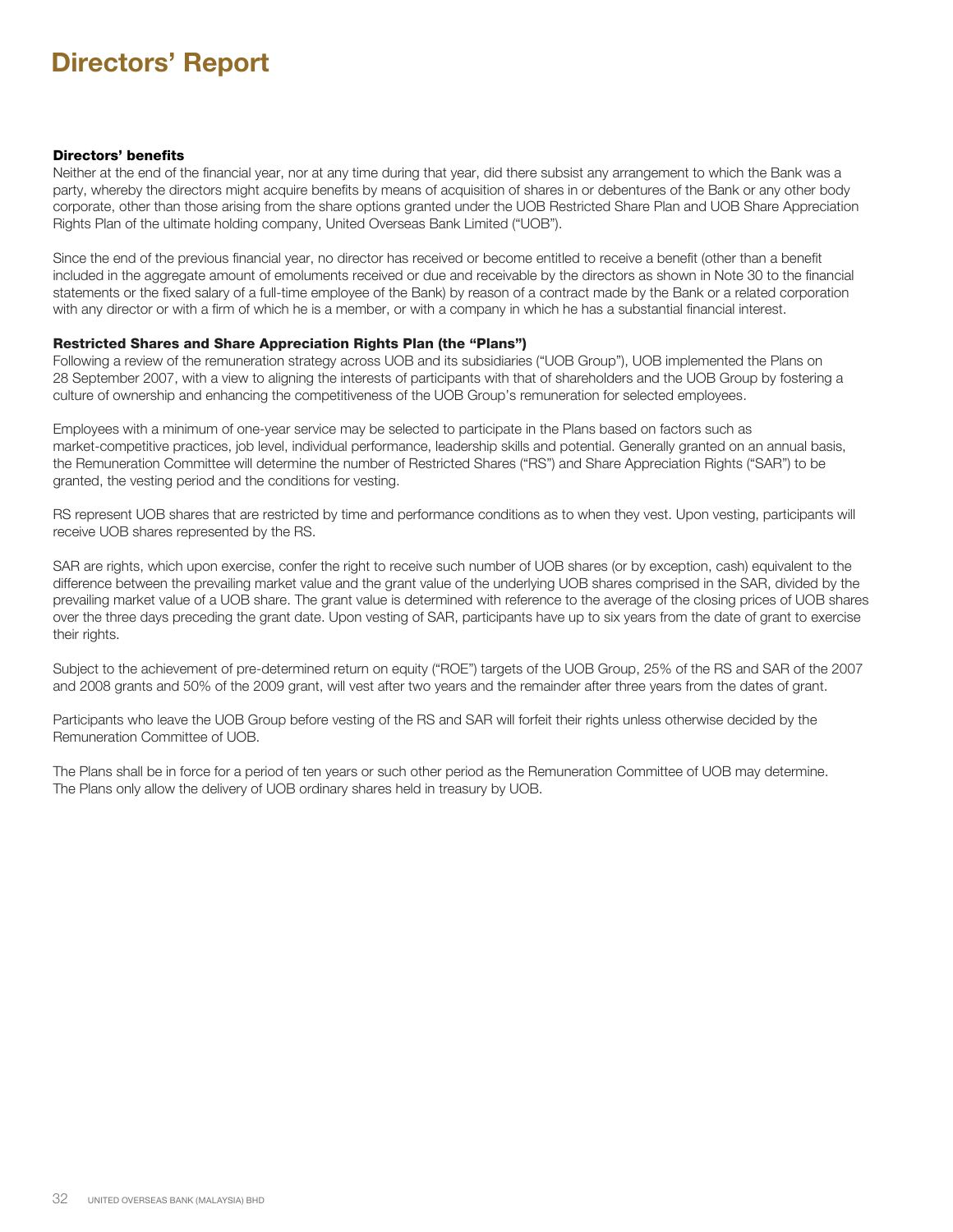## Directors' interests

According to the register of directors' shareholdings, the interests of directors in office at the end of the financial year in shares and options over shares in the Bank and its related corporations during the financial year were as follows:

|                                                                  |                        |                           | Number of Ordinary Shares of S\$1 Each     |                                                                                                           |                           |
|------------------------------------------------------------------|------------------------|---------------------------|--------------------------------------------|-----------------------------------------------------------------------------------------------------------|---------------------------|
|                                                                  |                        | 1.1.2010                  | Acquired                                   | <b>Disposed</b>                                                                                           | 31.12.2010                |
| Ultimate holding company:<br><b>United Overseas Bank Limited</b> |                        |                           |                                            |                                                                                                           |                           |
| Wee Cho Yaw                                                      | - Direct<br>- Indirect | 16,390,248<br>248,208,142 | 573,119<br>8,593,459                       | 50,000                                                                                                    | 16,913,367<br>256,801,601 |
| Wee Ee Cheong                                                    | - Direct<br>- Indirect | 2,865,357<br>147,064,793  | 100,192<br>5,142,449                       |                                                                                                           | 2,965,549<br>152,207,242  |
| Ng Kee Wei                                                       | - Direct               | 447,582                   | 15,648                                     |                                                                                                           | 463,230                   |
| Lim Kean Chye                                                    | - Direct               | 117                       |                                            |                                                                                                           | 117                       |
| Lee Chin Yong, Francis                                           | - Direct               |                           | 12,979                                     |                                                                                                           | 12,979                    |
| Chan Kok Seong                                                   | - Direct               | 30,000                    |                                            |                                                                                                           | 30,000                    |
|                                                                  |                        |                           | Number of preference shares of S\$100 each |                                                                                                           |                           |
|                                                                  |                        | 1.1.2010                  | Acquired                                   | <b>Disposed</b>                                                                                           | 31.12.2010                |
| Ultimate holding company:<br><b>United Overseas Bank Limited</b> |                        |                           |                                            |                                                                                                           |                           |
| Wee Cho Yaw                                                      | - Direct<br>- Indirect | 167,700                   |                                            |                                                                                                           | 167,700                   |
| Wee Ee Cheong                                                    | - Direct<br>- Indirect | 20,000<br>167,700         |                                            |                                                                                                           | 20,000<br>167,700         |
|                                                                  |                        | 1.1.2010                  | Granted                                    | Number of options over ordinary shares<br>of S\$1 each under UOB restricted share plan<br>Lapsed          | 31.12.2010                |
| Ultimate holding company:<br><b>United Overseas Bank Limited</b> |                        |                           |                                            |                                                                                                           |                           |
| Lee Chin Yong, Francis                                           | - Direct               | 56,281                    | 26,450                                     | 19,994                                                                                                    | 62,737                    |
| Chan Kok Seong                                                   | - Direct               | 26,189                    | 13,250                                     | 2,930                                                                                                     | 36,509                    |
|                                                                  |                        | 1.1.2010                  | Granted                                    | Number of options over ordinary shares of S\$1<br>each under UOB share appreciation rights plan<br>Lapsed | 31.12.2010                |
| Ultimate holding company:                                        |                        |                           |                                            |                                                                                                           |                           |
| <b>United Overseas Bank Limited</b>                              |                        |                           |                                            |                                                                                                           |                           |

| Lee Chin Yong, Francis | - Direct | 200.969 | 59.100 | 29.769 | 230,300 |
|------------------------|----------|---------|--------|--------|---------|
| Chan Kok Seong         | - Direct | 88.214  | 29.550 | 12.616 | 105.148 |

Wee Cho Yaw and Wee Ee Cheong by virtue of their substantial interest in the shares in United Overseas Bank Limited are also deemed to have substantial interest in shares of the Bank and all the Bank's subsidiaries to the extent the Bank has an interest.

None of the other directors in office at the end of the financial year had any interests in shares in the Bank or its related corporations during the financial year.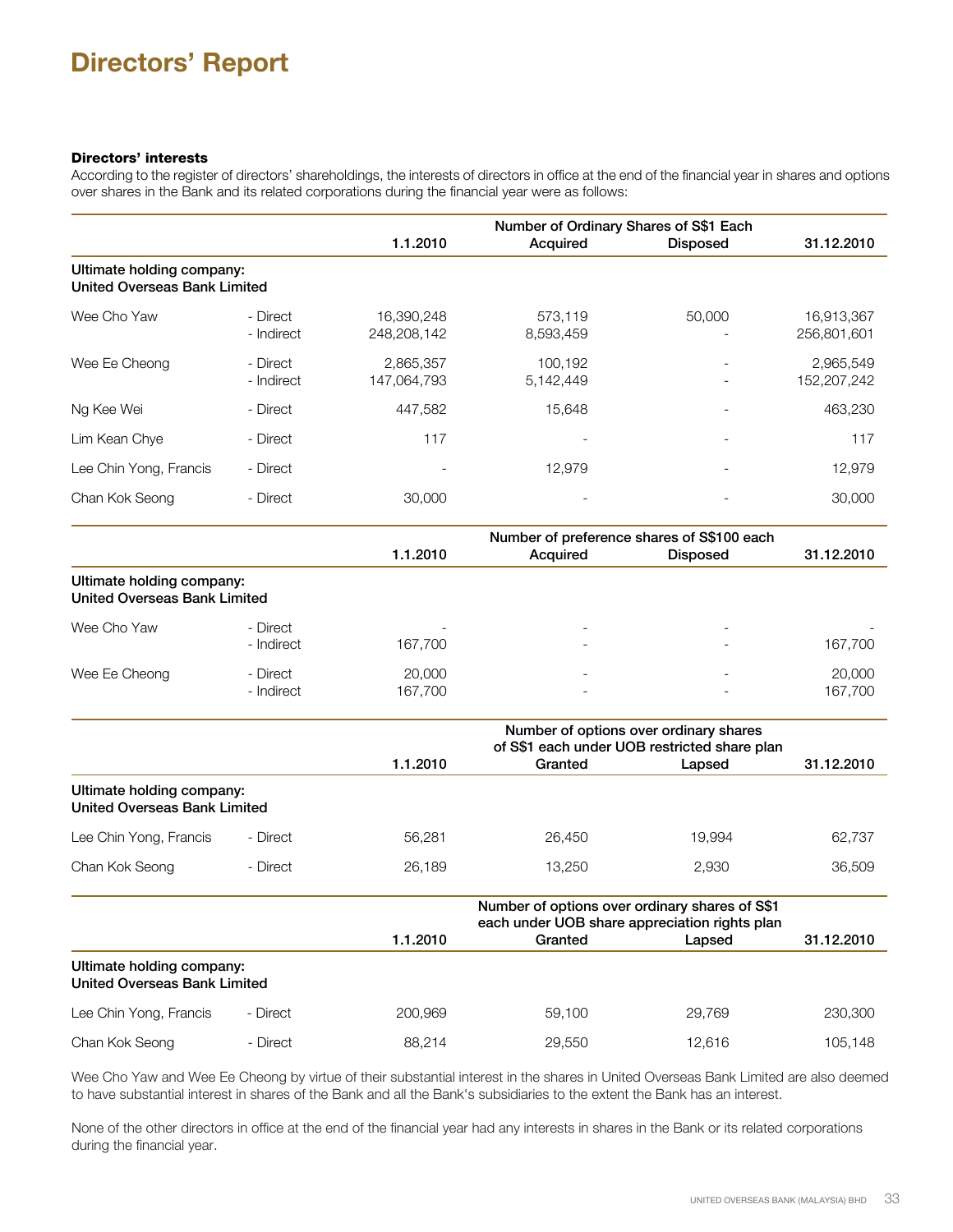#### Holding companies

The holding and ultimate holding companies are Chung Khiaw Bank (Malaysia) Berhad, a company incorporated in Malaysia, and United Overseas Bank Limited, a bank incorporated in Singapore, respectively.

#### Business strategy for the financial year ended 31 December 2010

During the year, the country's economy demonstrated resilience despite malaise continuing to plague the US and European markets. The country's gross domestic product growth was projected to exceed 6.0% underpinned by the strong domestic sector and benign inflation rate at around 1.7%.

In the current competitive environment with constantly changing industry dynamics, the Bank remained focused on its long-term strategies to grow its consumer, small and medium enterprises ("SME") and selective large corporate business.

Overall loans registered a strong growth of 24% whilst keeping the Impaired Loan Ratio at low levels. Deposits growth has kept up with the loans growth to maintain the Loan/Deposit Ratio at 90%. The Bank continued to be a significant market player in consumer housing loans with the demand for new houses remaining strong.

During the year, interest in unit trusts fell, with the worries of a double dip in the US Economy and the problems in some Eurozone countries. Despite this, the Bank managed to end the year again as a leading unit trust distributor. The Bank also managed to retain its second position in Bijak Malaysia (an industry-led life insurance programme) bancassurance sales.

In Wealth Management, the Bank continued to put resources in strengthening its Privilege Banking platform with the Privilege Banking re-launch in September 2010. The improved UOB Privilege Banking platform now offers enhanced wealth management services to the affluent segment in Malaysia and the Bank is geared to aggressively gain market share.

On the SME front, the Bank focused on its niche market to deepen its market penetration. The Bank continues to provide efficient and competitive financing packages to retail SME customers for asset acquisition and working capital purposes. For larger SME customers, the Bank established industry specialisation in the core growth areas to tap opportunities and also leveraged the regional platform to promote cross-border lending.

For the large corporate segment, the Bank achieved strong loans growth from the oil and gas, real estate and construction sectors. The Bank continues to target top-tier corporates and provide tailor made solutions for several merger and acquisition exercises, large infrastructure project financing and cross-border investment initiatives.

In 2010, the Bank continued to provide innovative products and services for transaction banking. Three new cash management products were launched namely Cheque Writer Service, Cheque Referencing and United Cash Fund.

The Cheque Writer Service was launched in September 2010 to meet the demand for an effective solution to the local cheque fraud problems. This service benefits customers with frequent and recurring payments via cheque issuance as it is able to detect fraud on these cheques issued. Cheque Referencing was introduced to assist customers with receivables reconciliation while United Cash Fund helps customer to improve returns on their daily liquidity with the added advantage of tax savings.

In line with the Bank's commitment to provide high quality and cost effective trade solutions and services to customers, all the trade processes were centralised in Kuala Lumpur. Customers can now experience standardised service delivery and efficiencies irrespective of their location.

The Bank also successfully launched a maiden offering of a RM500 million fixed rate subordinated debt issue in the domestic bond market to strengthen its capital base in preparation for future expansion and growth as well as to enhance the efficiency of its capital structure.

During the year, the Bank extended its branch network to 45 nation-wide. Four new branches were opened in USJ Taipan, Ijok, Ampang and Cheras to enable us to better serve new and existing customers in these vibrant townships.

The Bank piloted Recycle Cash Deposit Machines at two of its branches in October 2010. Unlike the conventional Cash Deposit Machines that can only handle cash deposit functions, these new units are able to accept cash deposits and also allow the deposited cash to be withdrawn as well. Besides enhancing customers' experience, the service uptime of our Electronic Banking Centres has also improved with this implementation. The Bank was the first bank in Malaysia to introduce the Recycle Cash Deposit Machines.

UOB (Malaysia) together with four other foreign banks joined the Malaysian Electronic Payment System ("MEPS") automated teller machine ("ATM") network, allowing UOB customers access to over 10,000 ATM facilities belonging to all MEPS member banks in Malaysia once the system link-up is completed in early 2011.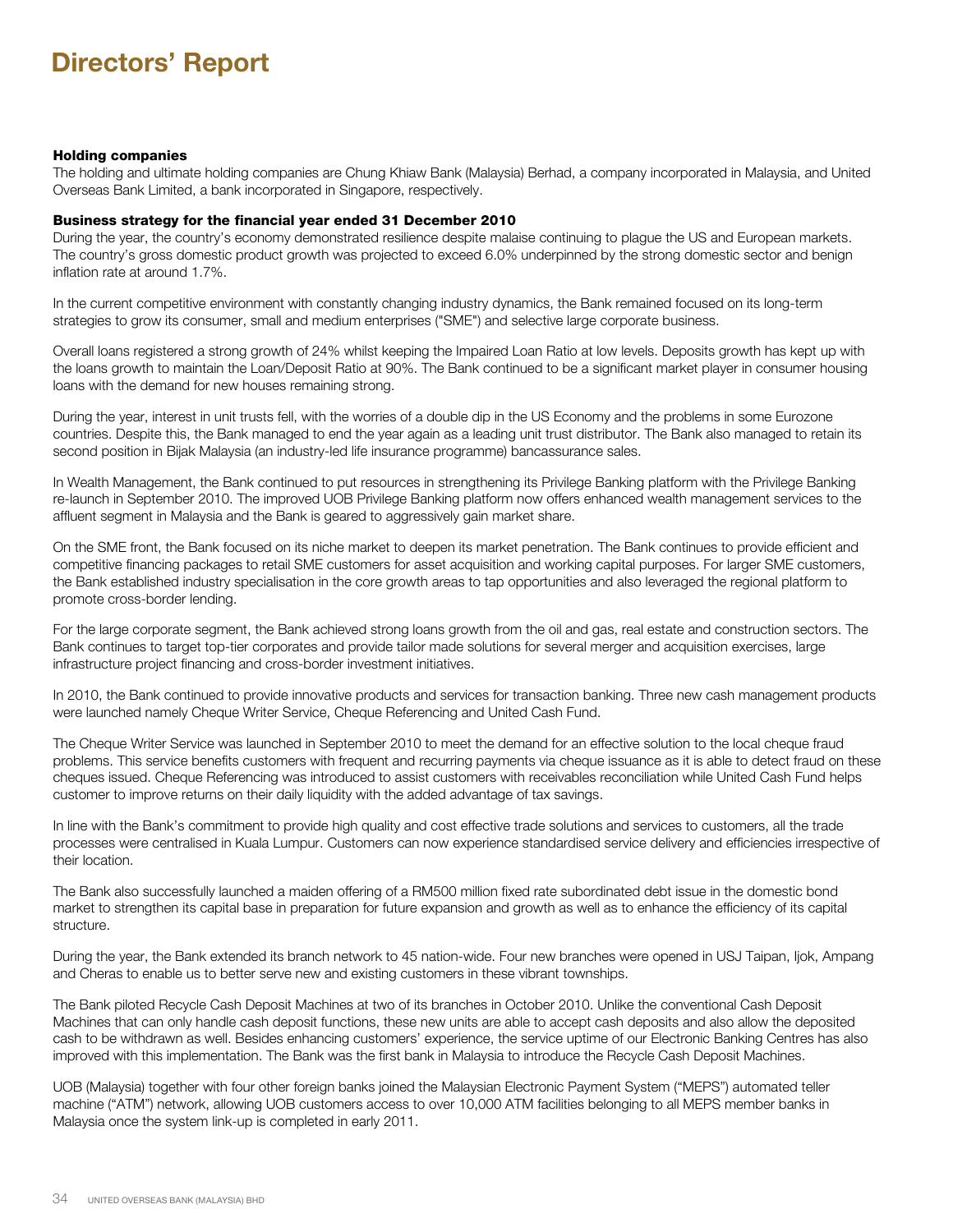### Outlook for the financial year ending 31 December 2011

The Malaysian economy is projected to remain positive with the continued strong intra-regional trade while the domestic sector should benefit from the positive spin-offs from the Government's ambitious Economic Transformation Projects ("ETP"). In addition, the economy will be supported by the continuing low interest rate environment, ample liquidity and relatively easy credit accessibility.

The intense competition in the local banking industry will step up considerably once the seven newly-licensed foreign commercial banks start to ramp up their business activities.

The Bank's strong balance sheet, good distribution network and established customer franchise will provide the edge in serving the increasingly demanding needs of our current and new customers. Barring any unforeseen circumstances, the Bank expects to continue to achieve satisfactory result in 2011.

#### Rating by external rating agencies

Rating Agency Malaysia ("RAM") had reaffirmed the Bank's long term rating at AA1 and its short term rating at P1.

An 'AA' rating is defined by RAM as being able to offer high safety for timely repayment of financial obligations. The subscript 1 in this category indicates the higher end in the 'AA' category. A P1 rating is defined by RAM as obligations which are supported by a superior capacity for timely repayment.

#### Other statutory information

- (a) Before the statements of financial position and income statements of the Group and of the Bank were made out, the directors took reasonable steps to:
	- (i) ascertain that proper action had been taken in relation to the writing off of bad debts and the making of provision for doubtful debts and satisfied themselves that all known bad debts had been written off and that adequate provision had been made for doubtful debts; and
	- (ii) ensure that any current assets which are unlikely to realise their values as shown in the accounting records in the ordinary course of business had been written down to an amount which they might be expected to realise.
- (b) At the date of this report, the directors are not aware of any circumstances which would render:
	- (i) the amount written off for bad debts or the amount of the provision for doubtful debts in the financial statements of the Group and of the Bank inadequate to any substantial extent; and
	- (ii) the values attributed to current assets in the financial statements of the Group and of the Bank misleading.
- (c) At the date of this report, the directors are not aware of any circumstances which have arisen which would render adherence to the existing method of valuation of assets or liabilities of the Group and of the Bank misleading or inappropriate.
- (d) At the date of this report, the directors are not aware of any circumstances not otherwise dealt with in this report or financial statements of the Group and of the Bank which would render any amount stated in the financial statements misleading.
- (e) As at the date of this report, there does not exist:
	- (i) any charge on the assets of the Group and of the Bank which has arisen since the end of the financial year which secures the liabilities of any other person; or
	- (ii) any contingent liability in respect of the Group and of the Bank which has arisen since the end of the financial year.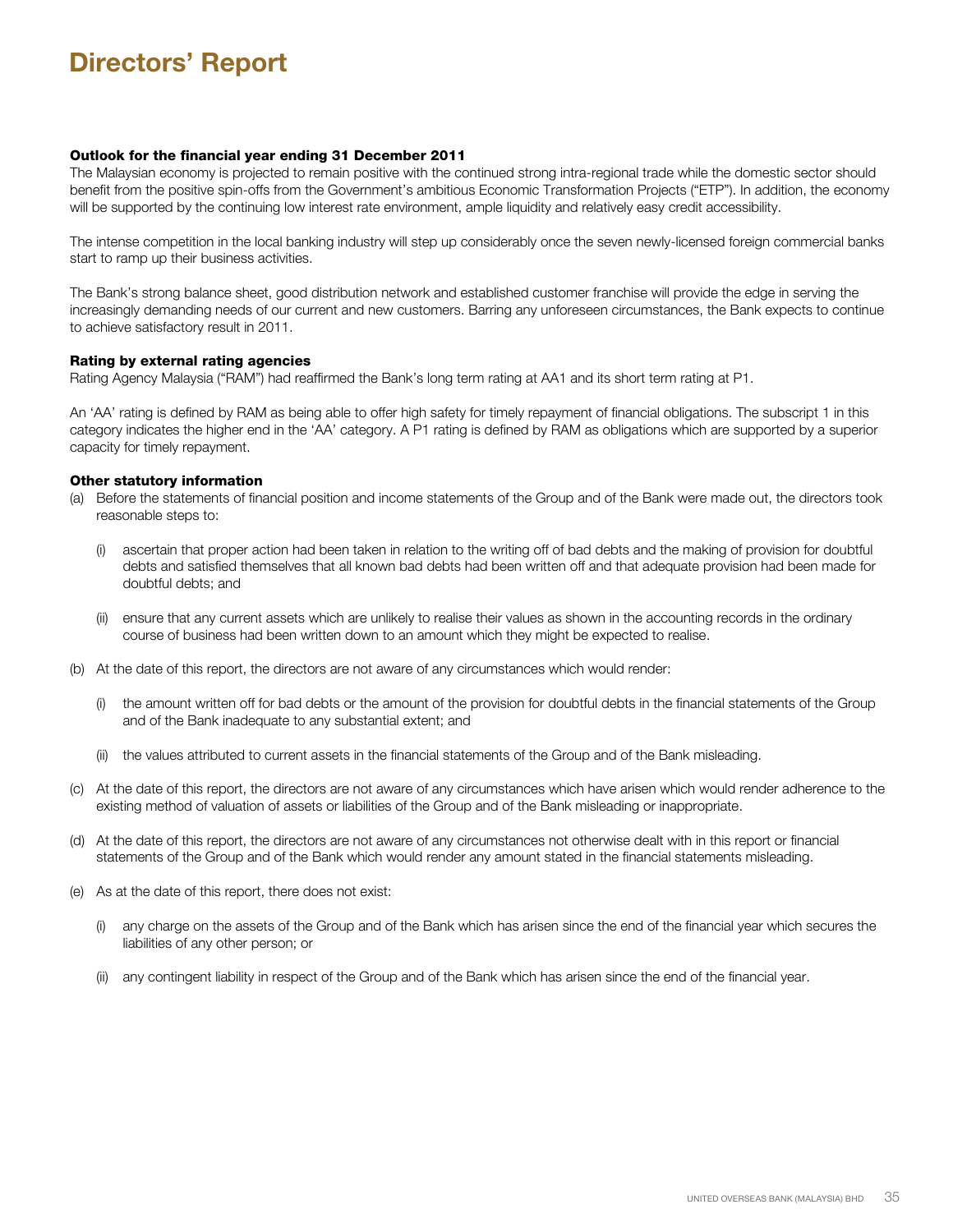## Other statutory information (continued)

- (f) In the opinion of the directors:
	- (i) no contingent or other liability has become enforceable or is likely to become enforceable within the period of 12 months after the end of the financial year which will or may affect the ability of the Group and of the Bank to meet their obligations when they fall due; and
	- (ii) no item, transaction or event of a material and unusual nature has arisen in the interval between the end of the financial year and the date of this report which is likely to affect substantially the results of the operations of the Group and of the Bank for the financial year in which this report is made.

## Auditors

The auditors, Ernst & Young, have expressed their willingness to continue in office.

Signed on behalf of the Board in accordance with a resolution of the directors dated 9 March 2011.

Wee Cho Yaw Chan Kok Seong Nasar Album Chan Kok Seong Nasar Album Chan Kok Seong Nasar Album Chan Kok Seong Na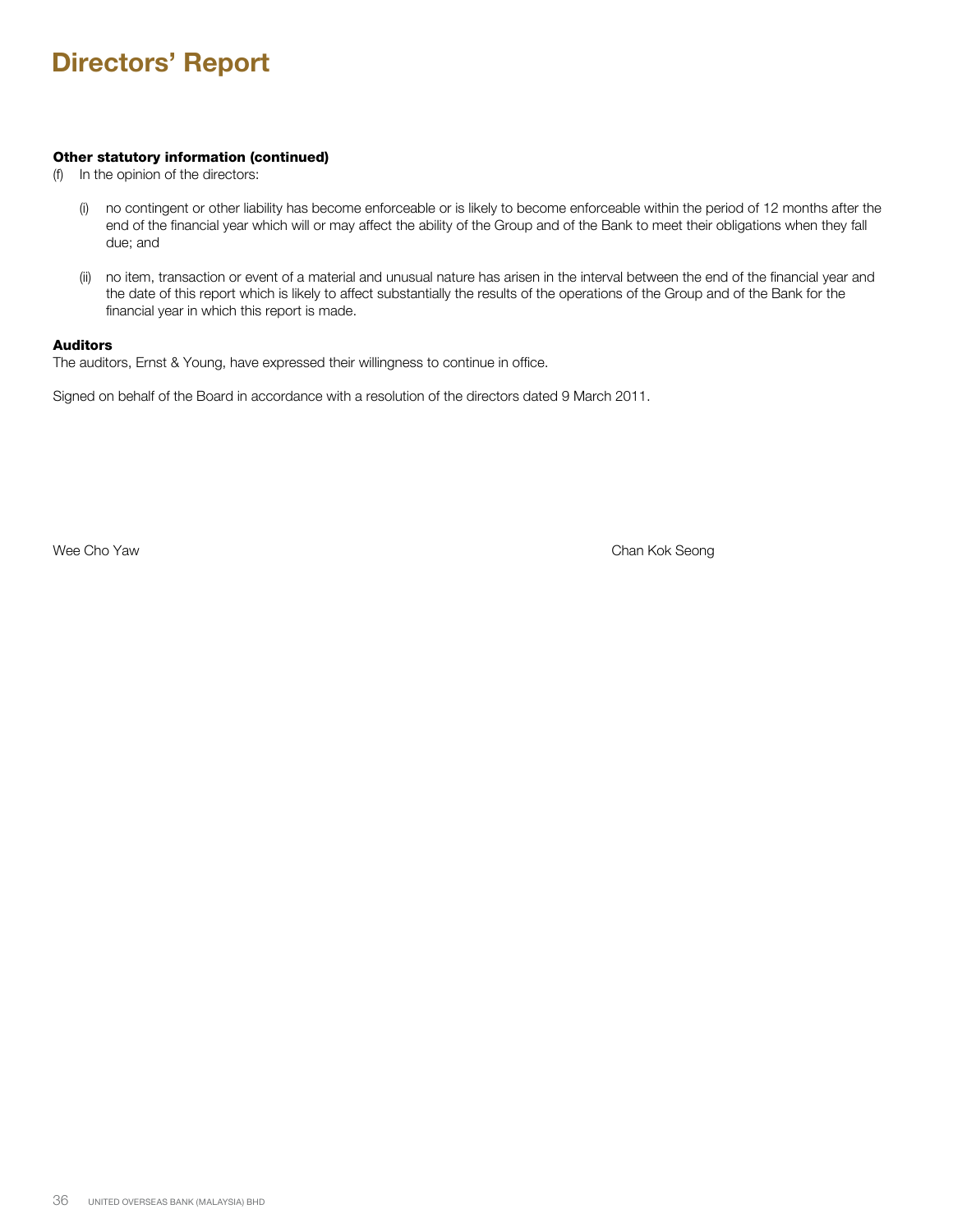## **Statement by Directors**

Pursuant to Section 169(15) of the Companies Act, 1965

We, Wee Cho Yaw and Chan Kok Seong, being two of the directors of United Overseas Bank (Malaysia) Bhd, do hereby state that, in the opinion of the directors, the accompanying financial statements set out on pages 40 to 95 are drawn up in accordance with provisions of the Companies Act, 1965 and applicable Financial Reporting Standards in Malaysia as modified by Bank Negara Malaysia Guidelines so as to give a true and fair view of the financial position of the Group and of the Bank as at 31 December 2010 and of their financial performance and cash flows for the year then ended.

Signed on behalf of the Board in accordance with a resolution of the directors dated 9 March 2011.

Wee Cho Yaw Chan Kok Seong

## **Statutory Declaration**

Pursuant to Section 169(16) of the Companies Act, 1965

I, Chan Kok Seong, being the director primarily responsible for the financial management of United Overseas Bank (Malaysia) Bhd, do solemnly and sincerely declare that the accompanying financial statements set out on pages 40 to 95 are in my opinion correct, and I make this solemn declaration conscientiously believing the same to be true and by virtue of the provisions of the Statutory Declarations Act, 1960.

Subscribed and solemnly declared by the abovenamed Chan Kok Seong at Kuala Lumpur in the Federal Territory on 9 March 2011 Chan Kok Seong

Before me,

R. Vasugi Ammal Commissioner for Oaths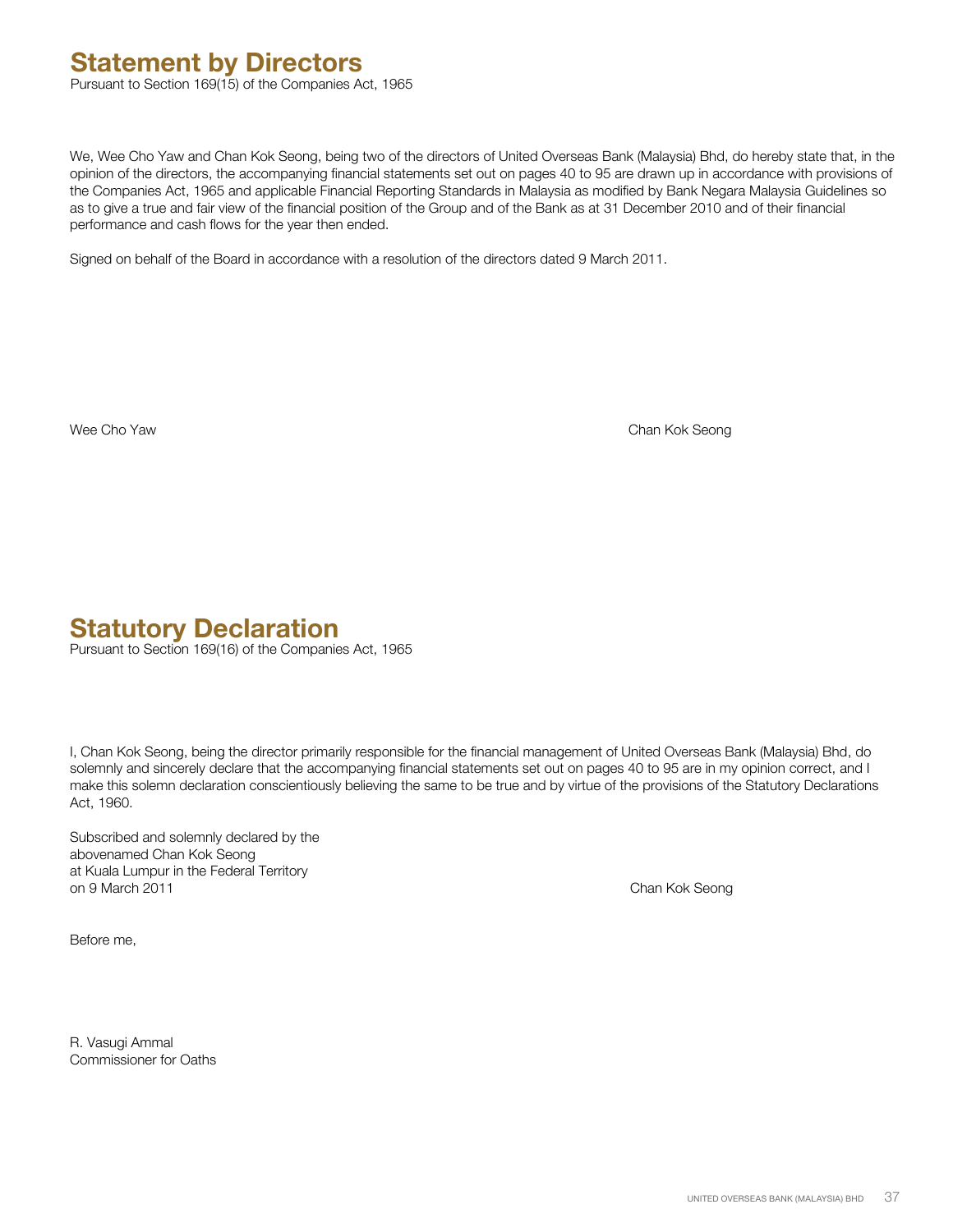# **Independent Auditors' Report to The Member of United Overseas Bank (Malaysia) Bhd (Incorporated in Malaysia)**

for the year ended 31 December 2010

## Report on the financial statements

We have audited the financial statements of United Overseas Bank (Malaysia) Bhd ("the Bank"), which comprise the statements of financial position as at 31 December 2010 of the Group and of the Bank, and the income statements, statements of comprehensive income, statements of changes in equity and statements of cash flow of the Group and of the Bank for the year then ended, and a summary of significant accounting policies and other explanatory notes, as set out on pages 40 to 95.

## Directors' responsibility for the financial statements

The directors of the Bank are responsible for the preparation and fair presentation of these financial statements in accordance with the provisions of the Companies Act, 1965 and Financial Reporting Standards in Malaysia as modified by Bank Negara Malaysia Guidelines. This responsibility includes: designing, implementing and maintaining internal control relevant to the preparation and fair presentation of financial statements that are free from material misstatement, whether due to fraud or error; selecting and applying appropriate accounting policies; and making accounting estimates that are reasonable in the circumstances.

## Auditors' responsibility

Our responsibility is to express an opinion on these financial statements based on our audit. We conducted our audit in accordance with approved standards on auditing in Malaysia. Those standards require that we comply with ethical requirements and plan and perform the audit to obtain reasonable assurance whether the financial statements are free from material misstatement.

An audit involves performing procedures to obtain audit evidence about the amounts and disclosures in the financial statements. The procedures selected depend on our judgement, including the assessment of risks of material misstatement of the financial statements, whether due to fraud or error. In making those risk assessments, we consider internal control relevant to the Bank's preparation and fair presentation of the financial statements in order to design audit procedures that are appropriate in the circumstances, but not for the purpose of expressing an opinion on the effectiveness of the Bank's internal control. An audit also includes evaluating the appropriateness of the accounting policies used and the reasonableness of accounting estimates made by the directors, as well as evaluating the overall presentation of the financial statements.

We believe that the audit evidence we have obtained is sufficient and appropriate to provide a basis for our audit opinion.

## Opinion

In our opinion, the financial statements have been properly drawn up in accordance with the provisions of the Companies Act, 1965 and Financial Reporting Standards in Malaysia as modified by Bank Negara Malaysia Guidelines so as to give a true and fair view of the financial position of the Group and of the Bank as at 31 December 2010 and of their financial performance and cash flows for the year then ended.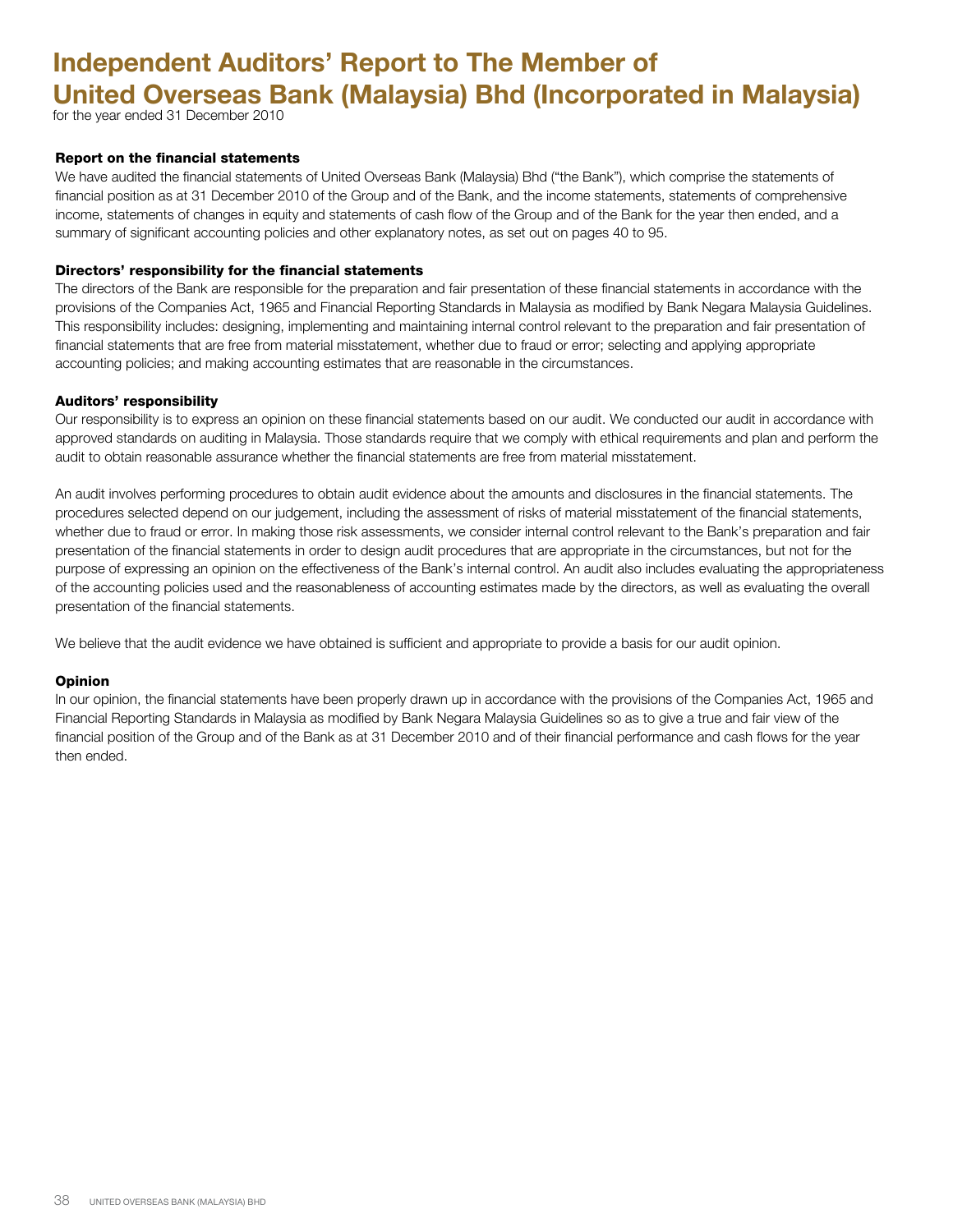# **Independent Auditors' Report to The Member of United Overseas Bank (Malaysia) Bhd (Incorporated in Malaysia)**

for the year ended 31 December 2010

#### Report on other legal and regulatory requirements

In accordance with the requirements of the Companies Act, 1965 in Malaysia, we also report the following:

- (a) In our opinion, the accounting and other records and the registers required by the Act to be kept by the Bank and its subsidiaries have been properly kept in accordance with the provisions of the Act.
- (b) We are satisfied that the accounts of the subsidiaries that have been consolidated with the financial statements of the Bank are in form and content appropriate and proper for the purposes of the preparation of the consolidated financial statements and we have received satisfactory information and explanations required by us for those purposes.
- (c) The auditors' reports on the accounts of the subsidiaries were not subject to any qualification and did not include any comment required to be made under Section 174(3) of the Act.

#### Other matters

This report is made solely to the member of the Bank, as a body, in accordance with Section 174 of the Companies Act, 1965 in Malaysia and for no other purpose. We do not assume responsibility to any other person for the content of this report.

Ernst & Young Yap Seng Chong AF: 0039 No. 2190/12/11(J) Chartered Accountants Chartered Accountant

Kuala Lumpur, Malaysia 9 March 2011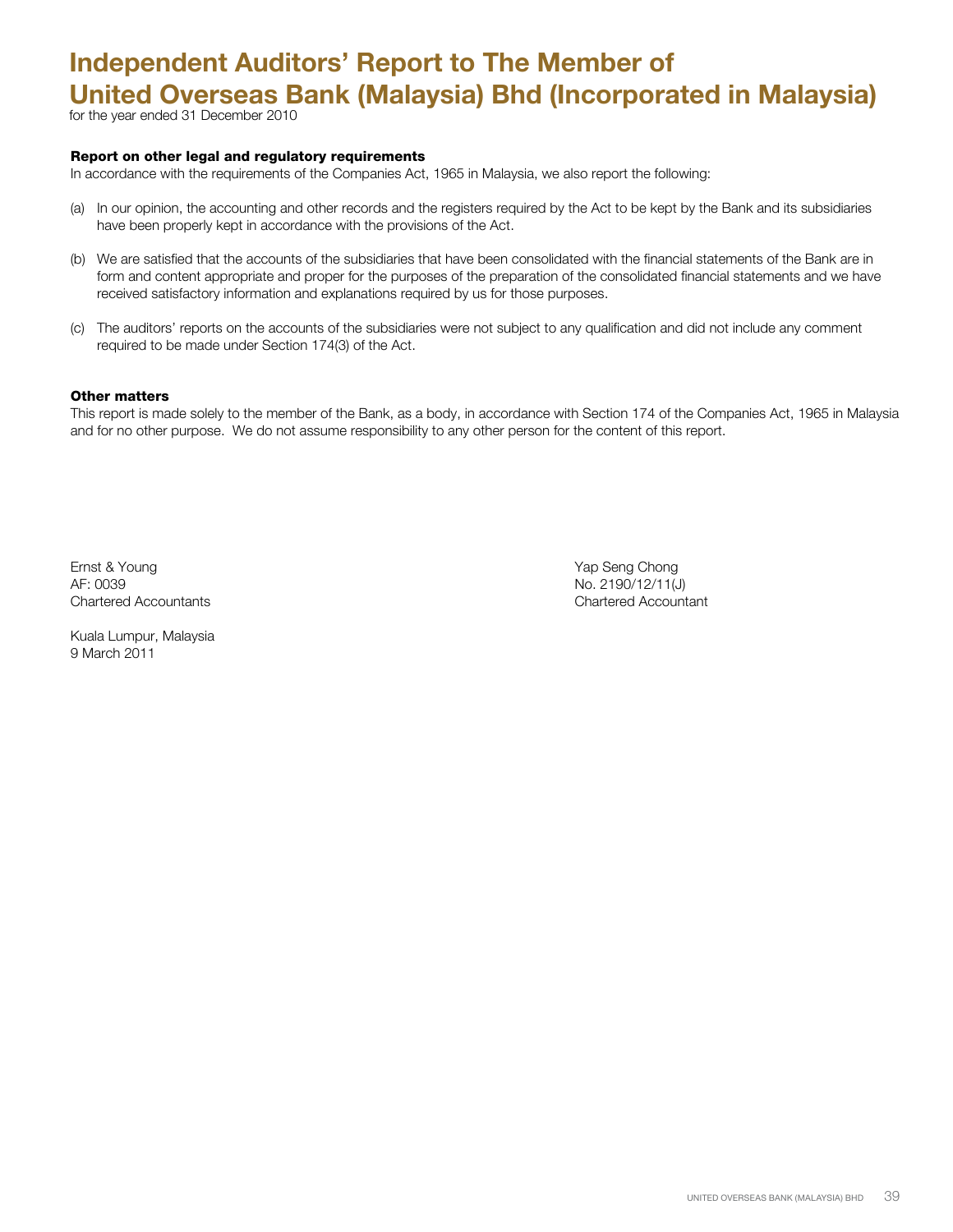## **Statements of Financial Position**

as at 31 December 2010

|                                                           |             |                       | Group                 |                       | <b>Bank</b>           |
|-----------------------------------------------------------|-------------|-----------------------|-----------------------|-----------------------|-----------------------|
|                                                           | <b>Note</b> | 2010<br><b>RM'000</b> | 2009<br><b>RM'000</b> | 2010<br><b>RM'000</b> | 2009<br><b>RM'000</b> |
| Assets                                                    |             |                       |                       |                       |                       |
| Cash and short-term funds                                 | $\,3$       | 9,270,889             | 6,147,787             | 9,270,889             | 6,147,787             |
| Securities purchased under                                |             |                       |                       |                       |                       |
| resale agreements                                         | 4           | 149,973               | 899,531               | 149,973               | 899,531               |
| Deposits and placements with                              |             |                       |                       |                       |                       |
| financial institutions                                    | 5           | 10,889                | 400,000               | 10,889                | 400,000               |
| Financial assets at fair value<br>through profit and loss | 6           | 2,275,075             | 1,809,646             | 2,275,075             | 1,809,646             |
| Available-for-sale ("AFS") securities                     | 7           | 3,517,612             | 4,892,097             | 3,517,612             | 4,892,097             |
| Loans, advances and financing                             | 8           | 34,387,818            | 27,749,652            | 34,568,033            | 27,925,412            |
| Derivative financial assets                               | 24          | 244,248               | 260,147               | 244,248               | 260,147               |
| Other assets                                              | 9           | 212,152               | 260,432               | 216,460               | 260,974               |
| Statutory deposits with Bank                              |             |                       |                       |                       |                       |
| Negara Malaysia                                           | 10          | 22,800                | 8,250                 | 22,800                | 8,250                 |
| Investment in subsidiaries                                | 11          |                       |                       | 50                    | 51                    |
| Investment in associates                                  | 12          | 189,234               | 159,418               | 122,733               | 122,733               |
| Investment properties                                     | 13          | 8,460                 | 8,640                 |                       |                       |
| Property, plant and equipment                             | 14          | 226,240               | 228,151               | 106,272               | 108,146               |
| Prepaid land lease payments                               | 15          | 40,270                | 40,930                |                       |                       |
| Deferred tax assets                                       | 16          | 148,576               | 135,666               | 148,602               | 135,677               |
| <b>Total assets</b>                                       |             | 50,704,236            | 43,000,347            | 50,653,636            | 42,970,451            |
| Liabilities and equity                                    |             |                       |                       |                       |                       |
| Deposits from customers                                   | 17          | 38,964,836            | 31,557,474            | 38,979,301            | 31,557,474            |
| Deposits and placements of                                |             |                       |                       |                       |                       |
| banks and other financial institutions                    | 18          | 3,903,054             | 3,969,179             | 3,903,480             | 3,969,594             |
| Bills and acceptances payable                             |             | 2,279,218             | 2,854,488             | 2,279,218             | 2,854,488             |
| Amount due to Cagamas                                     | 19          | 33,344                | 109,688               | 33,344                | 109,688               |
| Derivative financial liabilities                          | 24          | 337,928               | 391,367               | 337,928               | 391,367               |
| Other liabilities                                         | 20          | 528,234               | 538,216               | 527,363               | 537,308               |
| Taxation                                                  |             | 63,331                | 83,742                | 63,331                | 83,741                |
| Subordinated bonds                                        | 21          | 498,628               |                       | 498,628               |                       |
| <b>Total liabilities</b>                                  |             | 46,608,573            | 39,504,154            | 46,622,593            | 39,503,660            |
| Share capital                                             | 22          | 470,000               | 470,000               | 470,000               | 470,000               |
| Reserves                                                  | 23          | 3,625,663             | 3,026,193             | 3,561,043             | 2,996,791             |
| Shareholders' equity                                      |             | 4,095,663             | 3,496,193             | 4,031,043             | 3,466,791             |
| Total liabilities and equity                              |             | 50,704,236            | 43,000,347            | 50,653,636            | 42,970,451            |
| Commitments and contingencies                             | 36          | 47,791,176            | 46,367,016            | 47,791,176            | 46,367,016            |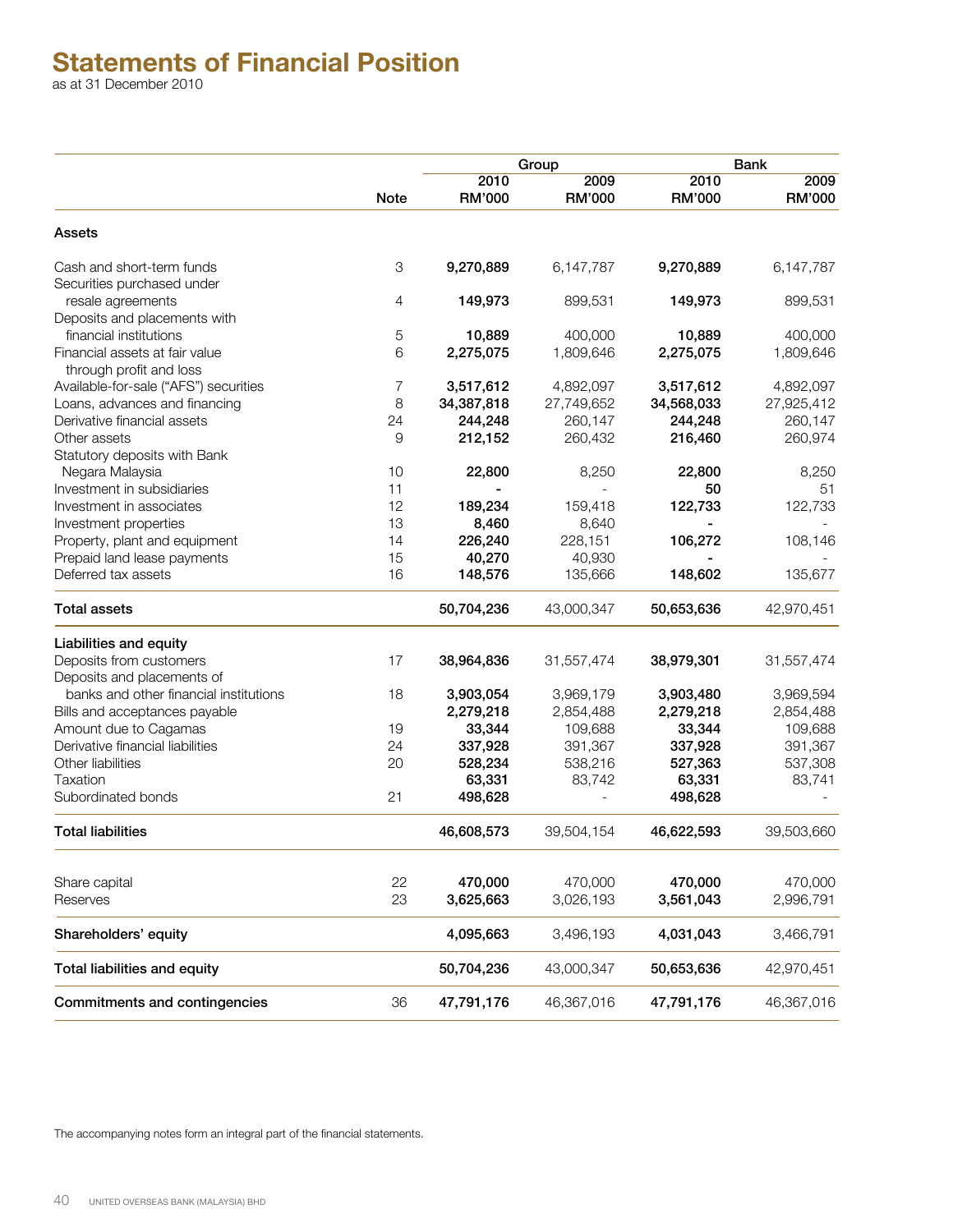## **Income Statements**

for the year ended 31 December 2010

|                                                                                                                                                                               |             |                         | Group                   |                         | <b>Bank</b>             |
|-------------------------------------------------------------------------------------------------------------------------------------------------------------------------------|-------------|-------------------------|-------------------------|-------------------------|-------------------------|
|                                                                                                                                                                               | <b>Note</b> | 2010<br><b>RM'000</b>   | 2009<br><b>RM'000</b>   | 2010<br><b>RM'000</b>   | 2009<br><b>RM'000</b>   |
| Operating revenue                                                                                                                                                             |             | 2,368,776               | 2,055,415               | 2,373,305               | 2,055,415               |
| Interest income<br>Interest expense                                                                                                                                           | 26<br>27    | 1,934,938<br>(795, 907) | 1,666,140<br>(717, 365) | 1,940,284<br>(795, 920) | 1,666,140<br>(717, 365) |
| Net interest income<br>Other operating income                                                                                                                                 | 28          | 1,139,031<br>450,873    | 948,775<br>401,538      | 1,144,364<br>450,056    | 948,775<br>408,047      |
| Operating income<br>Other operating expenses                                                                                                                                  | 29          | 1,589,904<br>(590, 838) | 1,350,313<br>(502, 043) | 1,594,420<br>(600, 789) | 1,356,822<br>(501, 131) |
| Operating profit before allowance for impairment<br>on loans, advances and financing and provision<br>for commitments and contingencies<br>Allowance for impairment on loans, |             | 999,066                 | 848,270                 | 993,631                 | 855,691                 |
| advances and financing<br>Net provision for commitments and contingencies                                                                                                     | 31          | (205, 475)<br>6,548     | (150, 727)<br>(3,847)   | (205, 485)<br>6,548     | (150, 727)<br>(3,847)   |
| Share of net profit/(loss) of associates                                                                                                                                      |             | 800,139<br>29,816       | 693,696<br>(5,214)      | 794,694                 | 701,117                 |
| Profit before taxation<br>Income tax expense                                                                                                                                  | 32          | 829,955<br>(210, 878)   | 688,482<br>(168, 358)   | 794,694<br>(210, 835)   | 701,117<br>(168, 355)   |
| Profit for the year attributable to<br>equity holders of the parent                                                                                                           |             | 619,077                 | 520,124                 | 583,859                 | 532,762                 |
| Basic earnings per share (sen)                                                                                                                                                | 33          | 131.7                   | 110.7                   |                         |                         |
| Dividends per share (sen)                                                                                                                                                     |             | 5.9                     | 5.9                     |                         |                         |

## **Statements of Comprehensive Income**

for the year ended 31 December 2010

|                                                                  | Group                 |                       | <b>Bank</b>    |                       |
|------------------------------------------------------------------|-----------------------|-----------------------|----------------|-----------------------|
|                                                                  | 2010<br><b>RM'000</b> | 2009<br><b>RM'000</b> | 2010<br>RM'000 | 2009<br><b>RM'000</b> |
| Profit for the year                                              | 619,077               | 520.124               | 583.859        | 532,762               |
| Other comprehensive income:<br>Net (loss)/gain on revaluation of |                       |                       |                |                       |
| available-for-sale ("AFS") securities                            | (15, 835)             | 9,144                 | (15, 835)      | 9,144                 |
| Income tax relating to components                                |                       |                       |                |                       |
| of other comprehensive income                                    | 3,959                 | (2,286)               | 3,959          | (2,286)               |
| Transfer to deferred tax                                         |                       | 11.993                |                | 11,993                |
| Total comprehensive income for the year                          | 607,201               | 538,975               | 571,983        | 551,613               |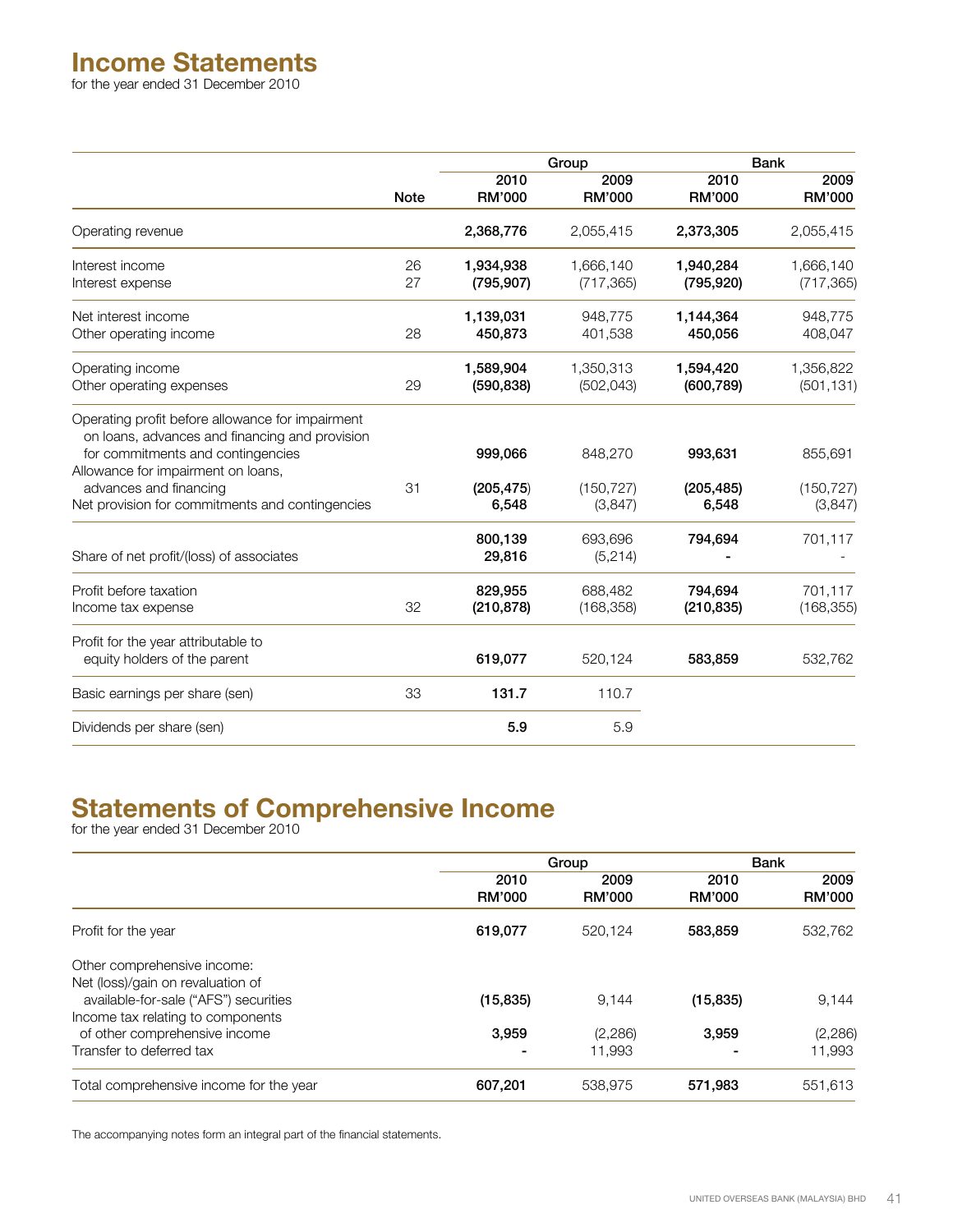|                                                                                                         |             |                                          |                                   |                          |                                                           |                                                                              | Distributable                        |                        |
|---------------------------------------------------------------------------------------------------------|-------------|------------------------------------------|-----------------------------------|--------------------------|-----------------------------------------------------------|------------------------------------------------------------------------------|--------------------------------------|------------------------|
| Group                                                                                                   | <b>Note</b> | <b>Share</b><br>capital<br><b>RM'000</b> | Share<br>premium<br><b>RM'000</b> | reserve<br><b>RM'000</b> | <b>Statutory Revaluation</b><br>reserves<br><b>RM'000</b> | Net<br>unrealised<br>reserve on<br><b>AFS</b><br>securities<br><b>RM'000</b> | Retained<br>profits<br><b>RM'000</b> | Total<br><b>RM'000</b> |
| 2010                                                                                                    |             |                                          |                                   |                          |                                                           |                                                                              |                                      |                        |
| Balance as at 1 January 2010<br>As previously reported<br>Effects from adopting FRS139                  |             | 470,000                                  | 322,555                           | 470,000                  | 72,797                                                    | 28,603<br>(11,002)                                                           | 2,132,238<br>31,119                  | 3,496,193<br>20,117    |
| As restated                                                                                             |             | 470,000                                  | 322,555                           | 470,000                  | 72,797                                                    | 17,601                                                                       | 2,163,357                            | 3,516,310              |
| Total comprehensive income for<br>the year                                                              |             |                                          |                                   |                          |                                                           | (11, 876)                                                                    | 619,077                              | 607,201                |
| Transactions with owners:<br>Dividends paid:<br>- final dividend for the year ended                     |             |                                          |                                   |                          |                                                           |                                                                              |                                      |                        |
| 31 December 2009                                                                                        | 34          |                                          |                                   |                          |                                                           |                                                                              | (27, 848)                            | (27, 848)              |
| Balance as at 31 December 2010                                                                          |             | 470,000                                  | 322,555                           | 470,000                  | 72,797                                                    | 5,725                                                                        | 2,754,586                            | 4,095,663              |
| 2009                                                                                                    |             |                                          |                                   |                          |                                                           |                                                                              |                                      |                        |
| Balance as at 1 January 2009                                                                            |             | 470,000                                  | 322,555                           | 470,000                  | 60,804                                                    | 21,745                                                                       | 1,639,962                            | 2,985,066              |
| Total comprehensive income for<br>the year                                                              |             |                                          |                                   |                          | 11,993                                                    | 6,858                                                                        | 520,124                              | 538,975                |
| Transactions with owners:<br>Dividends paid:<br>- final dividend for the year ended<br>31 December 2008 |             |                                          |                                   |                          |                                                           |                                                                              | (27, 848)                            | (27, 848)              |
| Balance as at 31 December 2009                                                                          |             | 470,000                                  | 322,555                           | 470,000                  | 72,797                                                    | 28,603                                                                       | 2,132,238                            | 3,496,193              |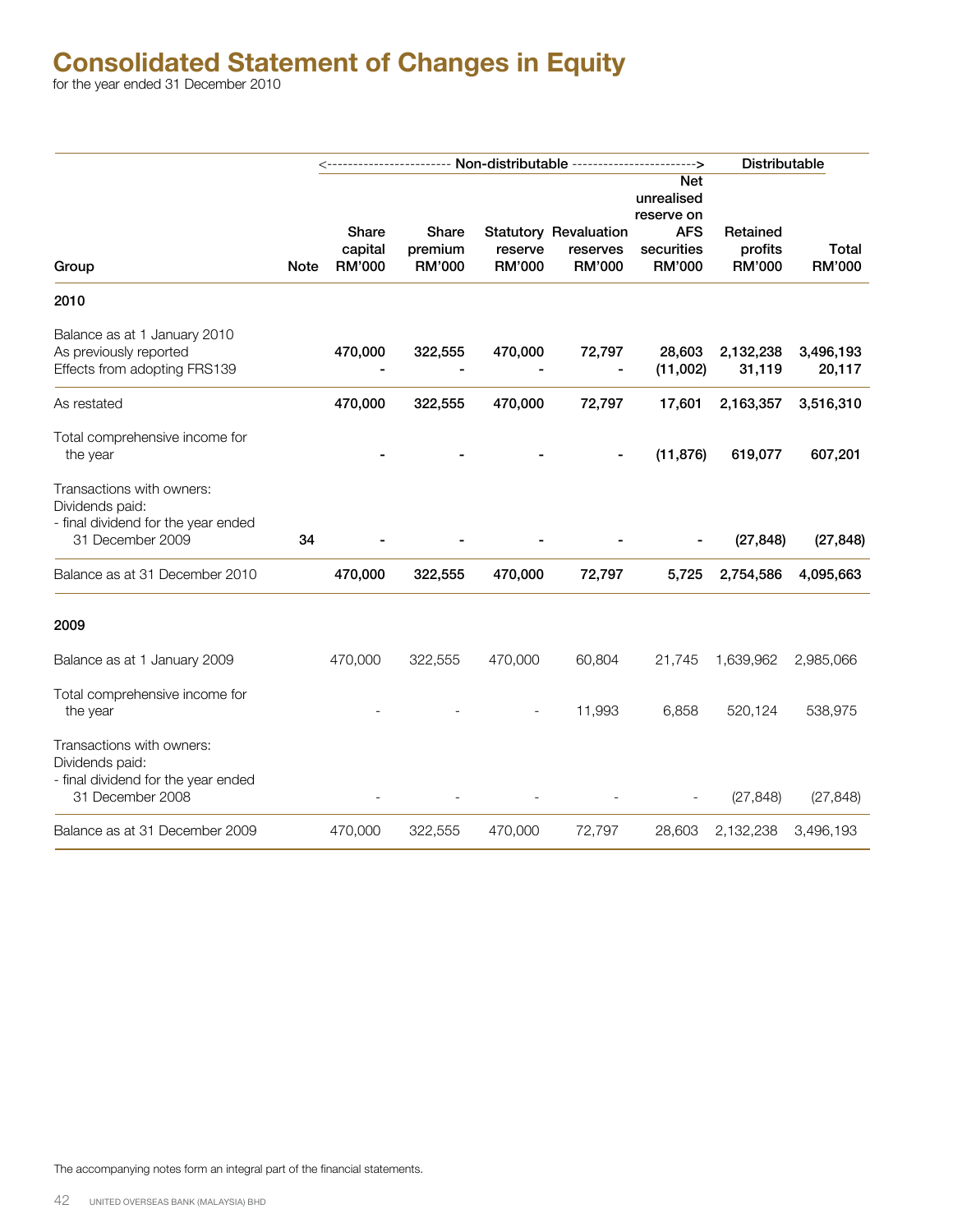## **Statement of Changes in Equity**

for the year ended 31 December 2010

|                                                                                       |      |                                   |                            | Distributable     |                                                    |                                                                       |                               |                        |
|---------------------------------------------------------------------------------------|------|-----------------------------------|----------------------------|-------------------|----------------------------------------------------|-----------------------------------------------------------------------|-------------------------------|------------------------|
| <b>Bank</b>                                                                           | Note | Share<br>capital<br><b>RM'000</b> | Share<br>premium<br>RM'000 | reserve<br>RM'000 | Statutory Revaluation<br>reserves<br><b>RM'000</b> | Net<br>unrealised<br>reserve on<br><b>AFS</b><br>securities<br>RM'000 | Retained<br>profits<br>RM'000 | Total<br><b>RM'000</b> |
| 2010                                                                                  |      |                                   |                            |                   |                                                    |                                                                       |                               |                        |
| Balance as at 1 January 2010<br>As previously reported<br>Effect from adopting FRS139 |      | 470,000                           | 322,555                    | 470,000           |                                                    | 28,603<br>(11,002)                                                    | 2,175,633<br>31,119           | 3,466,791<br>20,117    |
| As restated                                                                           |      | 470,000                           | 322,555                    | 470,000           | $\overline{\phantom{0}}$                           | 17,601                                                                | 2,206,752                     | 3,486,908              |
| Total comprehensive income for<br>the year                                            |      |                                   |                            |                   |                                                    | (11, 876)                                                             | 583,859                       | 571,983                |
| Transactions with owners:<br>Dividends paid:<br>- final dividend for the year ended   |      |                                   |                            |                   |                                                    |                                                                       |                               |                        |
| 31 December 2009                                                                      | 34   |                                   |                            |                   |                                                    |                                                                       | (27, 848)                     | (27, 848)              |
| Balance as at 31 December 2010                                                        |      | 470,000                           | 322,555                    | 470,000           |                                                    | 5,725                                                                 | 2,762,763                     | 4,031,043              |
| 2009                                                                                  |      |                                   |                            |                   |                                                    |                                                                       |                               |                        |
| Balance as at 1 January 2009                                                          |      | 470,000                           | 322,555                    | 470,000           | 75,696                                             | 21,745                                                                | 1,583,030                     | 2,943,026              |
| Total comprehensive income for<br>the year                                            |      |                                   |                            |                   | 11,993                                             | 6,858                                                                 | 532,762                       | 551,613                |
| Transactions with owners:<br>Realisation of revaluation reserve                       |      |                                   |                            |                   |                                                    |                                                                       |                               |                        |
| upon disposal of land and buildings<br>Dividends paid:                                |      |                                   |                            |                   | (87, 689)                                          |                                                                       | 87,689                        |                        |
| - final dividend for the year ended<br>31 December 2008                               |      |                                   |                            |                   |                                                    |                                                                       | (27, 848)                     | (27, 848)              |
| Total transactions with owners                                                        |      |                                   |                            |                   | (87, 689)                                          |                                                                       | 59,841                        | (27, 848)              |
| Balance as at 31 December 2009                                                        |      | 470,000                           | 322,555                    | 470,000           |                                                    | 28,603                                                                | 2,175,633                     | 3,466,791              |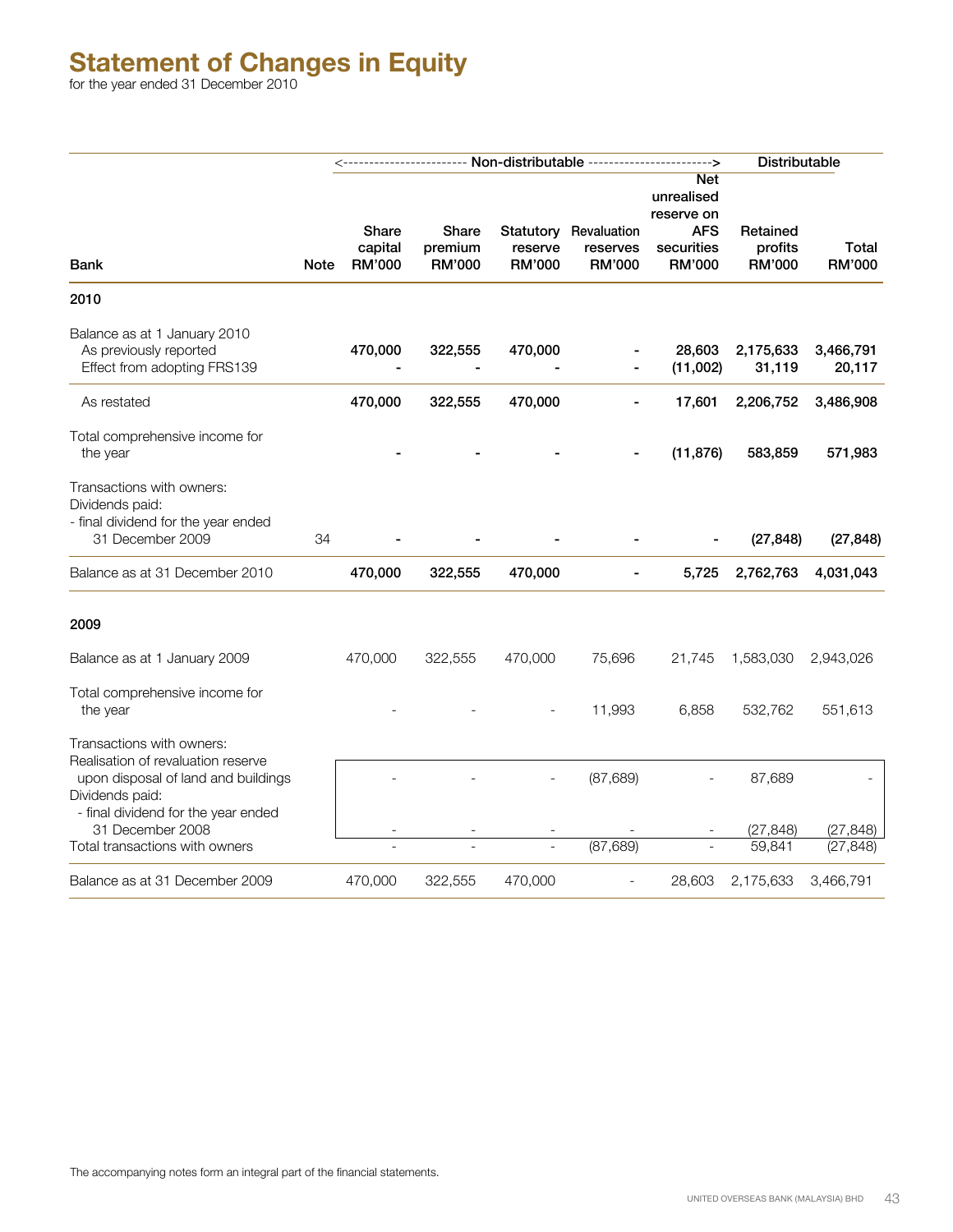## **Statements of Cash Flows**

for the year ended 31 December 2010

|                                                                                  | Group                 |                       | <b>Bank</b>           |                       |  |
|----------------------------------------------------------------------------------|-----------------------|-----------------------|-----------------------|-----------------------|--|
|                                                                                  | 2010<br><b>RM'000</b> | 2009<br><b>RM'000</b> | 2010<br><b>RM'000</b> | 2009<br><b>RM'000</b> |  |
| Cash flows from operating activities                                             |                       |                       |                       |                       |  |
| Profit before taxation                                                           | 829,955               | 688,482               | 794,694               | 701,117               |  |
| Adjustments for:                                                                 |                       |                       |                       |                       |  |
| Share of net (profits)/loss of associates                                        | (29, 816)             | 5,214                 |                       |                       |  |
| (Gain)/loss on disposal of property, plant and equipment                         | (1,062)               | 28                    | (1,062)               | (6,481)               |  |
| Gain on disposal of foreclosed properties                                        | (2, 266)              | $\overline{a}$        | (2, 266)              |                       |  |
| Depreciation of property, plant and equipment                                    | 38,126                | 38,678                | 33,574                | 38,606                |  |
| Depreciation of investment properties                                            | 180                   | 180                   |                       | 180                   |  |
| Amortisation of prepaid land lease payments                                      | 660                   | 660                   |                       | 660                   |  |
| Allowance for impairment on loans,                                               |                       |                       |                       |                       |  |
| advances and financing                                                           | 205,475               | 150,727               | 205,485               | 150,727               |  |
|                                                                                  |                       |                       |                       |                       |  |
| Net unrealised gain on financial assets<br>at fair value through profit and loss |                       |                       |                       |                       |  |
|                                                                                  | (11, 186)             | (45, 164)             | (11, 186)             | (45, 164)             |  |
| Provision for commitments and contingencies                                      | (6, 548)              | 3,847                 | (6, 548)              | 3,847                 |  |
| Dividend income                                                                  | (726)                 | (491)                 | (726)                 | (491)                 |  |
| Interest income from available-for-sale securities                               | (146, 400)            | (151, 105)            | (146, 400)            | (151, 105)            |  |
| Gain from sale of available-for-sale securities                                  | (23, 234)             | (30, 932)             | (23, 234)             | (30, 932)             |  |
| Unrealised foreign exchange (gain)/loss                                          | (29, 890)             | 28,766                | (29, 890)             | 28,766                |  |
| Loss from sale of financial assets at                                            |                       |                       |                       |                       |  |
| fair value through profit and loss                                               | 54,600                | 23,193                | 54,600                | 23,193                |  |
| Amortisation of premium less                                                     |                       |                       |                       |                       |  |
| accretion of discount                                                            | 14,977                | 24,563                | 14,977                | 24,563                |  |
| Operating profit before working capital changes                                  | 892,845               | 736,646               | 882,018               | 737,486               |  |
| (Increase)/decrease in operating assets:                                         |                       |                       |                       |                       |  |
| Loans and advances                                                               | (6,823,528)           | (314, 363)            | (6,827,993)           | (490, 123)            |  |
| Financial assets at fair value through profit and loss                           | (508, 842)            | (1,786,601)           | (508, 842)            | (1,786,601)           |  |
| Securities purchased under resale agreements                                     | 749,558               | (800, 610)            | 749,558               | (800, 610)            |  |
| Statutory deposits with Bank Negara Malaysia                                     | (14, 550)             | 725,250               | (14, 550)             | 725,250               |  |
| Derivative financial assets                                                      | 15,899                | (236, 431)            | 15,899                | (236, 431)            |  |
| Other assets                                                                     | 50,525                | 10,802                | 46,758                | 10,828                |  |
|                                                                                  |                       |                       |                       |                       |  |
|                                                                                  | (6,530,938)           | (2,401,953)           | (6,539,170)           | (2,577,687)           |  |
| Increase/(decrease) in operating liabilities:                                    |                       |                       |                       |                       |  |
| Deposits from customers                                                          | 7,407,361             | 1,545,592             | 7,421,827             | 1,545,592             |  |
| Deposits and placements of                                                       |                       |                       |                       |                       |  |
| banks and other financial institutions                                           | (66, 124)             | (317, 898)            | (66, 114)             | (317, 897)            |  |
| Bills and acceptances payable                                                    | (575, 270)            | (414, 043)            | (575, 270)            | (414, 043)            |  |
| Amount due to Cagamas                                                            | (76, 344)             | (27, 424)             | (76, 344)             | (27, 424)             |  |
| Derivative financial liabilities                                                 | (53, 439)             | 236,431               | (53, 439)             | 236,431               |  |
| Other liabilities                                                                | 26,454                | (46,990)              | 26,491                | (47, 888)             |  |
|                                                                                  | 6,662,638             | 975,668               | 6,677,151             | 974,771               |  |
|                                                                                  |                       |                       |                       |                       |  |
| Cash generated from /(used in) operations                                        | 1,024,545             | (689, 639)            | 1,019,999             | (865, 430)            |  |
| Taxation paid                                                                    | (244, 789)            | (191, 796)            | (244, 760)            | (191, 789)            |  |
| Net cash generated from/(used in) operating activities                           | 779,756               | (881, 435)            | 775,239               | (1,057,219)           |  |
|                                                                                  |                       |                       |                       |                       |  |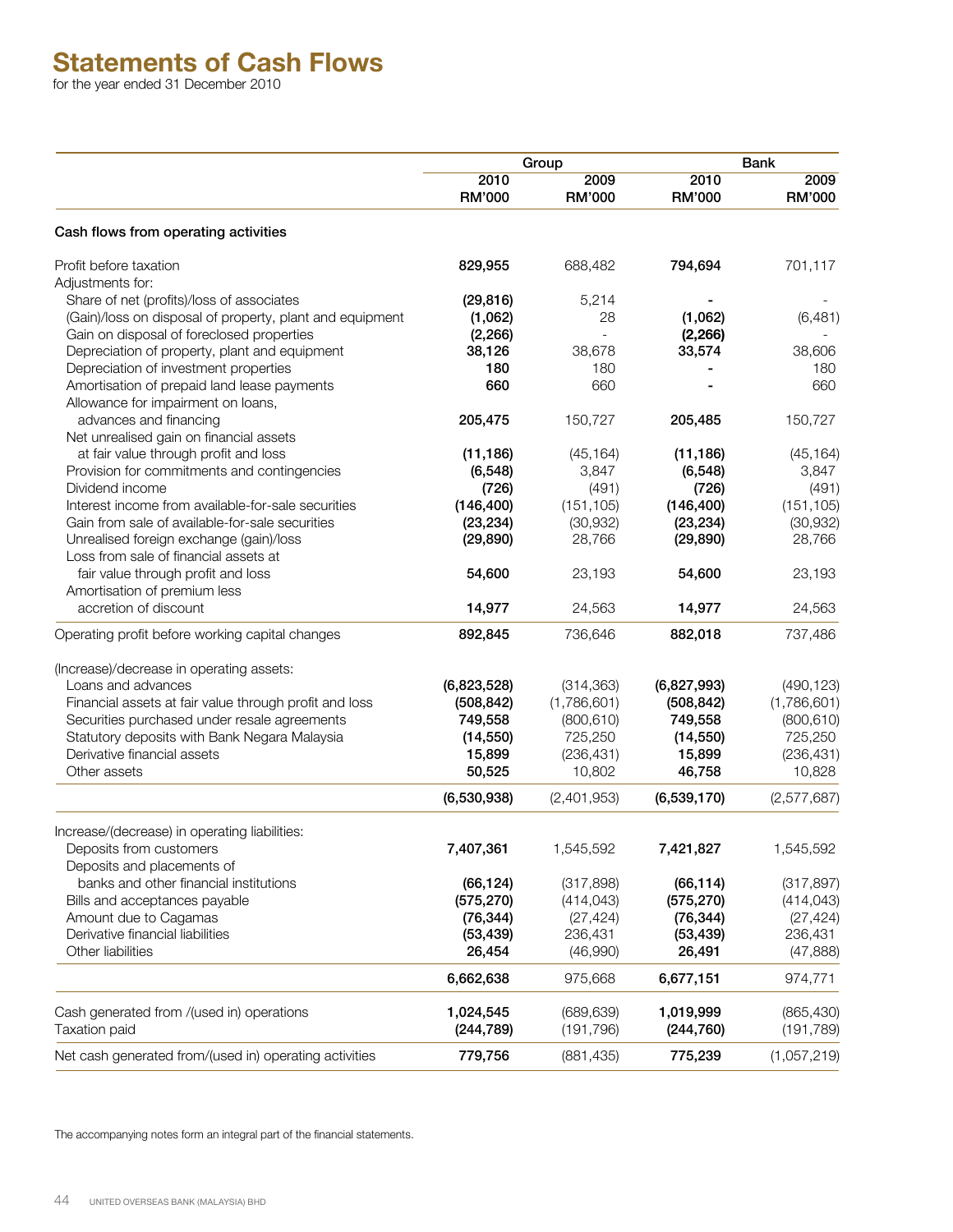## **Statements of Cash Flows**

for the year ended 31 December 2010

|                                                       | Group                 |                       | <b>Bank</b>           |                       |
|-------------------------------------------------------|-----------------------|-----------------------|-----------------------|-----------------------|
|                                                       | 2010<br><b>RM'000</b> | 2009<br><b>RM'000</b> | 2010<br><b>RM'000</b> | 2009<br><b>RM'000</b> |
| Cash flows from investing activities                  |                       |                       |                       |                       |
| Proceeds from disposal of                             |                       |                       |                       |                       |
| property, plant and equipment                         | 1,210                 | 1,701                 | 1,210                 | 177,459               |
| Purchase of property,                                 |                       |                       |                       |                       |
| plant and equipment                                   | (36, 339)             | (30, 518)             | (31, 826)             | (30, 492)             |
| Interest income from<br>available-for-sale securities |                       |                       |                       |                       |
| Net sale/(purchase) of                                | 146,400               | 151,105               | 146,400               | 151,105               |
| available-for-sale securities                         | 1,371,466             | (1,260,412)           | 1,371,470             | (1,260,412)           |
| Dividend received                                     | 718                   | 482                   | 718                   | 482                   |
| Net proceeds from issuance of                         |                       |                       |                       |                       |
| subordinated bonds                                    | 498,628               |                       | 498,628               |                       |
| Net cash generated from/(used in)                     |                       |                       |                       |                       |
| investing activities                                  | 1,982,083             | (1, 137, 642)         | 1,986,600             | (961, 858)            |
| Cash flows from financing activities                  |                       |                       |                       |                       |
| Dividends paid representing net                       |                       |                       |                       |                       |
| cash used in financing activities                     | (27, 848)             | (27, 848)             | (27, 848)             | (27, 848)             |
| Net increase/(decrease) in cash                       |                       |                       |                       |                       |
| and cash equivalents                                  | 2,733,991             | (2,046,925)           | 2,733,991             | (2,046,925)           |
| Cash and cash equivalents at                          |                       |                       |                       |                       |
| beginning of year                                     | 6,547,787             | 8,594,712             | 6,547,787             | 8,594,712             |
| Cash and cash equivalents at end of year              | 9,281,778             | 6,547,787             | 9,281,778             | 6,547,787             |
| Analysis of cash and cash equivalents                 |                       |                       |                       |                       |
| Cash and short term funds                             | 9,270,889             | 6,147,787             | 9,270,889             | 6,147,787             |
| Deposits and placements with                          |                       |                       |                       |                       |
| financial institutions                                | 10,889                | 400,000               | 10,889                | 400,000               |
|                                                       | 9,281,778             | 6,547,787             | 9,281,778             | 6,547,787             |
|                                                       |                       |                       |                       |                       |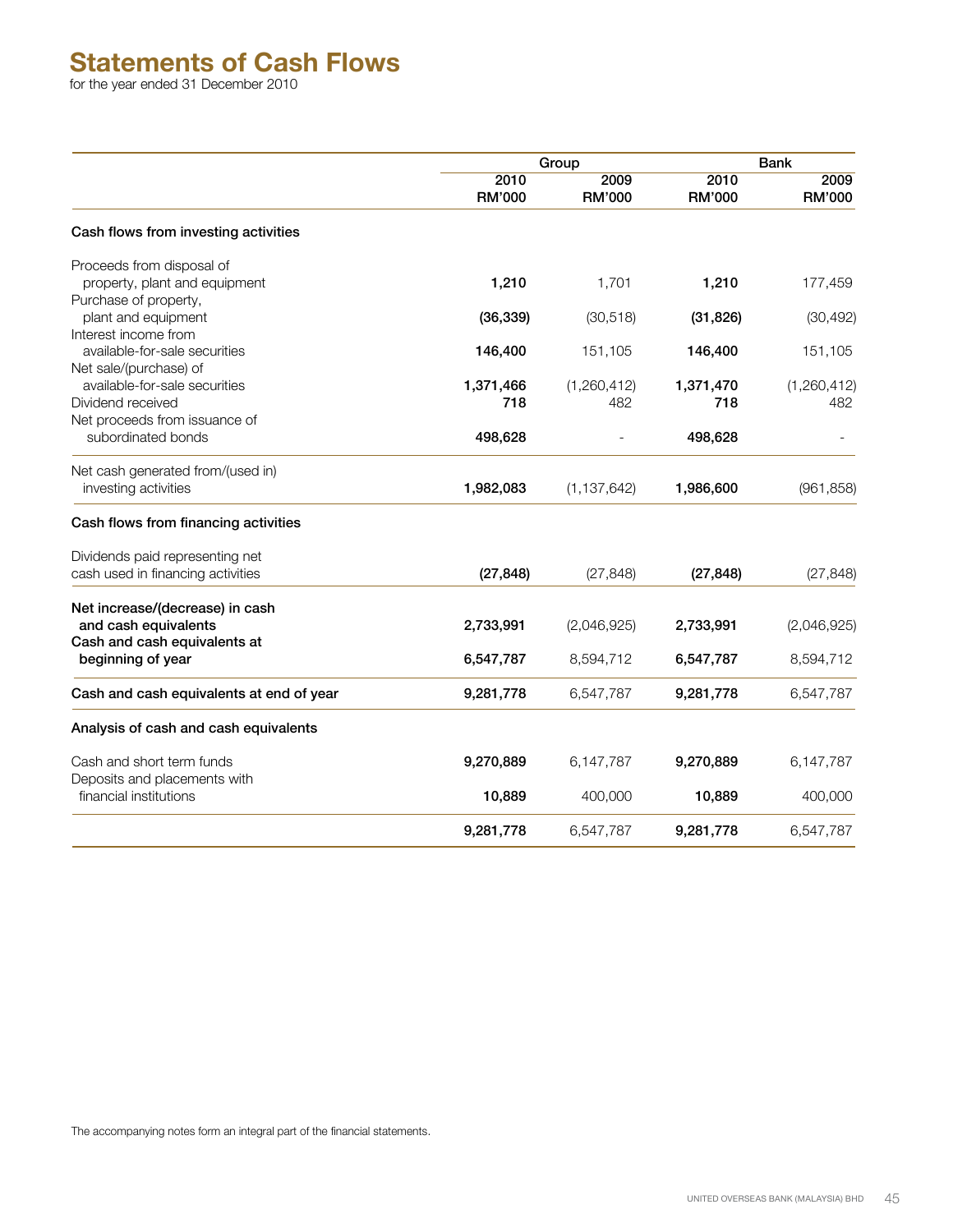#### 1. Corporate information

The Bank is a limited liability company, incorporated and domiciled in Malaysia. The registered office of the Bank is located at Level 11, Menara UOB, Jalan Raja Laut, 50350 Kuala Lumpur, Malaysia.

The holding and ultimate holding companies of the Bank are Chung Khiaw Bank (Malaysia) Bhd, a company incorporated in Malaysia and United Overseas Bank Limited, a bank incorporated in Singapore, respectively.

The principal activities of the Bank during the year are banking and related financial services. The principal activities of the subsidiaries and the associates are set out in Notes 11 and 12 respectively. There have been no significant changes in the nature of the principal activities during the financial year other than the commencement of property investment holding and property management activities of UOB Properties (KL) Bhd (formerly known as UOF(2009) Berhad).

The financial statements were authorised for issue by the Board of Directors in accordance with a resolution of the directors on 9 March 2011.

#### 2. Significant accounting policies

#### 2.1 Basis of preparation

The financial statements comply with the provisions of the Companies Act, 1965 and applicable Financial Reporting Standards ("FRS") in Malaysia as modified by Bank Negara Malaysia Guidelines.

The financial statements of the Group and the Bank have been prepared under the historical cost convention, unless otherwise indicated in this summary of significant accounting policies.

The financial statements are presented in Ringgit Malaysia ("RM") and all values are rounded to the nearest thousand (RM'000) except where otherwise indicated.

#### 2.2 Changes in accounting policies and effects arising from adoption of new and revised FRSs

The accounting policies adopted by the Group and the Bank are consistent with those adopted in previous years, except as follows:

The Group and the Bank adopted the following FRSs, amendments to FRS and IC Interpretations beginning on or after 1 January 2010:

| FRSs, Amendments and Interpretations                                                               | <b>Effective for</b><br>financial period<br>beginning on or after |
|----------------------------------------------------------------------------------------------------|-------------------------------------------------------------------|
| <b>FRS 4 Insurance Contracts</b>                                                                   | 1 January 2010                                                    |
| FRS 7 Financial Instruments: Disclosures                                                           | 1 January 2010                                                    |
| FRS 101 Presentation of Financial Statements                                                       | 1 January 2010                                                    |
| FRS 123 Borrowing Costs                                                                            | 1 January 2010                                                    |
| FRS 139 Financial Instruments: Recognition and Measurement,                                        | 1 January 2010                                                    |
| Amendments to FRS 1 First-time Adoption of Financial Reporting Standards                           | 1 January 2010                                                    |
| and FRS 127: Consolidated and Separate Financial Statements: Cost of                               |                                                                   |
| an Investment in a Subsidiary, Jointly Controlled Entity or Associate                              |                                                                   |
| Amendments to FRS 2 Share-based Payment: Vesting Conditions and Cancellations                      | 1 January 2010                                                    |
| Amendments to FRS 5 Non-current Assets Held for Sale and Discontinued Operations                   | 1 January 2010                                                    |
| Amendments to FRS 7: Financial Instruments: Disclosures and IC                                     | 1 January 2010                                                    |
| Interpretation 9: Reassessment of Embedded Derivatives                                             |                                                                   |
| Amendments to FRS 8: Operating Segments                                                            | 1 January 2010                                                    |
| Amendments to FRS 107: Cash Flow Statements                                                        | 1 January 2010                                                    |
| Amendments to FRS 108: Accounting Policies, Changes in Accounting Estimates and Errors             | 1 January 2010                                                    |
| Amendments to FRS 110: Events After the Balance Sheet Date                                         | 1 January 2010                                                    |
| Amendments to FRS 117: Leases                                                                      | 1 January 2010                                                    |
| Amendments to FRS 118: Revenue                                                                     | 1 January 2010                                                    |
| Amendments to FRS 119: Employee Benefits                                                           | 1 January 2010                                                    |
| Amendments to FRS 120: Accounting for Government Grants<br>and Disclosure of Government Assistance | 1 January 2010                                                    |
| Amendments to FRS 123: Borrowing Costs                                                             | 1 January 2010                                                    |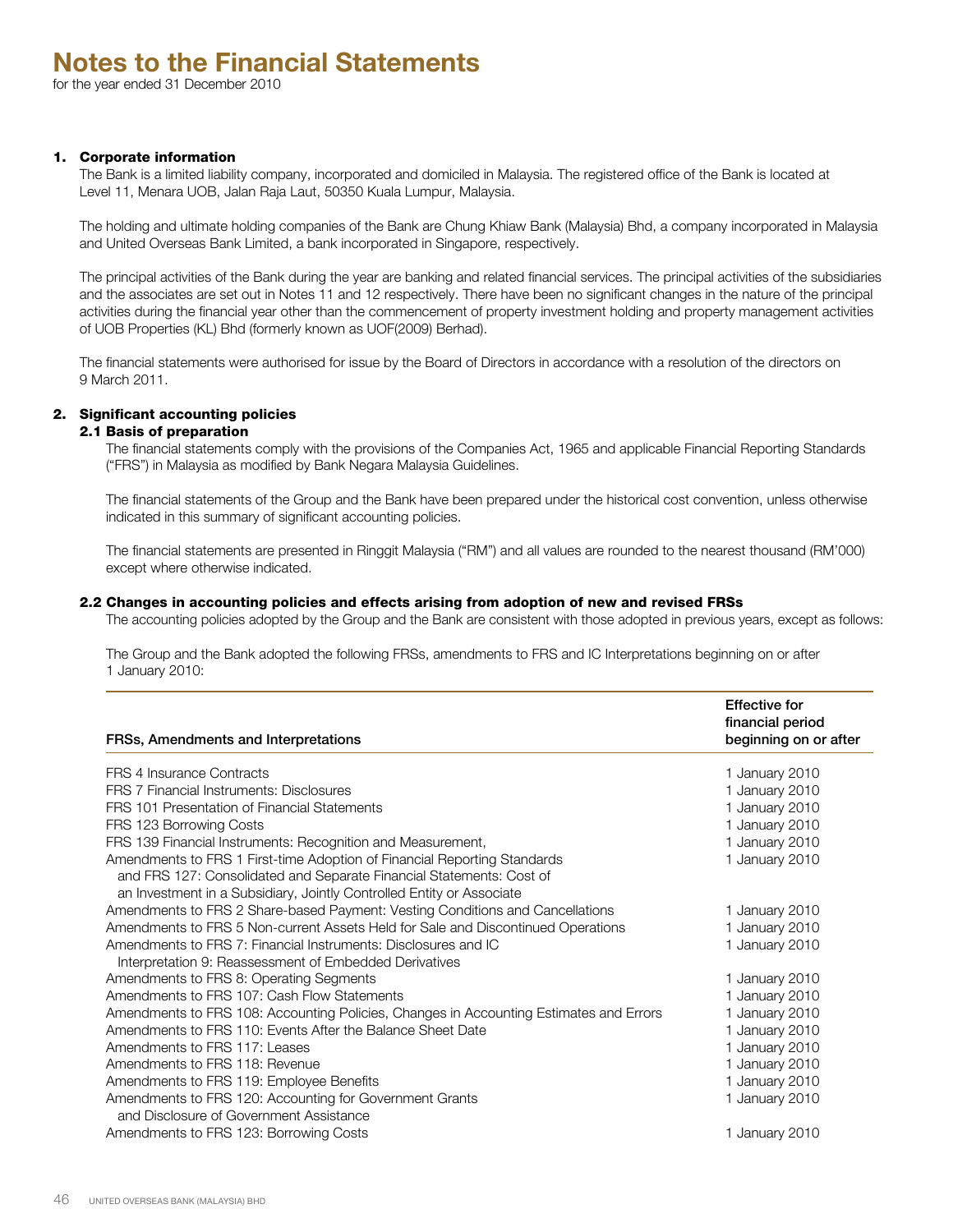## 2. Significant accounting policies (continued)

## 2.2 Changes in accounting policies and effects arising from adoption of new and revised FRSs (continued)

| FRSs, Amendments and Interpretations                                                                                       | <b>Effective for</b><br>financial period<br>beginning on or after |
|----------------------------------------------------------------------------------------------------------------------------|-------------------------------------------------------------------|
| Amendments to FRS 127: Consolidated and Separate Financial Statements:                                                     | 1 January 2010                                                    |
| Cost of an Investment in a subsidiary, Jointly Controlled Entity or Associate                                              |                                                                   |
| Amendments to FRS 128: Investments in Associates                                                                           | 1 January 2010                                                    |
| Amendments to FRS 129: Financial Reporting in Hyperinflationary Economies                                                  | 1 January 2010                                                    |
| Amendments to FRS 131: Interest in Joint Ventures                                                                          | 1 January 2010                                                    |
| Amendments to FRS 132: Financial Instruments: Presentation                                                                 | 1 January 2010                                                    |
| Amendments to FRS 134: Interim Financial Reporting                                                                         | 1 January 2010                                                    |
| Amendments to FRS 136: Impairment of Assets                                                                                | 1 January 2010                                                    |
| Amendments to FRS 138: Intangible Assets                                                                                   | 1 January 2010                                                    |
| Amendments to FRS 140: Investment Property                                                                                 | 1 January 2010                                                    |
| IC Interpretation 9 Reassessment of Embedded Derivatives                                                                   | 1 January 2010                                                    |
| IC Interpretation 10 Interim Financial Reporting and Impairment                                                            | 1 January 2010                                                    |
| IC Interpretation 11 FRS 2 - Group and Treasury Share Transactions                                                         | 1 January 2010                                                    |
| IC Interpretation 14 FRS 119 - The Limit on a Defined Benefit Asset,<br>Minimum Funding Requirements and their Interaction | 1 January 2010                                                    |
| Amendments to IC Interpretation 9 Reassessment of Embedded Derivatives                                                     | 1 January 2010                                                    |
| TRi-3 Presentation of Financial Statements of Islamic Financial Institutions                                               | 1 January 2010                                                    |

FRS 4 and Amendments to FRS 129 are not applicable to the Group and the Bank. The adoption of the above standards and interpretations did not have any effect on the financial performance or position of the Group and the Company except for those discussed below:

The amendments to FRS139 include additional transitional arrangement for entities in the financial services sector, whereby BNM may prescribe the use of an alternative basis for collective assessment of impairment for banking institutions. This transitional arrangement is prescribed in BNM's Guidelines on Classification and Impairment Provisions for Loans/Financing issued on 17 December 2010, whereby banking institutions are required to maintain collective impairment provisions of at least 1.5% of total outstanding loans/financing, net of individual impairment provision.

#### **FRS 7 Financial Instruments: Disclosures**

Prior to 1 January 2010, information about financial instruments was disclosed in accordance with the requirements of *FRS 132 Financial Instruments: Disclosure and Presentation*. FRS 7 introduces new disclosures to improve the information about financial instruments. It requires the disclosure of qualitative and quantitative information about exposure to risks arising from financial instruments, including specified minimum disclosures about credit risk, liquidity risk and market risk, including sensitivity analysis to market risk.

The Group and the Bank have applied FRS 7 prospectively in accordance with the transitional provisions. Hence, the new disclosures have not been applied to the comparatives. The new disclosures are included throughout the Group's and the Bank's financial statements for the financial year ended 31 December 2010.

## **FRS 101 Presentation of Financial Statements (Revised)**

The revised FRS 101 introduces changes in the presentation and disclosures of financial statements. The revised Standard separates owner and non-owner changes in equity. The statement of changes in equity includes only details of transactions with owners, with all non-owner changes in equity presented as a single line. The Standard also introduces the statement of comprehensive income, with all items of income and expense recognised in profit or loss, together with all other items of recognised income and expense recognised directly in equity, either in one single statement, or in two linked statements. The Group and the Bank have elected to present this statement as two linked statements.

In addition, a statement of financial position is required at the beginning of the earliest comparative period following a change in accounting policy, the correction of an error or the classification of items in the financial statements.

The revised FRS 101 also requires the Group to make new disclosures to enable users of the financial statements to evaluate the Group's objectives, policies and processes for managing capital.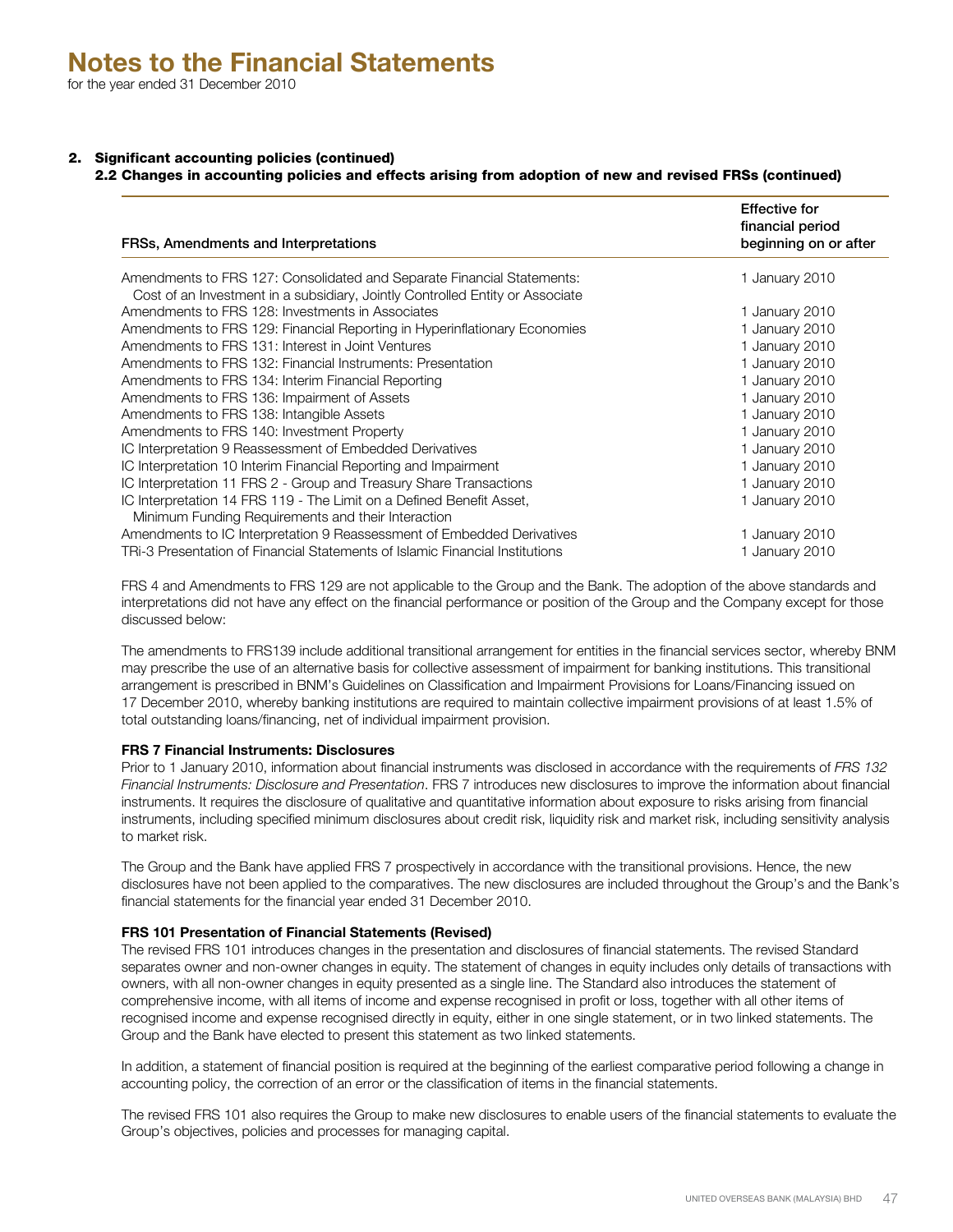## 2. Significant accounting policies (continued)

#### 2.2 Changes in accounting policies and effects arising from adoption of new and revised FRSs (continued)

#### **FRS 139 Financial Instruments: Recognition and Measurement**

FRS 139 establishes principles for recognising and measuring financial assets, financial liabilities and some contracts to buy and sell non-financial items. The Group and the Bank have adopted FRS 139 prospectively on 1 January 2010 in accordance with the transitional provisions. The effects arising from the adoption of this Standard has been accounted for by adjusting the opening balance of retained earnings as at 1 January 2010. Comparatives are not restated. The effects arising from the adoption of FRS 139 is as discussed below.

#### (i) Debt securities

Prior to 1 January 2010, investments in foreign currency debt securities were classified as available-for-sale. Upon the adoption of FRS 139, these investments are designated at 1 January 2010 as financial assets at fair value through profit and loss. The fair values of these debt securities as at 1 January 2010 amounted to RM373,093,000. The adjustments to the previous carrying amounts of available-for-sale debt securities are recognised as adjustments to the opening balance of retained earnings as at 1 January 2010.

## (ii) Impairment of trade receivables

Prior to 1 January 2010, provision for doubtful debts was recognised when it was considered uncollectible. Upon the adoption of FRS 139, an impairment loss is recognised when there is objective evidence that an impairment loss has been incurred. The amount of the loss is measured as the difference between the receivable's carrying amount and the present value of the estimated future cash flows discounted at the receivable's original effective interest rate. As at 1 January 2010, the Group has remeasured the allowance for impairment losses as at that date in accordance with FRS 139 and the difference is recognised as adjustments to the opening balance of retained earnings as at that date.

The following are effects arising from the above changes in accounting policies:

#### (i) Statements of financial position

|                                                                                                                                                                   | Increase/(decrease)<br>Group and Bank |                                         |  |  |
|-------------------------------------------------------------------------------------------------------------------------------------------------------------------|---------------------------------------|-----------------------------------------|--|--|
|                                                                                                                                                                   | As at<br>31 Dec 2010<br><b>RM'000</b> | As at<br>1 Jan 2010<br><b>RM'000</b>    |  |  |
| Group and Bank                                                                                                                                                    |                                       |                                         |  |  |
| Assets<br>Available-for-sale ("AFS") securities<br>Financial assets at fair value through profit and loss<br>Loans, advances and financing<br>Deferred tax assets | (420,080)<br>420,080<br>(13, 563)     | (373,093)<br>373,093<br>31,121<br>5,279 |  |  |
| Liabilities and equity<br>Other liabilities                                                                                                                       | (3, 377)                              | 16,283                                  |  |  |
| Shareholders' equity<br>Net unrealised reserve on available-for-sale securities<br>Retained profits                                                               | (55)<br>(10, 131)                     | (11,002)<br>31,119                      |  |  |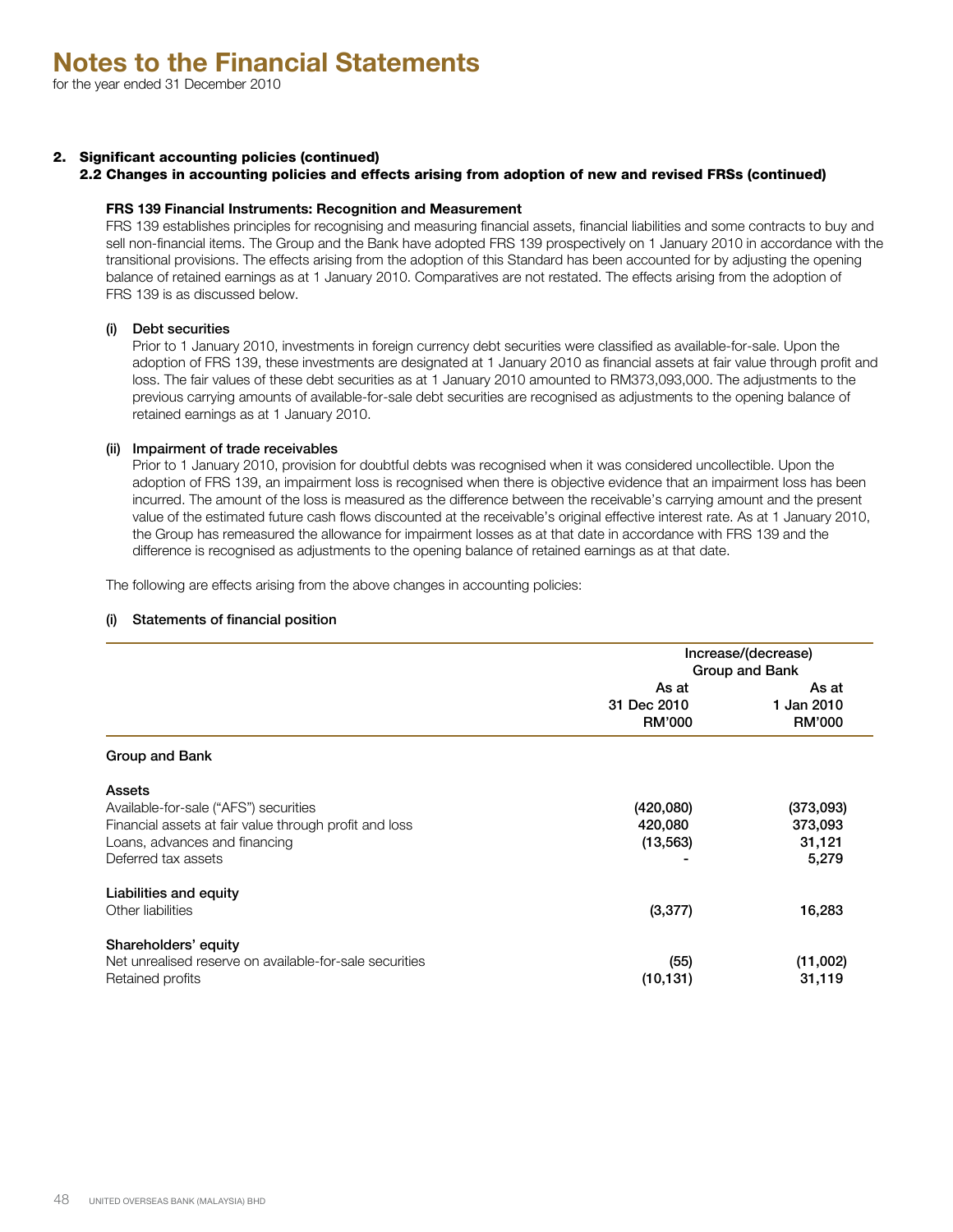## 2. Significant accounting policies (continued)

## 2.2 Changes in accounting policies and effects arising from adoption of new and revised FRSs (continued)

#### (ii) Income statements/other comprehensive income

|                                                                  | Increase/(decrease)<br>Group and Bank<br>As at<br>31 Dec 2010<br><b>RM'000</b> |
|------------------------------------------------------------------|--------------------------------------------------------------------------------|
| Other operating income                                           | 55                                                                             |
| Allowance for impairment on loans, advances and financing        | (13, 563)                                                                      |
| Profit before taxation                                           | (13,508)                                                                       |
| Income tax expense                                               | 3,377                                                                          |
| Profit for the year attributable to equity holders of the parent | (10, 131)                                                                      |
| Other comprehensive income for the year, net of tax              | (55)                                                                           |
|                                                                  | (10, 186)                                                                      |
| Earning per share                                                | Increase                                                                       |
| Group                                                            | 2010                                                                           |

Earnings per share: Basic (sen per share) (0.02)

 $(iii)$ 

#### Standards issued but not yet effective

The Group has not adopted the following standards and interpretations that have been issued but not yet effective:

| FRSs, Amendments and Interpretations                                                                  | <b>Effective for</b><br>financial period<br>beginning on<br>or after |
|-------------------------------------------------------------------------------------------------------|----------------------------------------------------------------------|
| * Amendments to FRS 132: Financial Instruments: Presentation                                          | 1 March 2010                                                         |
| FRS 1: First-time Adoption of Financial Reporting Standards                                           | 1 July 2010                                                          |
| FRS 3: Business Combinations (revised)                                                                | 1 July 2010                                                          |
| FRS 127: Consolidated and Separate Financial Statements (amended)                                     | 1 July 2010                                                          |
| Amendments to FRS 2: Share-based Payment                                                              | 1 July 2010                                                          |
| Amendments to FRS 5: Non-current Assets Held for Sale and Discontinued Operations                     | 1 July 2010                                                          |
| Amendments to FRS 138: Intangible Assets                                                              | 1 July 2010                                                          |
| Amendments to IC Interpretation 9: Reassessment of Embedded Derivatives                               | 1 July 2010                                                          |
| IC Interpretation 12: Service Concession Arrangements                                                 | 1 July 2010                                                          |
| IC Interpretation 16: Hedges of a Net Investment in a Foreign Operation                               | 1 July 2010                                                          |
| IC Interpretation 17: Distributions of Non-cash Assets to Owners                                      | 1 July 2010                                                          |
| Amendments to FRS 1 - Limited Exemption from Comparative<br>FRS 7 Disclosures for First-time Adopters | 1 January 2011                                                       |
| Amendments to FRS 1 - Additional Exemptions for First-time Adopters                                   | 1 January 2011                                                       |
| Amendments to FRS 1: First-time Adoption of Financial Reporting Standards                             | 1 January 2011                                                       |
| Amendments to FRS 2 - Group Cash-settled Share-based Payment Transactions                             | 1 January 2011                                                       |
| Amendments to FRS 3: Business Combinations                                                            | 1 January 2011                                                       |
| Amendments to FRS 7 - Improving Disclosures about Financial Instruments                               | 1 January 2011                                                       |
| Amendments to FRS 7: Financial Instruments: Disclosures                                               | 1 January 2011                                                       |
| Amendments to FRS 101: Presentation of Financial Statements                                           | 1 January 2011                                                       |
| Amendments to FRS 121: The Effects of Changes in Foreign Exchange Rates                               | 1 January 2011                                                       |
| Amendments to FRS 128: Investments in Associates                                                      | 1 January 2011                                                       |
| Amendments to FRS 131: Interests in Joint Ventures                                                    | 1 January 2011                                                       |
| Amendments to FRS 132: Financial Instruments: Presentation                                            | 1 January 2011                                                       |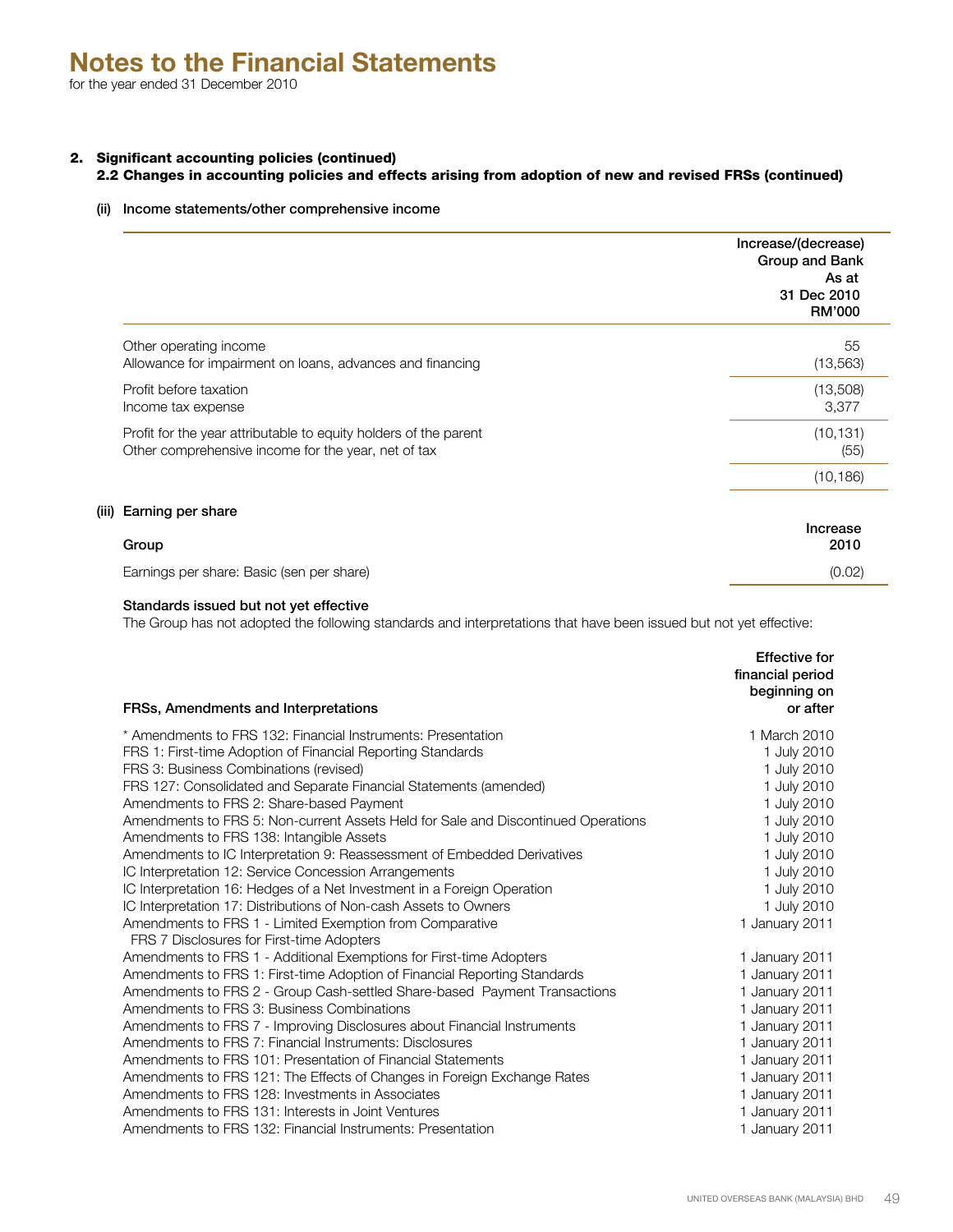## 2. Significant accounting policies (continued)

## 2.2 Changes in accounting policies and effects arising from adoption of new and revised FRSs (continued)

Effective for

Standards issued but not yet effective

| FRSs, Amendments and Interpretations                                              | Eliective for<br>financial period<br>beginning on<br>or after |
|-----------------------------------------------------------------------------------|---------------------------------------------------------------|
| Amendments to FRS 134: Interim Financial Reporting                                | 1 January 2011                                                |
| Amendments to FRS 139: Financial Instruments: Recognition and Measurement         | 1 January 2011                                                |
| IC Interpretation 4: Determining Whether an Arrangement Contains a Lease          | 1 January 2011                                                |
| IC Interpretation 18: Transfers of Assets from Customers                          | 1 January 2011                                                |
| Amendments to IC Interpretation 13: Customer Loyalty Programmes                   | 1 January 2011                                                |
| TR 3: Guidance on Disclosures of Transition to IFRSs                              | 1 January 2011                                                |
| TR i-4: Shariah Compliant Sale Contracts                                          | 1 January 2011                                                |
| IC Interpretation 19: Extinguishing Financial Liabilities with Equity Instruments | 1 July 2011                                                   |
| Amendments to IC Interpretation 14 Prepayments of a Minimum Funding Requirement   | 1 July 2011                                                   |
| FRS 124: Related Party Disclosures                                                | 1 January 2012                                                |
| IC Interpretation 15: Agreements for the Construction of Real Estate              | 1 January 2012                                                |

\* The Amendments to FRS 132 as identified in paragraphs 95A, 97AA and 97AB of the Standard shall apply to financial statements of annual periods beginning on or after 1 January 2010. The amendments in paragraphs 11, 16 and 97E of the Standard, relating to Classification of Rights Issues shall apply to financial statements of annual periods beginning on or after 1 March 2010.

The directors expect that the adoption of the FRSs, amendments and interpretations above will have no material impact on the financial statements in the period of initial application.

## 2.3 Summary of significant accounting policies

## (a) Subsidiaries and basis of consolidation

(i) Subsidiaries

Subsidiaries are entities over which the Group has the ability to control the financial and operating policies so as to obtain benefits from their activities. The existence and effect of potential voting rights that are currently exercisable or convertible are considered when assessing whether the Group has such power over another entity.

The Company's separate financial statements, investments in subsidiaries are stated at cost less impairment losses. On disposal of such investments, the difference between net disposal proceeds and their carrying amounts is included in profit or loss.

The consolidated financial statements comprise the financial statements of the Bank and its subsidiaries as at the end of reporting date. The financial statements of the subsidiaries are prepared for the same reporting date as the Bank.

Subsidiaries are consolidated from the date of acquisition, being the date on which the Group obtains control, and continue to be consolidated until the date that such control ceases. In preparing the consolidated financial statements, intragroup balances, transactions and unrealised gains or losses are eliminated in full. Uniform accounting policies are adopted in the consolidated financial statements for like transactions and events in similar circumstances.

## (ii) Basis of consolidation

Acquisitions of subsidiaries are accounted for using the purchase method. The purchase method of accounting involves allocating the cost of the acquisition to the fair value of the assets acquired and liabilities and contingent liabilities assumed at the date of acquisition. The cost of an acquisition is measured as the aggregate of the fair values, at the date of exchange, of the assets given, liabilities incurred or assumed, and equity instruments issued, plus any costs directly attributable to the acquisition.

Any excess of the cost of the acquisition over the Group's interest in the net fair value of the identifiable assets, liabilities and contingent liabilities represents goodwill. Any excess of the Group's interest in the net fair value of the identifiable assets, liabilities and contingent liabilities over the cost of acquisition is recognised immediately in profit or loss.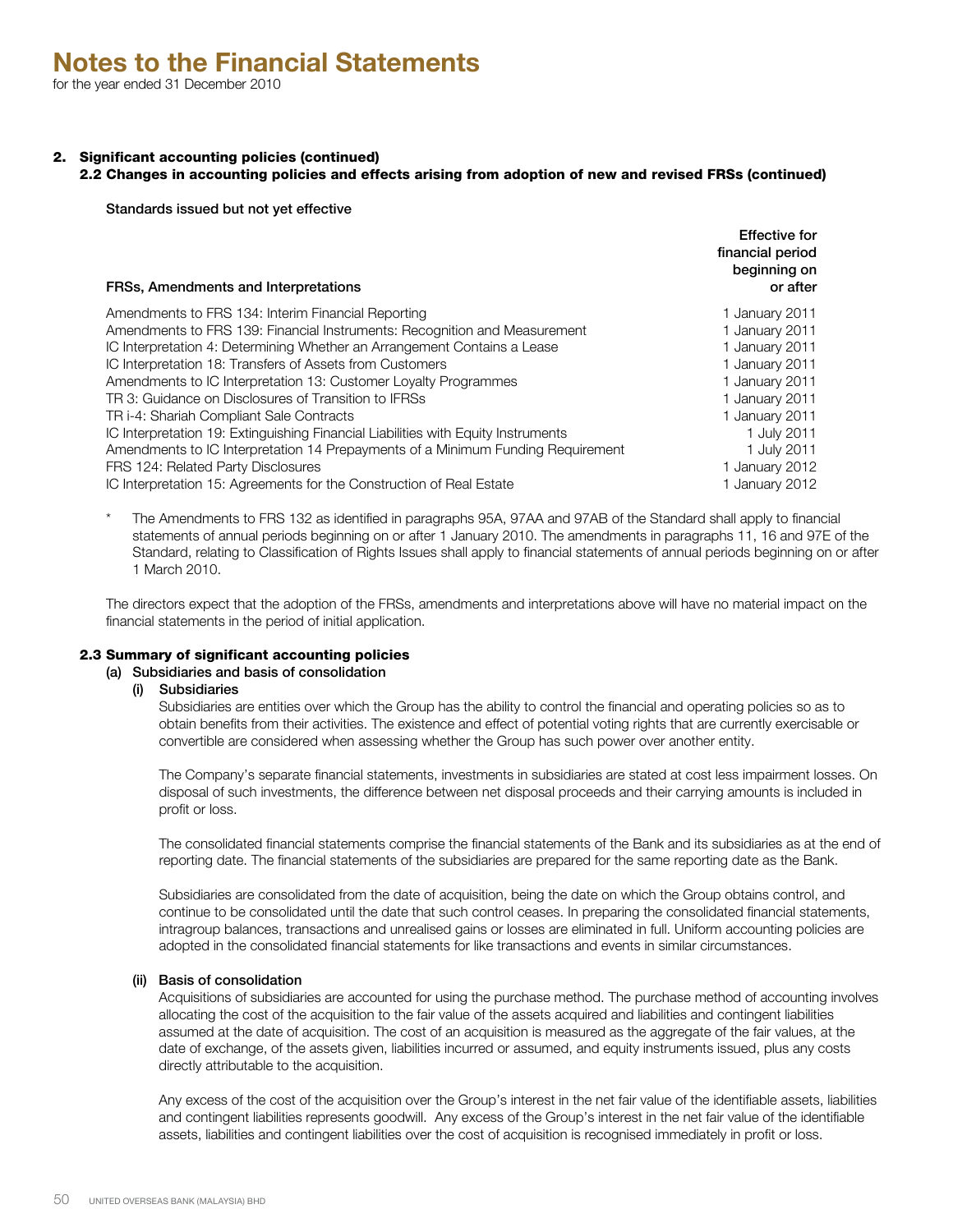## 2. Significant accounting policies (continued)

## 2.3 Summary of significant accounting policies (continued)

#### (b) Associates

Associates are entities in which the Group has significant influence and that is neither a subsidiary nor an interest in a joint venture. Significant influence is the power to participate in the financial and operating policy decisions of the investee but not in control or joint control over those policies.

Investments in associates are accounted for in the consolidated financial statements using the equity method of accounting. Under the equity method, the investment in associate is carried in the consolidated balance sheet at cost adjusted for post-acquisition changes in the Group's share of net assets of the associate. The Group's share of the net profit or loss of the associate is recognised in the consolidated profit or loss. Where there has been a change recognised directly in the equity of the associate, the Group recognises its share of such changes. In applying the equity method, unrealised gains and losses on transactions between the Group and the associate are eliminated to the extent of the Group's interest in the associate. After application of the equity method, the Group determines whether it is necessary to recognise any additional impairment loss with respect to the Group's net investment in the associate. The associate is equity accounted for from the date the Group obtains significant influence until the date the Group ceases to have significant influence over the associate.

Goodwill relating to an associate is included in the carrying amount of the investment and is not amortised. Any excess of the Group's share of the net fair value of the associate's identifiable assets, liabilities and contingent liabilities over the cost of the investment is excluded from the carrying amount of the investment and is instead included as income in the determination of the Group's share of the associate's profit or loss in the period in which the investment is acquired.

When the Group's share of losses in an associate equals or exceeds its interest in the associate, including any long-term interests that, in substance, form part of the Group's net investment in the associate, the Group does not recognise further losses, unless it has incurred obligations or made payments on behalf of the associate.

The most recently available audited financial statements of the associates are used by the Group in applying the equity method. Where the dates of the audited financial statements used are not coterminous with those of the Group, the share of results is arrived at from the last audited financial statements available and management financial statements to the end of the accounting period. Uniform accounting policies are adopted for like transactions and events in similar circumstances.

In the Bank's separate financial statements, investments in associates are stated at cost less impairment losses.

On disposal of such investments, the difference between net disposal proceeds and their carrying amounts is included in profit or loss.

## (c) Goodwill

Goodwill acquired in a business combination is initially measured at cost being the excess of the cost of business combination over the Group's interest in the net fair value of the identifiable assets, liabilities and contingent liabilities. Following the initial recognition, goodwill is measured at cost less any accumulated impairment losses. Goodwill is not amortised but instead, it is reviewed for impairment, annually or more frequently if events or changes in circumstances indicate that the carrying value may be impaired. Gains and losses on the disposal of an entity include the carrying amount of goodwill relating to the entity sold.

## (d) Recognition of interest income

Interest income is recognised using the effective interest method. Interest income includes the amortisation of premiums or accretion of discounts. The effective interest method applies the rate that exactly discounts estimated future cash receipts through the effective life of the financial instrument to the net carrying amount of the financial asset.

#### (e) Recognition of fees and other income

Loan arrangement, management and participation fees, commissions and service charges/fees are recognised as income when all conditions precedent are fulfilled.

Commitment fees and guarantee fees which are material are recognised as income based on time apportionment.

Dividends from securities at fair value through profit and loss and available-for-sale securities are recognised on a declared basis.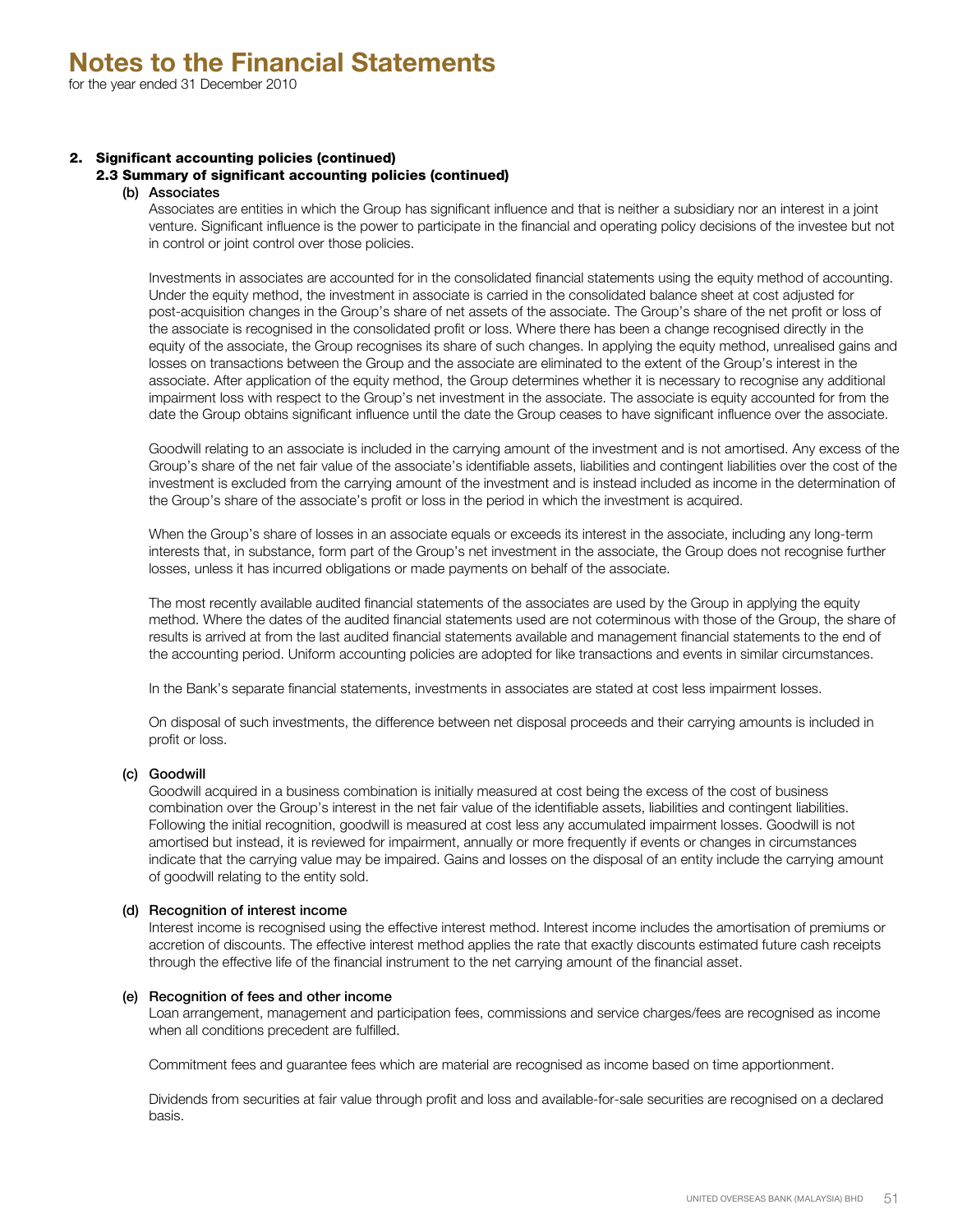## 2. Significant accounting policies (continued)

#### 2.3 Summary of significant accounting policies (continued)

## (f) Repurchase agreements

Securities purchased under resale agreements are securities which the Group and the Bank had purchased with a commitment to resell at a future date. The commitment to resell the securities is reflected as an asset on the statements of financial position.

## (g) Financial assets and financial liabilities

#### (i) Classification

Financial assets and financial liabilities are classified as follows:

#### At fair value through profit and loss

Financial instruments are classified as held for trading if they are acquired for short-term profit taking. Financial derivatives are classified as held for trading unless they are designated as hedging instruments.

Financial instruments are designated as fair value through profit and loss if they meet the following criteria:

- the designation eliminates or significantly reduces the inconsistent treatment that would otherwise arise from measuring the assets or liabilities on a different basis;
- the assets and liabilities are managed on a fair value basis in accordance with a documented risk management or investment strategy; or
- the financial instrument contains an embedded derivative, except where such derivative does not significantly modify the cash flows of the instrument.

#### Held-to-maturity

Non-derivative financial assets with fixed or determinable payments and fixed maturity are classified as held-to-maturity when the Group has the intention and ability to hold the assets till maturity.

#### Loans and receivables

Non-derivative financial assets with fixed or determinable payments that are not quoted in an active market are classified as loans and receivables.

#### Available-for-sale

Non-derivative financial assets that are not classified into any of the preceding categories and are available for sale are classified in this category.

#### Non-trading liabilities

Non-derivative financial liabilities that are not held for active trading or designated as fair value through profit and loss are classified as non-trading liabilities.

## (ii) Measurement

#### Initial measurement

Financial instruments are initially recognised at their fair value plus transaction costs directly attributable to the acquisition or issuance of the instruments. For financial instruments classified as fair value through profit and loss, transaction costs are expensed off.

#### Subsequent measurement

Financial instruments classified as held for trading and/or designated as fair value through profit and loss are measured at fair value with fair value changes recognised in the profit and loss account.

Available-for-sale assets are measured at fair value with fair value changes taken to the fair value reserve, and subsequently to the profit and loss upon disposal or impairment of the assets.

All other financial instruments are measured at amortised cost using the effective interest method.

Interest earned/incurred and dividend received/receivable on all non-derivative financial instruments are recognised as interest income/expense and dividend income accordingly.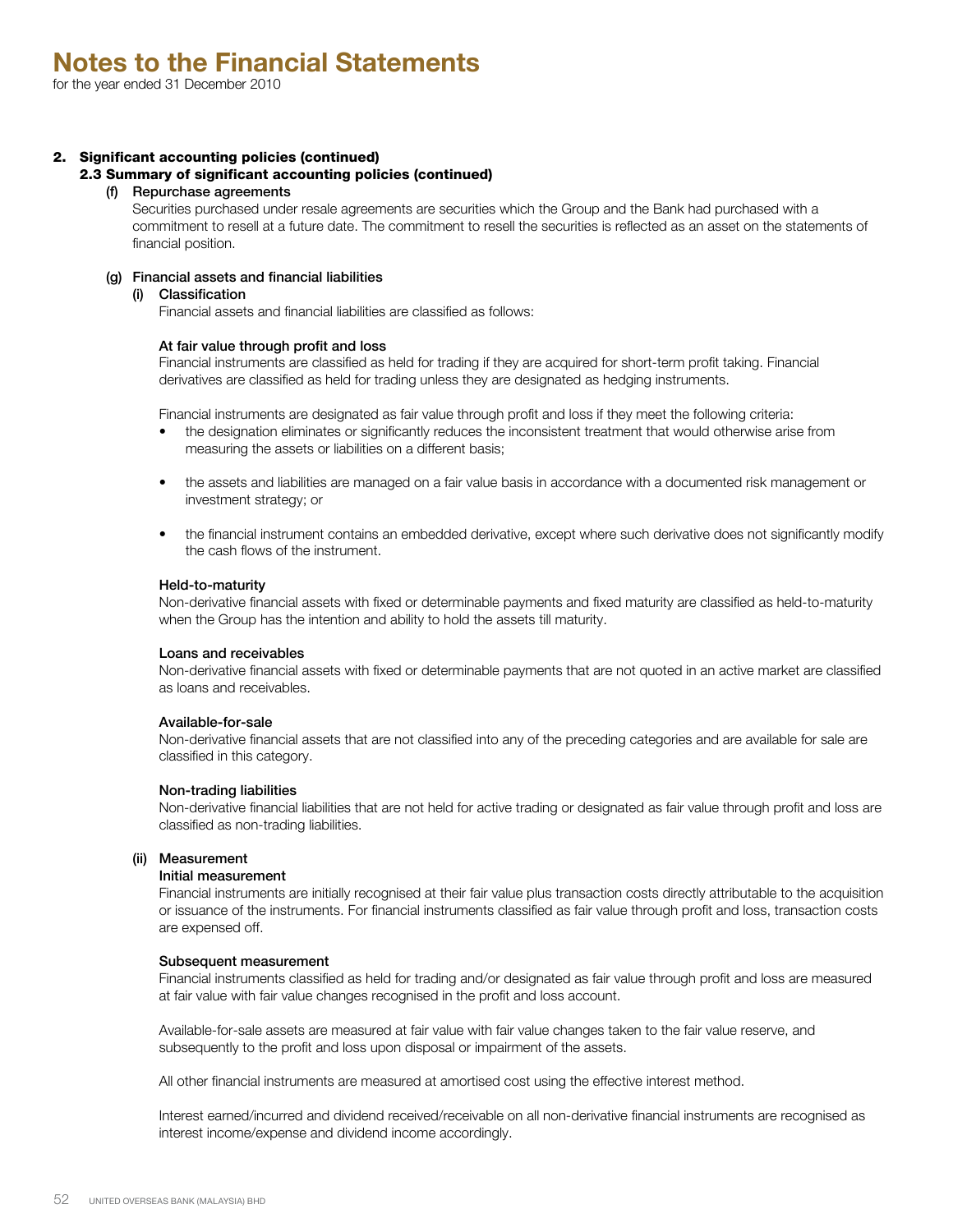## 2. Significant accounting policies (continued)

## 2.3 Summary of significant accounting policies (continued)

(g) Financial assets and financial liabilities (continued)

## (ii) Measurement (continued)

## Fair value determination

Fair values of financial assets and financial liabilities with active markets are determined based on the market bid and ask prices respectively at the balance sheet date. For financial instruments with no active markets, fair values are established using valuation techniques such as making reference to recent transactions or other comparable financial instruments, discounted cash flow method and option pricing models.

## (iii) Recognition and derecognition

Financial instruments are recognised when the Group becomes a party to the contractual provision of the instruments. All regular way purchases and sales of financial assets that require delivery within the period generally established by regulation or market convention are recognised on the settlement date.

Financial instruments are derecognised when the risks and rewards associated with the instruments are substantially transferred, cancelled or expired. On derecognition, the difference between the carrying amount of the instruments and the consideration received/paid, less the cumulative gain or loss that has been recognised in the equity are taken to the profit or loss.

## (iv) Classification of impaired loans, advances and financing

The Bank classifies a loan, advance or financing as impaired when there is objective evidence that the loan is impaired. In addition, the Bank also complies with Bank Negara Malaysia's Guidelines on Classification and Impairment Provisions for Loans/Financing which states that, based on repayment conduct, a loan or financing should be classified as impaired:

- where the principal or interest/profit or both is past due for more than 90 days or 3 months. In the case of revolving facilities (e.g. overdraft facilities), the facility shall be classified as impaired where the outstanding amount has remained in excess of the approved limit for a period of more than 90 days or 3 months; or

- where the amount is past due or the outstanding amount has been in excess of the approved limit for 90 days or 3 months or less, the loan or financing exhibits weaknesses that render a classification appropriate according to the banking institution's credit risk grading framework.

Upgrading or de-classification of an impaired account shall be supported by a credit assessment of the repayment capability, cash flows and financial position of the borrower. The Bank must also be satisfied that once the account is de-classified, the account is unlikely to be classified again in the near future.

An impaired account that is not secured by any realisable collateral will be written off either when the prospect of a recovery is considered poor or when all feasible avenues of recovery have been exhausted.

## (v) Write-off policy

A classified account that is not secured by any realisable collateral will be written off either when the prospect of a recovery is considered poor or when all feasible avenue of recovery have been exhausted.

## (vi) Impairment

## Individual impairment

Financial assets, other than those measured at fair value through profit and loss account are subject to impairment review at each reporting date. Impairment loss is recognised when there is objective evidence such as significant financial difficulty of the issuer/obligor, significant or prolonged decline in market prices and adverse economic indicators that the recoverable amount of an asset is below its carrying amount.

Financial assets that are individually significant are assessed individually. Those not individually significant are grouped together based on similar credit risks and assessed as a portfolio.

For financial assets carried at amortised costs, impairment loss is determined as the difference between the assets' carrying amount and the present value of estimated future cash flows discounted at the original effective interest rate. The loss is recognised in the profit or loss.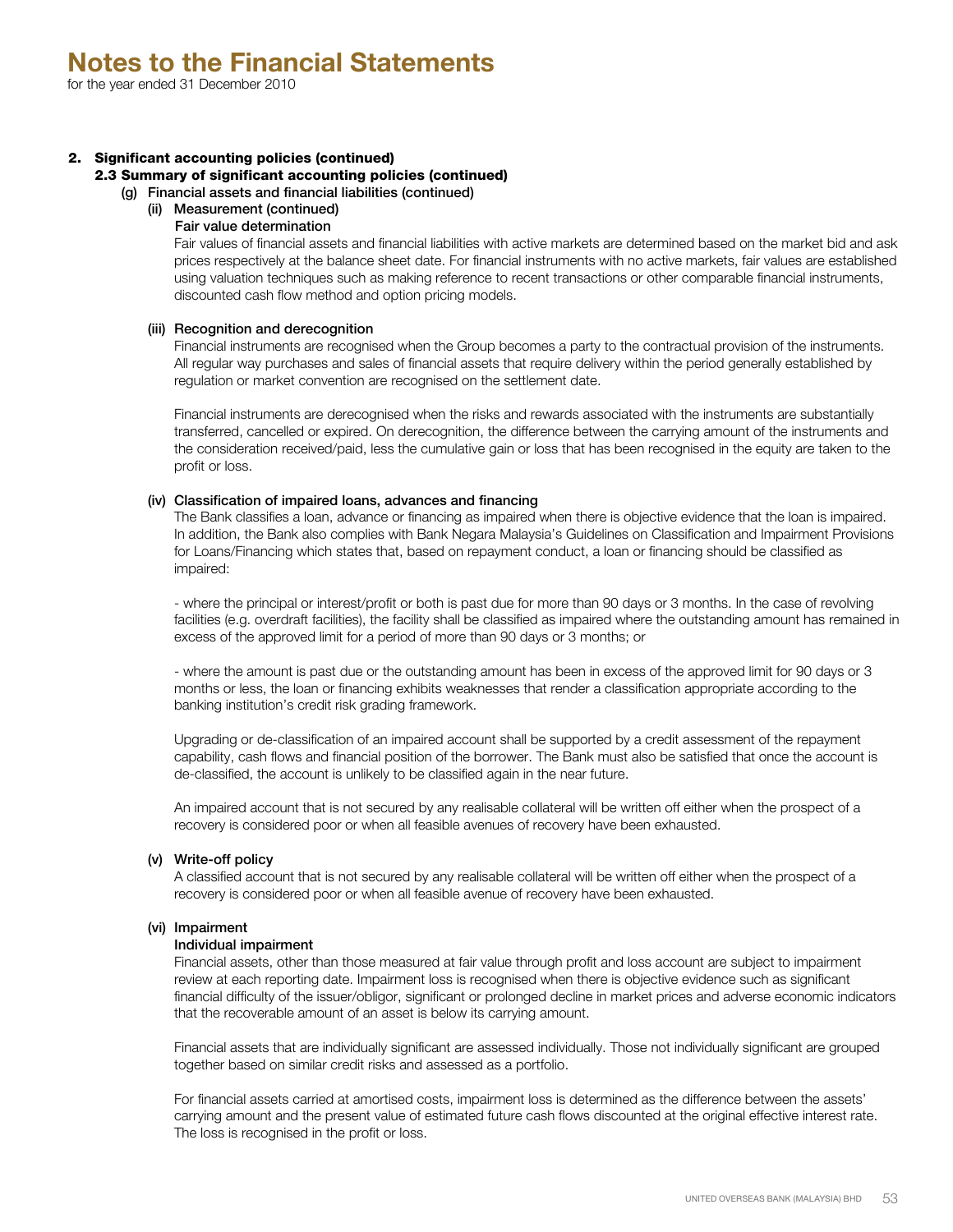## 2. Significant accounting policies (continued)

2.3 Summary of significant accounting policies (continued)

(g) Financial assets and financial liabilities (continued)

(vi) Impairment (continued)

#### Individual impairment (continued)

For available-for-sale assets, impairment loss is determined as the difference between the assets' cost and the current fair value, less any impairment loss previously recognised in the profit and loss account. The loss is transferred from the fair value reserve to the profit or loss. For available-for-sale equity instruments, subsequent recovery of the impairment loss is written back to the fair value reserve.

Financial assets are written off when all avenues of recovery have been exhausted.

## Collective impairment

Collective impairment is made for estimated losses inherent in but not currently identifiable to individual financial assets. The provision is made based on management's experience and judgement and taking into account country and portfolio risks. A minimum of 1.5% of credit exposure net of collaterals and individual impairment is maintained by the Group in accordance with the transitional provision set out in Bank Negara Malaysia's Guidelines on Classification and Impairment Provisions for Loans/ Financing.

## (h) Financial derivatives

Financial derivatives with positive and negative fair values are presented as assets and liabilities in the balance sheet respectively. Derivatives embedded in other financial instruments are accounted for separately as derivatives if their economic characteristics and risks are not closely related to those of the host contracts and the host contracts are not carried at fair value through profit and loss.

## (i) Property, plant and equipment, and depreciation

All items of property, plant and equipment are initially recorded at cost. Subsequent costs are included in the asset's carrying amount or recognised as a separate asset, as appropriate, only when it is probable that future economic benefits associated with the item will flow to the Group and the Bank and the cost of the item can be measured reliably. The carrying amount of the replaced part is derecognised. All other repairs and maintenance are charged to the income statement during the financial period in which they are incurred.

Subsequent to recognition, property, plant and equipment except for freehold land and certain leasehold land are stated at cost less accumulated depreciation and any accumulated impairment losses.

Freehold land and certain leasehold land are stated at revalued amount, which is the fair value at the date of the revaluation less any accumulated impairment losses. Fair value is determined from market-based evidence by appraisal that is undertaken by professionally qualified valuers. Revaluations are performed once every five years to ensure that the fair value of a revalued asset does not differ materially from that which would be determined using fair values at the balance sheet date. Any revaluation surplus is credited to the revaluation reserve included within equity, except to the extent that it reverses a revaluation decrease for the same asset previously recognised in profit or loss, in which case the increase is recognised in profit or loss to the extent of the decrease previously recognised. A revaluation deficit is first offset against unutilised previously recognised revaluation surplus in respect of the same asset and the balance is thereafter recognised in profit or loss.

Freehold land is not depreciated. Capital work-in-progress are also not depreciated as these assets are not available for use. Other leasehold land and buildings are depreciated over the period of the respective leases which range from 38 years to 99 years. Depreciation of other property, plant and equipment is provided for on a straight-line basis to write off the cost of each asset to its residual value over the estimated useful life, at the following annual rates:

|                                          | ℅         |
|------------------------------------------|-----------|
| <b>Buildings</b>                         |           |
| Office furniture, fittings and equipment | $10 - 20$ |
| Computer equipment and software          | 20        |
| Motor vehicles                           | 20.       |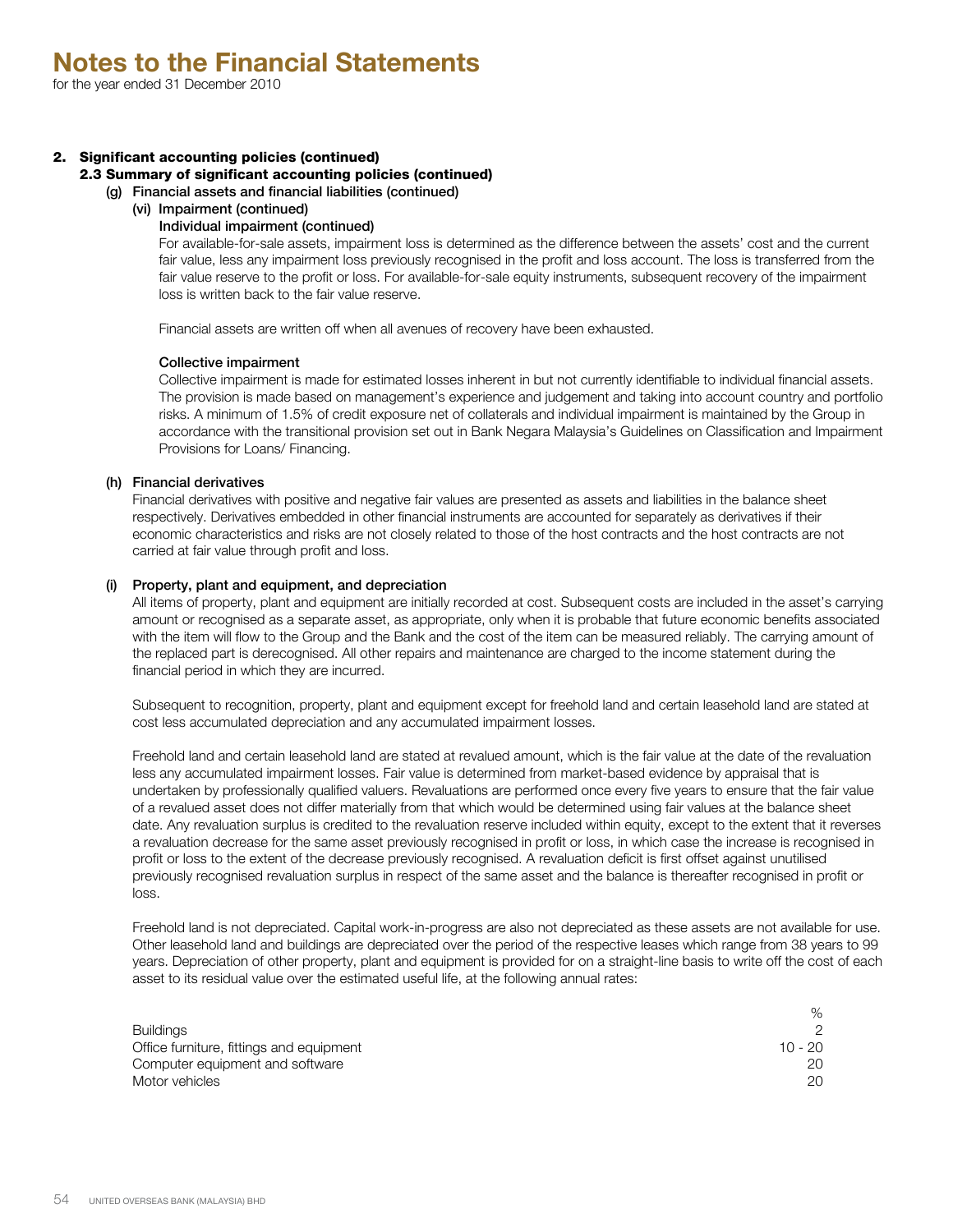## 2. Significant accounting policies (continued)

## 2.3 Summary of significant accounting policies (continued)

#### (i) Property, plant and equipment, and depreciation (continued)

The residual values, useful life and depreciation method are reviewed at each financial year-end to ensure that the amount, method and period of depreciation are consistent with previous estimates and the expected pattern of consumption of the future economic benefits embodied in the items of property, plant and equipment.

An item of property, plant and equipment is derecognised upon disposal or when no future economic benefits are expected from its use or disposal. The difference between the net disposal proceeds, if any and the net carrying amount is recognised in profit or loss and the unutilised portion of the revaluation surplus on that item is taken directly to retained earnings.

#### (j) Investment properties

Investment properties are properties which are held either to earn rental income or for capital appreciation or for both. Investment properties are stated at cost less any accumulated depreciation and impairment losses.

A property interest under an operating lease is classified and accounted for as an investment property on a property-by-property basis when the Group holds it to earn rentals or for capital appreciation or both. Any such property interest under an operating lease classified as an investment property is carried at cost.

Investment properties are derecognised when either they have been disposed of or when the investment property is permanently withdrawn from use and no future economic benefit is expected from its disposal. Any gains or losses on the retirement or disposal of an investment property are recognised in profit or loss in the year in which they arise.

#### (k) Leases

#### (i) Finance leases

A lease is recognised as a finance lease if it transfers substantially to the Group all the risks and rewards incident to ownership.

Assets acquired by way of hire purchase or finance leases are stated at an amount equal to the lower of their fair values and the present value of the minimum lease payments at the inception of the leases, less accumulated depreciation and impairment losses. The corresponding liability is included in the balance sheet as borrowings. In calculating the present value of the minimum lease payments, the discount factor used is the interest rate implicit in the lease, when it is practicable to determine; otherwise, the Bank's incremental borrowing rate is used.

Lease payments are apportioned between the finance costs and the reduction of the outstanding liability. Finance costs, which represent the difference between the total leasing commitments and the fair value of the assets acquired, are recognised as an expense in the income statement over the term of the relevant lease so as to produce a constant periodic rate of charge on the remaining balance of the obligations for each accounting period.

The depreciation policy for the lease assets is in accordance with that for depreciable property, plant and equipment.

#### (ii) Operating leases

Leases of assets where a significant portion of the risks and rewards of ownership are retained by the lessor are classified as operating leases except where property held under operating leases that would otherwise meet the definition of investment property is classified as an investment property on a property-by-property basis and, if classified as investment property, is accounted for as if held under a finance lease.

Payments made under operating leases are charged to the income statement on the straight line basis over the lease period.

#### (l) Foreign currencies

#### (i) Functional and presentation currency

The individual financial statements of each entity in the Group are measured using the currency of the primary economic environment in which the entity operates ("the functional currency"). The financial statements are presented in Ringgit Malaysia, which is also the Bank's functional currency.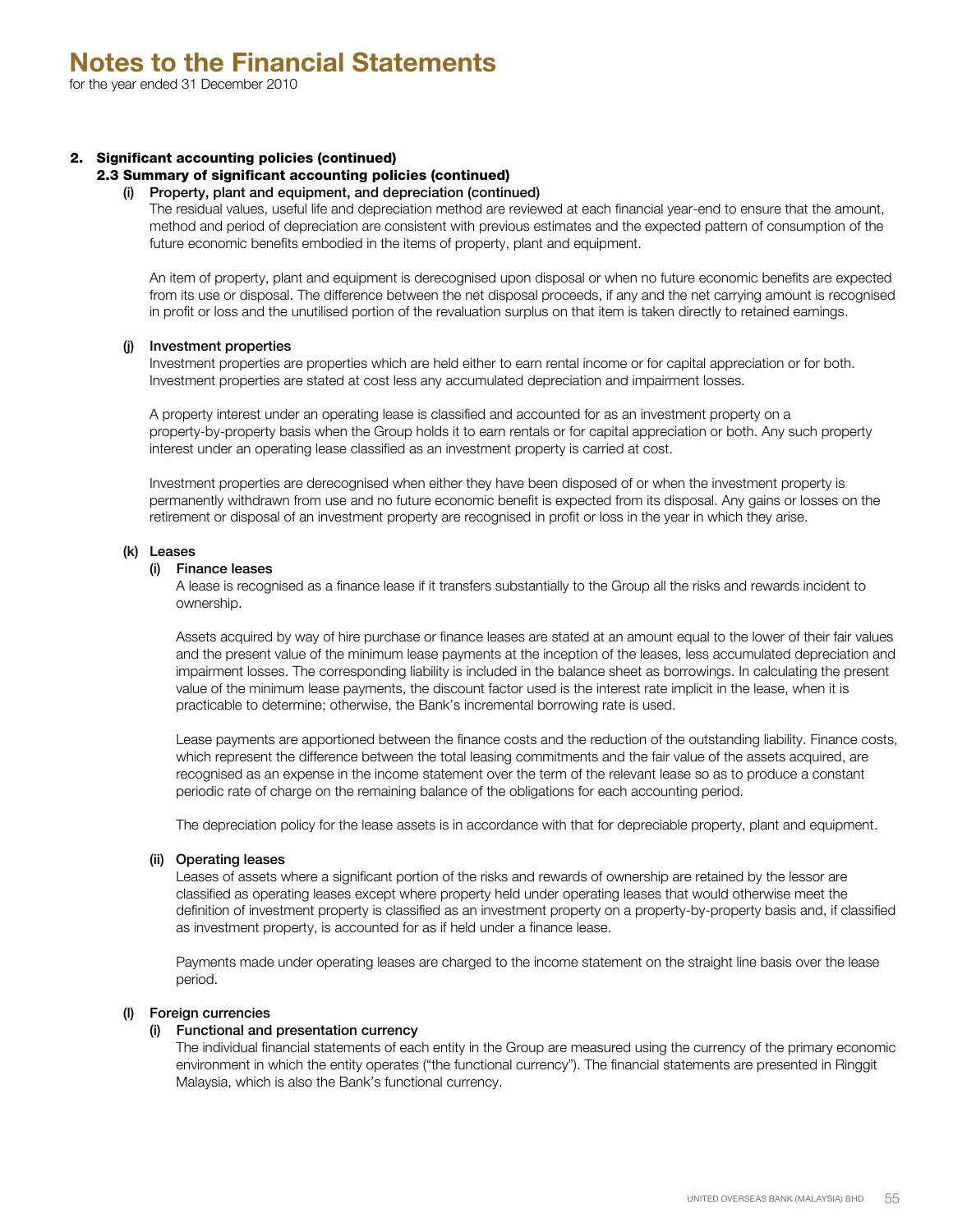## 2. Significant accounting policies (continued)

#### 2.3 Summary of significant accounting policies (continued)

(l) Foreign currencies (continued)

#### (ii) Foreign currency transactions

In preparing the financial statements of the individual entities, transactions in currencies other than the Bank's functional currency (foreign currencies) are recorded in the functional currencies using the exchange rates prevailing at the dates of the transactions. At each balance sheet date, monetary items denominated in foreign currencies are translated at the rates prevailing on the balance sheet date.

Exchange differences arising on the settlement of monetary items, and on the translation of monetary items, are included in profit or loss for the period.

#### (m) Income tax

Income tax on the profit or loss for the year comprises current and deferred tax. Current tax is the expected amount of income taxes payable in respect of the taxable profit for the year and is measured using the tax rates that have been enacted at the reporting date.

Deferred tax is provided for, using the liability method. In principle, deferred tax liabilities are recognised for all taxable temporary differences and deferred tax assets are recognised for all deductible temporary differences, unused tax losses and unused tax credits to the extent that it is probable that taxable profit will be available against which the deductible temporary differences, unused tax losses and unused tax credits can be utilised. Deferred tax is not recognised if the temporary difference arises from goodwill or negative goodwill or from the initial recognition of an asset or liability in a transaction which is not a business combination and at the time of the transaction, affects neither accounting profit nor taxable profit.

Deferred tax is measured at the tax rates that are expected to apply in the period when the asset is realised or the liability is settled, based on tax rates that have been enacted or substantively enacted at the balance sheet date. Deferred tax is recognised in the income statement, except when it arises from a transaction which is recognised directly in equity, in which case the deferred tax is also recognised directly in equity, or when it arises from a business combination that is an acquisition, in which case the deferred tax is included in the resulting goodwill or the amount of any excess of the acquirer's interest in the net fair value of the acquiree's identifiable assets, liabilities and contingent liabilities over the cost of the combination.

#### (n) Employee benefits

#### (i) Short term employee benefits

Wages, salaries, bonuses and social security contributions are recognised as an expense in the year in which the associated services are rendered by employees. Short term accumulating compensated absences such as paid annual leave are recognised when services are rendered by employees that increase their entitlement to future compensated absences. Short term non-accumulating compensated absences such as sick leave are recognised when the absences occur.

#### (ii) Post-employment benefits - Defined contribution plans

Defined contribution plans are post-employment benefit plans under which the Group pays fixed contributions into separate entities or funds and will have no legal or constructive obligation to pay further contributions if any of the funds do not hold sufficient assets to pay all employee benefits relating to employee services in the current and preceding financial years. Such contributions are recognised as an expense in the profit or loss as incurred. As required by law, companies in Malaysia make such contributions to the Employees Provident Fund ("EPF").

#### (o) Cash and cash equivalents

Cash and cash equivalents consist of cash in hand, bank balances and deposit placements maturing less than one month held for the purpose of meeting short term commitments and readily convertible into cash without significant risk of changes in value.

#### (p) Bills and acceptances payable

Bills and acceptances payable represent the Group's own bills and acceptances rediscounted and outstanding in the market.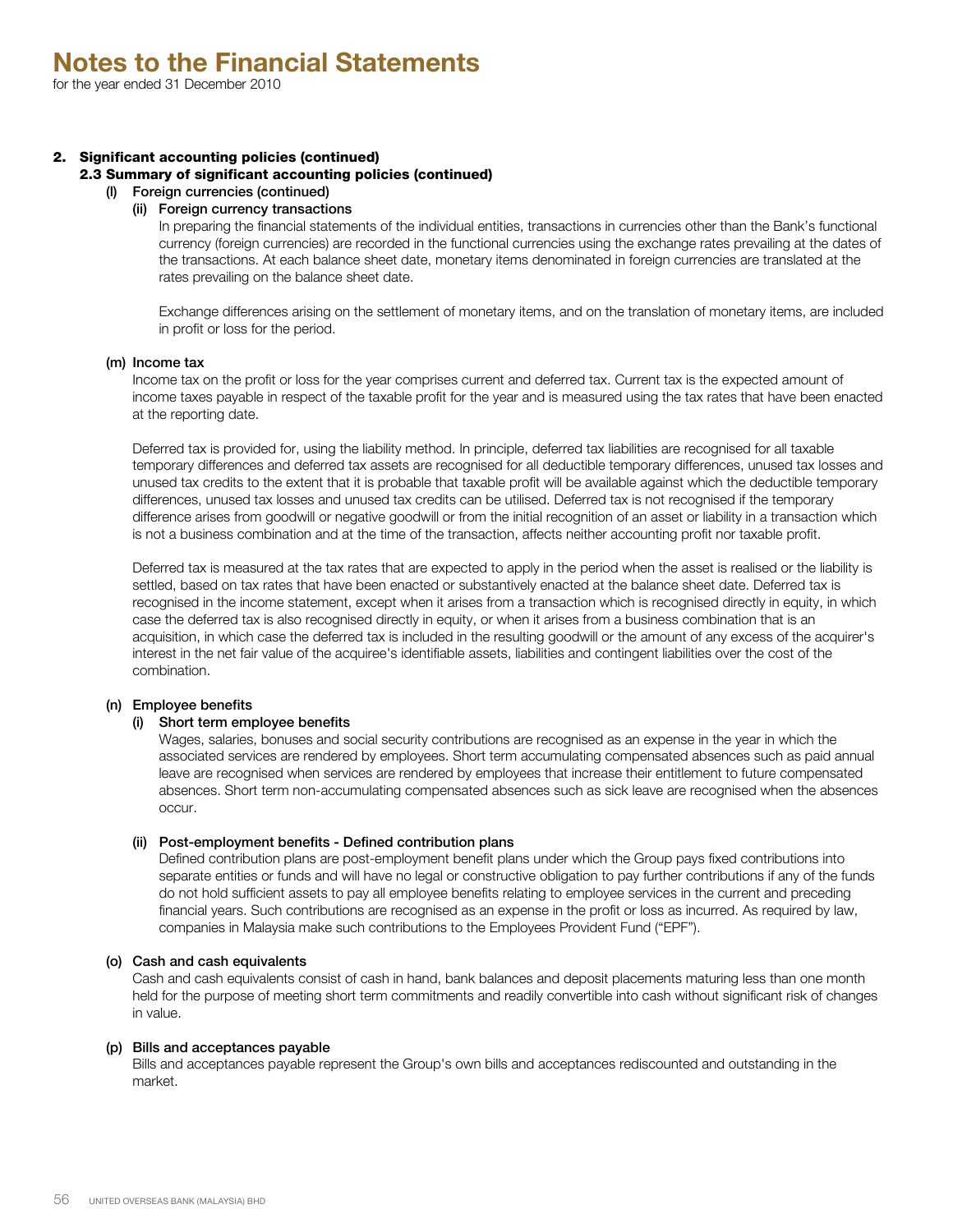## 2. Significant accounting policies (continued)

#### 2.3 Summary of significant accounting policies (continued)

#### (q) Share capital and share issuance expenses

An equity instrument is any contract that evidences a residual interest in the assets of the Group and the Bank after deducting all of its liabilities. Ordinary shares are classified as equity. Dividends on ordinary shares are recognised in equity in the period in which they are declared.

The transaction costs of an equity transaction are accounted for as a deduction from equity, net of tax. Equity transaction costs comprise only those incremental external costs directly attributable to the equity transaction which would otherwise have been avoided.

#### 2.4 Significant accounting estimates and judgements

In the preparation of the financial statements, management has been required to make judgements, estimates and assumptions that affect the application of accounting policies and the reported amounts of assets, liabilities, income and expenses. Actual results may differ from these estimates. Estimates and underlying assumptions are reviewed on an ongoing basis. Revisions to accounting estimates are recognised in the financial statements in the period in which the estimate is revised and in any future periods affected.

Significant areas of estimation, uncertainty and critical judgements used in applying accounting policies that have significant effect on the amount recognised in the financial statements include the following:

(a) Fair value estimation for financial assets at fair value through profit and loss and securities available-for-sale The fair value of securities that are not traded in an active market are determined using valuation techniques based on assumptions of market conditions existing at the balance sheet date, including reference to quoted market prices and independent dealer quotes for similar securities and discounted cash flows method.

The amount of securities held by the Group and the Bank which are not traded in an active market and which are determined using valuation techniques are as disclosed in Note 25.

#### (b) Deferred tax assets

Deferred tax assets are recognised for all unused tax losses and unabsorbed capital allowances to the extent that it is probable that taxable profit will be available against which the losses and capital allowances can be utilised.

Significant management judgement is required to determine the amount of deferred tax assets that can be recognised, based upon the likely timing and level of future taxable profits together with future tax planning strategies.

The amount of deferred tax assets which have not been recognised by the Group is as disclosed in Note 16.

#### (c) Allowances for losses on loans, advances and financing

Prior to the adoption of FRS 139, allowances for impaired loans and advances were computed in conformity with the BNM/GP3 Guidelines on Classification of Non-Performing Loans and Provision for Substandard, Bad and Doubtful Debts. Upon the adoption of FRS139, the Bank assesses at the end of each reporting period whether there is objective evidence that a loan is impaired. Loans and advances that are individually significant are assessed individually. Those not individually significant are grouped together based on similar credit risks and assessed as a portfolio.

The amendments to FRS139 also include additional transitional arrangement for entities in the financial services sector, whereby BNM may prescribe the use of an alternative basis for collective assessment of impairment for banking institutions. This transitional arrangement is prescribed in BNM's Guidelines on Classification and Impairment Provision for Loans/Financing, whereby banking institutions are required to maintain collective impairment provisions of at least 1.5% of total outstanding loans/financing, net of individual impairment provision.

## (d) Impairment of assets

Assessment of impairment of securities available-for-sale is made in line with the guidance in the revised BNM/GP8 to determine when the investment is other than temporarily impaired. Management judgement is required to evaluate the duration and extent by which the fair value of the financial instruments are below its carrying value and when there is indication of permanent impairment in the carrying value of the financial instruments.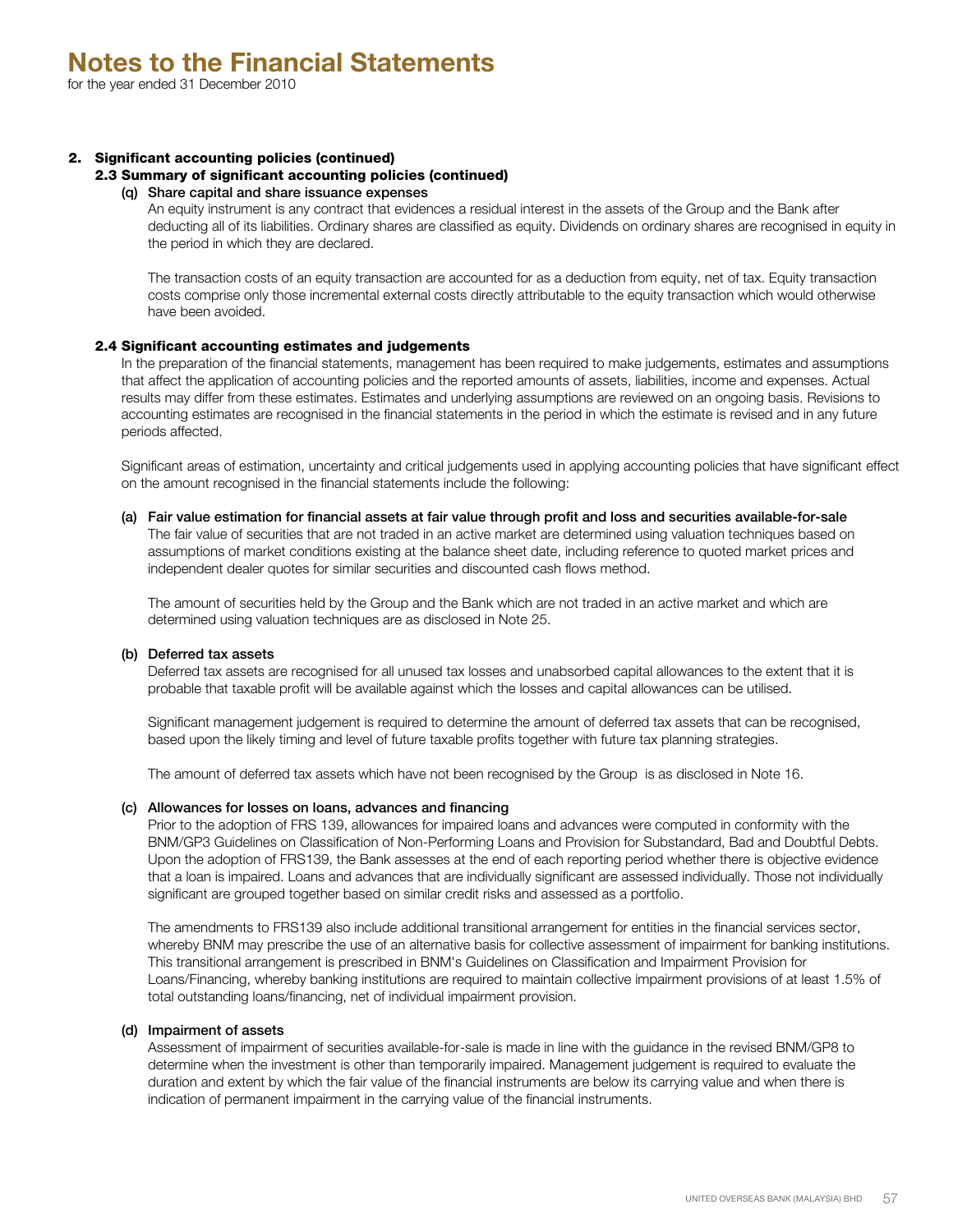for the year ended 31 December 2010

## 3. Cash and short-term funds

|                                                                                                                       | Group and Bank        |                       |
|-----------------------------------------------------------------------------------------------------------------------|-----------------------|-----------------------|
|                                                                                                                       | 2010<br><b>RM'000</b> | 2009<br><b>RM'000</b> |
| Cash and balances with banks and other financial institutions<br>Money at call and deposit placements maturing within | 720.318               | 393,363               |
| one month                                                                                                             | 8,550,571             | 5.754.424             |
|                                                                                                                       | 9,270,889             | 6,147,787             |

## 4. Securities purchased under resale agreement

Reverse Repo are treated as collateralised lending and the amounts lent are reported as assets.

|                                                            |                       | Group and Bank        |
|------------------------------------------------------------|-----------------------|-----------------------|
|                                                            | 2010<br><b>RM'000</b> | 2009<br><b>RM'000</b> |
| Asset received for Reverse Repo transaction, at fair value | 149.973               | 899,531               |

## 5. Deposits and placements with financial institutions

|                              |                       | Group and Bank        |
|------------------------------|-----------------------|-----------------------|
|                              | 2010<br><b>RM'000</b> | 2009<br><b>RM'000</b> |
| Bank Negara Malaysia         | -                     | 400,000               |
| Other financial institutions | 10,889                |                       |
|                              | 10,889                | 400,000               |

## 6. Financial assets at fair value through profit and loss

|                                                              |                | Group and Bank        |
|--------------------------------------------------------------|----------------|-----------------------|
|                                                              | 2010<br>RM'000 | 2009<br><b>RM'000</b> |
| Held-for-trading securities                                  |                |                       |
| At fair value:                                               |                |                       |
| Malaysian Government treasury bills                          | 42,791         | 68,711                |
| Malaysian Government securities                              | 52,715         | 366,977               |
| Bank Negara Malaysia Bills                                   | 1,601,588      | 1,310,765             |
| Bankers' acceptances and Islamic accepted bills              | 147,655        | 53.191                |
| Cagamas bonds                                                | 10,246         | 10,002                |
| Total held-for-trading securities                            | 1,854,995      | 1,809,646             |
| Designated as fair value through profit and loss             |                |                       |
| Outside Malaysia:                                            |                |                       |
| Private debt securities                                      | 420,080        |                       |
| Total financial assets at fair value through profit and loss | 2,275,075      | 1.809.646             |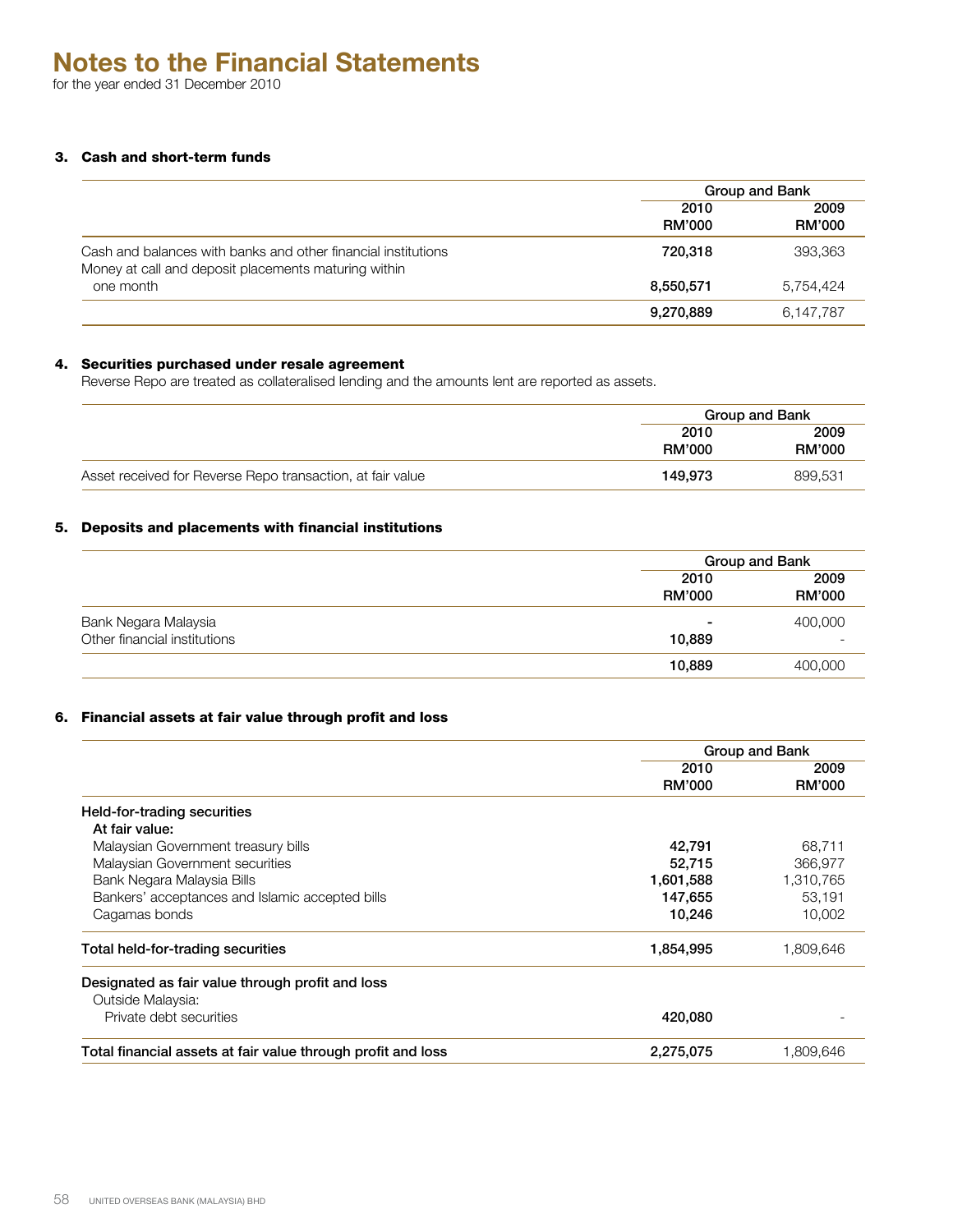for the year ended 31 December 2010

## 7. Available-for-sale ("AFS") securities

|                                                    | Group and Bank        |                       |
|----------------------------------------------------|-----------------------|-----------------------|
|                                                    | 2010<br><b>RM'000</b> | 2009<br><b>RM'000</b> |
| At fair value:                                     |                       |                       |
| Money market instruments:                          |                       |                       |
| Malaysian Government treasury bills                | 132,809               |                       |
| Malaysian Government securities                    | 540,803               | 2,436,136             |
| Bank Negara Malaysia Bills                         | 1,392,716             | 778,994               |
| Negotiable instruments of deposits                 |                       | 440,000               |
| Cagamas bonds                                      | 1,186,681             | 722,933               |
|                                                    | 3,253,009             | 4,378,063             |
| Private debt securities of companies incorporated: |                       |                       |
| In Malaysia:                                       |                       |                       |
| Corporate bonds                                    | 244,706               | 101,482               |
| Outside Malaysia:                                  |                       |                       |
| Corporate bonds                                    |                       | 373,093               |
|                                                    | 244,706               | 474,575               |
| <b>Quoted securities:</b>                          |                       |                       |
| Shares of corporations outside Malaysia            | 5,191                 |                       |
| Shares of corporations in Malaysia                 | 2,158                 | 4,479                 |
| Corporate loan stock                               |                       | 1,336                 |
|                                                    | 7,349                 | 5,815                 |
| At cost:                                           |                       |                       |
| <b>Unquoted securities:</b>                        |                       |                       |
| <b>Shares</b>                                      | 12,272                | 33,368                |
| Private debt securities                            | 276                   | 276                   |
|                                                    | 12,548                | 33,644                |
| Total available-for-sale securities                | 3,517,612             | 4,892,097             |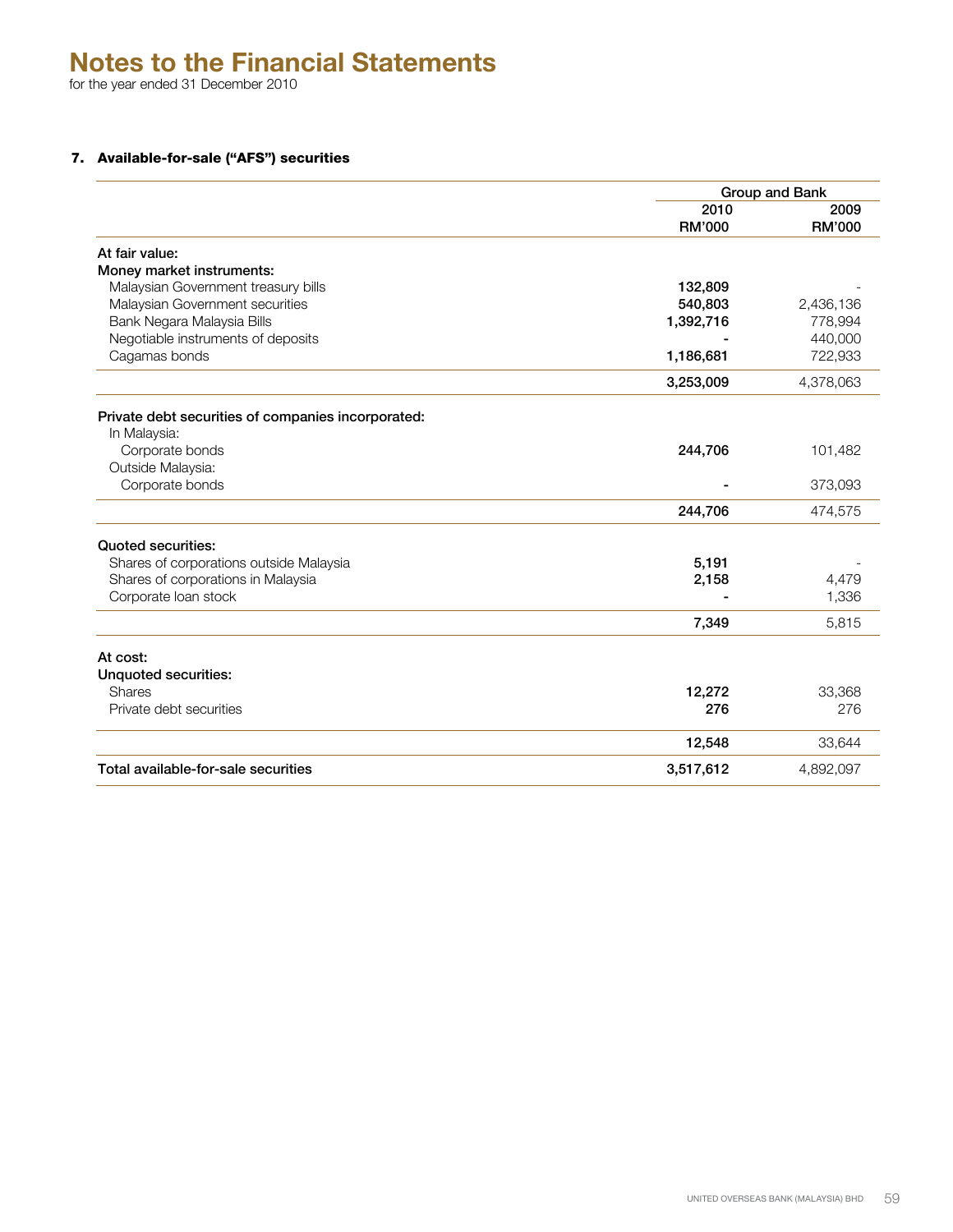for the year ended 31 December 2010

## 8. Loans, advances and financing

|                                              | Group         |               |               | Bank          |  |  |
|----------------------------------------------|---------------|---------------|---------------|---------------|--|--|
|                                              | 2010          | 2009          | 2010          | 2009          |  |  |
|                                              | <b>RM'000</b> | <b>RM'000</b> | <b>RM'000</b> | <b>RM'000</b> |  |  |
| Overdrafts <sup>#</sup>                      | 2,561,532     | 2,432,649     | 2,561,930     | 2,432,649     |  |  |
| Term loans and revolving credits             |               |               |               |               |  |  |
| Housing loans                                | 13,125,569    | 11,142,582    | 13,125,569    | 11,142,582    |  |  |
| Syndicated term loans                        | 596,834       | 216,540       | 596,834       | 216,540       |  |  |
| Other term loans/financing*                  | 12,217,627    | 8,888,184     | 12,397,444    | 9,063,944     |  |  |
| Credit cards receivable                      | 1,322,621     | 969,407       | 1,322,621     | 969,407       |  |  |
| Bills receivable                             | 179,505       | 97,864        | 179,505       | 97,864        |  |  |
| Trust receipts                               | 852,649       | 664,854       | 852,649       | 664,854       |  |  |
| Claims on customers under acceptance credits | 4,331,757     | 3,987,881     | 4,331,757     | 3,987,881     |  |  |
| Staff loans                                  |               |               |               |               |  |  |
| - Executive directors                        |               | 369           |               | 369           |  |  |
| - Others                                     | 79,287        | 89,456        | 79,287        | 89,456        |  |  |
| Others                                       | 6,849         | 186           | 6,849         | 186           |  |  |
|                                              | 35,274,230    | 28,489,972    | 35,454,445    | 28,665,732    |  |  |
| Unearned interest                            | (52, 580)     | (22, 049)     | (52, 580)     | (22, 049)     |  |  |
| Gross loans, advances and financing          | 35,221,650    | 28,467,923    | 35,401,865    | 28,643,683    |  |  |
| Allowance for losses on loans and financing  |               |               |               |               |  |  |
| - Individual impairment                      | (278, 563)    | (283, 602)    | (278, 563)    | (283, 602)    |  |  |
| - Collective impairment                      | (555, 269)    | (434, 669)    | (555, 269)    | (434, 669)    |  |  |
| Net loans, advances and financing            | 34,387,818    | 27,749,652    | 34,568,033    | 27,925,412    |  |  |

# Included in overdraft is an amount due from a subsidiary, UOB Properties (KL) Bhd (formerly known as UOF (2009) Berhad), of RM398,000 (2009:Nil).

\* Other term loans/financing includes a loan to subsidiaries, UOB Properties Bhd (formerly known as UOB 2006 Bhd) and UOB Properties (KL) Bhd (formerly known as UOF (2009) Berhad), of RM175,792,000 (2009: RM175,760,000) and RM4,025,000 (2009:Nil) respectively.

## (i) By maturity structure:

| Maturing within one year  | 11.705.461 | 9.897.627  | 11.705.859 | 9.897.627  |
|---------------------------|------------|------------|------------|------------|
| One year to three years   | 1.502.550  | 956.355    | 1.502.550  | 956.355    |
| Three years to five years | 1.368.609  | 1.169.662  | 1.368.609  | 1.169.662  |
| Over five years           | 20.645.030 | 16,444,279 | 20,824,847 | 16.620.039 |
|                           | 35,221,650 | 28,467,923 | 35,401,865 | 28,643,683 |

#### (ii) By type of customer:

Domestic non-bank financial institutions

| <b>DUTINABLE TRAFFICIER IN RELIGIONER IN A LIGHTER AND R</b> |            |            |            |            |
|--------------------------------------------------------------|------------|------------|------------|------------|
| - Stockbroking companies                                     |            |            | -          |            |
| - Others                                                     | 116,628    | 105.286    | 116.628    | 105.286    |
| Domestic business enterprises                                |            |            |            |            |
| - Small medium enterprises                                   | 8,387,058  | 6,748,764  | 8,387,058  | 6,748,764  |
| - Others                                                     | 7,937,850  | 6,238,007  | 8,118,065  | 6,413,767  |
| <b>Individuals</b>                                           | 16,007,497 | 13,262,502 | 16,007,497 | 13,262,502 |
| Other domestic entities                                      | 144        |            | 144        |            |
| Foreign entities                                             | 2,772,473  | 2,113,363  | 2.772.473  | 2,113,363  |
|                                                              | 35,221,650 | 28,467,923 | 35,401,865 | 28,643,683 |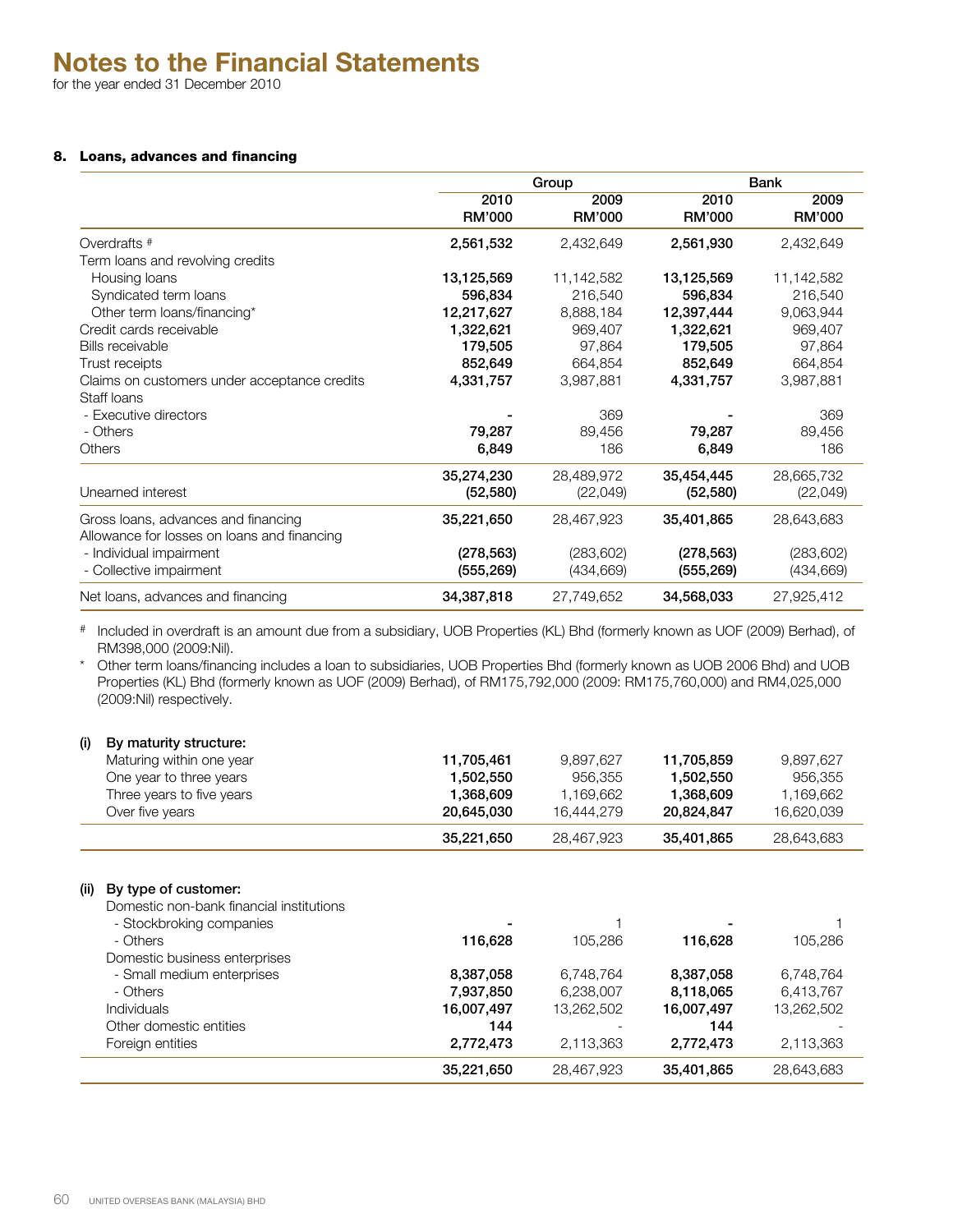## 8. Loans, advances and financing (continued)

|     |                                                                                                 | Group         |            | <b>Bank</b>   |               |
|-----|-------------------------------------------------------------------------------------------------|---------------|------------|---------------|---------------|
|     |                                                                                                 | 2010          | 2009       | 2010          | 2009          |
|     |                                                                                                 | <b>RM'000</b> | RM'000     | <b>RM'000</b> | <b>RM'000</b> |
|     | (iii) By interest/profit rate sensitivity:                                                      |               |            |               |               |
|     | Fixed rate                                                                                      |               |            |               |               |
|     | Housing loans/financing                                                                         | 64,904        | 77,395     | 64,904        | 77,395        |
|     | Other fixed rate loan/financing                                                                 | 2,091,146     | 1,383,820  | 2,091,146     | 1,383,820     |
|     | Variable rate                                                                                   |               |            |               |               |
|     | <b>BLR</b> plus                                                                                 | 31,670,282    | 26,097,508 | 31,670,680    | 26,097,508    |
|     | Cost-plus                                                                                       | 1,060,671     | 637,576    | 1,240,488     | 813,336       |
|     | Other variable rates                                                                            | 334,647       | 271,624    | 334,647       | 271,624       |
|     |                                                                                                 | 35,221,650    | 28,467,923 | 35,401,865    | 28,643,683    |
|     | (iv) By sector:                                                                                 |               |            |               |               |
|     | Agriculture, hunting, forestry and fishing                                                      | 266,054       | 217,815    | 266,054       | 217,815       |
|     | Mining and quarrying                                                                            | 71,633        | 13,635     | 71,633        | 13,635        |
|     | Manufacturing                                                                                   | 5,013,507     | 4,508,983  | 5,013,507     | 4,508,983     |
|     | Electricity, gas and water                                                                      | 49,116        | 9,723      | 49,116        | 9,723         |
|     | Construction                                                                                    | 1,936,901     | 1,640,355  | 1,936,901     | 1,640,355     |
|     | Wholesale & retail trade and restaurants & hotels                                               | 5,069,577     | 4,352,009  | 5,069,577     | 4,352,009     |
|     | Transport, storage and communication                                                            | 354,489       | 336,670    | 354,489       | 336,670       |
|     | Finance, insurance and business services                                                        | 2,056,005     | 724,203    | 2,056,005     | 899,963       |
|     | Real estate                                                                                     | 1,560,215     | 1,195,184  | 1,740,430     | 1,195,184     |
|     | Community, social and personal services                                                         | 94,877        | 80,756     | 94,877        | 80,756        |
|     | Households of which:                                                                            |               |            |               |               |
|     | - purchase of residential properties                                                            | 13,765,796    | 11,721,453 | 13,765,796    | 11,721,453    |
|     | - purchase of non residential properties                                                        | 1,855,713     | 1,250,853  | 1,855,713     | 1,250,853     |
|     | - others                                                                                        | 3,123,617     | 2,412,381  | 3,123,617     | 2,412,381     |
|     | Others                                                                                          | 4,150         | 3,903      | 4,150         | 3,903         |
|     |                                                                                                 | 35,221,650    | 28,467,923 | 35,401,865    | 28,643,683    |
|     |                                                                                                 |               |            |               |               |
| (v) | Movements in impaired loans, advances and financing are as follows:<br>At beginning of the year | 1,020,358     | 1,197,845  | 1,020,358     | 1,197,845     |
|     | Classified as impaired during the year                                                          | 508,876       | 711,481    | 508,876       | 711,481       |
|     | Amount recovered                                                                                | (319,980)     | (343, 881) | (319,980)     | (343, 881)    |
|     | Reclassified as non-impaired                                                                    | (217, 200)    | (197,008)  | (217, 200)    | (197,008)     |
|     | Amount written off                                                                              | (122, 486)    | (348,079)  | (122, 486)    | (348,079)     |
|     |                                                                                                 |               |            |               |               |
|     | At end of the year                                                                              | 869,568       | 1,020,358  | 869,568       | 1,020,358     |
|     | Individual impairment                                                                           | (278, 563)    | (283, 602) | (278, 563)    | (283, 602)    |
|     | Net impaired loans, advances and financing                                                      | 591,005       | 736,756    | 591,005       | 736,756       |
|     | Ratio of net impaired loans, advances and                                                       |               |            |               |               |
|     | financing to net loans, advances and financing                                                  | 1.7%          | 2.7%       | 1.7%          | 2.6%          |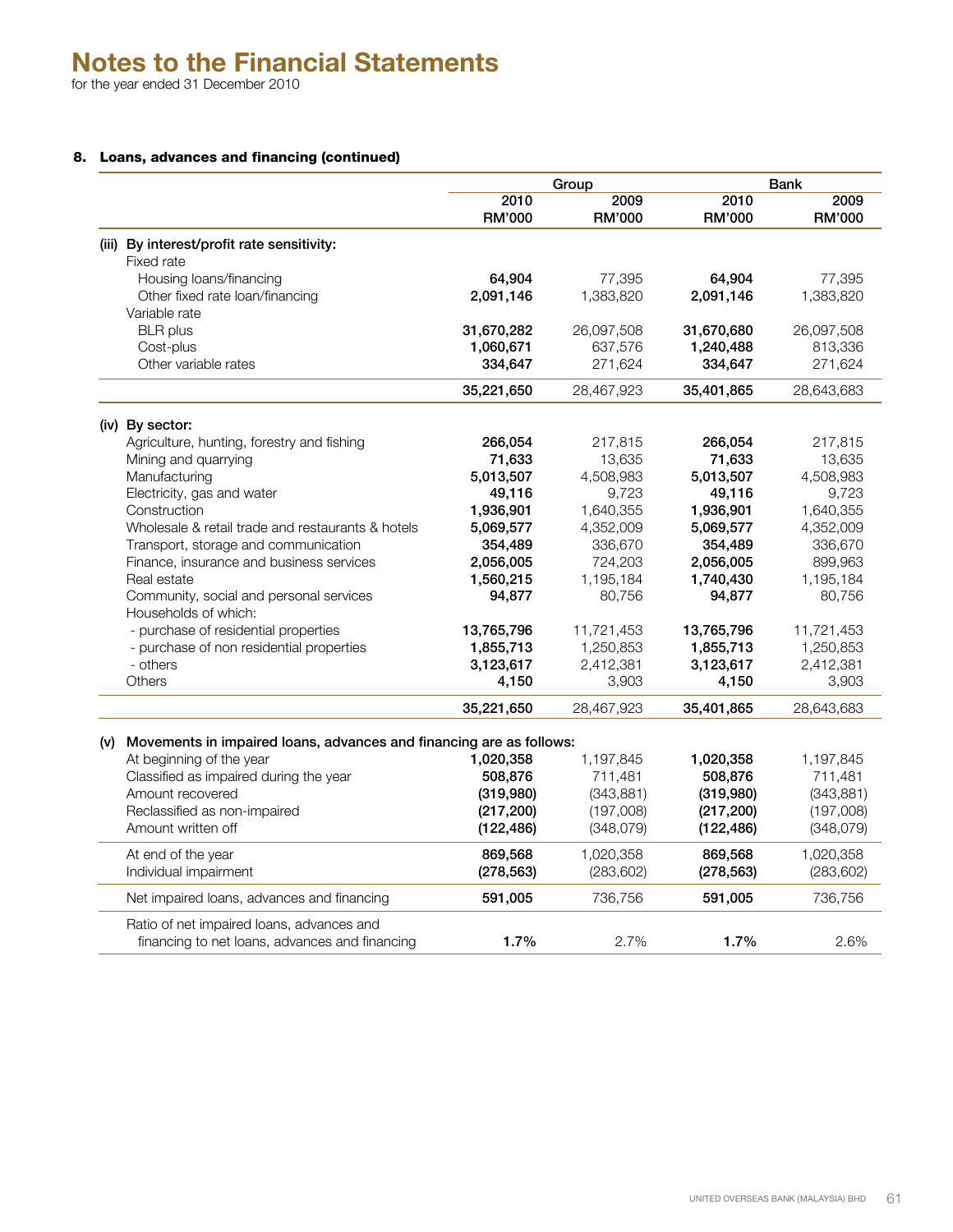for the year ended 31 December 2010

## 8. Loans, advances and financing (continued)

|                                                                                                                         | Group and Bank |                       |
|-------------------------------------------------------------------------------------------------------------------------|----------------|-----------------------|
|                                                                                                                         | 2010<br>RM'000 | 2009<br><b>RM'000</b> |
| (vi) Movements in allowance for losses on loans, advances and financing are as follows:<br><b>Collective Impairment</b> |                |                       |
| Balance as at 1 January                                                                                                 | 434,669        | 427,189               |
| Allowance made during the year                                                                                          | 120,600        | 7,480                 |
| Balance as at 31 December                                                                                               | 555,269        | 434,669               |
| As % of gross loans, advances and financing (excluding loan                                                             |                |                       |
| to Government) less individual impairment                                                                               | 1.6%           | 1.5%                  |
| Individual Impairment                                                                                                   |                |                       |
| Balance as at 1 January                                                                                                 |                |                       |
| As previously reported                                                                                                  | 283,602        | 426,112               |
| Effect from adopting FRS139                                                                                             | (31, 121)      |                       |
| As restated                                                                                                             | 252,481        | 426,112               |
| Allowance made during the year                                                                                          | 292,726        | 286,635               |
| Amount written back in respect of recoveries                                                                            | (119, 521)     | (77, 221)             |
| Transfer to impairment losses in value of securities                                                                    |                | (3,034)               |
| Amount written off                                                                                                      | (122, 568)     | (348, 890)            |
| Interest recognition on impaired loans                                                                                  | (24, 555)      |                       |
| Balance as at 31 December                                                                                               | 278,563        | 283,602               |
| (vii) Impaired loans according to economic sectors are as follows:                                                      |                |                       |
| Agriculture, hunting, forestry and fishing                                                                              | 1,866          | 3,522                 |
| Manufacturing                                                                                                           | 308,353        | 371.754               |
| Construction                                                                                                            | 42,198         | 41,153                |
| Wholesale & retail trade and restaurants & hotels                                                                       | 127,356        | 121,874               |
| Transport, storage and communication                                                                                    | 2,916          | 3,641                 |
| Finance, insurance and business services                                                                                | 20,306         | 11,366                |
| Real estate                                                                                                             | 14,310         | 19,250                |
| Community, social and personal services                                                                                 | 2,482          | 1,238                 |
| Households of which:                                                                                                    |                |                       |
| - purchase of residential properties                                                                                    | 276,543        | 360,787               |
| - purchase of non residential properties                                                                                | 14,587         | 20,153                |
| - others                                                                                                                | 58,651         | 65,620                |
|                                                                                                                         | 869,568        | 1,020,358             |

## 9. Other assets

|                                                |                          | Group                    | <b>Bank</b>   |               |  |
|------------------------------------------------|--------------------------|--------------------------|---------------|---------------|--|
|                                                | 2010                     | 2009                     | 2010          | 2009          |  |
|                                                | <b>RM'000</b>            | <b>RM'000</b>            | <b>RM'000</b> | <b>RM'000</b> |  |
| Other receivables, deposits and prepayments    | 139.431                  | 176.412                  | 143.093       | 176,360       |  |
| Accrued interest receivable                    | 39,237                   | 44,545                   | 39,237        | 44.545        |  |
| Amount due from subsidiaries                   | $\overline{\phantom{0}}$ | $\overline{\phantom{a}}$ | 646           | 594           |  |
| Precious metal accounts (Note (a))             | 33,484                   | 35,450                   | 33,484        | 35,450        |  |
| Foreclosed properties held for sale (Note (b)) |                          | 4,025                    | -             | 4,025         |  |
|                                                | 212.152                  | 260,432                  | 216,460       | 260.974       |  |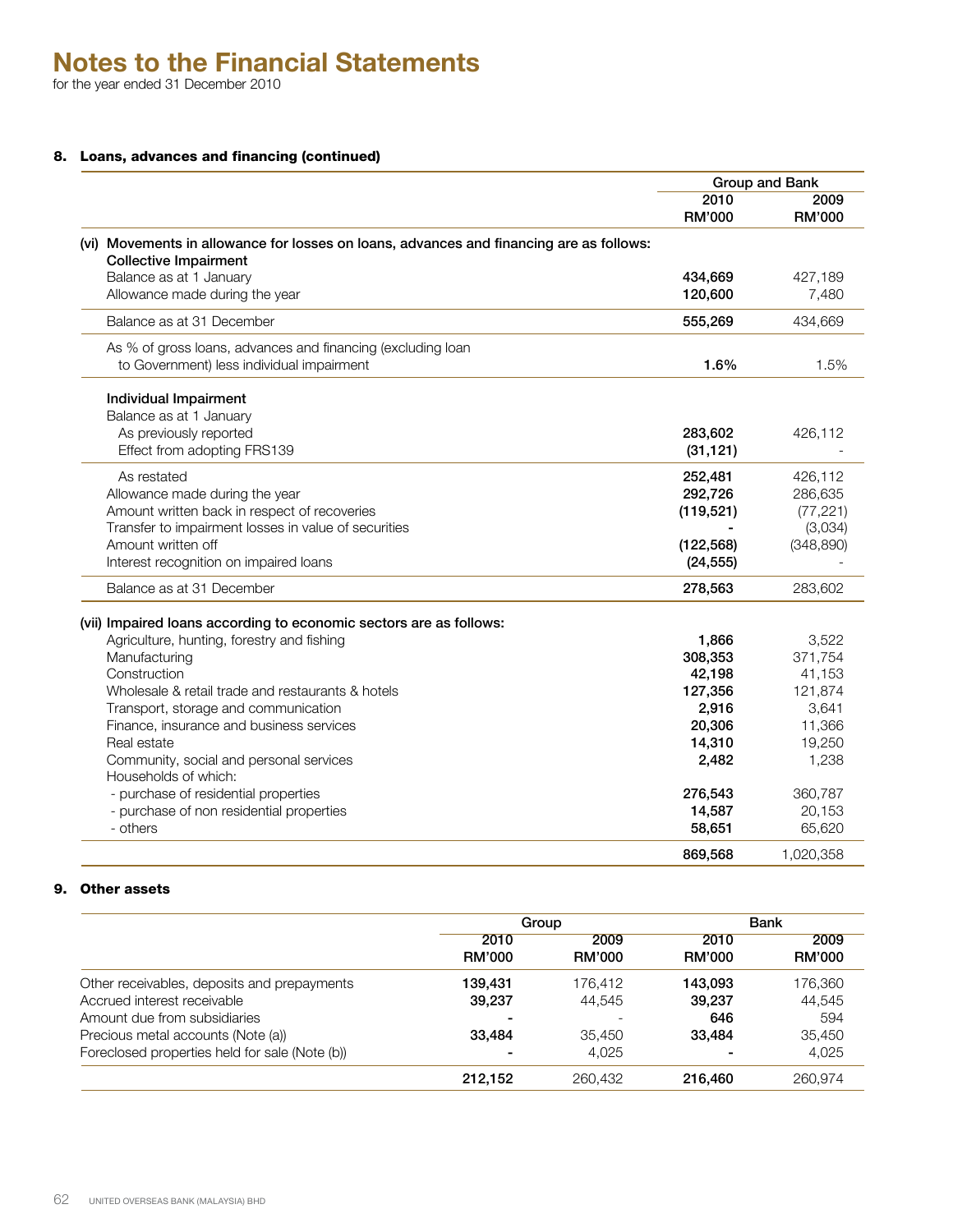## 9. Other assets (continued)

(a) Precious metal accounts relate to precious metals on-loan to customers of the Bank. These precious metals are borrowed from the ultimate holding company on a back-to-back basis.

The net balance due from customers of the Bank are stated at the gross amounts loaned amounting to RM90,663,000 (2009: RM95,026,000) net of cash collateral received from the customers of RM57,179,000 (2009: RM59,576,000). The amount due to ultimate holding company is classified as other accruals and provisions in other liabilities (Note 20).

Both the gross amounts loaned to customers and the amount due to the ultimate holding company are marked-to-market based on the prevailing prices of the respective precious metals as quoted by the ultimate holding company.

(b) Assets are classified as held for sale if their carrying amount will be recovered principally through sale rather than through continual use. Such assets are measured at the lower of their carrying amount and fair value less costs to sell. Foreclosed properties held for sale are not subject to depreciation.

#### 10. Statutory deposits with Bank Negara Malaysia

The non-interest bearing statutory deposits are maintained with Bank Negara Malaysia in compliance with Section 37(1)(c) of the Central Bank of Malaysia Act, 1958, the amounts of which are determined as a set percentage of total eligible liabilities.

## 11. Investment in subsidiaries

|                                      | Bank          |               |  |
|--------------------------------------|---------------|---------------|--|
|                                      | 2010          | 2009          |  |
|                                      | <b>RM'000</b> | <b>RM'000</b> |  |
| Unquoted shares in Malaysia, at cost | 50            | D.            |  |

The Bank disposed UOB Properties (KL) Bhd (formerly known as UOF (2009) Bhd) in the financial year to its subsidiary UOB Properties Bhd (formerly known as UOB (2006) Bhd). There was no material effects arising from this disposal to the financial statements of the Bank.

The subsidiaries of the Bank, all of which are incorporated in Malaysia and held directly by the Bank, are as follows:

|                                                               | Paid-up<br>capital |              | Group's<br>effective interest | Principal                                                         |
|---------------------------------------------------------------|--------------------|--------------|-------------------------------|-------------------------------------------------------------------|
|                                                               | RM                 | 2010<br>$\%$ | 2009<br>$\%$                  | activities                                                        |
| UOB Smart Solutions Sdn Bhd                                   | 10,000             | 100          | 100                           | Outsourcing services                                              |
| UOB Properties (KL) Bhd<br>(formerly known as UOF (2009) Bhd) | $\overline{2}$     | 100          | 100                           | Property investment<br>holding and property<br>management company |
| UOBM Nominees (Tempatan) Sdn Bhd                              | 10,000             | 100          | 100                           | Nominee services                                                  |
| UOBM Nominees (Asing) Sdn Bhd                                 | 10,000             | 100          | 100                           | Nominee services                                                  |
| United Overseas Nominees (Tempatan) Sdn Bhd                   | 20                 | 100          | 100                           | Nominee services                                                  |
| United Overseas Nominees (Asing) Sdn Bhd                      | 10,000             | 100          | 100                           | Nominee services                                                  |
| UOB Properties Bhd (formerly known as UOB (2006) Bhd)         | 7                  | 100          | 100                           | Property holding company                                          |
| <b>UOB Credit Bhd</b>                                         | $\overline{2}$     | 100          | 100                           | Leasing company                                                   |
| UOB 2006 Nominees (Tempatan) Sdn Bhd                          | 10,000             | 100          | 100                           | Dormant                                                           |
| UOB 2006 Nominees (Asing) Sdn Bhd                             | 10,000             | 100          | 100                           | Dormant                                                           |

All trading transactions of United Overseas Nominees (Tempatan) Sdn Bhd, United Overseas Nominees (Asing) Sdn Bhd, UOBM Nominees (Asing) Sdn Bhd and UOBM Nominees (Tempatan) Sdn Bhd are entered into as agents for the Bank and the records accordingly are incorporated into the books and financial statements of the Bank.

All subsidiaries are audited by Ernst & Young.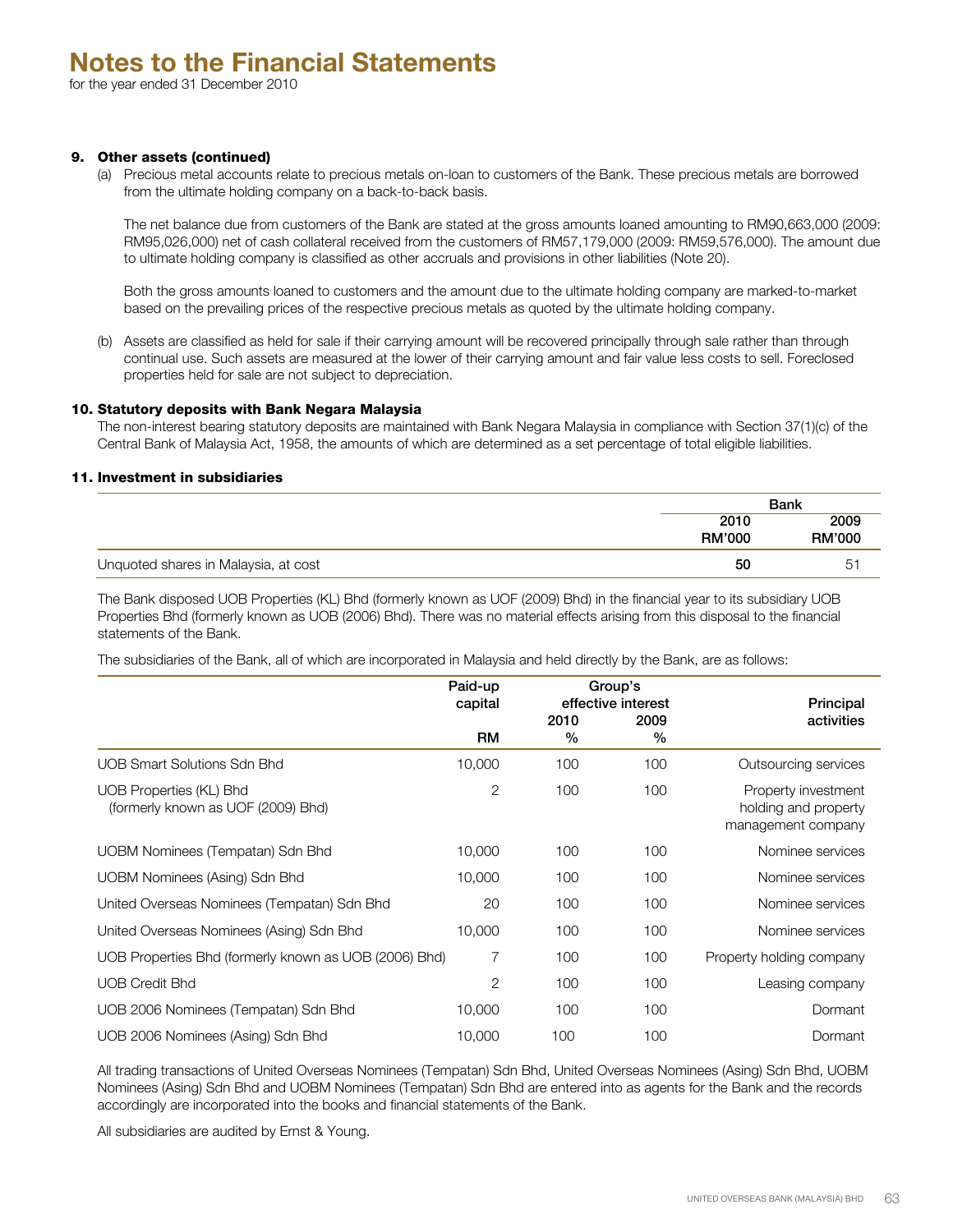## 12. Investment in associates

|                                    |               | Group         |               | Bank                     |  |  |
|------------------------------------|---------------|---------------|---------------|--------------------------|--|--|
|                                    | 2010          | 2009          | 2010          | 2009                     |  |  |
|                                    | <b>RM'000</b> | <b>RM'000</b> | <b>RM'000</b> | <b>RM'000</b>            |  |  |
| Unquoted shares, at cost           | 122,733       | 122.733       | 122.733       | 122,733                  |  |  |
| Share of post-acquisition reserves | 66,501        | 36,685        | -             | $\overline{\phantom{a}}$ |  |  |
|                                    | 189,234       | 159.418       | 122,733       | 122,733                  |  |  |

The associates, all of which are incorporated in Malaysia, are as follows:

|                                      | Group's<br>effective interest | <b>Principal activities</b> |                                   |
|--------------------------------------|-------------------------------|-----------------------------|-----------------------------------|
|                                      | 2010<br>%                     | 2009<br>%                   |                                   |
| OSK-UOB Unit Trust Management Berhad | 30                            | 30                          | Management of unit<br>trust funds |
| Uni.Asia Capital Sdn Bhd             | 49                            | 49                          | Investment holding<br>company     |

The financial statements of the above associates are coterminous with those of the Group, except for Uni.Asia Capital Sdn Bhd which has a financial year end of 31 March to conform with its holding company's financial year end.

The summarised financial information of the associates are as follows:

|                                                                                          | 2010<br><b>RM'000</b>       | 2009<br><b>RM'000</b>           |
|------------------------------------------------------------------------------------------|-----------------------------|---------------------------------|
| Assets and liabilities<br>Non-current assets                                             | 586,115<br>2,007,339        | 526,179<br>1,789,230            |
| Total assets                                                                             | 2,593,454                   | 2,315,409                       |
| <b>Current liabilities</b><br>Non-current liabilities                                    | 682,546<br>1,459,289        | 751,417<br>1,201,913            |
| <b>Total liabilities</b>                                                                 | 2,141,835                   | 1,953,330                       |
| <b>Results</b><br>Revenue<br>Profit/(loss) before taxation<br>Profit/(loss) for the year | 951,822<br>82,208<br>65,580 | 762,082<br>(9,485)<br>(14, 617) |

The amount of goodwill included within the Group's carrying amount of investment in associates is RM19,755,000 (2009: RM19,755,000).

## 13. Investment properties

|                                     |                       | Group                 |  |  |
|-------------------------------------|-----------------------|-----------------------|--|--|
|                                     | 2010<br><b>RM'000</b> | 2009<br><b>RM'000</b> |  |  |
| At 1 January<br>Depreciation charge | 8,640<br>(180)        | 8,820<br>(180)        |  |  |
| At 31 December                      | 8,460                 | 8,640                 |  |  |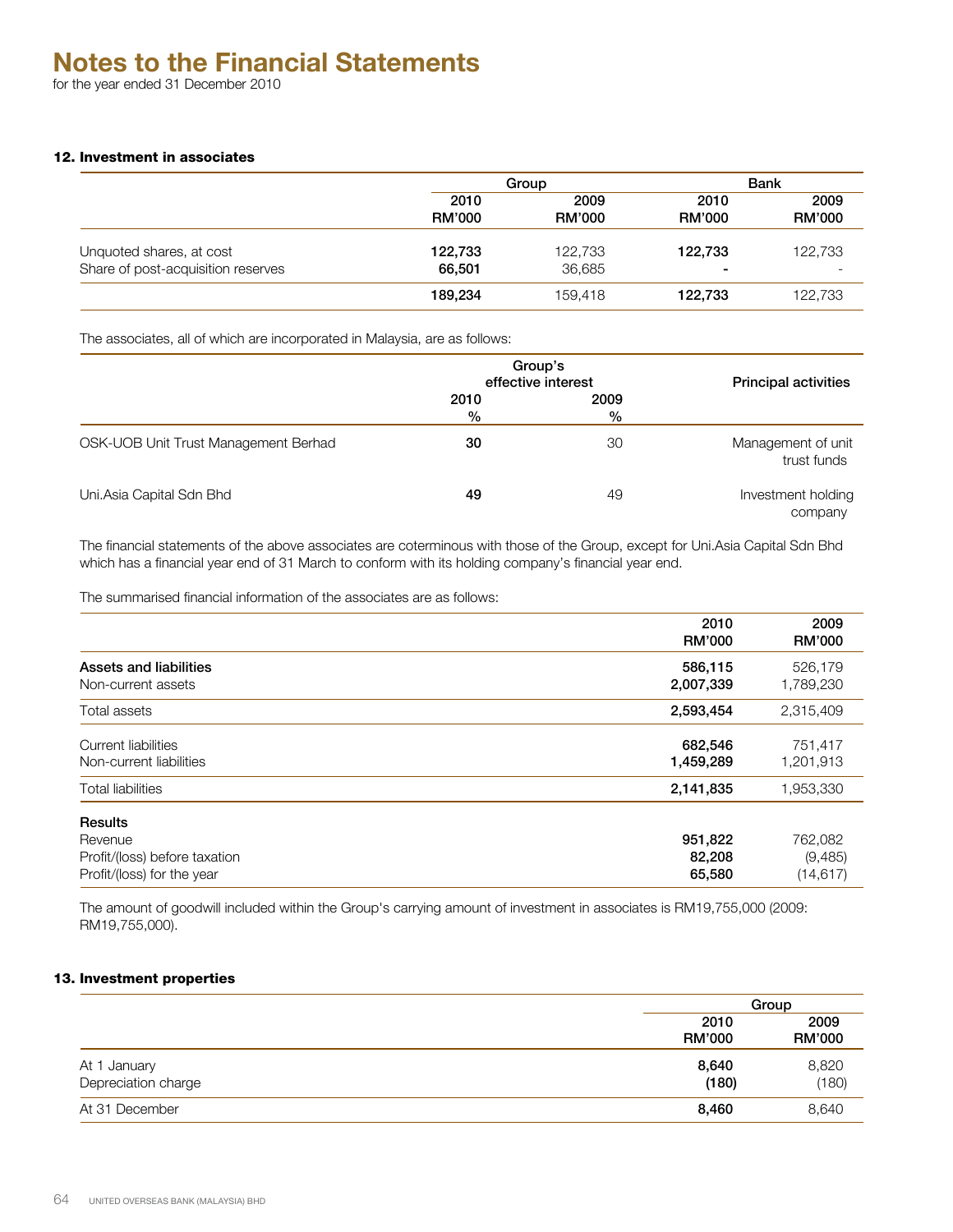for the year ended 31 December 2010

## 14. Property, plant and equipment

|                                         |                |                  | Office                     | Computer         |               |                     |          |
|-----------------------------------------|----------------|------------------|----------------------------|------------------|---------------|---------------------|----------|
|                                         | Freehold       |                  | furniture,<br>fittings and | equipment<br>and | Motor         | Capital<br>Work-in- |          |
| Group                                   | land           | <b>Buildings</b> | equipment                  | software         | vehicles      | progress            | Total    |
|                                         | RM'000         | <b>RM'000</b>    | RM'000                     | <b>RM'000</b>    | <b>RM'000</b> | <b>RM'000</b>       | RM'000   |
| At 31 December 2010                     |                |                  |                            |                  |               |                     |          |
| Cost or valuation                       |                |                  |                            |                  |               |                     |          |
| At 1 January 2010                       |                |                  |                            |                  |               |                     |          |
| At cost                                 |                |                  | 136,600                    | 217,941          | 6,153         | 6,203               | 366,897  |
| At valuation                            | 31,253         | 100,802          |                            |                  |               |                     | 132,055  |
|                                         | 31,253         | 100,802          | 136,600                    | 217,941          | 6,153         | 6.203               | 498,952  |
| Additions                               |                |                  | 4,226                      | 15,881           | 3,218         | 13,016              | 36,341   |
| <b>Disposals</b>                        |                |                  | (1,984)                    | (641)            | (2, 565)      |                     | (5, 190) |
| At 31 December 2010                     | 31,253         | 100,802          | 138,842                    | 233,181          | 6,806         | 19,219              | 530,103  |
| Representing:                           |                |                  |                            |                  |               |                     |          |
| At cost                                 |                |                  | 138,842                    | 233,181          | 6,806         | 19,219              | 398,048  |
| At valuation                            | 31,253         | 100,802          |                            |                  |               |                     | 132,055  |
| At 31 December 2010                     | 31,253         | 100,802          | 138,842                    | 233,181          | 6,806         | 19,219              | 530,103  |
| Accumulated depreciation and impairment |                |                  |                            |                  |               |                     |          |
| At 1 January 2010                       | 823            | 11,550           | 90,466                     | 162,929          | 5,033         |                     | 270,801  |
| Depreciation charge                     | $\blacksquare$ | 4,477            | 9,266                      | 23,574           | 809           |                     | 38,126   |
| <b>Disposals</b>                        |                |                  | (1,863)                    | (635)            | (2, 566)      |                     | (5,064)  |
| At 31 December 2010                     | 823            | 16,027           | 97,869                     | 185,868          | 3,276         | ٠                   | 303,863  |
| Net carrying amount                     |                |                  |                            |                  |               |                     |          |
| At cost                                 |                |                  | 40,973                     | 47,313           | 3,530         | 19,219              | 111,035  |
| At valuation                            | 30,430         | 84,775           |                            |                  |               |                     | 115,205  |
| At 31 December 2010                     | 30,430         | 84,775           | 40,973                     | 47,313           | 3,530         | 19,219              | 226,240  |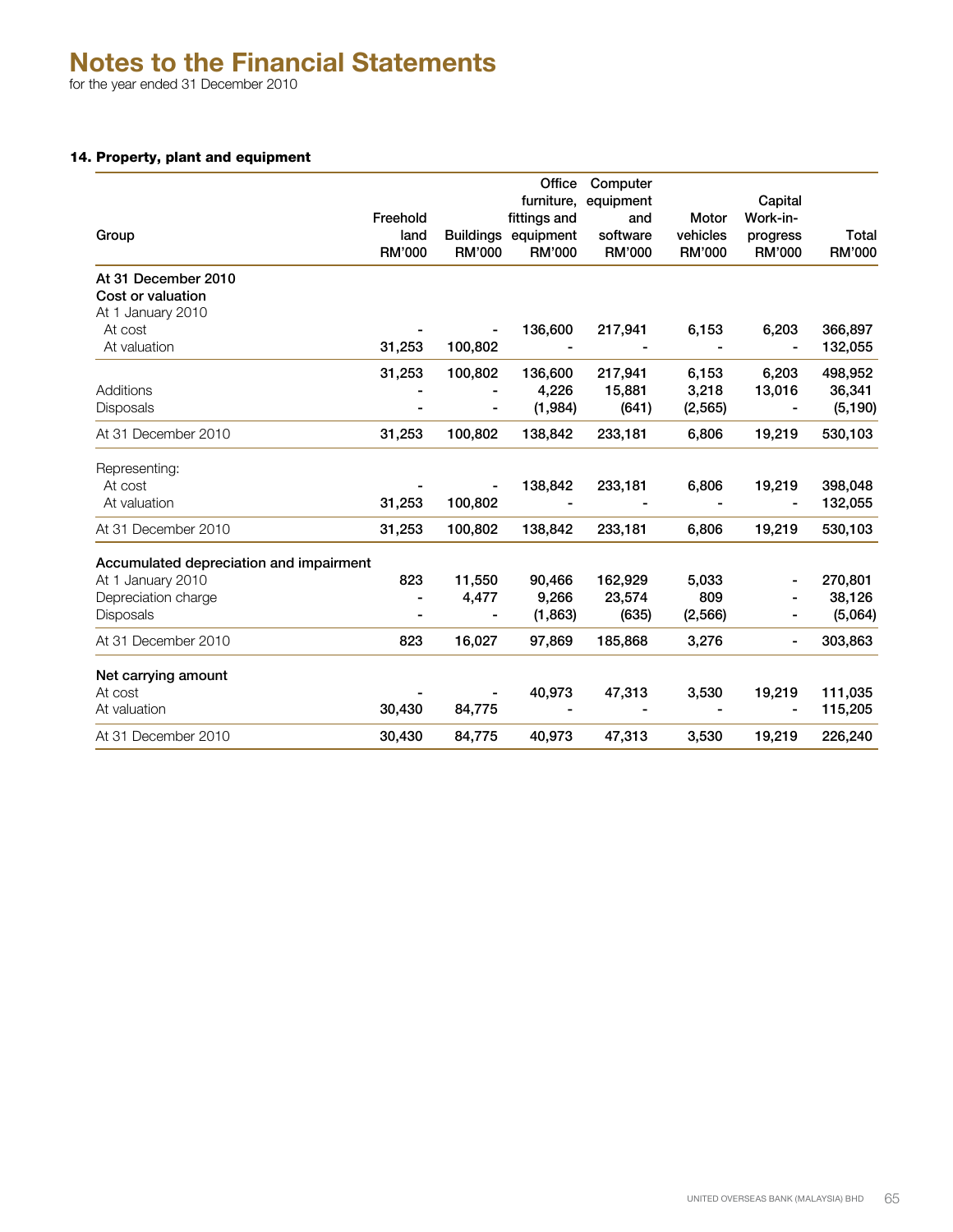## 14. Property, plant and equipment (continued)

|                                         | Freehold                 |                          | Office<br>fittings and               | Computer<br>furniture, equipment<br>and | Motor                     | Capital<br>Work-in-       |                 |
|-----------------------------------------|--------------------------|--------------------------|--------------------------------------|-----------------------------------------|---------------------------|---------------------------|-----------------|
| Group                                   | land<br><b>RM'000</b>    | <b>RM'000</b>            | Buildings equipment<br><b>RM'000</b> | software<br><b>RM'000</b>               | vehicles<br><b>RM'000</b> | progress<br><b>RM'000</b> | Total<br>RM'000 |
| At 31 December 2009                     |                          |                          |                                      |                                         |                           |                           |                 |
| Cost or valuation                       |                          |                          |                                      |                                         |                           |                           |                 |
| At 1 January 2009                       |                          |                          |                                      |                                         |                           |                           |                 |
| At cost                                 |                          |                          | 132,079                              | 208,108                                 | 6,153                     | 2,227                     | 348,567         |
| At valuation                            | 31,253                   | 95,926                   |                                      |                                         |                           | $\mathbb{L}$              | 127,179         |
|                                         | 31,253                   | 95,926                   | 132,079                              | 208,108                                 | 6,153                     | 2,227                     | 475,746         |
| Additions                               |                          | 3,635                    | 6,348                                | 16,559                                  |                           | 3,976                     | 30,518          |
| <b>Disposals</b>                        |                          |                          | (586)                                | (6, 726)                                |                           |                           | (7, 312)        |
| Reclassification                        |                          | 1,241                    | (1, 241)                             |                                         |                           |                           |                 |
| At 31 December 2009                     | 31,253                   | 100,802                  | 136,600                              | 217,941                                 | 6,153                     | 6,203                     | 498,952         |
| Representing:                           |                          |                          |                                      |                                         |                           |                           |                 |
| At cost                                 |                          | $\overline{\phantom{a}}$ | 136,600                              | 217,941                                 | 6,153                     | 6,203                     | 366,897         |
| At valuation                            | 31,253                   | 100,802                  | $\sim$                               |                                         | $\overline{\phantom{a}}$  | $\sim$                    | 132,055         |
| At 31 December 2009                     | 31,253                   | 100,802                  | 136,600                              | 217,941                                 | 6,153                     | 6,203                     | 498,952         |
| Accumulated depreciation and impairment |                          |                          |                                      |                                         |                           |                           |                 |
| At 1 January 2009                       | 823                      | 6,570                    | 81,515                               | 144,646                                 | 4,156                     |                           | 237,710         |
| Depreciation charge                     | $\blacksquare$           | 4,695                    | 9,771                                | 23,335                                  | 877                       |                           | 38,678          |
| <b>Disposals</b>                        | $\overline{\phantom{a}}$ | $\overline{\phantom{a}}$ | (535)                                | (5,052)                                 |                           |                           | (5,587)         |
| Reclassification                        | $\blacksquare$           | 285                      | (285)                                | $\sim$                                  | $\overline{a}$            |                           |                 |
| At 31 December 2009                     | 823                      | 11,550                   | 90,466                               | 162,929                                 | 5,033                     | $\overline{\phantom{a}}$  | 270,801         |
| Net carrying amount                     |                          |                          |                                      |                                         |                           |                           |                 |
| At cost                                 |                          |                          | 46,134                               | 55,012                                  | 1,120                     | 6,203                     | 108,469         |
| At valuation                            | 30,430                   | 89,252                   |                                      |                                         |                           |                           | 119,682         |
| At 31 December 2009                     | 30,430                   | 89,252                   | 46,134                               | 55,012                                  | 1,120                     | 6,203                     | 228,151         |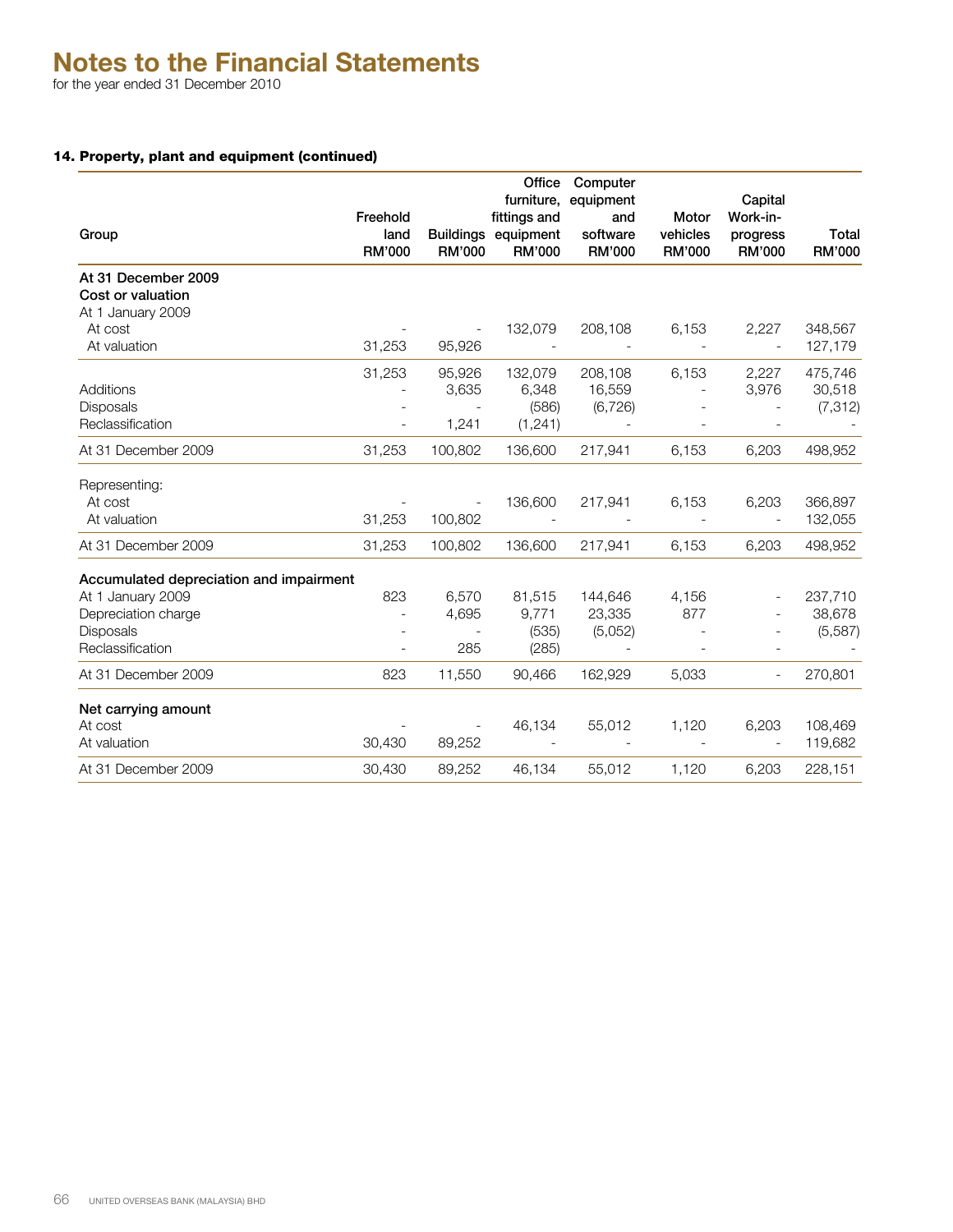for the year ended 31 December 2010

## 14. Property, plant and equipment (continued)

| Bank                                    | Freehold<br>land<br><b>RM'000</b> | <b>Buildings</b><br><b>RM'000</b> | Office<br>furniture,<br>fittings and<br>equipment<br><b>RM'000</b> | Computer<br>equipment<br>and<br>software<br><b>RM'000</b> | Motor<br>vehicles<br><b>RM'000</b> | Capital<br>Work-in-<br>progress<br><b>RM'000</b> | Total<br><b>RM'000</b> |
|-----------------------------------------|-----------------------------------|-----------------------------------|--------------------------------------------------------------------|-----------------------------------------------------------|------------------------------------|--------------------------------------------------|------------------------|
| At 31 December 2010                     |                                   |                                   |                                                                    |                                                           |                                    |                                                  |                        |
| Cost                                    |                                   |                                   |                                                                    |                                                           |                                    |                                                  |                        |
| At 1 January 2010                       |                                   |                                   |                                                                    |                                                           |                                    |                                                  |                        |
| At cost                                 |                                   | ۰                                 | 135,808                                                            | 218,184                                                   | 6,153                              | 6,203                                            | 366,348                |
| Additions                               |                                   |                                   | 4,057                                                              | 15,881                                                    | 3,218                              | 8,670                                            | 31,826                 |
| <b>Disposals</b>                        |                                   | ۰                                 | (1,984)                                                            | (641)                                                     | (2,565)                            |                                                  | (5, 190)               |
| At 31 December 2010                     |                                   | ۰                                 | 137,881                                                            | 233,424                                                   | 6,806                              | 14,873                                           | 392,984                |
| Accumulated depreciation and impairment |                                   |                                   |                                                                    |                                                           |                                    |                                                  |                        |
| At 1 January 2010                       |                                   | ۰                                 | 90,159                                                             | 163,010                                                   | 5,033                              |                                                  | 258,202                |
| Depreciation charge                     | ۰                                 | ۰                                 | 9,216                                                              | 23,549                                                    | 809                                | ۰                                                | 33,574                 |
| <b>Disposals</b>                        | ۰                                 | ۰                                 | (1,863)                                                            | (635)                                                     | (2,566)                            |                                                  | (5,064)                |
| At 31 December 2010                     | ۰                                 | ۰                                 | 97,512                                                             | 185,924                                                   | 3,276                              | ۰                                                | 286,712                |
| Net carrying amount                     |                                   |                                   |                                                                    |                                                           |                                    |                                                  |                        |
| At 31 December 2010                     |                                   | ٠                                 | 40,369                                                             | 47,500                                                    | 3,530                              | 14,873                                           | 106,272                |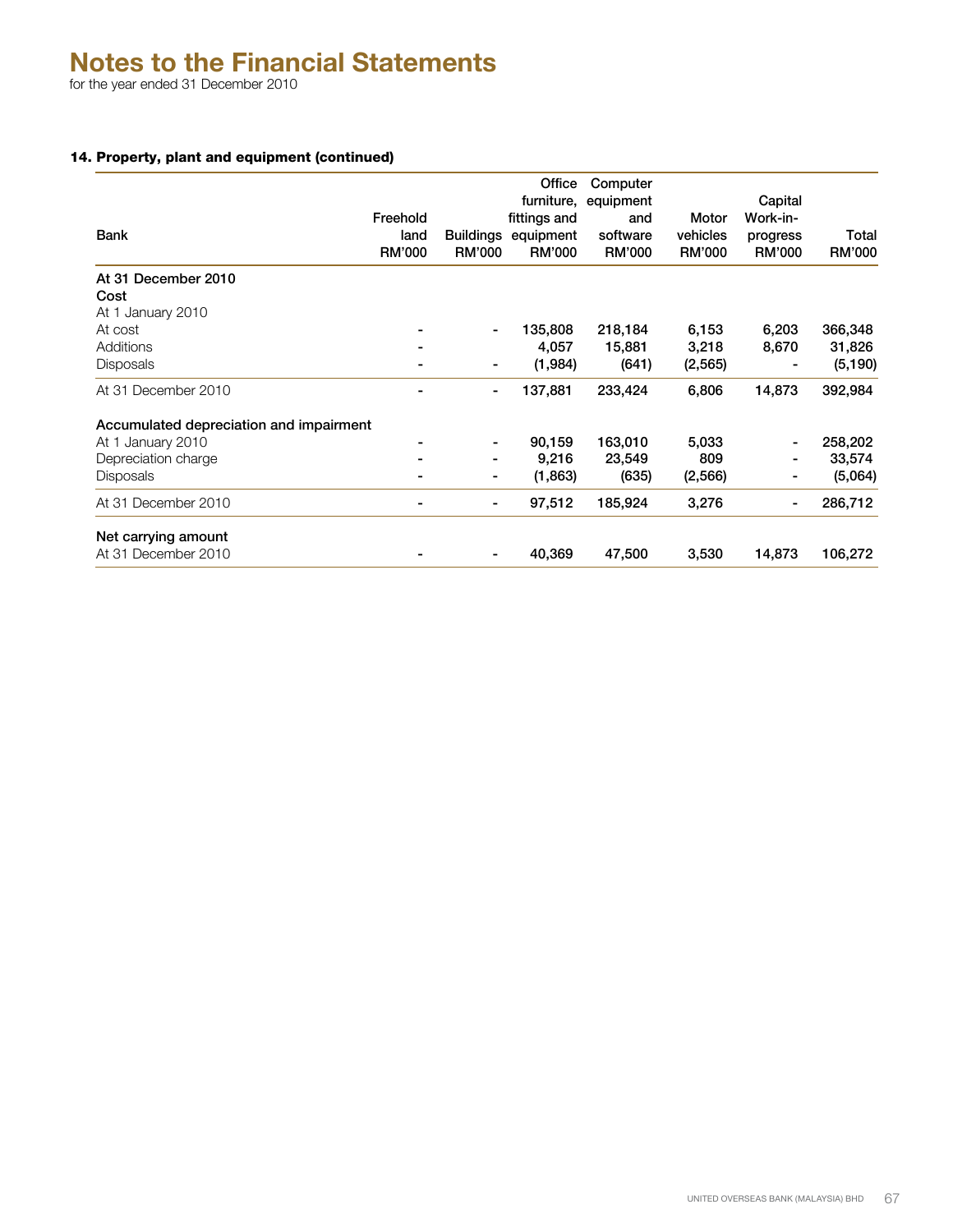## 14. Property, plant and equipment (continued)

|                                          | Freehold                 |                          | Office<br>fittings and               | Computer<br>furniture, equipment<br>and | Motor                     | Capital<br>Work-in-       |                        |
|------------------------------------------|--------------------------|--------------------------|--------------------------------------|-----------------------------------------|---------------------------|---------------------------|------------------------|
| <b>Bank</b>                              | land<br>RM'000           | <b>RM'000</b>            | Buildings equipment<br><b>RM'000</b> | software<br><b>RM'000</b>               | vehicles<br><b>RM'000</b> | progress<br><b>RM'000</b> | Total<br><b>RM'000</b> |
| At 31 December 2009<br>Cost or valuation |                          |                          |                                      |                                         |                           |                           |                        |
| At 1 January 2009                        |                          |                          |                                      |                                         |                           |                           |                        |
| At cost                                  |                          |                          | 131,310                              | 208,352                                 | 6,153                     | 2,227                     | 348,042                |
| At valuation                             | 31,253                   | 95,926                   |                                      |                                         |                           | $\overline{\phantom{a}}$  | 127,179                |
|                                          | 31,253                   | 95,926                   | 131,310                              | 208,352                                 | 6,153                     | 2,227                     | 475,221                |
| Additions                                |                          | 3,635                    | 6,325                                | 16,556                                  |                           | 3,976                     | 30,492                 |
| Disposals                                | (31, 253)                | (100, 802)               | (586)                                | (6, 724)                                |                           |                           | (139, 365)             |
| Reclassification                         |                          | 1,241                    | (1,241)                              | $\overline{\phantom{a}}$                |                           | $\overline{\phantom{a}}$  |                        |
| At 31 December 2009                      | $\overline{\phantom{a}}$ | $\overline{\phantom{a}}$ | 135,808                              | 218,184                                 | 6,153                     | 6,203                     | 366,348                |
| Representing:                            |                          |                          |                                      |                                         |                           |                           |                        |
| At cost                                  |                          |                          | 135,808                              | 218,184                                 | 6,153                     | 6,203                     | 366,348                |
| At valuation                             |                          |                          |                                      |                                         |                           |                           |                        |
| At 31 December 2009                      | $\overline{\phantom{a}}$ | $\overline{\phantom{a}}$ | 135,808                              | 218,184                                 | 6,153                     | 6,203                     | 366,348                |
| Accumulated depreciation and impairment  |                          |                          |                                      |                                         |                           |                           |                        |
| At 1 January 2009                        | 823                      | 6,570                    | 81,256                               | 144,748                                 | 4,156                     |                           | 237,553                |
| Depreciation charge                      | $\overline{\phantom{a}}$ | 4,695                    | 9,723                                | 23,311                                  | 877                       |                           | 38,606                 |
| <b>Disposals</b>                         | (823)                    | (11, 550)                | (535)                                | (5,049)                                 |                           | $\overline{\phantom{a}}$  | (17, 957)              |
| Reclassification                         | $\overline{\phantom{a}}$ | 285                      | (285)                                | $\overline{\phantom{a}}$                |                           |                           |                        |
| At 31 December 2009                      | $\overline{\phantom{a}}$ | $\overline{\phantom{a}}$ | 90,159                               | 163,010                                 | 5,033                     |                           | 258,202                |
| Net carrying amount                      |                          |                          |                                      |                                         |                           |                           |                        |
| At cost                                  |                          | $\blacksquare$           | 45,649                               | 55,174                                  | 1,120                     | 6,203                     | 108,146                |
| At valuation                             |                          |                          |                                      |                                         |                           |                           |                        |
| At 31 December 2009                      | $\overline{\phantom{a}}$ | $\overline{\phantom{a}}$ | 45,649                               | 55,174                                  | 1,120                     | 6,203                     | 108,146                |

Land and buildings were revalued on 8 December 2009 by Knight Frank, Ooi & Zaharin Sdn Bhd, an independent qualified valuer using the comparative and investment method to reflect the fair value.

The net book values of land and buildings, had these assets been carried at cost less accumulated depreciation are as follows:

|                         |                       | Group                 |
|-------------------------|-----------------------|-----------------------|
|                         | 2010<br><b>RM'000</b> | 2009<br><b>RM'000</b> |
| Freehold land           | 12,131                | 12,131                |
| Freehold building       | 10,635                | 11,042                |
| Long leasehold building | 29,121                | 25,883                |
|                         | 51,887                | 49,056                |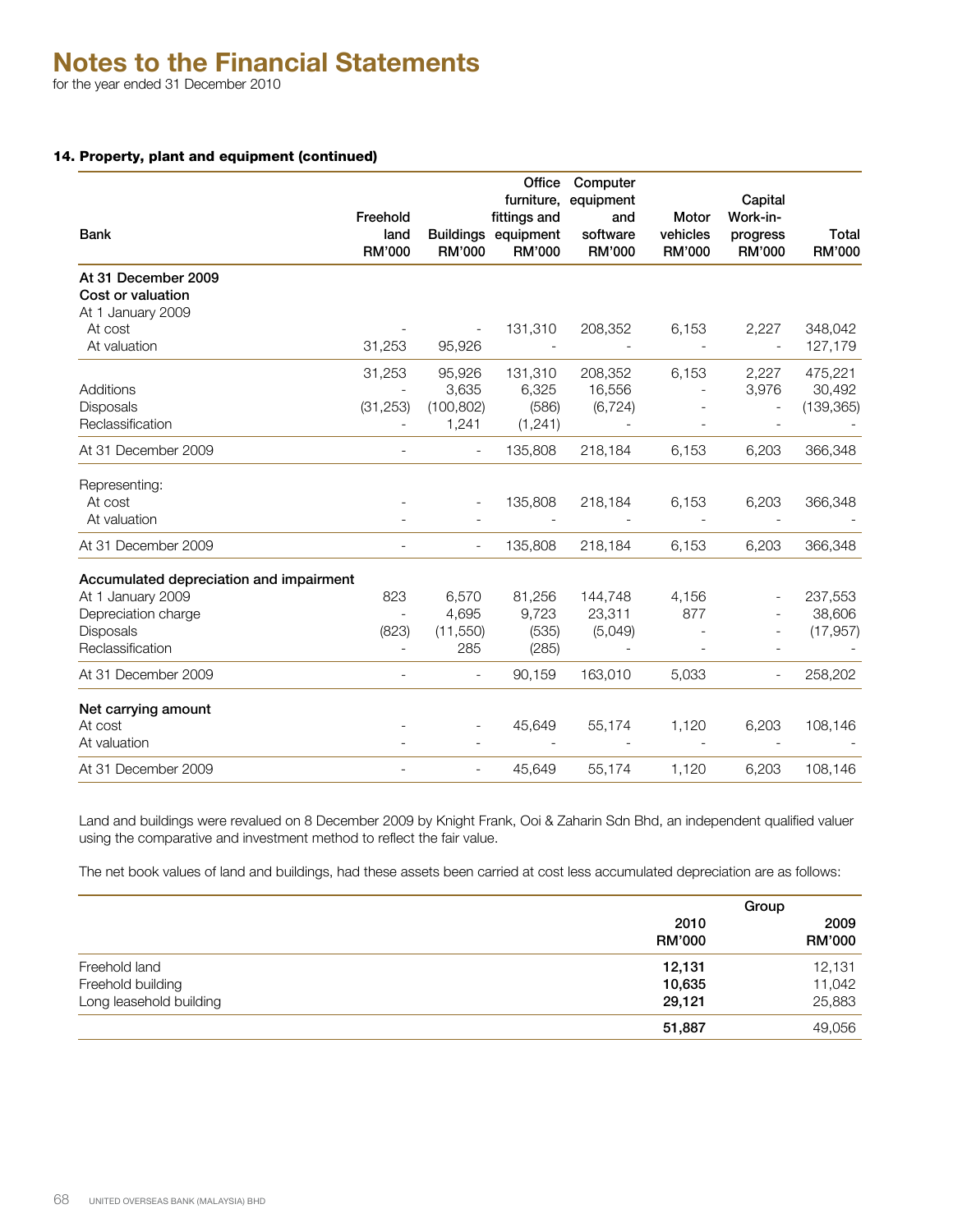for the year ended 31 December 2010

## 15. Prepaid land lease payments

|                           | Group                 |                       |
|---------------------------|-----------------------|-----------------------|
|                           | 2010<br><b>RM'000</b> | 2009<br><b>RM'000</b> |
| Long term leasehold land  |                       |                       |
| At 1 January              | 40,930                | 41,590                |
| Amortisation for the year | (660)                 | (660)                 |
| At 31 December            | 40,270                | 40,930                |

## 16. Deferred tax assets

|                                                                                | Group         |               | <b>Bank</b>   |               |
|--------------------------------------------------------------------------------|---------------|---------------|---------------|---------------|
|                                                                                | 2010          | 2009          | 2010          | 2009          |
|                                                                                | <b>RM'000</b> | <b>RM'000</b> | <b>RM'000</b> | <b>RM'000</b> |
| January<br>At 1                                                                |               |               |               |               |
| As previously reported                                                         | 135,666       | 55,946        | 135,677       | 55,964        |
| Effect from adopting FRS139                                                    | 5.279         |               | 5,279         |               |
| As restated                                                                    | 140,945       | 55.946        | 140,956       | 55.964        |
| Recognised in the income statement (Note 32)                                   | 3,672         | 70,013        | 3,687         | 70,006        |
| Recognised in equity                                                           | 3.959         | 9.707         | 3,959         | 9.707         |
| At 31 December                                                                 | 148,576       | 135,666       | 148,602       | 135,677       |
| An analysis of the Group's and the Bank's deferred tax position is as follows: |               |               |               |               |
| - Deferred tax assets                                                          | 164.944       | 155.114       | 164,944       | 155.114       |
| - Deferred tax liabilities                                                     | (16, 368)     | (19, 448)     | (16, 342)     | (19, 437)     |
|                                                                                | 148.576       | 135,666       | 148.602       | 135.677       |

The components and movements in deferred tax assets and liabilities during the financial year prior to offsetting are as follows:

## Deferred tax assets

| Group                                                           | Collective<br>impairment for<br>losses on loans,<br>advances and<br>financing<br><b>RM'000</b> | Others<br><b>RM'000</b> | Total<br><b>RM'000</b> |
|-----------------------------------------------------------------|------------------------------------------------------------------------------------------------|-------------------------|------------------------|
| At 1 January 2009                                               | 106,797                                                                                        | (11, 283)               | 95,514                 |
| Charged to income statement                                     | 1,870                                                                                          | 57,730                  | 59,600                 |
| At 31 December 2009                                             | 108,667                                                                                        | 46,447                  | 155,114                |
| Effect from adopting FRS139                                     |                                                                                                | 1,612                   | 1,612                  |
| As restated                                                     | 108,667                                                                                        | 48,059                  | 156,726                |
| Charged to income statement                                     | 30,150                                                                                         | (21, 932)               | 8,218                  |
| At 31 December 2010                                             | 138,817                                                                                        | 26,127                  | 164,944                |
| <b>Bank</b><br>At 1 January 2009<br>Charged to income statement | 106,797<br>1,870                                                                               | (11, 285)<br>57,732     | 95,512<br>59,602       |
| At 31 December 2009                                             | 108,667                                                                                        | 46,447                  | 155,114                |
| Effect from adopting FRS139                                     |                                                                                                | 1,612                   | 1,612                  |
| As restated                                                     | 108,667                                                                                        | 48,059                  | 156,726                |
| Charged to income statement                                     | 30,150                                                                                         | (21, 932)               | 8,218                  |
| At 31 December 2010                                             | 138,817                                                                                        | 26,127                  | 164,944                |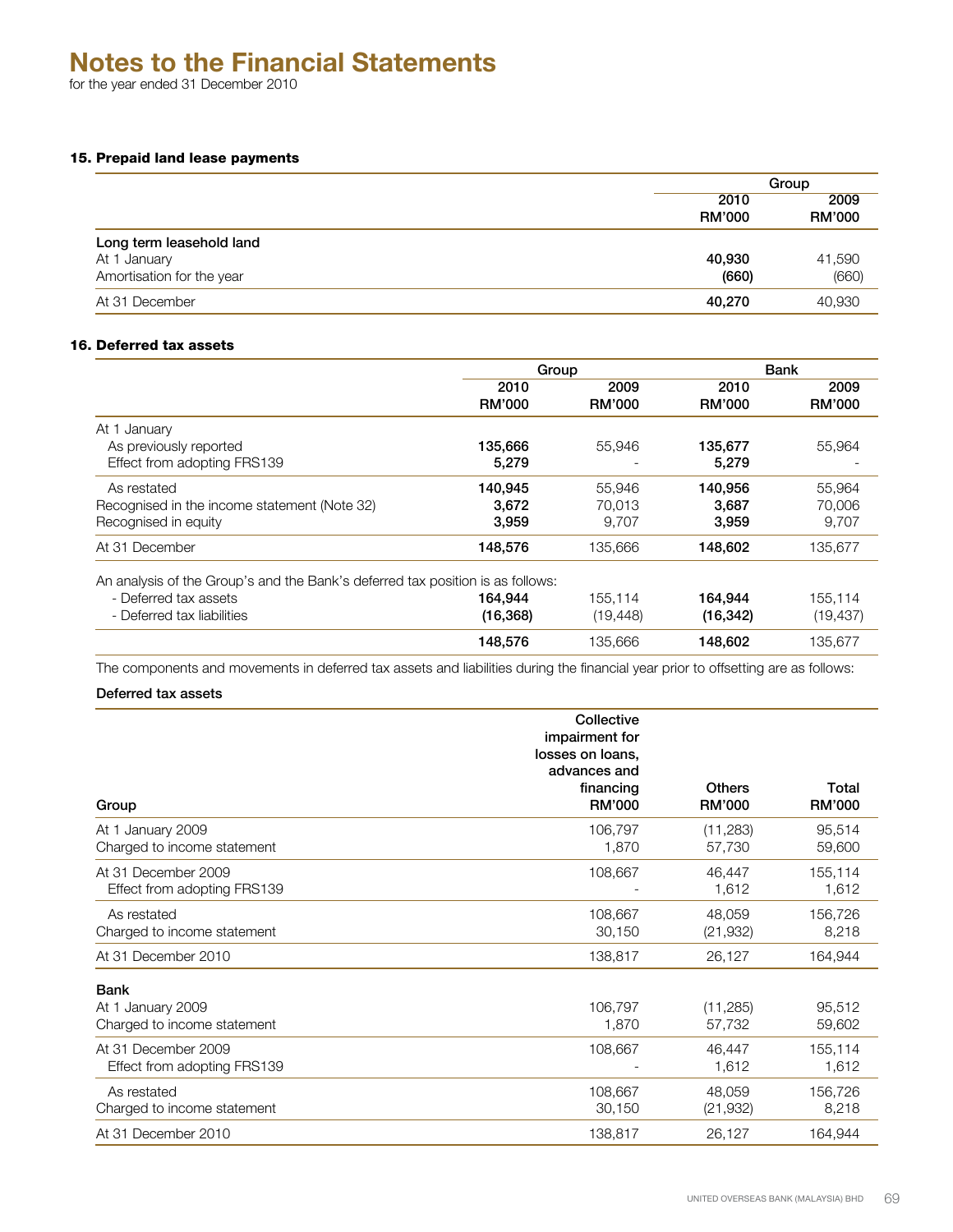for the year ended 31 December 2010

## 16. Deferred tax assets (continued)

## **Deferred tax liabilities**

| Group                                                                    | Property,<br>plant and<br>equipment<br>RM'000 | <b>Net</b><br>unrealised<br>reserves<br>on AFS<br>securities<br><b>RM'000</b> | Revaluation<br>of land and<br>buildings<br><b>RM'000</b> | Total<br>RM'000                |
|--------------------------------------------------------------------------|-----------------------------------------------|-------------------------------------------------------------------------------|----------------------------------------------------------|--------------------------------|
| At 1 January 2009<br>Charged to income statement<br>Recognised in equity | 10,572<br>(658)                               | 7,248<br>2,286                                                                | 21,748<br>(9, 755)<br>(11,993)                           | 39,568<br>(10, 413)<br>(9,707) |
| At 31 December 2009<br>Effect from adopting FRS139                       | 9,914                                         | 9,534<br>(3,667)                                                              |                                                          | 19,448<br>(3,667)              |
| As restated<br>Charged to income statement<br>Recognised in equity       | 9.914<br>4,546                                | 5,867<br>(3,959)                                                              |                                                          | 15,781<br>4,546<br>(3,959)     |
| At 31 December 2010                                                      | 14,460                                        | 1,908                                                                         |                                                          | 16,368                         |
| <b>Bank</b>                                                              |                                               |                                                                               |                                                          |                                |
| At 1 January 2009<br>Charged to income statement<br>Recognised in equity | 10,552<br>(649)                               | 7,248<br>2,286                                                                | 21,748<br>(9, 755)<br>(11,993)                           | 39,548<br>(10, 404)<br>(9,707) |
| At 31 December 2009<br>Effect from adopting FRS139                       | 9,903                                         | 9,534<br>(3,667)                                                              |                                                          | 19,437<br>(3,667)              |
| As restated<br>Charged to income statement<br>Recognised in equity       | 9,903<br>4,531                                | 5,867<br>(3,959)                                                              |                                                          | 15,770<br>4,531<br>(3,959)     |
| At 31 December 2010                                                      | 14,434                                        | 1.908                                                                         | $\overline{\phantom{a}}$                                 | 16,342                         |

Deferred tax assets have not been recognised in respect of the following items:

|                               |                       | Group                 |  |
|-------------------------------|-----------------------|-----------------------|--|
|                               | 2010<br><b>RM'000</b> | 2009<br><b>RM'000</b> |  |
| Unutilised tax losses         | 57,767                | 63,190                |  |
| Unabsorbed capital allowances | 11,069                | 11,069                |  |
|                               | 68,836                | 74,259                |  |

The unutilised tax losses and unabsorbed capital allowances of the Group are available indefinitely for offsetting against future taxable profits of the respective entities within the Group, subject to no substantial change in shareholdings of those entities under the Income Tax Act, 1967 and guidelines issued by the tax authority.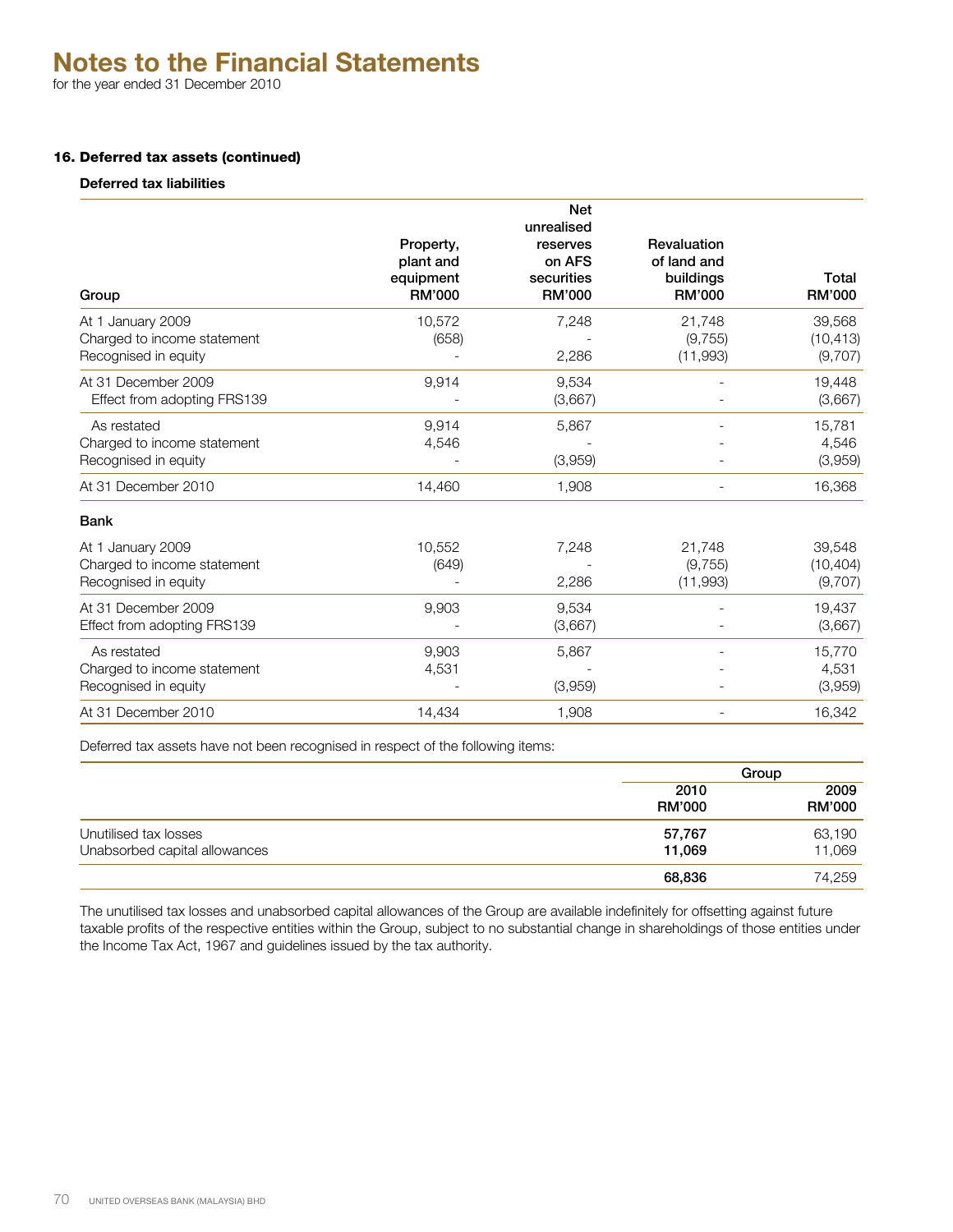for the year ended 31 December 2010

## 17. Deposits from customers

|                                    | Group                 |                       |                       | Bank                  |  |
|------------------------------------|-----------------------|-----------------------|-----------------------|-----------------------|--|
|                                    | 2010<br><b>RM'000</b> | 2009<br><b>RM'000</b> | 2010<br><b>RM'000</b> | 2009<br><b>RM'000</b> |  |
| Demand deposits                    | 6,554,962             | 5.248.217             | 6,568,414             | 5.248.217             |  |
| Savings deposits                   | 2,714,454             | 2,289,056             | 2,714,454             | 2,289,056             |  |
| Fixed deposits                     | 17,762,547            | 16,508,244            | 17,763,560            | 16,508,244            |  |
| Negotiable instruments of deposits | 229.620               | 406,467               | 229.620               | 406,467               |  |
| Money market deposits              | 11,307,916            | 6.790.096             | 11,307,916            | 6,790,096             |  |
| <b>Others</b>                      | 395.337               | 315.394               | 395.337               | 315.394               |  |
|                                    | 38,964,836            | 31,557,474            | 38,979,301            | 31,557,474            |  |

#### (i) The maturity structure of fixed deposits and negotiable instruments of deposits is as follows:

| Due within six months<br>Six months to one year<br>One year to three years<br>Three years to five years | 14,809,586<br>2,969,999<br>185,908<br>26,674 | 13,345,012<br>3,338,468<br>144.911<br>86,320 | 14,810,599<br>2,969,999<br>185,908<br>26,674 | 13,345,012<br>3,338,468<br>144,911<br>86,320 |
|---------------------------------------------------------------------------------------------------------|----------------------------------------------|----------------------------------------------|----------------------------------------------|----------------------------------------------|
|                                                                                                         | 17,992,167                                   | 16,914,711                                   | 17,993,180                                   | 16,914,711                                   |
| (ii)<br>The deposits are sourced from the following customers:                                          |                                              |                                              |                                              |                                              |
| Business enterprises<br><b>Individuals</b><br><b>Others</b>                                             | 18,565,252<br>16,820,827<br>3,578,757        | 14,587,798<br>15,380,057<br>1.589.619        | 18,579,717<br>16,820,827<br>3,578,757        | 14,587,798<br>15,380,057<br>1,589,619        |
|                                                                                                         | 38,964,836                                   | 31,557,474                                   | 38,979,301                                   | 31,557,474                                   |

## 18. Deposits and placements of banks and other financial institutions

|                              |                       | Group                 |                       | Bank                  |  |
|------------------------------|-----------------------|-----------------------|-----------------------|-----------------------|--|
|                              | 2010<br><b>RM'000</b> | 2009<br><b>RM'000</b> | 2010<br><b>RM'000</b> | 2009<br><b>RM'000</b> |  |
| Licensed banks               | 1,280,144             | 782.441               | 1,280,144             | 782,856               |  |
| Licensed investment banks    | 30,000                |                       | 30,000                |                       |  |
| Bank Negara Malaysia         | 2,303,013             | 1,763,006             | 2,303,013             | 1,763,006             |  |
| Other financial institutions | 289.897               | 1.423.732             | 290,323               | 1,423,732             |  |
|                              | 3,903,054             | 3,969,179             | 3,903,480             | 3,969,594             |  |

## 19. Amount due to Cagamas

|                            |                       | <b>Group and Bank</b> |
|----------------------------|-----------------------|-----------------------|
|                            | 2010<br><b>RM'000</b> | 2009<br><b>RM'000</b> |
| At 1 January<br>Repayments | 109,688<br>(76, 344)  | 137,112<br>(27, 424)  |
| At 31 December             | 33,344                | 109,688               |

In the normal course of banking operations, the Bank sells loans to Cagamas Berhad. The Bank is liable in respect of the loans sold directly to Cagamas Berhad under the condition that the Bank undertakes to administer the loans on behalf of Cagamas Berhad and to buy back any loans which are regarded as defective based on pre-determined prudent criteria. Such financing transactions and the obligation to buy back the loans are reflected as a liability on the statements of financial position.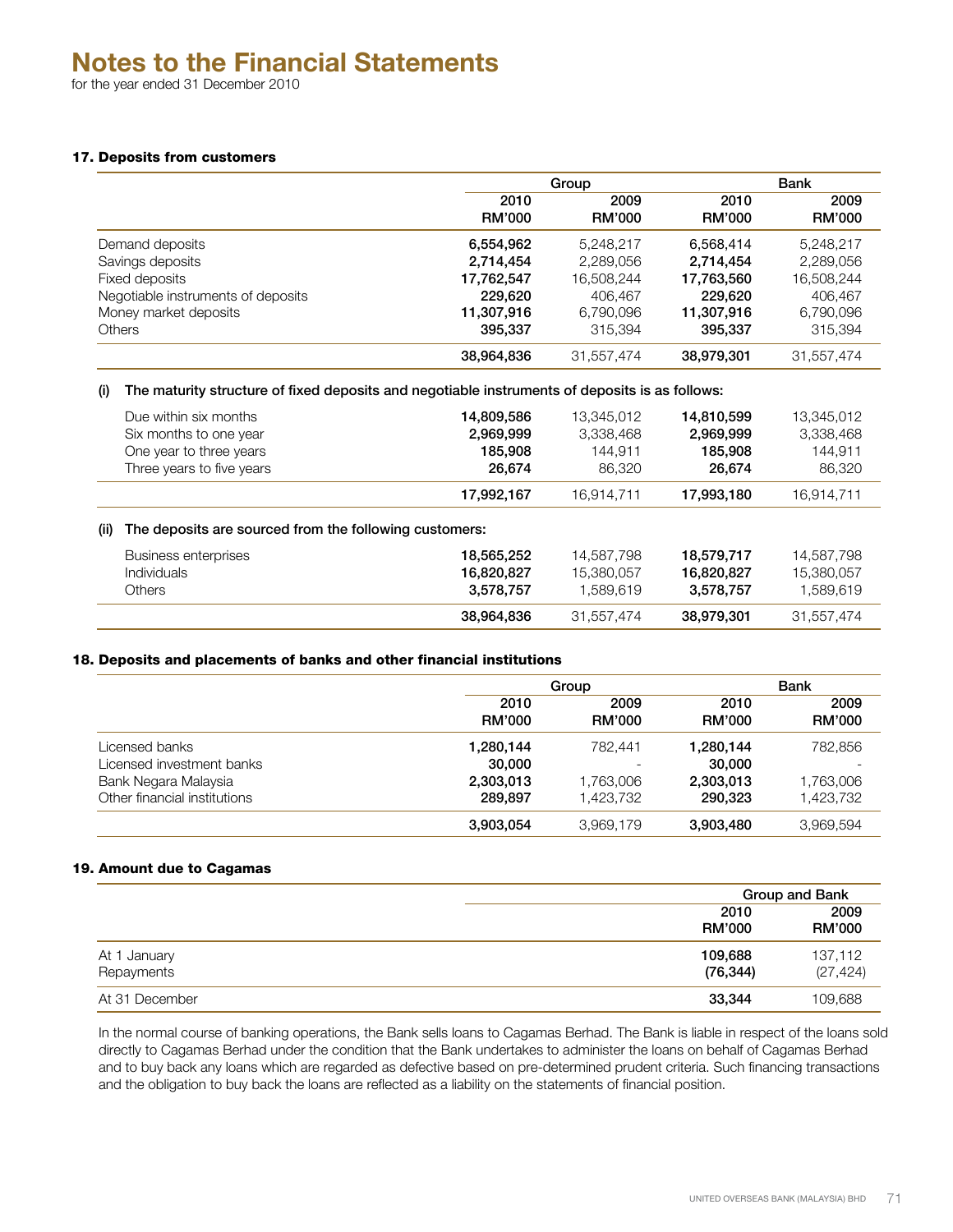## 20. Other liabilities

|                                                                                                                                                                                     | Group                                 |                                        |                                       | Bank                                  |  |
|-------------------------------------------------------------------------------------------------------------------------------------------------------------------------------------|---------------------------------------|----------------------------------------|---------------------------------------|---------------------------------------|--|
|                                                                                                                                                                                     | 2010<br><b>RM'000</b>                 | 2009<br><b>RM'000</b>                  | 2010<br><b>RM'000</b>                 | 2009<br><b>RM'000</b>                 |  |
| Provision for commitments and contingencies (Note (i))<br>Accrued interest payable<br>Accruals and provisions for operational expenses<br>Other accruals and provisions (Note (ii)) | 5,571<br>158,216<br>99,953<br>264,494 | 5.671<br>135,407<br>100,229<br>296,909 | 5,571<br>157,315<br>99,953<br>264,524 | 5,671<br>135,407<br>99,321<br>296.909 |  |
|                                                                                                                                                                                     | 528,234                               | 538,216                                | 527,363                               | 537,308                               |  |
| Movements in provision for commitments and contingencies are as follows:<br>(i)<br>At 1 January<br>As previously reported<br>Adjustment due to FRS139                               | 5.671<br>6,447                        | 1.825                                  | 5,671<br>6,447                        | 1,825                                 |  |
| As restated<br>Provision made during the year<br>Amount written back in respect of recoveries                                                                                       | 12,118<br>15,353<br>(21,900)          | 1,825<br>5.898<br>(2,052)              | 12,118<br>15,353<br>(21,900)          | 1,825<br>5,898<br>(2,052)             |  |
| At 31 December                                                                                                                                                                      | 5,571                                 | 5,671                                  | 5,571                                 | 5,671                                 |  |

(ii) Included in other accruals and provisions is an amount due to the ultimate holding company of RM90,663,000 (2009: RM95,026,000) in relation to precious metals on loan to customers of the Bank as disclosed in Note 9.

## 21. Subordinated bonds

|                                                              | Group and Bank        |                       |
|--------------------------------------------------------------|-----------------------|-----------------------|
|                                                              | 2010<br><b>RM'000</b> | 2009<br><b>RM'000</b> |
| RM500 million Subordinated Bonds 2010 / 2020, at par         | 500,000               |                       |
| Unamortised expenses relating to issue of Subordinated Bonds | (1,372)               |                       |
|                                                              | 498.628               |                       |

On 29 March 2010, the Bank issued RM500 million 10 year Subordinated Bonds due in 2020 callable with step-up in 2015 (the "Bonds").

The Bonds bear interest at the rate of 4.88% per annum from 29 March 2010 to 29 September 2015 and thereafter, at the rate of 5.88% per annum from 29 September 2015 to the date of early redemption in full of such Bonds or maturity date of the Bonds (whichever is earlier).

The interest is payable semi-annually in arrears on 29 March and 29 September each year commencing 29 September 2010.

The Bonds have been rated AA2 by Rating Agency Malaysia Bhd and they qualify as Tier 2 capital for the purpose of determining the Bank's capital adequacy ratio.

## 22. Share capital

|                                                                      |                       | Group and Bank |
|----------------------------------------------------------------------|-----------------------|----------------|
|                                                                      | 2010<br><b>RM'000</b> | 2009<br>RM'000 |
| Authorised:<br>2,000,000,000 ordinary shares of RM1 each             | 2,000,000             | 2,000,000      |
| Issued and fully paid-up:<br>470,000,000 ordinary shares of RM1 each | 470,000               | 470,000        |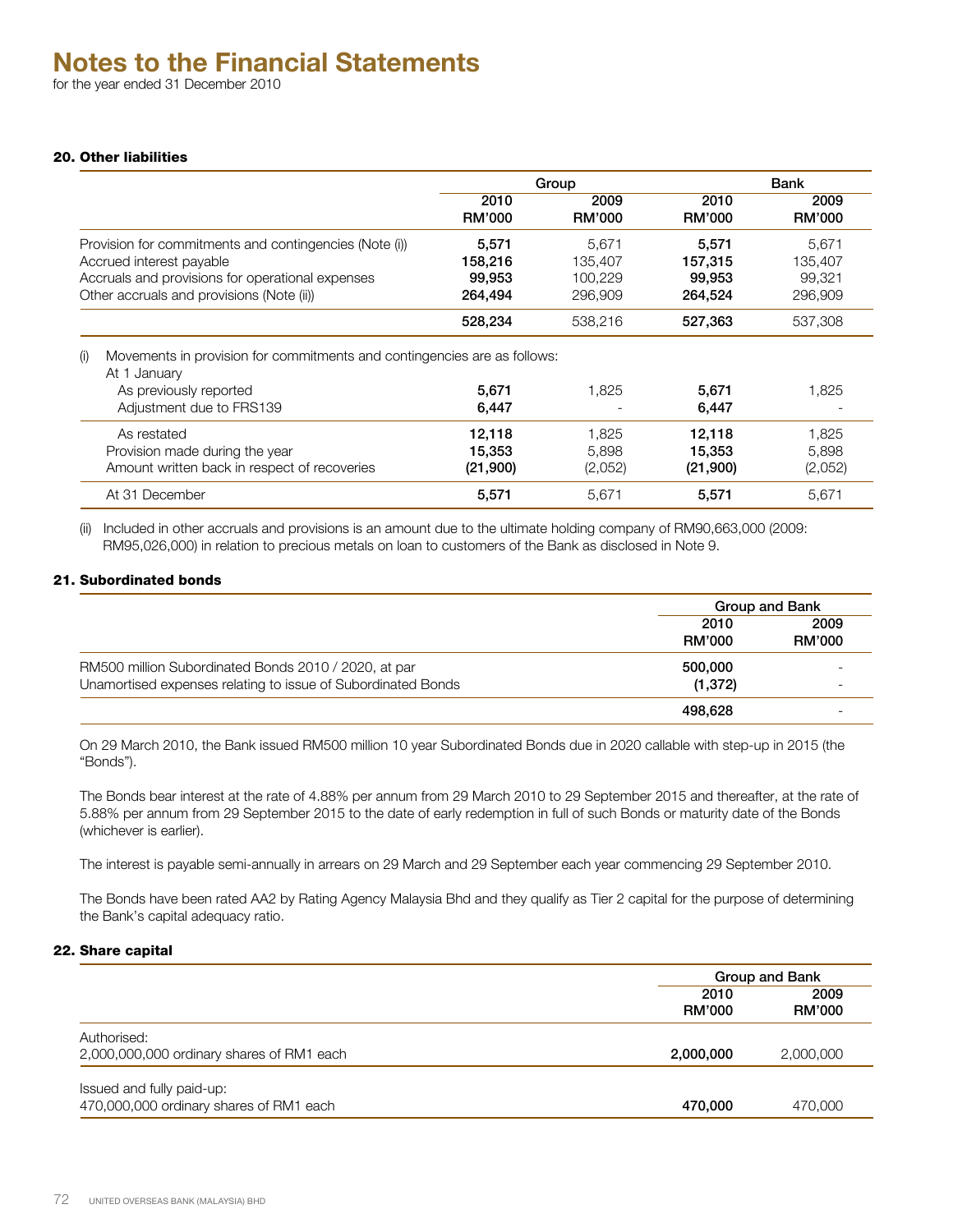# 23. Reserves

|                                           |             |               | Group         |               | <b>Bank</b>   |
|-------------------------------------------|-------------|---------------|---------------|---------------|---------------|
|                                           | <b>Note</b> | 2010          | 2009          | 2010          | 2009          |
|                                           |             | <b>RM'000</b> | <b>RM'000</b> | <b>RM'000</b> | <b>RM'000</b> |
| Non-distributable                         |             |               |               |               |               |
| Share premium                             |             | 322,555       | 322,555       | 322,555       | 322,555       |
| Statutory reserve                         | (a)         | 470,000       | 470,000       | 470,000       | 470,000       |
| Revaluation reserves                      |             | 72,797        | 72.797        | -             |               |
| Net unrealised reserves on AFS securities |             | 5,725         | 28,603        | 5,725         | 28,603        |
|                                           |             | 871,077       | 893,955       | 798,280       | 821,158       |
| <b>Distributable</b>                      |             |               |               |               |               |
| Retained profit                           | (b)         | 2,754,586     | 2,132,238     | 2,762,763     | 2,175,633     |
| <b>Total reserves</b>                     |             | 3,625,663     | 3,026,193     | 3,561,043     | 2,996,791     |

(a) The statutory reserve is maintained in compliance with Section 36 of the Banking and Financial Institutions Act, 1989, and is not distributable as dividends.

(b) Prior to the year of assessment 2008, Malaysian companies adopted the full imputation system. In accordance with the Finance Act, 2007 which was gazetted on 28 December 2007, companies shall not be entitled to deduct tax on dividend paid, credited or distributed to its shareholders, and such dividends will be exempted from tax in the hands of the shareholders ("single tier system"). However, there is a transitional period of six years, expiring on 31 December 2013, to allow companies to pay franked dividends to their shareholders under limited circumstances. Companies also have an irrevocable option to disregard the 108 balance and opt to pay dividends under the single tier system. The change in the tax legislation also provides for the Section 108 balance to be locked-in as at 31 December 2007 in accordance with Section 39 of the Finance Act, 2007.

The Bank did not elect for the irrevocable option to disregard the Section 108 balance. Accordingly, during the transitional period, the Bank may utilise the credit in the Section 108 balance to distribute cash dividend payments to ordinary shareholdings as defined under the Finance Act, 2007. As at 31 December 2010 and 2009, the Bank has sufficient credit in the Section 108 balance to pay franked dividends out of its entire retained earnings.

The impact to reserves of the Group and the Bank resulting from *FRS139 Financial Instruments: Recognition and Measurement* is as presented in the Statements of Changes in Equity.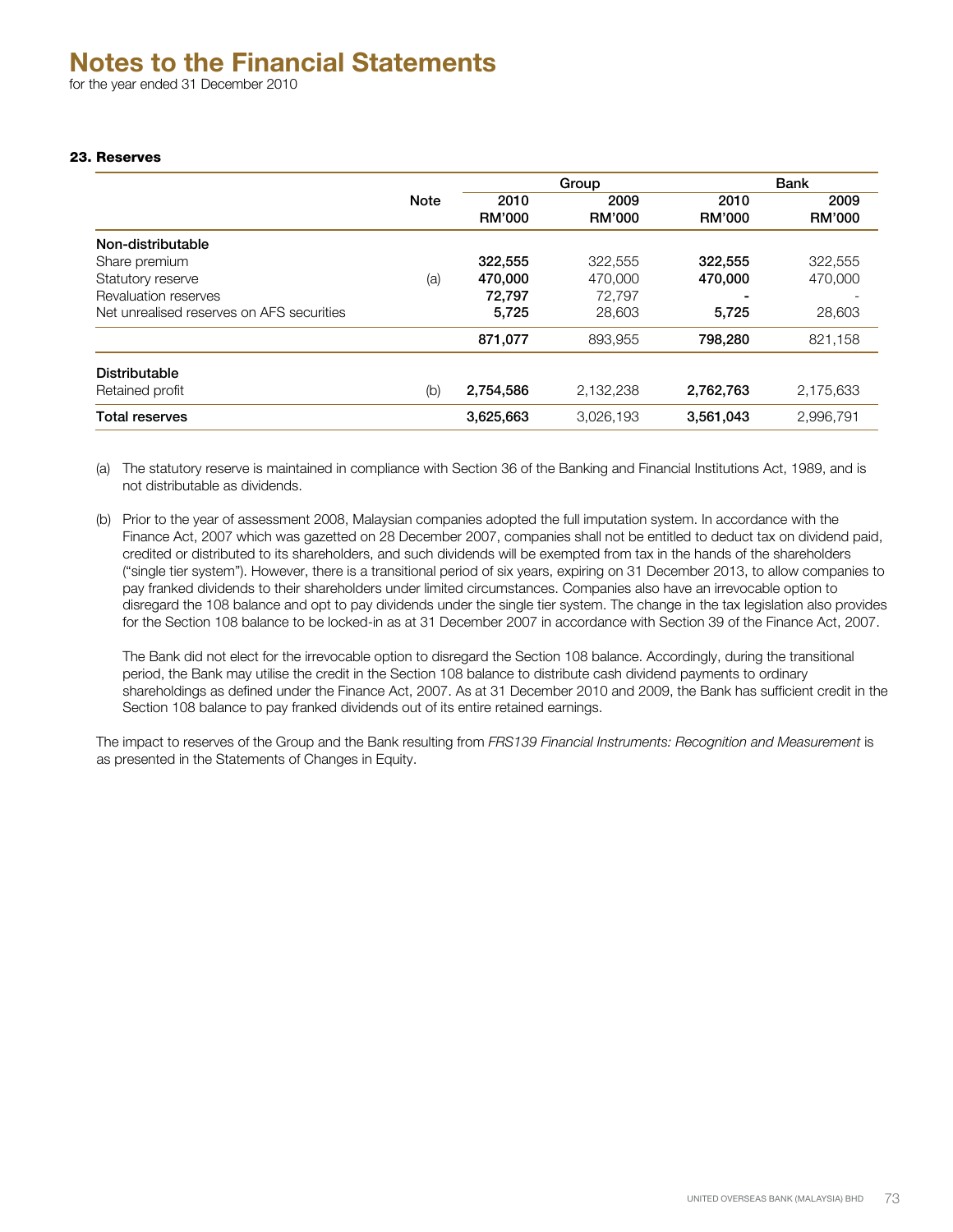# 24. Financial derivatives

Financial derivatives are instruments whose values change in response to the change in one or more "underlying", such as foreign exchange rate, security price and credit index. They include forwards, swaps, futures, options and credit derivatives. In the normal course of business, the Group and the Bank customise derivatives to meet specific needs of their customers. The Group and the Bank also transact in these derivatives for proprietary trading purposes as well as to manage its assets/liabilities and structural positions. The fair values of the derivatives are as follows:

|                                                             | Group and Bank                                             |                                         |                                  |  |  |
|-------------------------------------------------------------|------------------------------------------------------------|-----------------------------------------|----------------------------------|--|--|
| 2010                                                        | Contract or<br>underlying<br>principal<br>amount<br>RM'000 | Positive<br>fair value<br><b>RM'000</b> | Negative<br>fair value<br>RM'000 |  |  |
| Foreign exchange contracts<br>- forwards<br>- swaps         | 1,613,805<br>7,241,624                                     | 5,514<br>104,218                        | 17,404<br>55,490                 |  |  |
| Interest rate related contracts<br>- forwards<br>- swaps    | 60,000<br>24,379,950                                       | 81<br>132,867                           | 87<br>263,399                    |  |  |
| Options                                                     | 678,942                                                    | 1,568                                   | 1,548                            |  |  |
|                                                             |                                                            | 244,248                                 | 337,928                          |  |  |
| 2009<br>Foreign exchange contracts<br>- forwards<br>- swaps | 1,713,859<br>2,491,936                                     | 5,655<br>19,358                         | 96<br>17,834                     |  |  |
| Interest rate related contracts<br>- forwards<br>- swaps    | 60,000<br>22,885,060                                       | 53<br>232,042                           | 64<br>372,194                    |  |  |
| Options                                                     | 1,391,989                                                  | 3,039                                   | 1,179                            |  |  |
|                                                             |                                                            | 260,147                                 | 391,367                          |  |  |

The table above analyses the notional principal amounts and the positive and negative fair values of the Group's and Bank's financial derivatives. The notional amounts of these instruments indicate the volume of transactions outstanding at the reporting date for both trading and hedging instruments. They do not necessarily indicate the amounts of future cash flows or the fair value of the derivatives and therefore, do not represent total amount of risk. The positive and negative fair values represent the favourable and unfavourable fair values respectively of hedging and trading derivatives as a result of fluctuations in the value of the underlying relative to their contractual terms as at reporting date.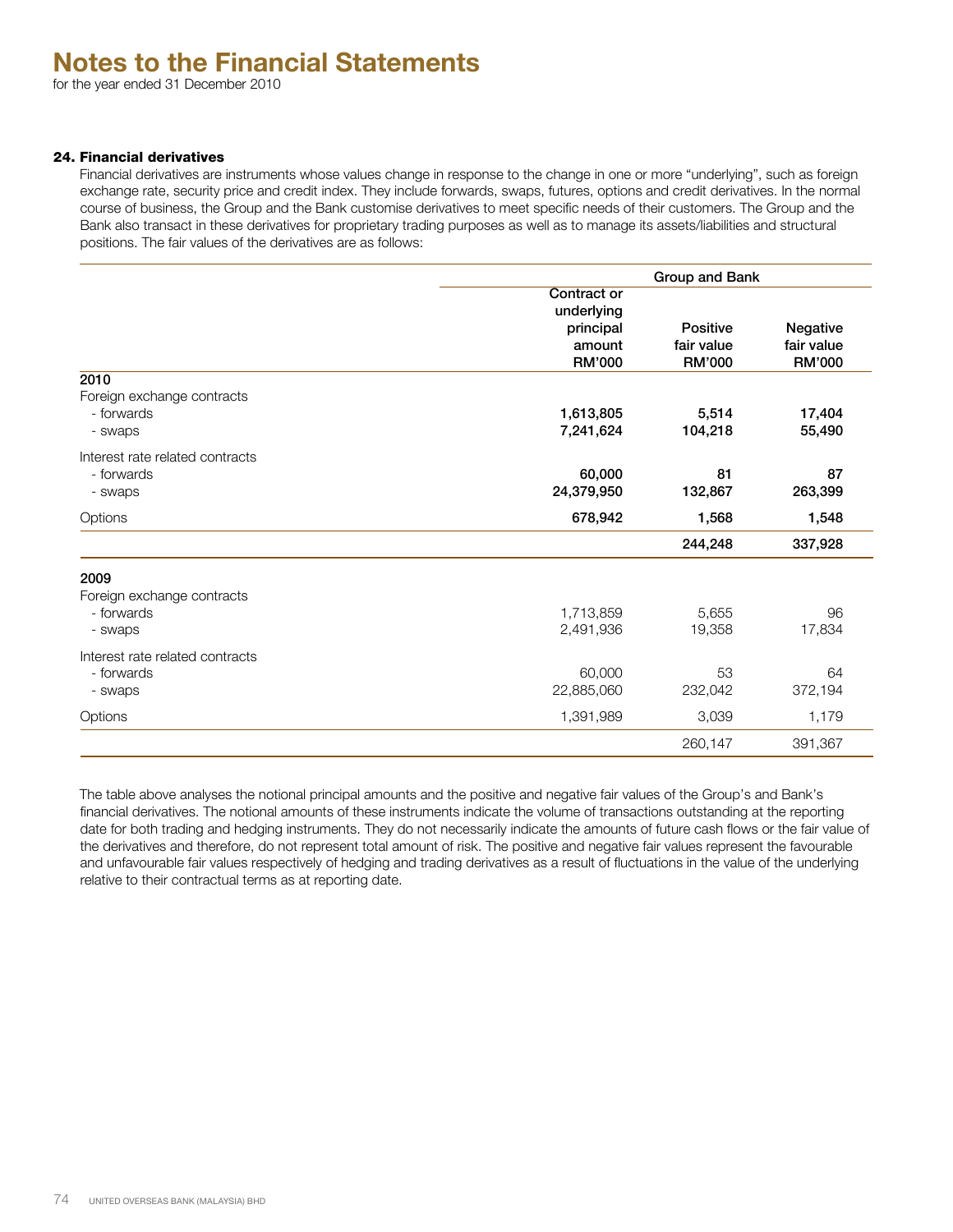# 25. Fair value of financial assets and financial liabilities

#### **(a) Determination of fair value and fair value hierarchy**

Presented below is the Group's and the Bank's classified financial instruments carried at fair value by level of the following fair value measurement hierarchy:

- Level 1 Unadjusted quoted prices in active market for identical financial instrument
- Level 2 Inputs other than quoted prices that are observable either directly or indirectly

Level 3 - Inputs that are not based on observable market data

|                                                        | 2010           |               |               |               |
|--------------------------------------------------------|----------------|---------------|---------------|---------------|
|                                                        | Group and Bank |               |               |               |
|                                                        | Level 1        | Level 2       | Level 3       | Total         |
|                                                        | <b>RM'000</b>  | <b>RM'000</b> | <b>RM'000</b> | <b>RM'000</b> |
| Assets                                                 |                |               |               |               |
| Financial assets at fair value through profit and loss | 1,854,995      | 420,080       |               | 2,275,075     |
| Available-for-sale securities                          | 3,260,358      | 257,254       |               | 3,517,612     |
| Derivative financial assets                            | 244,248        |               |               | 244,248       |
| Total financial assets                                 | 5,359,601      | 677,334       |               | 6,036,935     |
| Total financial assets carried at fair value           |                |               |               | 6,036,935     |
| Liabilities                                            |                |               |               |               |
| Derivative financial liabilities                       | 337,928        |               |               | 337,928       |
| <b>Total financial liabilities</b>                     | 337,928        |               |               | 337,928       |
| Total financial liabilities carried at fair value      |                |               |               | 337,928       |

Where available, quoted and observable market prices are used as the measure of fair values, such as for government treasury bills and securities and quoted securities. Where quoted and observable market prices are not available, fair values are estimated based on a range of methodologies and assumptions, the principal ones being as follows:

- (i) Fair values of securities that are actively traded is determined by quoted bid prices. For non-actively traded securities, independent broker quotations are obtained. Fair values of equity securities are estimated using a number of methods, including net tangible assets, earnings multiples and discounted cash flow analysis. Where discounted cash flow technique is used, the estimated future cash flows are discounted using applicable prevailing market or indicative rates of similar instruments at the balance sheet date.
- (ii) For financial derivatives, where quoted and observable market prices are not available, fair values are arrived at using internal pricing models. As assumptions were made regarding risk characteristics of the various financial instruments, discount rates, future expected loss and other factors, changes in the uncertainties and assumptions could materially affect these estimates and the resulting fair value estimates.
- **(b) Fair value of financial instruments that are not carried at fair value and whose cost could not be reliably measured** Included in the available-for-sale assets as at 31 December 2010 were investment equity securities of RM12,548,000 of the Group and the Bank that were carried at cost as their fair values could not be reliably measured. These securities were acquired for long term investment purpose.

The fair values of contingent liabilities and undrawn credit facilities are not readily ascertainable. These financial instruments are presently not sold or traded. The estimated fair value may be represented by the present value of the fees expected to be received, less associated costs. The Group and Bank assess that their respective fair values are unlikely to be significant given that the overall level of fees involved is not significant.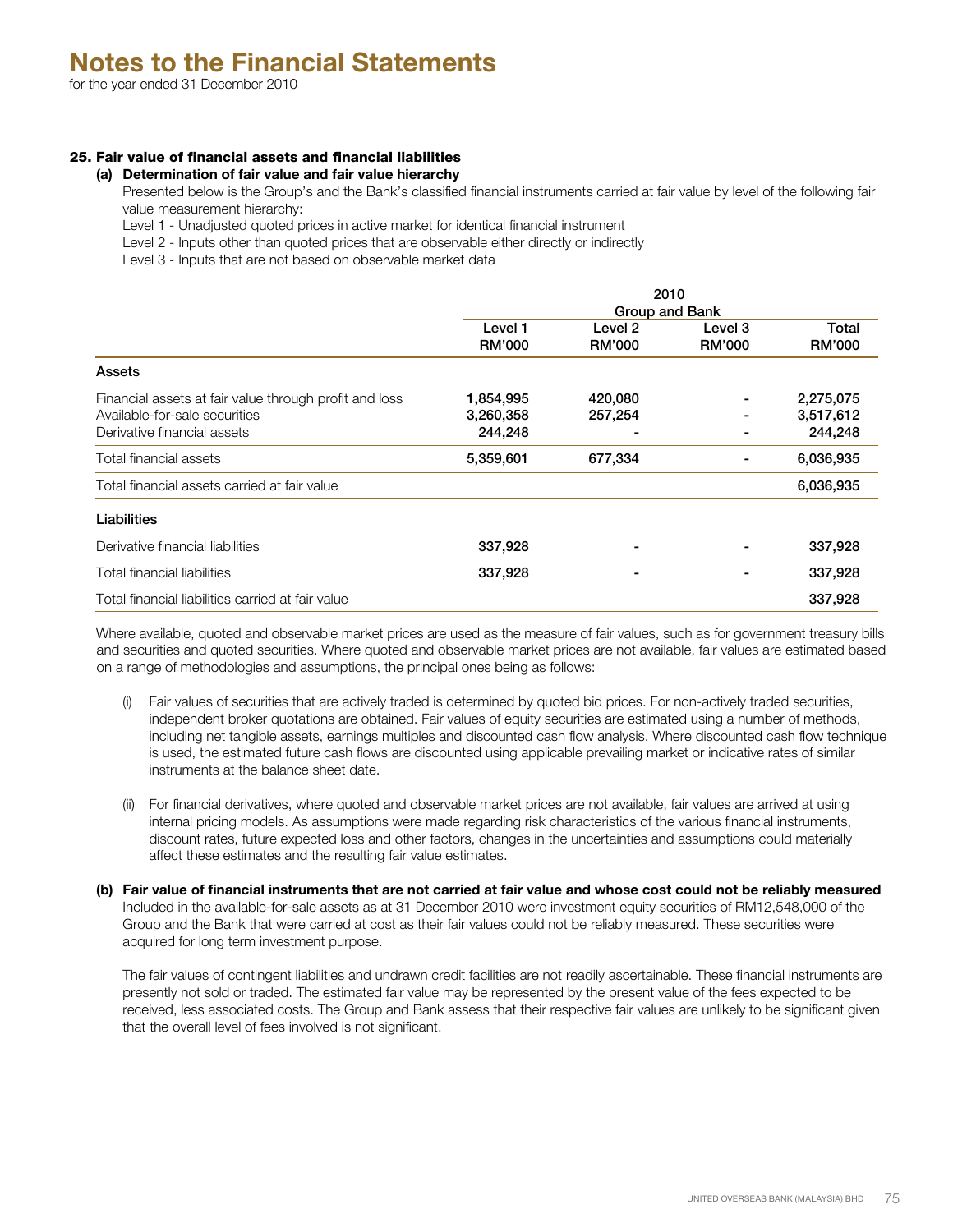# 25. Fair value of financial assets and financial liabilities (continued)

# **(c) Fair value of financial instruments carried at cost or amortised cost**

For cash and short term funds, securities purchased under resale agreements, deposits and placements with/of banks and other financial institutions, deposits from customers with short-term or no stated maturity, as well as interest and other short-term receivables and payables, fair values are expected to approximate the carrying amounts.

For loans, advances and financing and deposits from customers with longer-term maturity, fair values are estimated using discounted cash flow method.

For subordinated bonds issued, fair values are determined based on quoted market prices.

The estimated fair values of these financial instruments carried at cost or amortised cost approximate their carrying amounts as shown in the statements of financial position as at the reporting date.

#### 26. Interest income

|                                                    | Group                 |                       | <b>Bank</b>           |                       |
|----------------------------------------------------|-----------------------|-----------------------|-----------------------|-----------------------|
|                                                    | 2010<br><b>RM'000</b> | 2009<br><b>RM'000</b> | 2010<br><b>RM'000</b> | 2009<br><b>RM'000</b> |
| Loans and advances                                 |                       |                       |                       |                       |
| - Interest income other than                       |                       |                       |                       |                       |
| recoveries from impaired loans                     | 1,500,667             | 1,266,593             | 1,506,013             | 1,266,593             |
| - Recoveries from impaired loans                   | 76,858                | 72.305                | 76.858                | 72.305                |
| Money at call and deposit                          |                       |                       |                       |                       |
| placements with financial institutions             | 172,530               | 174.621               | 172,530               | 174.621               |
| Financial assets at fair value                     |                       |                       |                       |                       |
| through profit and loss                            | 51,982                | 24,212                | 51,982                | 24,212                |
| Available-for-sale securities                      | 146,400               | 151,105               | 146,400               | 151,105               |
| <b>Others</b>                                      | 1,478                 | 1,867                 | 1,478                 | 1,867                 |
|                                                    | 1,949,915             | 1,690,703             | 1,955,261             | 1,690,703             |
| Amortisation of premium less accretion of discount | (14, 977)             | (24, 563)             | (14, 977)             | (24, 563)             |
|                                                    | 1,934,938             | 1,666,140             | 1,940,284             | 1,666,140             |

# 27. Interest expense

|                                  |               | Group   |               | <b>Bank</b>   |
|----------------------------------|---------------|---------|---------------|---------------|
|                                  | 2010          | 2009    | 2010          | 2009          |
|                                  | <b>RM'000</b> | RM'000  | <b>RM'000</b> | <b>RM'000</b> |
| Deposits and placements of banks |               |         |               |               |
| and other financial institutions | 92.441        | 72.961  | 92.454        | 72,961        |
| Deposits from customers          | 677,201       | 627.766 | 677.201       | 627,766       |
| Loans sold to Cagamas            | 4,701         | 5.729   | 4.701         | 5.729         |
| Subordinated Bonds               | 18,748        | -       | 18,748        |               |
| <b>Others</b>                    | 2.816         | 10.909  | 2,816         | 10.909        |
|                                  | 795.907       | 717.365 | 795.920       | 717,365       |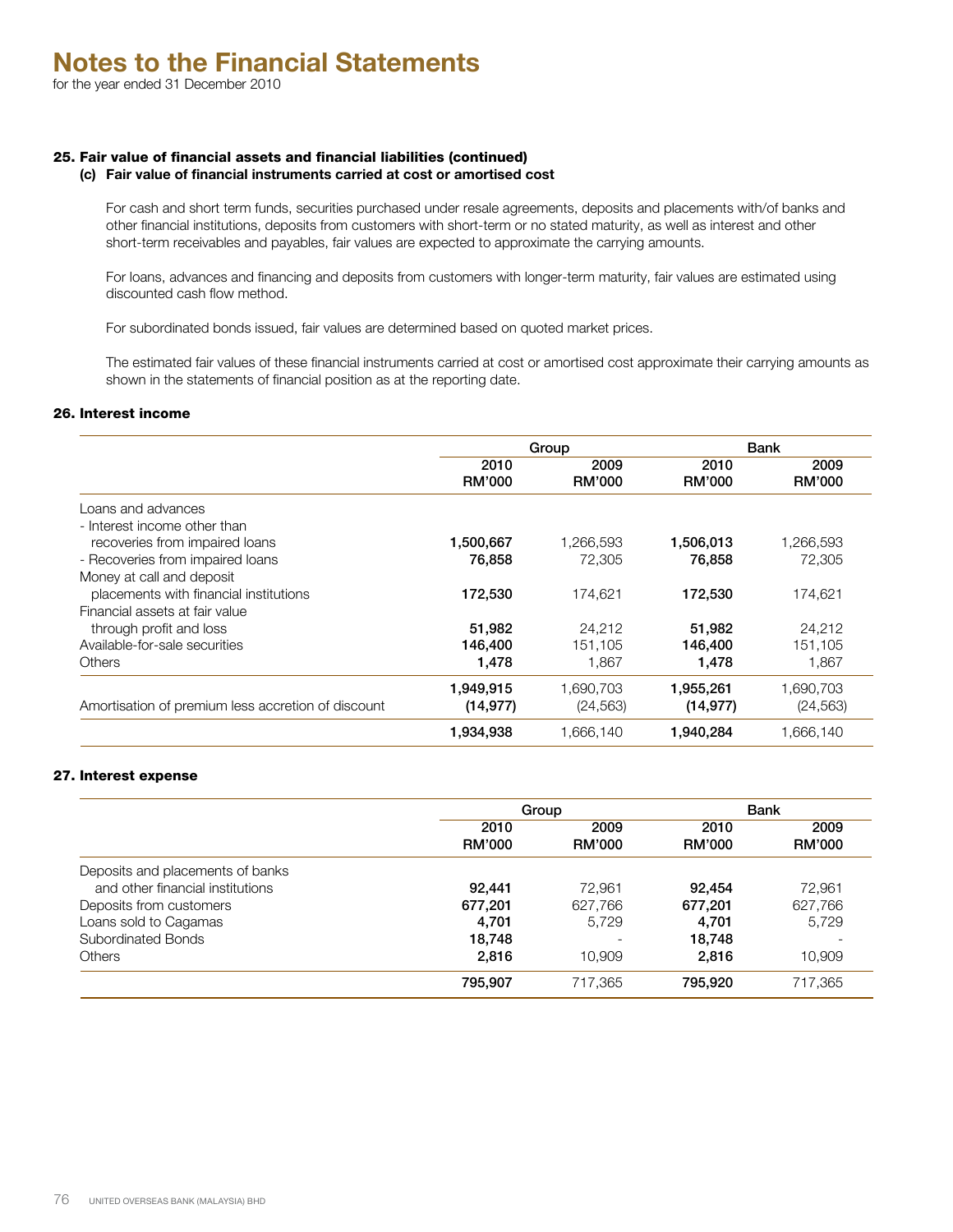for the year ended 31 December 2010

# 28. Other operating income

|                                                   | Group         |               | <b>Bank</b>   |               |
|---------------------------------------------------|---------------|---------------|---------------|---------------|
|                                                   | 2010          | 2009          | 2010          | 2009          |
|                                                   | <b>RM'000</b> | <b>RM'000</b> | <b>RM'000</b> | <b>RM'000</b> |
| Fee income                                        |               |               |               |               |
| - Commission                                      | 97,525        | 81,624        | 97,525        | 81,624        |
| - Guarantee fees                                  | 33,625        | 25,281        | 33,625        | 25,281        |
| - Service charges and fees                        | 143,170       | 117,725       | 143,170       | 117,725       |
| - Commitment fee                                  | 20,206        | 19,707        | 20,211        | 19,707        |
| - Arrangement and participation fees              | 23,418        | 2,001         | 23,418        | 2,001         |
|                                                   | 317,944       | 246,338       | 317,949       | 246,338       |
| Investment income                                 |               |               |               |               |
| - Loss from sale of financial assets at           |               |               |               |               |
| fair value through profit and loss                | (54,600)      | (23, 193)     | (54,600)      | (23, 193)     |
| - Gain from sale of available-for-sale securities | 23,234        | 30,932        | 23,234        | 30,932        |
| - Unrealised gain on financial assets at          |               |               |               |               |
| fair value through profit and loss                | 11,241        | 45,164        | 11,241        | 45,164        |
| - Gross dividends from:                           |               |               |               |               |
| - available-for-sale securities                   |               |               |               |               |
| quoted in Malaysia                                | 726           | 491           | 726           | 491           |
|                                                   | (19, 399)     | 53,394        | (19, 399)     | 53,394        |
| Other income                                      |               |               |               |               |
| - Foreign exchange gain/(loss)                    |               |               |               |               |
| - realised                                        | 100,265       | 113,675       | 100,265       | 113,675       |
| - unrealised                                      | 29,890        | (28, 766)     | 29,890        | (28, 766)     |
| - Rental income from operating leases,            |               |               |               |               |
| other than those from investment properties       | 166           | 235           | 55            | 235           |
| - Rental income from investment properties        | 710           | 600           |               | 600           |
| - Gain/(loss) on disposal of property             |               |               |               |               |
| plant and equipment                               | 1,062         | (28)          | 1,062         | 6,481         |
| - Gain on disposal of foreclosed properties       | 2,266         |               | 2,266         |               |
| - Other operating income                          | 4,262         | 3,797         | 4,262         | 3,797         |
| - Others                                          | 13,707        | 12,293        | 13,706        | 12,293        |
|                                                   | 152,328       | 101,806       | 151,506       | 108,315       |
|                                                   | 450,873       | 401,538       | 450,056       | 408,047       |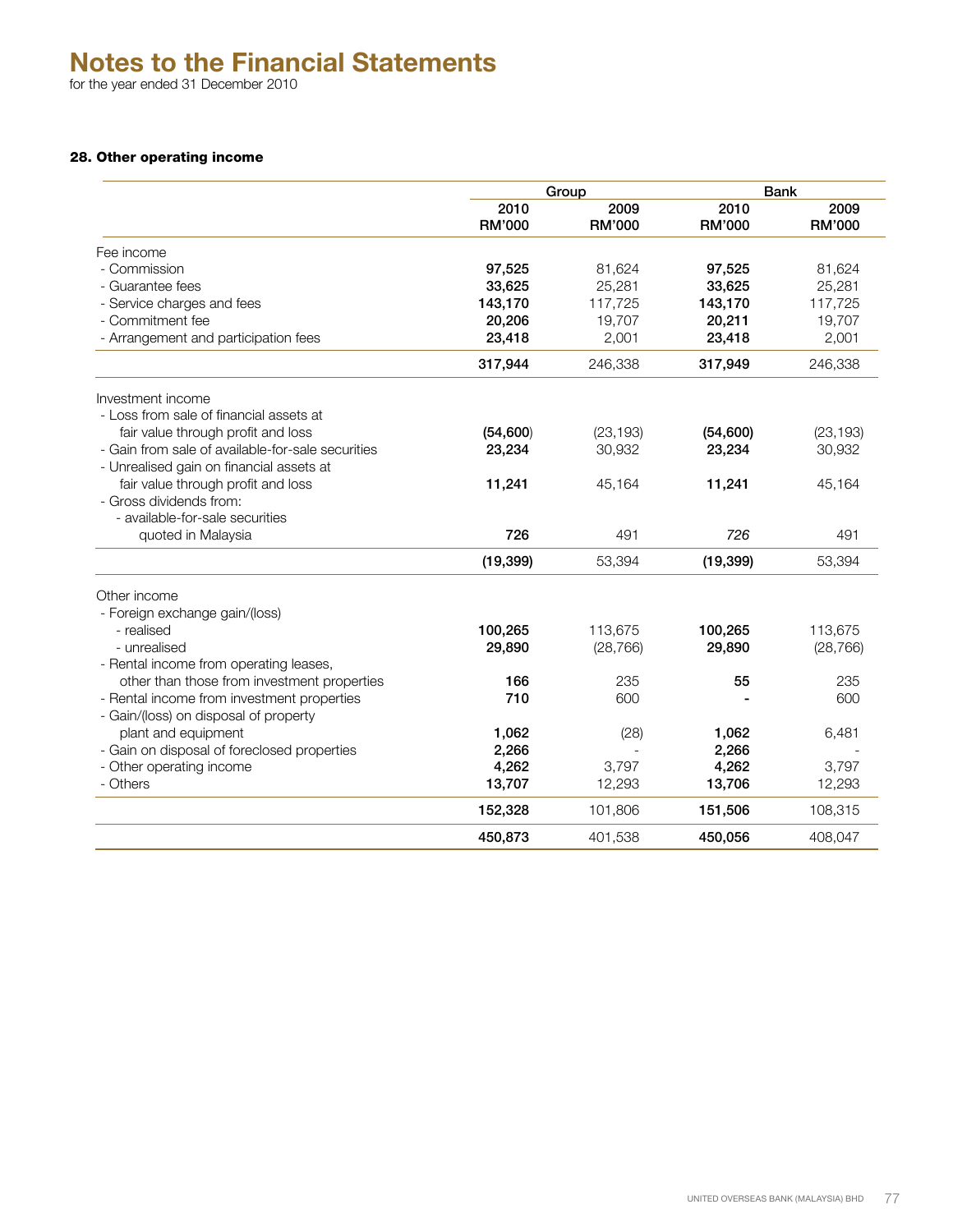for the year ended 31 December 2010

# 29. Other operating expenses

|                                                               | Group                 |                       | <b>Bank</b>           |                       |
|---------------------------------------------------------------|-----------------------|-----------------------|-----------------------|-----------------------|
|                                                               | 2010<br><b>RM'000</b> | 2009<br><b>RM'000</b> | 2010<br><b>RM'000</b> | 2009<br><b>RM'000</b> |
| Personnel expenses                                            | 331,396               | 280,217               | 327,837               | 279,747               |
| Establishment related expenses                                | 115,237               | 114,382               | 127,049               | 113,311               |
| Promotion and marketing related expenses                      | 27,132                | 22,381                | 29,403                | 23,177                |
| General administrative expenses                               | 117,073               | 85,063                | 116,500               | 84,896                |
|                                                               | 590,838               | 502,043               | 600,789               | 501,131               |
| Personnel expenses                                            |                       |                       |                       |                       |
| - Wages, salaries and bonus                                   | 253,167               | 218,127               | 250,084               | 217,730               |
| - Defined contribution retirement plan                        | 40,485                | 34,486                | 40,057                | 34,433                |
| - Other employee benefits                                     | 37,744                | 27,604                | 37,696                | 27,584                |
|                                                               | 331,396               | 280,217               | 327,837               | 279,747               |
| Establishment related expenses<br>- Depreciation of property, |                       |                       |                       |                       |
| plant and equipment                                           | 38,126                | 38,678                | 33,574                | 38,606                |
| - Depreciation of investment property                         | 180                   | 180                   |                       | 180                   |
| - Amortisation of prepaid land lease payments                 | 660                   | 660                   |                       | 660                   |
| - Hire of equipment                                           | 93                    | 54                    | 93                    | 54                    |
| - Information technology costs                                | 11,514                | 12,499                | 11,514                | 12,499                |
| - Repair and maintenance                                      | 16,080                | 15,477                | 15,669                | 15,442                |
| - Rental of premises                                          | 10,131                | 8,665                 | 24,897                | 8,619                 |
| - Others                                                      | 38,453                | 38,169                | 41,302                | 37,251                |
|                                                               | 115,237               | 114,382               | 127,049               | 113,311               |
| Promotion and marketing related expenses                      |                       |                       |                       |                       |
| - Advertising and publicity                                   | 14,721                | 12.323                | 14,706                | 12,322                |
| - Others                                                      | 12,411                | 10,058                | 14,697                | 10,855                |
|                                                               | 27,132                | 22,381                | 29,403                | 23,177                |
|                                                               |                       |                       |                       |                       |
| General administrative expenses                               |                       |                       |                       |                       |
| - Fees and commissions paid                                   | 68,885                | 38,482                | 68,549                | 38,430                |
| - Auditors' remuneration                                      | 440                   | 482                   | 423                   | 474                   |
| - Others                                                      | 47,748                | 46,099                | 47,528                | 45,992                |
|                                                               | 117,073               | 85,063                | 116,500               | 84,896                |
| The above expenditure includes the following:                 |                       |                       |                       |                       |
| CEO and directors' remuneration (Note 30)                     | 1,835                 | 1,666                 | 1,835                 | 1,666                 |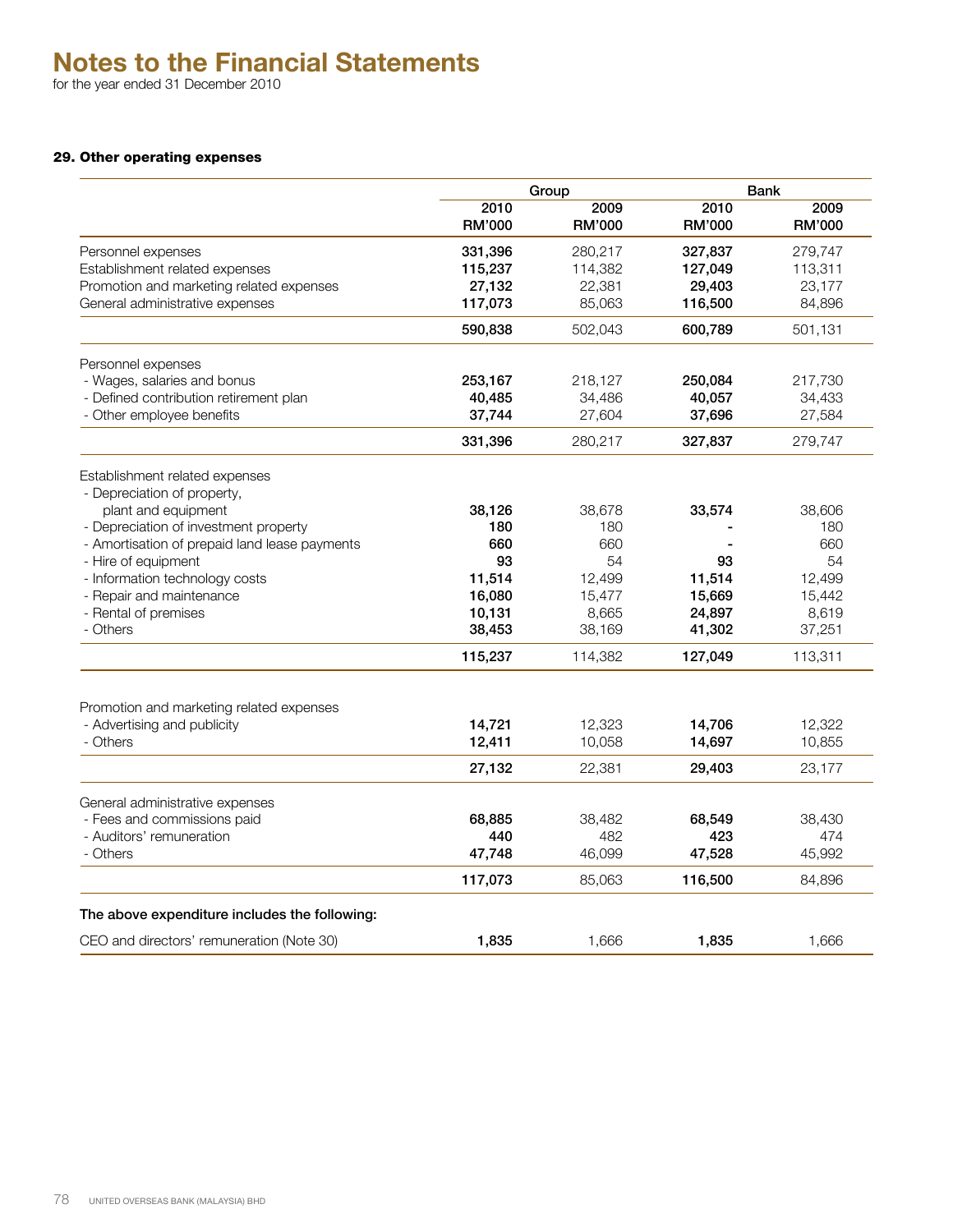for the year ended 31 December 2010

# 30. CEO and directors' remuneration

Remuneration in aggregate for all directors charged to the income statement for the year is as follows:

|                                 |                       | Group and Bank        |  |
|---------------------------------|-----------------------|-----------------------|--|
|                                 | 2010<br><b>RM'000</b> | 2009<br><b>RM'000</b> |  |
| CEO                             |                       |                       |  |
| - Salary and other remuneration | 801                   | 752                   |  |
| - Bonus                         | 530                   | 435                   |  |
| - Fees                          | 40                    | 40                    |  |
| - Benefits-in-kind              | 4                     | 4                     |  |
| Non-executive Directors         |                       |                       |  |
| - Fees                          | 460                   | 435                   |  |
| Total                           | 1,835                 | 1,666                 |  |

The number of directors of the Group and the Bank whose total remuneration during the financial year fell within the following bands is analysed below:

|                            |      | No. of Directors |  |
|----------------------------|------|------------------|--|
|                            | 2010 | 2009             |  |
| Executive director:        |      |                  |  |
| RM1,000,000 to RM1,500,000 |      |                  |  |
| Non-executive directors:   |      |                  |  |
| RM1 to RM50,000            |      |                  |  |
| RM50,001 to RM100,000      | д    | 5                |  |

The total remuneration (including benefit-in-kind) of the Directors of the the Bank are as follows:

|                                 | Remuneration received from the Bank |                       |                               |                                              |                        |  |
|---------------------------------|-------------------------------------|-----------------------|-------------------------------|----------------------------------------------|------------------------|--|
|                                 | Salary<br><b>RM'000</b>             | Fees<br><b>RM'000</b> | <b>Bonus</b><br><b>RM'000</b> | <b>Benefits-</b><br>in-kind<br><b>RM'000</b> | Total<br><b>RM'000</b> |  |
| 2010                            |                                     |                       |                               |                                              |                        |  |
| <b>Executive Director:</b>      |                                     |                       |                               |                                              |                        |  |
| Chan Kok Seong                  | 801                                 | 40                    | 530                           | 4                                            | 1,375                  |  |
| <b>Non-Executive Directors:</b> |                                     |                       |                               |                                              |                        |  |
| Wee Cho Yaw                     |                                     | 70                    |                               |                                              | 70                     |  |
| Wee Ee Cheong                   |                                     | 40                    |                               |                                              | 40                     |  |
| YABhg Tun Dato' Seri Utama      |                                     | 55                    |                               |                                              | 55                     |  |
| Dr Lim Chong Eu (deceased)      |                                     |                       |                               |                                              |                        |  |
| Ng Kee Wei                      |                                     | 60                    |                               |                                              | 60                     |  |
| Lim Kean Chye                   |                                     | 55                    |                               |                                              | 55                     |  |
| Lee Chin Yong, Francis          |                                     | 50                    |                               |                                              | 50                     |  |
| Ong Sea Eng, Terence            |                                     | 28                    |                               |                                              | 28                     |  |
| Abdul Latif Bin Yahaya          |                                     | 52                    |                               |                                              | 52                     |  |
| Datuk Abu Huraira Bin Abu Yazid | $\blacksquare$                      | 50                    |                               |                                              | 50                     |  |
|                                 | 801                                 | 500                   | 530                           | 4                                            | 1,835                  |  |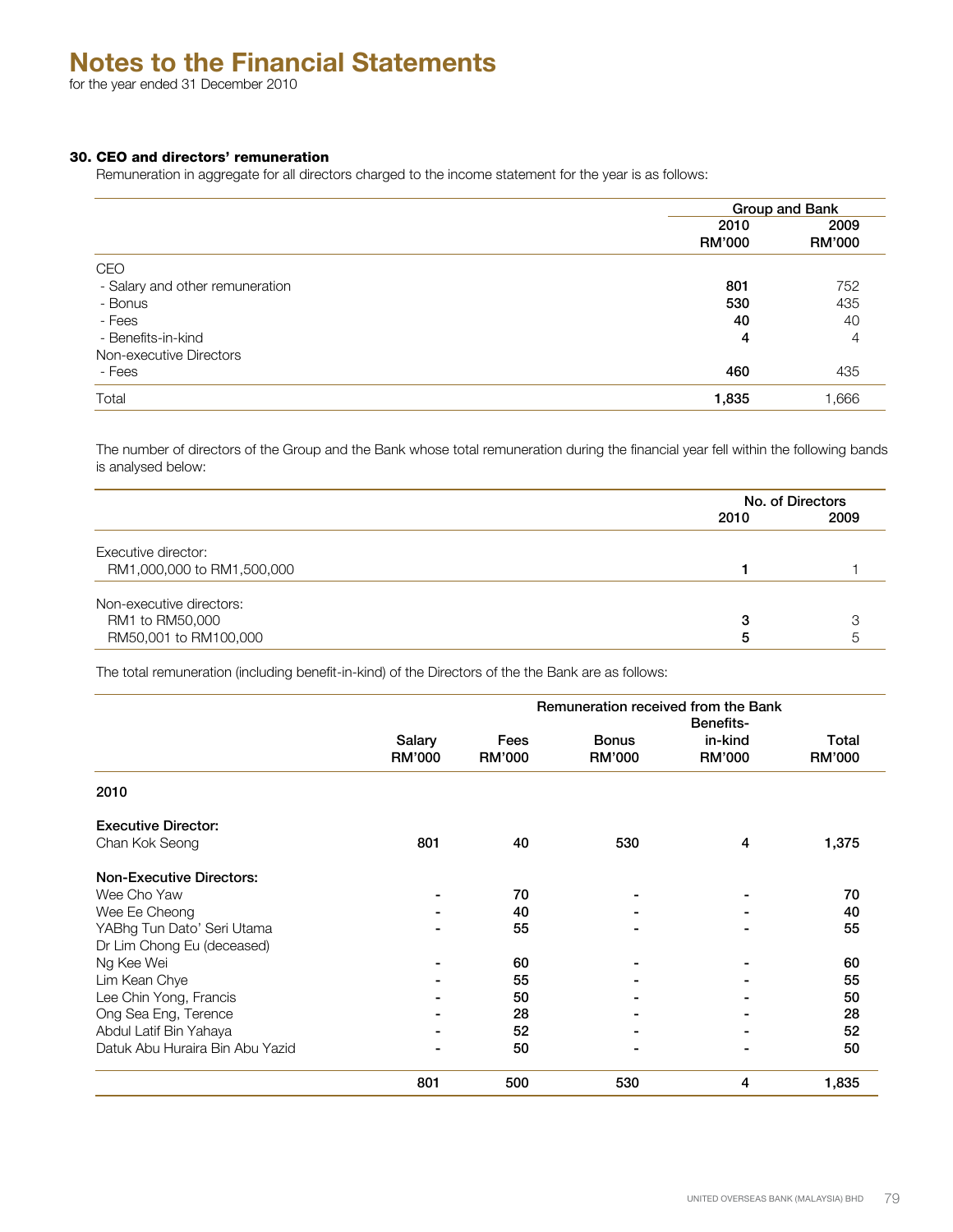# 31. Allowance for losses on loans, advances and financing

|                                                                                    | Group                 |                       |                       | <b>Bank</b>           |  |
|------------------------------------------------------------------------------------|-----------------------|-----------------------|-----------------------|-----------------------|--|
|                                                                                    | 2010<br><b>RM'000</b> | 2009<br><b>RM'000</b> | 2010<br><b>RM'000</b> | 2009<br><b>RM'000</b> |  |
| Allowance for impaired loans, advances and financing:<br>(a) Individual Impairment |                       |                       |                       |                       |  |
| - made in the financial year                                                       | 292,726               | 286.635               | 292,726               | 286,635               |  |
| - written back in the financial year                                               | (119, 521)            | (77, 221)             | (119, 521)            | (77, 221)             |  |
| (b) Collective Impairment                                                          |                       |                       |                       |                       |  |
| - made in the financial year                                                       | 120.600               | 7.480                 | 120,600               | 7,480                 |  |
| Impaired loans, advances and financing:                                            |                       |                       |                       |                       |  |
| - written off/(back)                                                               | 895                   | (30)                  | 895                   | (30)                  |  |
| - recovered                                                                        | (89, 225)             | (66, 137)             | (89, 215)             | (66, 137)             |  |
|                                                                                    | 205,475               | 150.727               | 205,485               | 150.727               |  |

#### 32. Income tax expense

|                                                           | Group         |               | <b>Bank</b>   |               |
|-----------------------------------------------------------|---------------|---------------|---------------|---------------|
|                                                           | 2010          | 2009          | 2010          | 2009          |
|                                                           | <b>RM'000</b> | <b>RM'000</b> | <b>RM'000</b> | <b>RM'000</b> |
| Income tax:                                               |               |               |               |               |
| Malaysian income tax in respect of current financial year | 229,213       | 219,748       | 229.179       | 219,738       |
| (Over)/underprovision in prior years                      | (14,663)      | 18,623        | (14, 657)     | 18,623        |
|                                                           | 214,550       | 238,371       | 214,522       | 238,361       |
| Deferred tax (Note 16):                                   |               |               |               |               |
| Relating to origination and                               |               |               |               |               |
| reversal of temporary differences                         | (25,004)      | (43, 186)     | (25,010)      | (43, 179)     |
| Under/(over)provision in prior years                      | 21,332        | (26, 827)     | 21,323        | (26, 827)     |
|                                                           | (3,672)       | (70,013)      | (3,687)       | (70,006)      |
|                                                           | 210,878       | 168,358       | 210,835       | 168,355       |

Domestic income tax is calculated at the Malaysian statutory tax rate of 25% (2009: 25%) of the estimated assessable profit for the year.

A reconciliation of income tax expense applicable to profit before taxation at the statutory income tax rate to income tax expense at the effective income tax rate of the Group and of the Bank is as follows:

|                                                        |                       | Group                 | Bank                  |                       |
|--------------------------------------------------------|-----------------------|-----------------------|-----------------------|-----------------------|
|                                                        | 2010<br><b>RM'000</b> | 2009<br><b>RM'000</b> | 2010<br><b>RM'000</b> | 2009<br><b>RM'000</b> |
| Profit before taxation                                 | 829,955               | 688,482               | 794.694               | 701,117               |
| Taxation at Malaysian statutory tax rate of 25%        |                       |                       |                       |                       |
| (2009:25%)                                             | 207,489               | 172.120               | 198,673               | 175,279               |
| Income not subject to tax                              | (734)                 | (114)                 | (734)                 | (114)                 |
| Expenses not deductible for tax purposes               | 6.241                 | 1.398                 | 6,230                 | 1,394                 |
| Effects of share of associates' post-tax (profit)/loss |                       |                       |                       |                       |
| included in Group's profit before taxation             | (8,787)               | 3.158                 |                       |                       |
| (Over)/underprovision of tax expense in prior years    | (14,663)              | 18.623                | (14, 657)             | 18.623                |
| Under/(over)provision of deferred tax in prior years   | 21,332                | (26, 827)             | 21,323                | (26, 827)             |
| Tax expense for the year                               | 210,878               | 168.358               | 210.835               | 168.355               |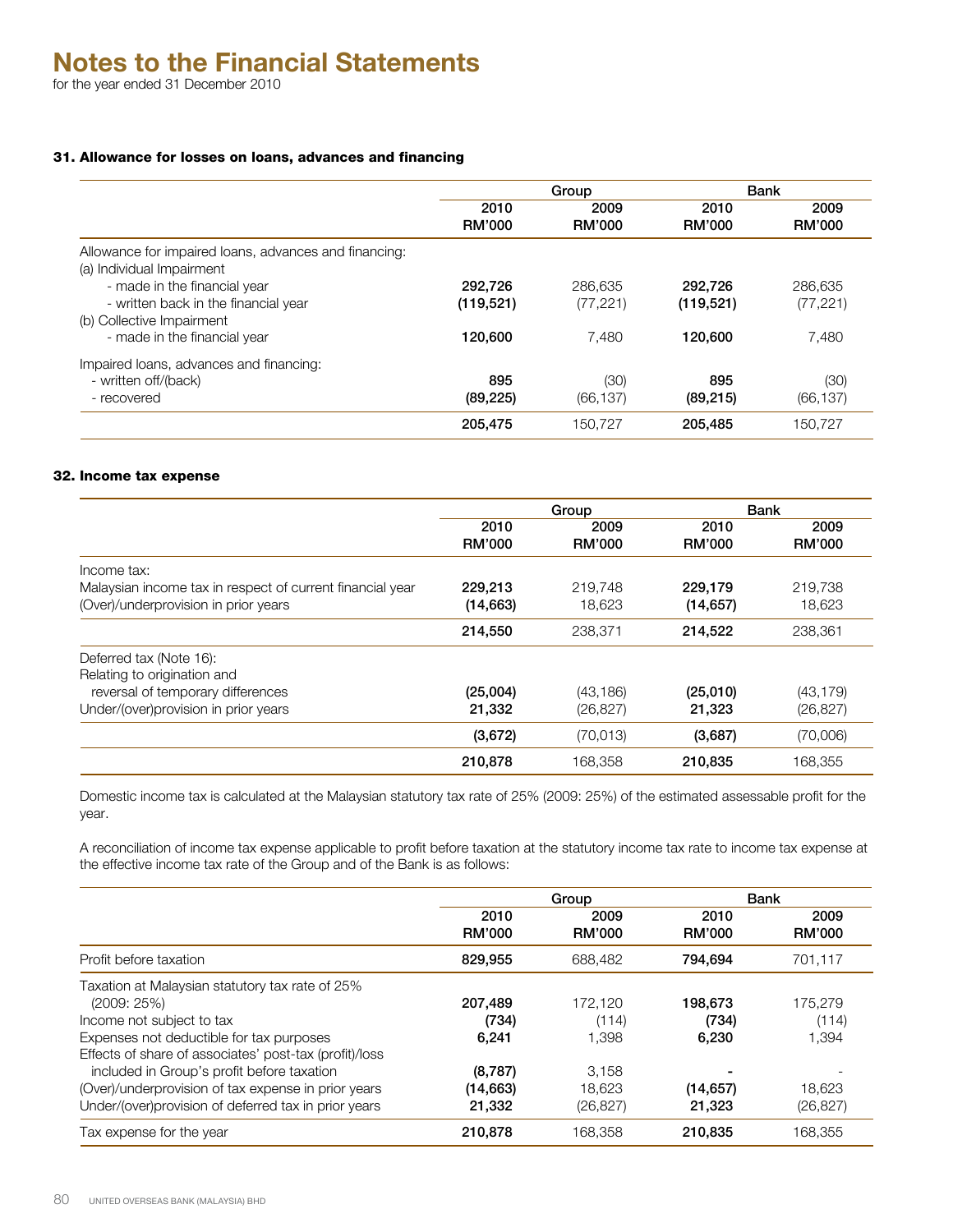# 33. Earnings per share

The earnings per ordinary share of the Group has been calculated based on the net profit after taxation of RM619,077,000 (2009: RM520,124,000) and on the number of ordinary shares of RM1 each in issue during the year of 470,000,000 (2009: 470,000,000).

# 34. Dividends

|                         |                                            | Group and Bank                                        |                                            |                                                       |  |
|-------------------------|--------------------------------------------|-------------------------------------------------------|--------------------------------------------|-------------------------------------------------------|--|
|                         |                                            | 2010                                                  |                                            | 2009                                                  |  |
|                         | <b>Net</b><br>dividend<br>per share<br>sen | Amount of<br>dividend,<br>net of tax<br><b>RM'000</b> | <b>Net</b><br>dividend<br>per share<br>sen | Amount of<br>dividend,<br>net of tax<br><b>RM'000</b> |  |
| Proposed final dividend | 43.5                                       | 204,450                                               | 5.9                                        | 27,848                                                |  |

At the forthcoming Annual General Meeting, a final dividend in respect of the financial year ended 31 December 2010, of 58% less 25% taxation on 470,000,000 ordinary shares of RM1 each, amounting to dividend payable of RM204,450,000 (43.5 sen net per ordinary share) will be proposed for shareholders' approval. The financial statements for the current financial year do not reflect this proposed dividend. Such dividend, if approved by the shareholders, will be accounted for in equity as an appropriation of retained profits in the financial year ending 31 December 2011.

# 35. Significant related party transactions and balances

# (a) Related parties and relationships

The related parties of and their relationship (other than those disclosed in Notes 11 and 12 to the financial statements) with the Bank are as follows:

#### Related parties **Relationship** Relationship

United Overseas Bank Limited Ultimate holding company Chung Khiaw Bank (Malaysia) Bhd **Holding company** Holding company Chung Khiaw Realty Limited **Chung Khiaw Realty Limited Chung Khiaw Realty Limited Other related parties** 

# (b) Key management personnel

Key management personnel are defined as those persons having authority and responsibility for planning, directing and controlling the activities of the Group and the Bank either directly or indirectly. The key management personnel of the Group and the Bank includes Non-Executive Directors of the Bank and certain members of senior management of the Bank.

A number of banking transactions are entered into with related parties in the normal course of business. These include loans, deposits and foreign currency transactions. These significant related party transactions were carried out on commercial terms and at market rates. In addition to related party disclosures mentioned elsewhere in the financial statements, set out below are other significant related party transactions and balances. The related party transactions described below were carried out on terms and conditions obtainable in transactions with unrelated parties unless otherwise stated.

|                           | Ultimate<br>holding<br>company<br><b>RM'000</b> | <b>Subsidiaries</b><br><b>RM'000</b> | Associates<br><b>RM'000</b> | Key<br>management<br>personnel<br><b>RM'000</b> | Other<br>related<br>companies<br><b>RM'000</b> |
|---------------------------|-------------------------------------------------|--------------------------------------|-----------------------------|-------------------------------------------------|------------------------------------------------|
| 2010                      |                                                 |                                      |                             |                                                 |                                                |
| Income                    |                                                 |                                      |                             |                                                 |                                                |
| - Interest on placements, |                                                 |                                      |                             |                                                 |                                                |
| loans and advances        | 15,699                                          | 5,339                                | 1,213                       | 153                                             |                                                |
| - Rental income           |                                                 |                                      |                             |                                                 |                                                |
| - Commission income       | 54                                              | 11                                   |                             |                                                 |                                                |
| - Dividend income         |                                                 |                                      |                             |                                                 |                                                |
| - Service charges income  | 830                                             |                                      |                             |                                                 |                                                |
|                           | 16,583                                          | 5,350                                | 1,213                       | 153                                             |                                                |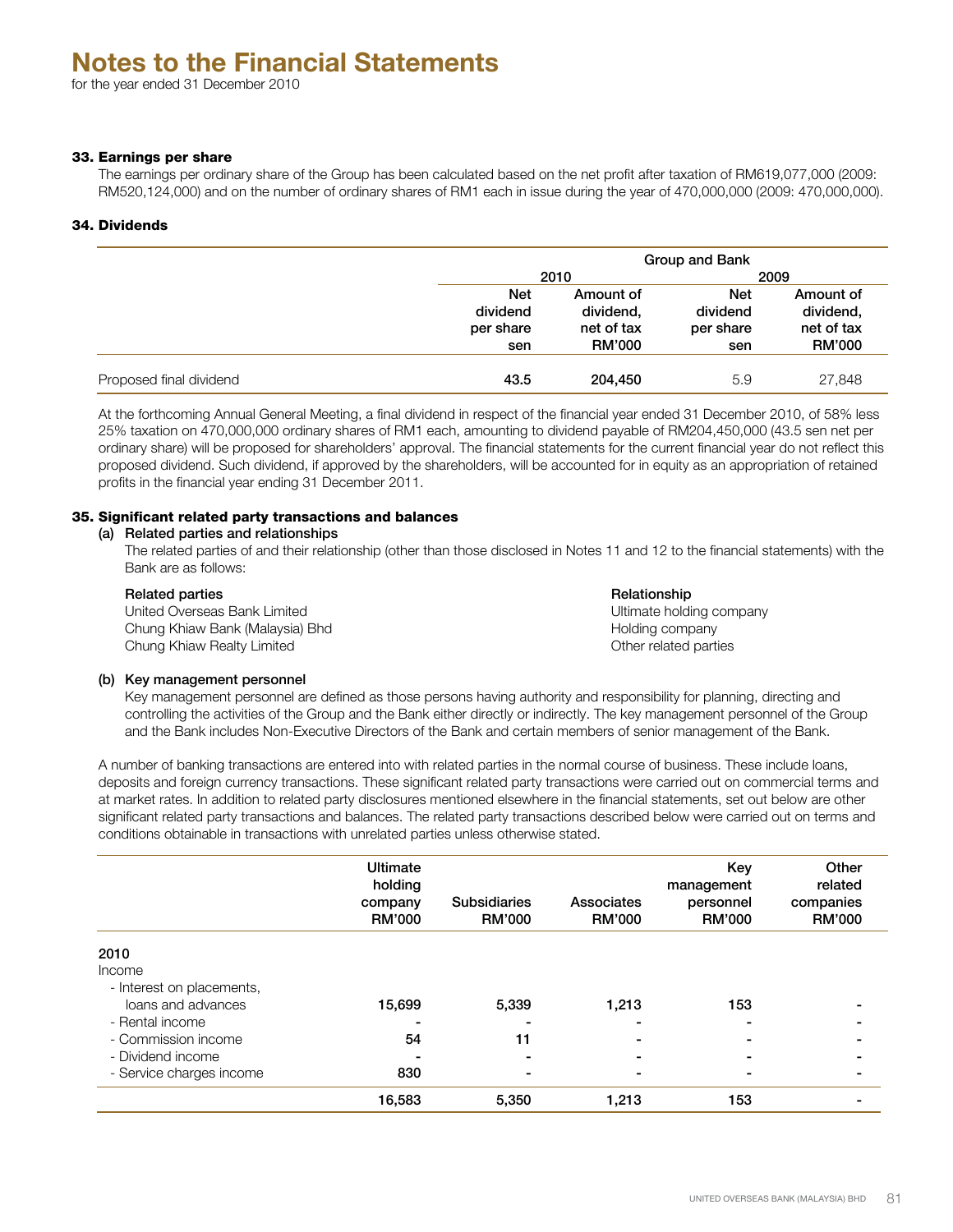# 35. Significant related party transactions and balances (continued)

|                                                                                      | <b>Ultimate</b><br>holding<br>company<br>RM'000 | <b>Subsidiaries</b><br><b>RM'000</b> | Associates<br><b>RM'000</b> | Key<br>management<br>personnel<br><b>RM'000</b> | Other<br>related<br>companies<br>RM'000 |  |
|--------------------------------------------------------------------------------------|-------------------------------------------------|--------------------------------------|-----------------------------|-------------------------------------------------|-----------------------------------------|--|
| 2010 (continued)                                                                     |                                                 |                                      |                             |                                                 |                                         |  |
| Expenditure                                                                          |                                                 |                                      |                             |                                                 |                                         |  |
| - Interest on deposits                                                               | 55,633                                          | 13                                   | 550                         | 365                                             | 436                                     |  |
| - Rental expense<br>- Other expense                                                  | 2,300                                           | 14,987<br>4,004                      |                             |                                                 | 560                                     |  |
|                                                                                      | 57,933                                          | 19,004                               | 550                         | 365                                             | 996                                     |  |
|                                                                                      |                                                 |                                      |                             |                                                 |                                         |  |
| Amount due from<br>- Cash and short-term funds                                       | 332,354                                         |                                      |                             |                                                 | 42                                      |  |
| - Loans, advances and financing                                                      |                                                 | 180,215                              | 25,933                      | 6,626                                           |                                         |  |
| - Other assets                                                                       |                                                 | 646                                  |                             |                                                 |                                         |  |
|                                                                                      | 332,354                                         | 180,861                              | 25,933                      | 6,626                                           | 42                                      |  |
| Amount due to                                                                        |                                                 |                                      |                             |                                                 |                                         |  |
| - Deposits from customers<br>- Deposits and placements of banks                      |                                                 | 14,892                               | 610                         | 26,614                                          | 27,654                                  |  |
| and other financial institutions                                                     | 223,620                                         |                                      | 32,164                      |                                                 | 18                                      |  |
| - Other liabilities                                                                  | 112,921                                         |                                      |                             |                                                 |                                         |  |
|                                                                                      | 336,541                                         | 14,892                               | 32,774                      | 26,614                                          | 27,672                                  |  |
| 2009<br>Income<br>- Interest on placements, loans and<br>advances<br>- Rental income | 25,629<br>41                                    |                                      | 726                         | 117                                             | 127                                     |  |
| - Commission income                                                                  | 42                                              |                                      |                             |                                                 |                                         |  |
| - Dividend income                                                                    | 732                                             |                                      |                             |                                                 |                                         |  |
| - Gain on disposal of land and buildings                                             | $\sim$                                          | 6,508                                |                             |                                                 |                                         |  |
|                                                                                      | 26,444                                          | 6,508                                | 726                         | 117                                             | 127                                     |  |
| Expenditure                                                                          |                                                 |                                      |                             |                                                 |                                         |  |
| - Interest on deposits<br>- Rental expense                                           | 50,916<br>3,000                                 |                                      | 570                         | 714                                             | 193<br>541                              |  |
|                                                                                      | 53,916                                          |                                      | 570                         | 714                                             | 734                                     |  |
|                                                                                      |                                                 |                                      |                             |                                                 |                                         |  |
| Amount due from<br>- Cash and short-term funds<br>- Loans, advances and financing    | 835,020                                         | 175,760                              | 19,672                      | 4,181                                           | 633                                     |  |
| - Other assets                                                                       |                                                 | 594                                  |                             |                                                 |                                         |  |
|                                                                                      | 835,020                                         | 176,354                              | 19,672                      | 4,181                                           | 633                                     |  |
| Amount due to                                                                        |                                                 |                                      |                             |                                                 |                                         |  |
| - Deposits from customers<br>- Deposits and placements of banks                      |                                                 | 415                                  | 3,777                       | 25,106                                          | 18,476                                  |  |
| and other financial institutions<br>- Other liabilities                              | 1,362,519<br>108,965                            |                                      | 24,518                      |                                                 | 17                                      |  |
|                                                                                      | 1,471,484                                       | 415                                  | 28,295                      | 25,106                                          | 18,493                                  |  |
|                                                                                      |                                                 |                                      |                             |                                                 |                                         |  |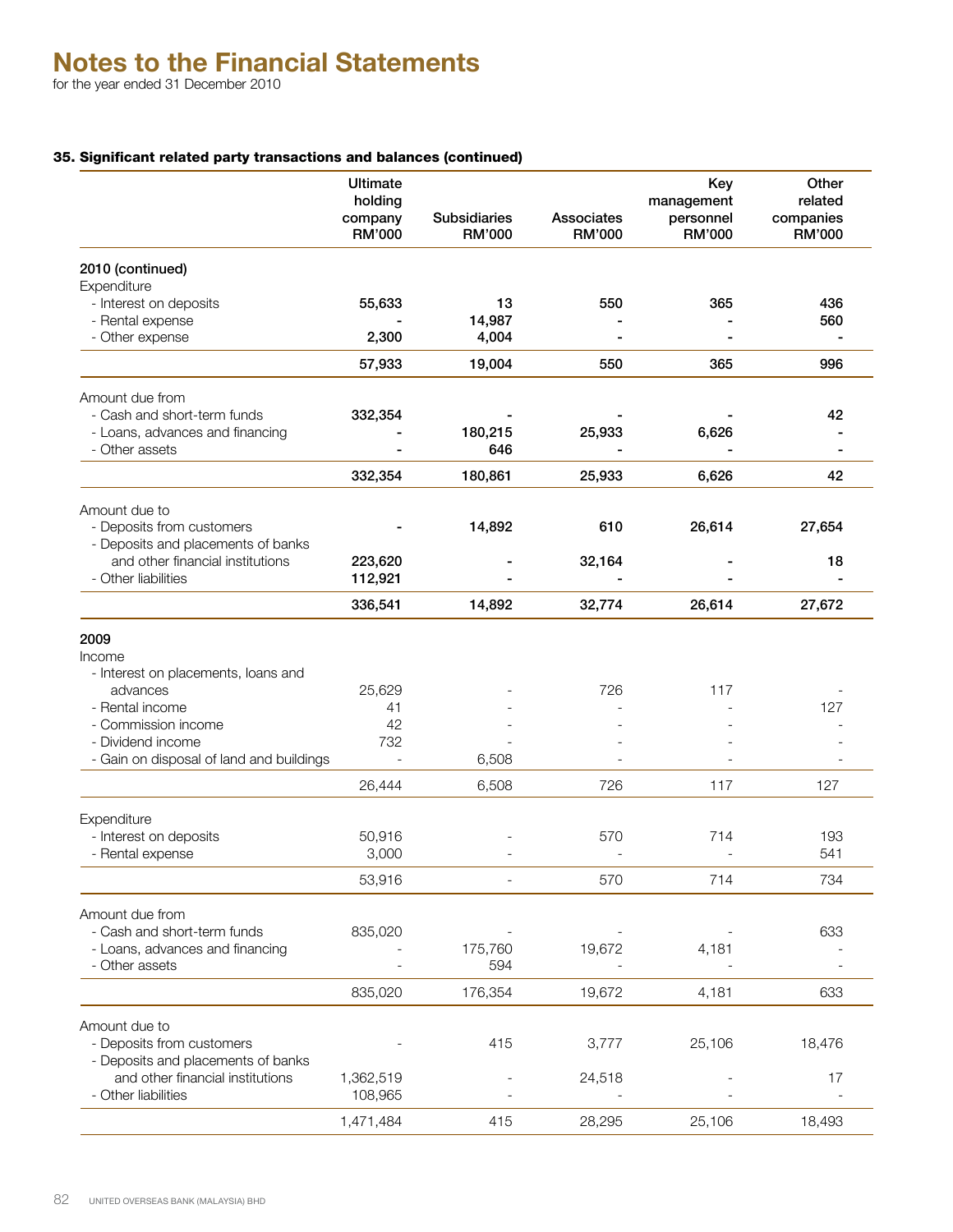# 35. Significant related party transactions and balances (continued)

The remuneration of key management personnel included in the income statement was as follows:

|                                                           | Group and Bank        |                       |  |
|-----------------------------------------------------------|-----------------------|-----------------------|--|
|                                                           | 2010<br><b>RM'000</b> | 2009<br><b>RM'000</b> |  |
| Short-term employee benefits<br>Post employment benefits: | 14,411                | 8,224                 |  |
| Defined contribution retirement plan                      | 2,075                 | 1,340                 |  |
| Share based payment*                                      | 3,509                 | 1,808                 |  |
|                                                           | 19,995                | 11,372                |  |

\* In the previous financial year, key management personnel of the Bank were granted options to subscribe in shares of the ultimate holding company under the its Restricted Share Plan and Share Appreciation Rights Plan. As at 31 December 2010 the number of options held by key management personnel under these two plans were 66,650 (2009: 46,100) and 148,500 (2009: 87,150), respectively.

#### 36. Commitments and contingencies

In the normal course of business, the Bank makes various commitments and incurs certain contingent liabilities with legal recourse to its customers. No material losses are anticipated as a result of these transactions.

|                                                         | Group and Bank |               |               |  |  |  |
|---------------------------------------------------------|----------------|---------------|---------------|--|--|--|
|                                                         |                | Credit        | <b>Risk</b>   |  |  |  |
|                                                         | Principal      | equivalent    | weighted      |  |  |  |
| 2010                                                    | amount         | amount        | amount        |  |  |  |
|                                                         | <b>RM'000</b>  | <b>RM'000</b> | <b>RM'000</b> |  |  |  |
| Direct credit substitutes                               | 1,659,443      | 1,659,443     | 1,073,401     |  |  |  |
| Transaction-related contingent items                    | 1,565,669      | 782,964       | 467,133       |  |  |  |
| Short-term self-liquidating trade-related contingencies | 321,933        | 64,387        | 47,733        |  |  |  |
| Foreign exchange related contracts                      |                |               |               |  |  |  |
| - less than one year                                    | 8,087,126      | 199,476       | 46,229        |  |  |  |
| Interest rate related contracts                         |                |               |               |  |  |  |
| - less than one year                                    | 7,341,125      | 30,347        | 8,923         |  |  |  |
| - more than one year to less than five years            | 14,807,248     | 413,264       | 170,541       |  |  |  |
| - five years and above                                  | 2,204,303      | 163,376       | 101,501       |  |  |  |
| Equity related contracts                                |                |               |               |  |  |  |
| - less than one year                                    | 173,155        | 5,195         | 1,235         |  |  |  |
| - more than one year to less than five years            | 105,816        | 4,233         | 1,915         |  |  |  |
| Others                                                  | 11,525,358     | 1,081,859     | 174,924       |  |  |  |
| Total                                                   | 47,791,176     | 4,404,543     | 2,093,536     |  |  |  |
| 2009                                                    |                |               |               |  |  |  |
| Direct credit substitutes                               | 1,382,564      | 1,382,564     | 1,089,443     |  |  |  |
| Transaction-related contingent items                    | 1,394,726      | 697,363       | 468,582       |  |  |  |
| Short-term self-liquidating trade-related contingencies | 422,051        | 84,410        | 78,583        |  |  |  |
| Irrevocable commitments to extend credit                |                |               |               |  |  |  |
| - maturity more than one year                           | 1,550,700      |               |               |  |  |  |
| - maturity less than one year                           | 12,565,656     |               |               |  |  |  |
| Foreign exchange related contracts                      |                |               |               |  |  |  |
| - less than one year                                    | 3,532,561      | 62,203        | 18,946        |  |  |  |
| - more than one year to less than five years            | 673,234        | 51,192        | 10,238        |  |  |  |
| Interest rate related contracts                         |                |               |               |  |  |  |
| - less than one year                                    | 4,230,129      | 17,350        | 3,470         |  |  |  |
| - more than one year to less than five years            | 16,734,931     | 565,851       | 113,170       |  |  |  |
| - five years and above                                  | 1,980,000      | 161,292       | 32,259        |  |  |  |
| Others                                                  | 1,900,464      |               |               |  |  |  |
| Total                                                   | 46,367,016     | 3,022,225     | 1,814,691     |  |  |  |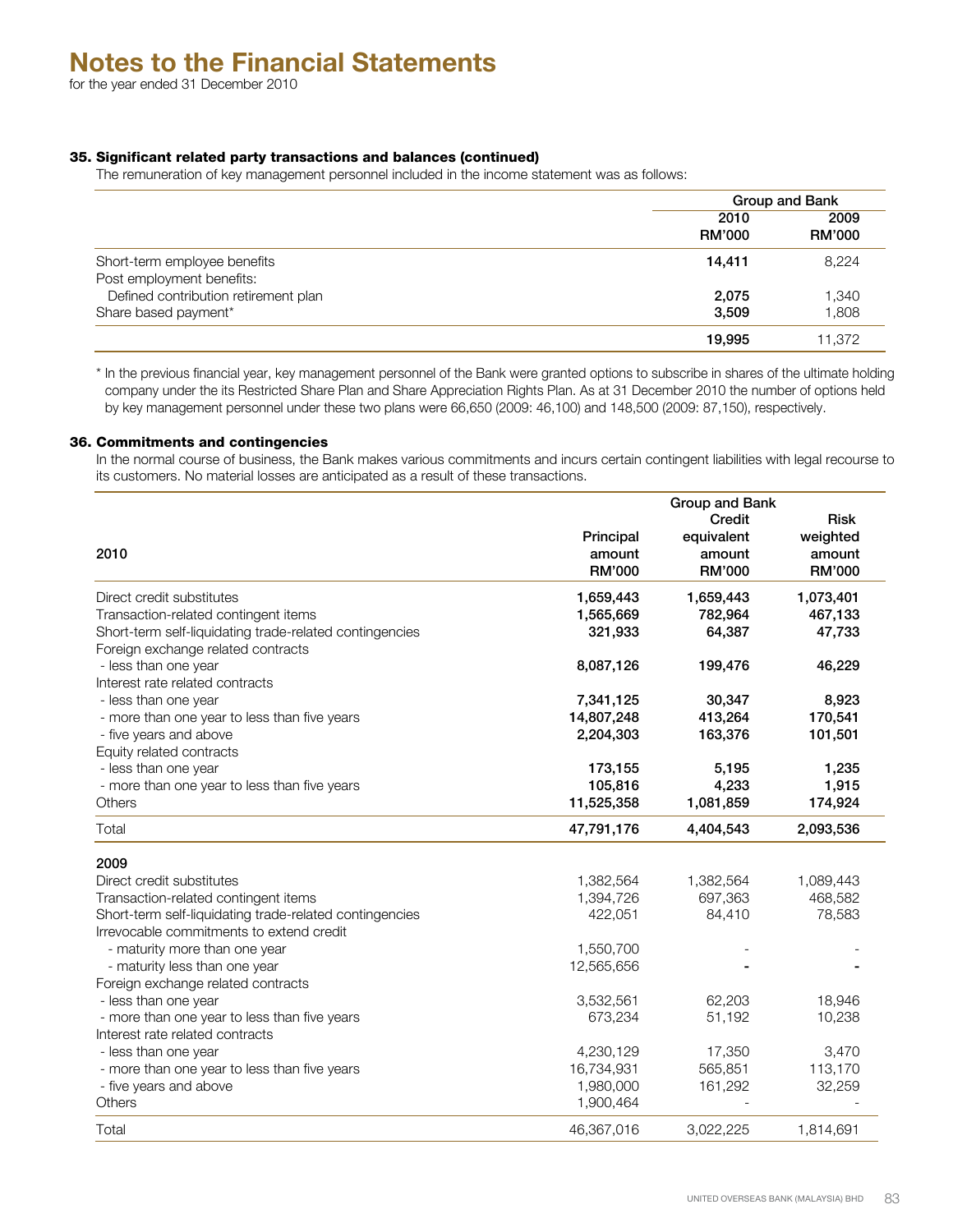for the year ended 31 December 2010

#### 36. Commitments and contingencies (continued)

The credit equivalent amount is arrived at using the credit conversion factor as per Bank Negara Malaysia guidelines.

Foreign exchange and interest rate related contracts for the Group and the Bank are subject to market risk and credit risk.

The Bank has implemented the Basel II IRB approach for weighted assets computation effective from June 2010.

#### 37. Capital commitments

|                                                                                                                                  |                       | Group and Bank        |  |  |
|----------------------------------------------------------------------------------------------------------------------------------|-----------------------|-----------------------|--|--|
|                                                                                                                                  | 2010<br><b>RM'000</b> | 2009<br><b>RM'000</b> |  |  |
| Capital expenditure for property, plant and equipment:<br>- authorised and contracted for<br>- authorised but not contracted for | 54,294<br>21.012      | 34,424<br>11.831      |  |  |
|                                                                                                                                  | 75,306                | 46.255                |  |  |

# 38. Lease commitments

#### The Group as Lessee

The Group and the Bank have non-cancellable long term lease commitments in respect of related premises and equipment on hire, all of which are classified as operating leases.

A summary of the non-cancellable long term commitments, net of sub-leases is as follows:

|                                                                                    | Group                                          |        | <b>Bank</b>           |                       |  |
|------------------------------------------------------------------------------------|------------------------------------------------|--------|-----------------------|-----------------------|--|
|                                                                                    | 2009<br>2010<br><b>RM'000</b><br><b>RM'000</b> |        | 2010<br><b>RM'000</b> | 2009<br><b>RM'000</b> |  |
| Future minimum rentals payments:<br>Not later than 1 year<br>Later than 1 year and | 7,463                                          | 6,131  | 7,397                 | 6,086                 |  |
| not later than 5 years                                                             | 5,095                                          | 5.794  | 5,082                 | 5,780                 |  |
|                                                                                    | 12,558                                         | 11.925 | 12.479                | 11.866                |  |

#### 39. Financial risk management

The Bank's business activities involve the use of financial instruments, including derivatives. These activities expose the Bank to a variety of financial risks, mainly credit risk, foreign exchange risk, interest rate risk and liquidity risk.

The Bank's financial risks are centrally managed by the various specialist committees within the delegated authority by the Board of Directors. These various specialist committees formulate, review and approve policies and limits to monitor and manage risk exposures under their respective supervision. The major policy decisions and proposals approved by these committees are subject to further review by the Executive Committee and/or Board of Directors.

The Risk Management Division assumes the independent oversight of risks undertaken by the Bank, and takes the lead in the formulation and approval of risk policies, controls and processes. The Market Risk Control Unit within the Risk Management Division enforces Global Markets and Investment Management's compliance with trading policies and limits. This is further enhanced by the periodic risk assessment audit carried out by the Bank's Internal Audit.

The main financial risks that the Bank is exposed to and how they are being managed are set out below:

#### (a) Credit Risk

Credit risk is defined as the risk of loss arising from any failure by a borrower or a counterparty to fulfill its financial obligations as and when they fall due.

The Executive Committee (EXCO) is delegated the authority by the Board of Directors to oversee all credit matters. It also oversees the implementation of the Bank's Basel II Internal Ratings-Based Approach ("IRBA") framework and the respective IRBA models and risk estimates.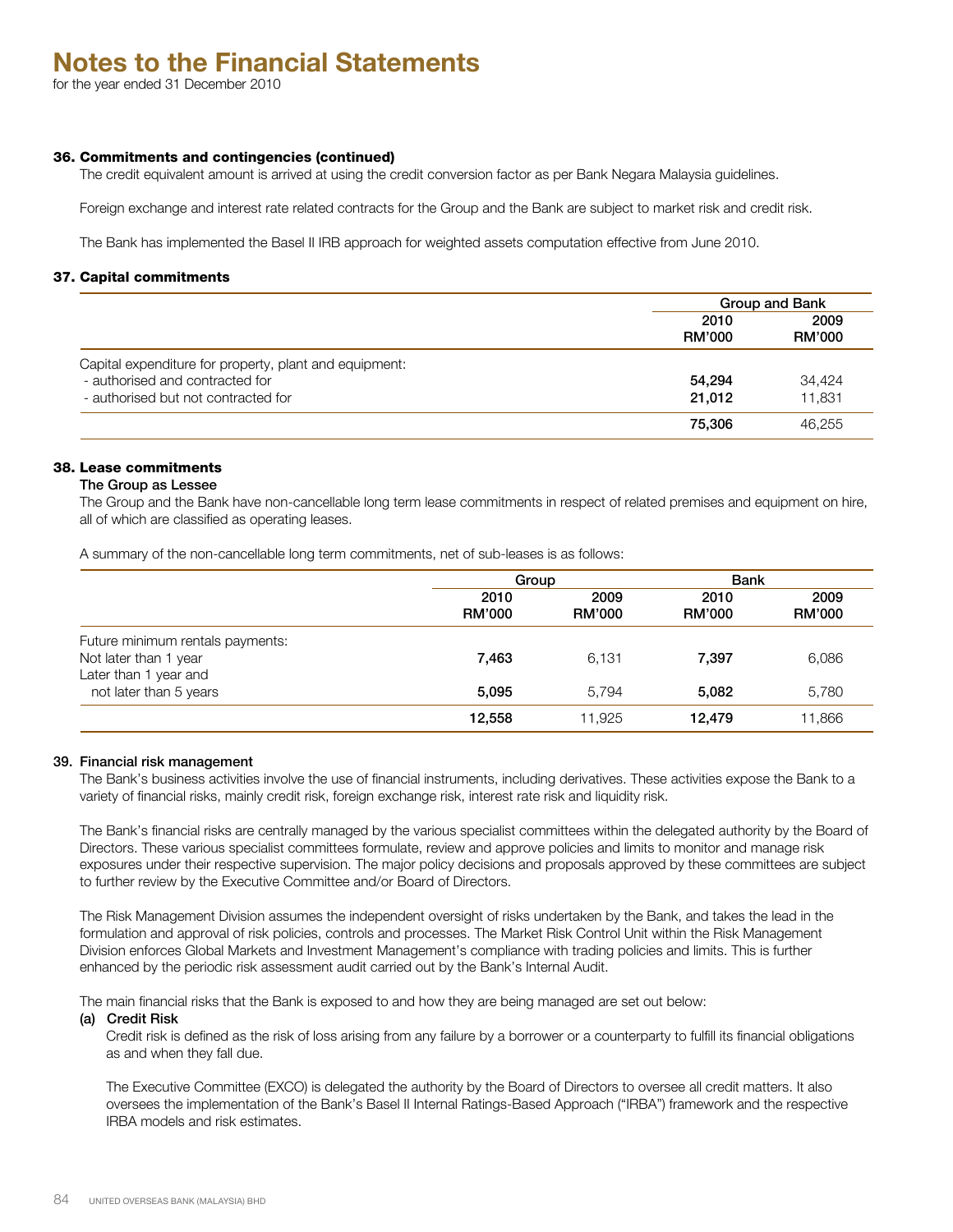# 39. Financial risk management (continued)

# (a) Credit Risk (continued)

Collateral is taken whenever possible to mitigate the credit risk assumed. The value of the collateral is monitored periodically. The frequency of valuation depends on the type, liquidity and volatility of the collateral value. The main types of collateral taken by the Bank are cash, marketable securities, real estate, equipment and inventory. Policies and processes are in place to monitor collateral concentration.

Credit risk exposures are managed through a robust credit underwriting, structuring and monitoring process. The process includes monthly review of all non-performing and special mention loans, ensuring credit quality and the timely recognition of asset impairment. In addition, credit review and audit are performed regularly to proactively manage any delinquency, minimise undesirable concentrations, maximise recoveries, and ensure that credit policies and procedures are complied with. Past dues and credit limit excesses are tracked and analysed by business and product lines. Significant trends are reported to the Credit Management Committee and the Executive Committee.

# (i) Credit exposure

|                                              | Group         | Bank          |
|----------------------------------------------|---------------|---------------|
|                                              | 2010          | 2010          |
|                                              | <b>RM'000</b> | <b>RM'000</b> |
| Cash and short-term funds                    | 9,270,889     | 9,270,889     |
| Securities purchased under resale agreements | 149,973       | 149,973       |
| Deposits and placements with                 |               |               |
| financial institutions                       | 10,889        | 10,889        |
| Financial assets at fair Value               |               |               |
| through profit and loss                      | 2,275,075     | 2,275,075     |
| Available-for-sale ("AFS") securities        | 3,517,612     | 3,517,612     |
| Loans, advances and financing                | 34,387,818    | 34,568,033    |
| Derivative financial assets                  | 244,248       | 244,248       |
| <b>Others</b>                                | 73,367        | 73,367        |
|                                              | 49,929,871    | 50,110,086    |
| Other assets not subject to credit risk      | 774,365       | 543,550       |
|                                              | 50,704,236    | 50,653,636    |
| Contingent assets                            | 36,265,818    | 36,265,818    |
| Commitments                                  | 11,525,358    | 11,525,358    |
|                                              | 98,495,412    | 98,444,812    |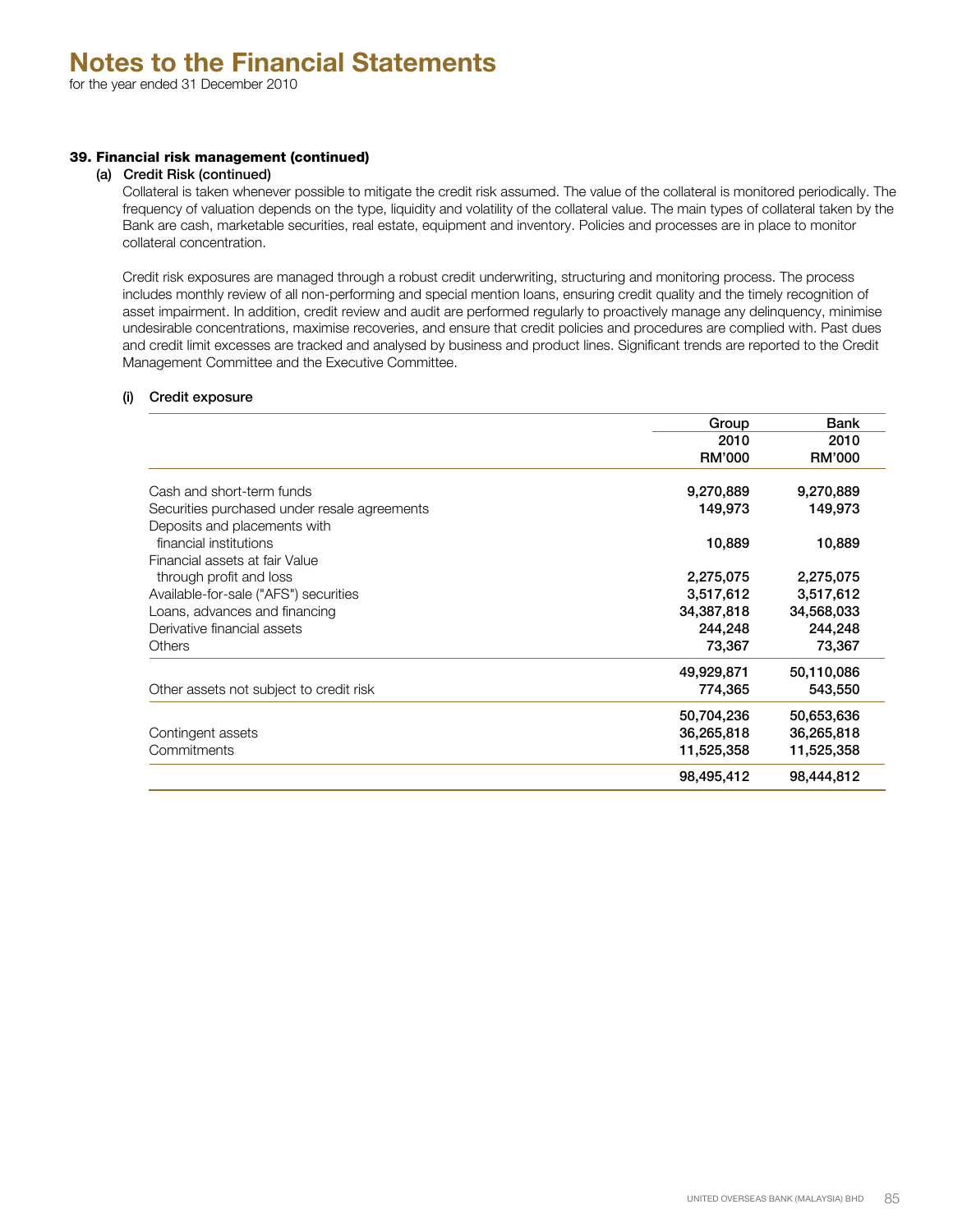# 39. Financial risk management (continued)

(a) Credit risk (continued)

(ii) The following table set out the credit risk concentration by economic sectors of the Group and the Bank:

| purchased under<br>Fair value<br>Individual<br>resale agreements<br>Loans,<br>Commitments<br>and placements<br>through<br>Available-<br>advances<br>impairment<br>and and collective<br>Group<br>with financial<br>profit and<br>for-sale<br>Other<br>and<br>2010<br>institutions<br>securities<br>financing<br>impairment<br>assets<br><b>Total Contingencies</b><br>loss<br><b>RM'000</b><br>RM'000<br>RM'000<br>RM'000<br>RM'000<br>RM'000<br>RM'000<br>RM'000<br>Agriculture, hunting,<br>forestry and fishing<br>266,054<br>(5,790)<br>260,264<br>249,688<br>71,633<br>(1, 132)<br>70,501<br>Mining and quarrying<br>327,457<br>5,013,507<br>(220, 606)<br>4,792,901<br>Manufacturing<br>4,159,636<br>49,116<br>48,340<br>Electricity, gas and water<br>(776)<br>127,996<br>40,293<br>1,936,901<br>(49, 920)<br>2<br>1,927,276<br>2,809,493<br>Construction<br>Wholesale & retail trade<br>5,069,577<br>4,938,449<br>and restaurants & hotels<br>(131, 128)<br>3,396,147<br>Transport, storage,<br>and communication<br>184,057<br>28,924<br>354,490<br>(7,071)<br>4,719<br>565,119<br>136,812<br>Finance, insurance,<br>9,431,751<br>2,004,197<br>3,305,008<br>1,875,862<br>(39, 302)<br>311,406<br>16,888,922<br>32,674,512<br>and business services<br>1,089<br>1,740,358<br>(29, 370)<br>1,712,077<br>Real estate<br>244,324<br>Community, social and<br>94,878<br>93,310<br>30,845<br>personal services<br>(1, 568)<br>18,745,126<br>18,398,021<br>Households<br>(347, 105)<br>3,630,544<br>86,822<br>142,298<br>4,149<br>234,691<br>3,722<br>Others<br>(66)<br>1,488<br>2,275,076<br>3,517,612<br>(833, 834)<br>49,929,871<br>47,791,176<br>9,431,751<br>35,221,651<br>317,615<br>Other assets not subject<br>to credit risk<br>774,365<br>774,365<br>3,517,612<br>(833,834) 1,091,980<br>9,431,751<br>2,275,076<br>35,221,651<br>50,704,236<br>47,791,176<br>Group<br>2009<br>Agriculture, hunting,<br>forestry and fishing<br>217,815<br>(4, 771)<br>213,044<br>312,441<br>13,635<br>270,908<br>Mining and quarrying<br>(209)<br>13,426<br>169,590<br>4,508,983<br>4,462,902<br>Manufacturing<br>(216, 811)<br>1,140<br>4,420,218<br>Electricity, gas and water<br>9,723<br>(149)<br>9,574<br>182,929<br>$\overline{\phantom{a}}$<br>Construction<br>1,640,355<br>(48, 819)<br>1,630,687<br>2,689,420<br>39,051<br>100<br>Wholesale & retail trade<br>3,928,912<br>4,352,009<br>(110, 430)<br>and restaurants & hotels<br>4,241,579<br>Transport, storage,<br>and communication<br>203,503<br>336,670<br>293,773<br>(5,264)<br>5,124<br>540,033<br>Finance, insurance,<br>and business services<br>7,447,318<br>1,809,646<br>4,479,406<br>724,203<br>(14, 711)<br>283,515<br>14,729,377<br>28,195,009<br>547<br>1,195,184<br>(19, 885)<br>1,175,846<br>Real estate<br>737,233<br>Community, social and<br>45,622<br>personal services<br>80,756<br>(1,238)<br>79,518<br>Households<br>15,384,687<br>15,088,763<br>(295, 924)<br>5,271,503<br>Others<br>3,903<br>398,186<br>19,048<br>(60)<br>394,343<br>46,367,016<br>7,447,318<br>1,809,646<br>4,892,097<br>28,467,923<br>(718, 271)<br>42,582,935<br>684,222<br>Other assets not subject |                | Short-term funds, |  |  |         |         |  |
|---------------------------------------------------------------------------------------------------------------------------------------------------------------------------------------------------------------------------------------------------------------------------------------------------------------------------------------------------------------------------------------------------------------------------------------------------------------------------------------------------------------------------------------------------------------------------------------------------------------------------------------------------------------------------------------------------------------------------------------------------------------------------------------------------------------------------------------------------------------------------------------------------------------------------------------------------------------------------------------------------------------------------------------------------------------------------------------------------------------------------------------------------------------------------------------------------------------------------------------------------------------------------------------------------------------------------------------------------------------------------------------------------------------------------------------------------------------------------------------------------------------------------------------------------------------------------------------------------------------------------------------------------------------------------------------------------------------------------------------------------------------------------------------------------------------------------------------------------------------------------------------------------------------------------------------------------------------------------------------------------------------------------------------------------------------------------------------------------------------------------------------------------------------------------------------------------------------------------------------------------------------------------------------------------------------------------------------------------------------------------------------------------------------------------------------------------------------------------------------------------------------------------------------------------------------------------------------------------------------------------------------------------------------------------------------------------------------------------------------------------------------------------------------------------------------------------------------------------------------------------------------------------------------------------------------------------------------------------------------------------------------------------------------------------------------------------------------------------------------------------------------------------------|----------------|-------------------|--|--|---------|---------|--|
|                                                                                                                                                                                                                                                                                                                                                                                                                                                                                                                                                                                                                                                                                                                                                                                                                                                                                                                                                                                                                                                                                                                                                                                                                                                                                                                                                                                                                                                                                                                                                                                                                                                                                                                                                                                                                                                                                                                                                                                                                                                                                                                                                                                                                                                                                                                                                                                                                                                                                                                                                                                                                                                                                                                                                                                                                                                                                                                                                                                                                                                                                                                                                         |                | securities        |  |  |         |         |  |
|                                                                                                                                                                                                                                                                                                                                                                                                                                                                                                                                                                                                                                                                                                                                                                                                                                                                                                                                                                                                                                                                                                                                                                                                                                                                                                                                                                                                                                                                                                                                                                                                                                                                                                                                                                                                                                                                                                                                                                                                                                                                                                                                                                                                                                                                                                                                                                                                                                                                                                                                                                                                                                                                                                                                                                                                                                                                                                                                                                                                                                                                                                                                                         |                |                   |  |  |         |         |  |
|                                                                                                                                                                                                                                                                                                                                                                                                                                                                                                                                                                                                                                                                                                                                                                                                                                                                                                                                                                                                                                                                                                                                                                                                                                                                                                                                                                                                                                                                                                                                                                                                                                                                                                                                                                                                                                                                                                                                                                                                                                                                                                                                                                                                                                                                                                                                                                                                                                                                                                                                                                                                                                                                                                                                                                                                                                                                                                                                                                                                                                                                                                                                                         |                |                   |  |  |         |         |  |
|                                                                                                                                                                                                                                                                                                                                                                                                                                                                                                                                                                                                                                                                                                                                                                                                                                                                                                                                                                                                                                                                                                                                                                                                                                                                                                                                                                                                                                                                                                                                                                                                                                                                                                                                                                                                                                                                                                                                                                                                                                                                                                                                                                                                                                                                                                                                                                                                                                                                                                                                                                                                                                                                                                                                                                                                                                                                                                                                                                                                                                                                                                                                                         |                |                   |  |  |         |         |  |
|                                                                                                                                                                                                                                                                                                                                                                                                                                                                                                                                                                                                                                                                                                                                                                                                                                                                                                                                                                                                                                                                                                                                                                                                                                                                                                                                                                                                                                                                                                                                                                                                                                                                                                                                                                                                                                                                                                                                                                                                                                                                                                                                                                                                                                                                                                                                                                                                                                                                                                                                                                                                                                                                                                                                                                                                                                                                                                                                                                                                                                                                                                                                                         |                |                   |  |  |         |         |  |
|                                                                                                                                                                                                                                                                                                                                                                                                                                                                                                                                                                                                                                                                                                                                                                                                                                                                                                                                                                                                                                                                                                                                                                                                                                                                                                                                                                                                                                                                                                                                                                                                                                                                                                                                                                                                                                                                                                                                                                                                                                                                                                                                                                                                                                                                                                                                                                                                                                                                                                                                                                                                                                                                                                                                                                                                                                                                                                                                                                                                                                                                                                                                                         |                |                   |  |  |         |         |  |
|                                                                                                                                                                                                                                                                                                                                                                                                                                                                                                                                                                                                                                                                                                                                                                                                                                                                                                                                                                                                                                                                                                                                                                                                                                                                                                                                                                                                                                                                                                                                                                                                                                                                                                                                                                                                                                                                                                                                                                                                                                                                                                                                                                                                                                                                                                                                                                                                                                                                                                                                                                                                                                                                                                                                                                                                                                                                                                                                                                                                                                                                                                                                                         |                |                   |  |  |         |         |  |
|                                                                                                                                                                                                                                                                                                                                                                                                                                                                                                                                                                                                                                                                                                                                                                                                                                                                                                                                                                                                                                                                                                                                                                                                                                                                                                                                                                                                                                                                                                                                                                                                                                                                                                                                                                                                                                                                                                                                                                                                                                                                                                                                                                                                                                                                                                                                                                                                                                                                                                                                                                                                                                                                                                                                                                                                                                                                                                                                                                                                                                                                                                                                                         |                |                   |  |  |         |         |  |
|                                                                                                                                                                                                                                                                                                                                                                                                                                                                                                                                                                                                                                                                                                                                                                                                                                                                                                                                                                                                                                                                                                                                                                                                                                                                                                                                                                                                                                                                                                                                                                                                                                                                                                                                                                                                                                                                                                                                                                                                                                                                                                                                                                                                                                                                                                                                                                                                                                                                                                                                                                                                                                                                                                                                                                                                                                                                                                                                                                                                                                                                                                                                                         |                |                   |  |  |         |         |  |
|                                                                                                                                                                                                                                                                                                                                                                                                                                                                                                                                                                                                                                                                                                                                                                                                                                                                                                                                                                                                                                                                                                                                                                                                                                                                                                                                                                                                                                                                                                                                                                                                                                                                                                                                                                                                                                                                                                                                                                                                                                                                                                                                                                                                                                                                                                                                                                                                                                                                                                                                                                                                                                                                                                                                                                                                                                                                                                                                                                                                                                                                                                                                                         |                |                   |  |  |         |         |  |
|                                                                                                                                                                                                                                                                                                                                                                                                                                                                                                                                                                                                                                                                                                                                                                                                                                                                                                                                                                                                                                                                                                                                                                                                                                                                                                                                                                                                                                                                                                                                                                                                                                                                                                                                                                                                                                                                                                                                                                                                                                                                                                                                                                                                                                                                                                                                                                                                                                                                                                                                                                                                                                                                                                                                                                                                                                                                                                                                                                                                                                                                                                                                                         |                |                   |  |  |         |         |  |
|                                                                                                                                                                                                                                                                                                                                                                                                                                                                                                                                                                                                                                                                                                                                                                                                                                                                                                                                                                                                                                                                                                                                                                                                                                                                                                                                                                                                                                                                                                                                                                                                                                                                                                                                                                                                                                                                                                                                                                                                                                                                                                                                                                                                                                                                                                                                                                                                                                                                                                                                                                                                                                                                                                                                                                                                                                                                                                                                                                                                                                                                                                                                                         |                |                   |  |  |         |         |  |
|                                                                                                                                                                                                                                                                                                                                                                                                                                                                                                                                                                                                                                                                                                                                                                                                                                                                                                                                                                                                                                                                                                                                                                                                                                                                                                                                                                                                                                                                                                                                                                                                                                                                                                                                                                                                                                                                                                                                                                                                                                                                                                                                                                                                                                                                                                                                                                                                                                                                                                                                                                                                                                                                                                                                                                                                                                                                                                                                                                                                                                                                                                                                                         |                |                   |  |  |         |         |  |
|                                                                                                                                                                                                                                                                                                                                                                                                                                                                                                                                                                                                                                                                                                                                                                                                                                                                                                                                                                                                                                                                                                                                                                                                                                                                                                                                                                                                                                                                                                                                                                                                                                                                                                                                                                                                                                                                                                                                                                                                                                                                                                                                                                                                                                                                                                                                                                                                                                                                                                                                                                                                                                                                                                                                                                                                                                                                                                                                                                                                                                                                                                                                                         |                |                   |  |  |         |         |  |
|                                                                                                                                                                                                                                                                                                                                                                                                                                                                                                                                                                                                                                                                                                                                                                                                                                                                                                                                                                                                                                                                                                                                                                                                                                                                                                                                                                                                                                                                                                                                                                                                                                                                                                                                                                                                                                                                                                                                                                                                                                                                                                                                                                                                                                                                                                                                                                                                                                                                                                                                                                                                                                                                                                                                                                                                                                                                                                                                                                                                                                                                                                                                                         |                |                   |  |  |         |         |  |
|                                                                                                                                                                                                                                                                                                                                                                                                                                                                                                                                                                                                                                                                                                                                                                                                                                                                                                                                                                                                                                                                                                                                                                                                                                                                                                                                                                                                                                                                                                                                                                                                                                                                                                                                                                                                                                                                                                                                                                                                                                                                                                                                                                                                                                                                                                                                                                                                                                                                                                                                                                                                                                                                                                                                                                                                                                                                                                                                                                                                                                                                                                                                                         |                |                   |  |  |         |         |  |
|                                                                                                                                                                                                                                                                                                                                                                                                                                                                                                                                                                                                                                                                                                                                                                                                                                                                                                                                                                                                                                                                                                                                                                                                                                                                                                                                                                                                                                                                                                                                                                                                                                                                                                                                                                                                                                                                                                                                                                                                                                                                                                                                                                                                                                                                                                                                                                                                                                                                                                                                                                                                                                                                                                                                                                                                                                                                                                                                                                                                                                                                                                                                                         |                |                   |  |  |         |         |  |
|                                                                                                                                                                                                                                                                                                                                                                                                                                                                                                                                                                                                                                                                                                                                                                                                                                                                                                                                                                                                                                                                                                                                                                                                                                                                                                                                                                                                                                                                                                                                                                                                                                                                                                                                                                                                                                                                                                                                                                                                                                                                                                                                                                                                                                                                                                                                                                                                                                                                                                                                                                                                                                                                                                                                                                                                                                                                                                                                                                                                                                                                                                                                                         |                |                   |  |  |         |         |  |
|                                                                                                                                                                                                                                                                                                                                                                                                                                                                                                                                                                                                                                                                                                                                                                                                                                                                                                                                                                                                                                                                                                                                                                                                                                                                                                                                                                                                                                                                                                                                                                                                                                                                                                                                                                                                                                                                                                                                                                                                                                                                                                                                                                                                                                                                                                                                                                                                                                                                                                                                                                                                                                                                                                                                                                                                                                                                                                                                                                                                                                                                                                                                                         |                |                   |  |  |         |         |  |
|                                                                                                                                                                                                                                                                                                                                                                                                                                                                                                                                                                                                                                                                                                                                                                                                                                                                                                                                                                                                                                                                                                                                                                                                                                                                                                                                                                                                                                                                                                                                                                                                                                                                                                                                                                                                                                                                                                                                                                                                                                                                                                                                                                                                                                                                                                                                                                                                                                                                                                                                                                                                                                                                                                                                                                                                                                                                                                                                                                                                                                                                                                                                                         |                |                   |  |  |         |         |  |
|                                                                                                                                                                                                                                                                                                                                                                                                                                                                                                                                                                                                                                                                                                                                                                                                                                                                                                                                                                                                                                                                                                                                                                                                                                                                                                                                                                                                                                                                                                                                                                                                                                                                                                                                                                                                                                                                                                                                                                                                                                                                                                                                                                                                                                                                                                                                                                                                                                                                                                                                                                                                                                                                                                                                                                                                                                                                                                                                                                                                                                                                                                                                                         |                |                   |  |  |         |         |  |
|                                                                                                                                                                                                                                                                                                                                                                                                                                                                                                                                                                                                                                                                                                                                                                                                                                                                                                                                                                                                                                                                                                                                                                                                                                                                                                                                                                                                                                                                                                                                                                                                                                                                                                                                                                                                                                                                                                                                                                                                                                                                                                                                                                                                                                                                                                                                                                                                                                                                                                                                                                                                                                                                                                                                                                                                                                                                                                                                                                                                                                                                                                                                                         |                |                   |  |  |         |         |  |
|                                                                                                                                                                                                                                                                                                                                                                                                                                                                                                                                                                                                                                                                                                                                                                                                                                                                                                                                                                                                                                                                                                                                                                                                                                                                                                                                                                                                                                                                                                                                                                                                                                                                                                                                                                                                                                                                                                                                                                                                                                                                                                                                                                                                                                                                                                                                                                                                                                                                                                                                                                                                                                                                                                                                                                                                                                                                                                                                                                                                                                                                                                                                                         |                |                   |  |  |         |         |  |
|                                                                                                                                                                                                                                                                                                                                                                                                                                                                                                                                                                                                                                                                                                                                                                                                                                                                                                                                                                                                                                                                                                                                                                                                                                                                                                                                                                                                                                                                                                                                                                                                                                                                                                                                                                                                                                                                                                                                                                                                                                                                                                                                                                                                                                                                                                                                                                                                                                                                                                                                                                                                                                                                                                                                                                                                                                                                                                                                                                                                                                                                                                                                                         |                |                   |  |  |         |         |  |
|                                                                                                                                                                                                                                                                                                                                                                                                                                                                                                                                                                                                                                                                                                                                                                                                                                                                                                                                                                                                                                                                                                                                                                                                                                                                                                                                                                                                                                                                                                                                                                                                                                                                                                                                                                                                                                                                                                                                                                                                                                                                                                                                                                                                                                                                                                                                                                                                                                                                                                                                                                                                                                                                                                                                                                                                                                                                                                                                                                                                                                                                                                                                                         |                |                   |  |  |         |         |  |
|                                                                                                                                                                                                                                                                                                                                                                                                                                                                                                                                                                                                                                                                                                                                                                                                                                                                                                                                                                                                                                                                                                                                                                                                                                                                                                                                                                                                                                                                                                                                                                                                                                                                                                                                                                                                                                                                                                                                                                                                                                                                                                                                                                                                                                                                                                                                                                                                                                                                                                                                                                                                                                                                                                                                                                                                                                                                                                                                                                                                                                                                                                                                                         |                |                   |  |  |         |         |  |
|                                                                                                                                                                                                                                                                                                                                                                                                                                                                                                                                                                                                                                                                                                                                                                                                                                                                                                                                                                                                                                                                                                                                                                                                                                                                                                                                                                                                                                                                                                                                                                                                                                                                                                                                                                                                                                                                                                                                                                                                                                                                                                                                                                                                                                                                                                                                                                                                                                                                                                                                                                                                                                                                                                                                                                                                                                                                                                                                                                                                                                                                                                                                                         |                |                   |  |  |         |         |  |
|                                                                                                                                                                                                                                                                                                                                                                                                                                                                                                                                                                                                                                                                                                                                                                                                                                                                                                                                                                                                                                                                                                                                                                                                                                                                                                                                                                                                                                                                                                                                                                                                                                                                                                                                                                                                                                                                                                                                                                                                                                                                                                                                                                                                                                                                                                                                                                                                                                                                                                                                                                                                                                                                                                                                                                                                                                                                                                                                                                                                                                                                                                                                                         |                |                   |  |  |         |         |  |
|                                                                                                                                                                                                                                                                                                                                                                                                                                                                                                                                                                                                                                                                                                                                                                                                                                                                                                                                                                                                                                                                                                                                                                                                                                                                                                                                                                                                                                                                                                                                                                                                                                                                                                                                                                                                                                                                                                                                                                                                                                                                                                                                                                                                                                                                                                                                                                                                                                                                                                                                                                                                                                                                                                                                                                                                                                                                                                                                                                                                                                                                                                                                                         |                |                   |  |  |         |         |  |
|                                                                                                                                                                                                                                                                                                                                                                                                                                                                                                                                                                                                                                                                                                                                                                                                                                                                                                                                                                                                                                                                                                                                                                                                                                                                                                                                                                                                                                                                                                                                                                                                                                                                                                                                                                                                                                                                                                                                                                                                                                                                                                                                                                                                                                                                                                                                                                                                                                                                                                                                                                                                                                                                                                                                                                                                                                                                                                                                                                                                                                                                                                                                                         |                |                   |  |  |         |         |  |
|                                                                                                                                                                                                                                                                                                                                                                                                                                                                                                                                                                                                                                                                                                                                                                                                                                                                                                                                                                                                                                                                                                                                                                                                                                                                                                                                                                                                                                                                                                                                                                                                                                                                                                                                                                                                                                                                                                                                                                                                                                                                                                                                                                                                                                                                                                                                                                                                                                                                                                                                                                                                                                                                                                                                                                                                                                                                                                                                                                                                                                                                                                                                                         |                |                   |  |  |         |         |  |
|                                                                                                                                                                                                                                                                                                                                                                                                                                                                                                                                                                                                                                                                                                                                                                                                                                                                                                                                                                                                                                                                                                                                                                                                                                                                                                                                                                                                                                                                                                                                                                                                                                                                                                                                                                                                                                                                                                                                                                                                                                                                                                                                                                                                                                                                                                                                                                                                                                                                                                                                                                                                                                                                                                                                                                                                                                                                                                                                                                                                                                                                                                                                                         |                |                   |  |  |         |         |  |
|                                                                                                                                                                                                                                                                                                                                                                                                                                                                                                                                                                                                                                                                                                                                                                                                                                                                                                                                                                                                                                                                                                                                                                                                                                                                                                                                                                                                                                                                                                                                                                                                                                                                                                                                                                                                                                                                                                                                                                                                                                                                                                                                                                                                                                                                                                                                                                                                                                                                                                                                                                                                                                                                                                                                                                                                                                                                                                                                                                                                                                                                                                                                                         |                |                   |  |  |         |         |  |
|                                                                                                                                                                                                                                                                                                                                                                                                                                                                                                                                                                                                                                                                                                                                                                                                                                                                                                                                                                                                                                                                                                                                                                                                                                                                                                                                                                                                                                                                                                                                                                                                                                                                                                                                                                                                                                                                                                                                                                                                                                                                                                                                                                                                                                                                                                                                                                                                                                                                                                                                                                                                                                                                                                                                                                                                                                                                                                                                                                                                                                                                                                                                                         |                |                   |  |  |         |         |  |
|                                                                                                                                                                                                                                                                                                                                                                                                                                                                                                                                                                                                                                                                                                                                                                                                                                                                                                                                                                                                                                                                                                                                                                                                                                                                                                                                                                                                                                                                                                                                                                                                                                                                                                                                                                                                                                                                                                                                                                                                                                                                                                                                                                                                                                                                                                                                                                                                                                                                                                                                                                                                                                                                                                                                                                                                                                                                                                                                                                                                                                                                                                                                                         |                |                   |  |  |         |         |  |
|                                                                                                                                                                                                                                                                                                                                                                                                                                                                                                                                                                                                                                                                                                                                                                                                                                                                                                                                                                                                                                                                                                                                                                                                                                                                                                                                                                                                                                                                                                                                                                                                                                                                                                                                                                                                                                                                                                                                                                                                                                                                                                                                                                                                                                                                                                                                                                                                                                                                                                                                                                                                                                                                                                                                                                                                                                                                                                                                                                                                                                                                                                                                                         |                |                   |  |  |         |         |  |
|                                                                                                                                                                                                                                                                                                                                                                                                                                                                                                                                                                                                                                                                                                                                                                                                                                                                                                                                                                                                                                                                                                                                                                                                                                                                                                                                                                                                                                                                                                                                                                                                                                                                                                                                                                                                                                                                                                                                                                                                                                                                                                                                                                                                                                                                                                                                                                                                                                                                                                                                                                                                                                                                                                                                                                                                                                                                                                                                                                                                                                                                                                                                                         |                |                   |  |  |         |         |  |
|                                                                                                                                                                                                                                                                                                                                                                                                                                                                                                                                                                                                                                                                                                                                                                                                                                                                                                                                                                                                                                                                                                                                                                                                                                                                                                                                                                                                                                                                                                                                                                                                                                                                                                                                                                                                                                                                                                                                                                                                                                                                                                                                                                                                                                                                                                                                                                                                                                                                                                                                                                                                                                                                                                                                                                                                                                                                                                                                                                                                                                                                                                                                                         |                |                   |  |  |         |         |  |
|                                                                                                                                                                                                                                                                                                                                                                                                                                                                                                                                                                                                                                                                                                                                                                                                                                                                                                                                                                                                                                                                                                                                                                                                                                                                                                                                                                                                                                                                                                                                                                                                                                                                                                                                                                                                                                                                                                                                                                                                                                                                                                                                                                                                                                                                                                                                                                                                                                                                                                                                                                                                                                                                                                                                                                                                                                                                                                                                                                                                                                                                                                                                                         |                |                   |  |  |         |         |  |
|                                                                                                                                                                                                                                                                                                                                                                                                                                                                                                                                                                                                                                                                                                                                                                                                                                                                                                                                                                                                                                                                                                                                                                                                                                                                                                                                                                                                                                                                                                                                                                                                                                                                                                                                                                                                                                                                                                                                                                                                                                                                                                                                                                                                                                                                                                                                                                                                                                                                                                                                                                                                                                                                                                                                                                                                                                                                                                                                                                                                                                                                                                                                                         |                |                   |  |  |         |         |  |
|                                                                                                                                                                                                                                                                                                                                                                                                                                                                                                                                                                                                                                                                                                                                                                                                                                                                                                                                                                                                                                                                                                                                                                                                                                                                                                                                                                                                                                                                                                                                                                                                                                                                                                                                                                                                                                                                                                                                                                                                                                                                                                                                                                                                                                                                                                                                                                                                                                                                                                                                                                                                                                                                                                                                                                                                                                                                                                                                                                                                                                                                                                                                                         |                |                   |  |  |         |         |  |
|                                                                                                                                                                                                                                                                                                                                                                                                                                                                                                                                                                                                                                                                                                                                                                                                                                                                                                                                                                                                                                                                                                                                                                                                                                                                                                                                                                                                                                                                                                                                                                                                                                                                                                                                                                                                                                                                                                                                                                                                                                                                                                                                                                                                                                                                                                                                                                                                                                                                                                                                                                                                                                                                                                                                                                                                                                                                                                                                                                                                                                                                                                                                                         |                |                   |  |  |         |         |  |
|                                                                                                                                                                                                                                                                                                                                                                                                                                                                                                                                                                                                                                                                                                                                                                                                                                                                                                                                                                                                                                                                                                                                                                                                                                                                                                                                                                                                                                                                                                                                                                                                                                                                                                                                                                                                                                                                                                                                                                                                                                                                                                                                                                                                                                                                                                                                                                                                                                                                                                                                                                                                                                                                                                                                                                                                                                                                                                                                                                                                                                                                                                                                                         |                |                   |  |  |         |         |  |
|                                                                                                                                                                                                                                                                                                                                                                                                                                                                                                                                                                                                                                                                                                                                                                                                                                                                                                                                                                                                                                                                                                                                                                                                                                                                                                                                                                                                                                                                                                                                                                                                                                                                                                                                                                                                                                                                                                                                                                                                                                                                                                                                                                                                                                                                                                                                                                                                                                                                                                                                                                                                                                                                                                                                                                                                                                                                                                                                                                                                                                                                                                                                                         |                |                   |  |  |         |         |  |
|                                                                                                                                                                                                                                                                                                                                                                                                                                                                                                                                                                                                                                                                                                                                                                                                                                                                                                                                                                                                                                                                                                                                                                                                                                                                                                                                                                                                                                                                                                                                                                                                                                                                                                                                                                                                                                                                                                                                                                                                                                                                                                                                                                                                                                                                                                                                                                                                                                                                                                                                                                                                                                                                                                                                                                                                                                                                                                                                                                                                                                                                                                                                                         |                |                   |  |  |         |         |  |
|                                                                                                                                                                                                                                                                                                                                                                                                                                                                                                                                                                                                                                                                                                                                                                                                                                                                                                                                                                                                                                                                                                                                                                                                                                                                                                                                                                                                                                                                                                                                                                                                                                                                                                                                                                                                                                                                                                                                                                                                                                                                                                                                                                                                                                                                                                                                                                                                                                                                                                                                                                                                                                                                                                                                                                                                                                                                                                                                                                                                                                                                                                                                                         |                |                   |  |  |         |         |  |
|                                                                                                                                                                                                                                                                                                                                                                                                                                                                                                                                                                                                                                                                                                                                                                                                                                                                                                                                                                                                                                                                                                                                                                                                                                                                                                                                                                                                                                                                                                                                                                                                                                                                                                                                                                                                                                                                                                                                                                                                                                                                                                                                                                                                                                                                                                                                                                                                                                                                                                                                                                                                                                                                                                                                                                                                                                                                                                                                                                                                                                                                                                                                                         |                |                   |  |  |         |         |  |
|                                                                                                                                                                                                                                                                                                                                                                                                                                                                                                                                                                                                                                                                                                                                                                                                                                                                                                                                                                                                                                                                                                                                                                                                                                                                                                                                                                                                                                                                                                                                                                                                                                                                                                                                                                                                                                                                                                                                                                                                                                                                                                                                                                                                                                                                                                                                                                                                                                                                                                                                                                                                                                                                                                                                                                                                                                                                                                                                                                                                                                                                                                                                                         |                |                   |  |  |         |         |  |
|                                                                                                                                                                                                                                                                                                                                                                                                                                                                                                                                                                                                                                                                                                                                                                                                                                                                                                                                                                                                                                                                                                                                                                                                                                                                                                                                                                                                                                                                                                                                                                                                                                                                                                                                                                                                                                                                                                                                                                                                                                                                                                                                                                                                                                                                                                                                                                                                                                                                                                                                                                                                                                                                                                                                                                                                                                                                                                                                                                                                                                                                                                                                                         |                |                   |  |  |         |         |  |
|                                                                                                                                                                                                                                                                                                                                                                                                                                                                                                                                                                                                                                                                                                                                                                                                                                                                                                                                                                                                                                                                                                                                                                                                                                                                                                                                                                                                                                                                                                                                                                                                                                                                                                                                                                                                                                                                                                                                                                                                                                                                                                                                                                                                                                                                                                                                                                                                                                                                                                                                                                                                                                                                                                                                                                                                                                                                                                                                                                                                                                                                                                                                                         |                |                   |  |  |         |         |  |
|                                                                                                                                                                                                                                                                                                                                                                                                                                                                                                                                                                                                                                                                                                                                                                                                                                                                                                                                                                                                                                                                                                                                                                                                                                                                                                                                                                                                                                                                                                                                                                                                                                                                                                                                                                                                                                                                                                                                                                                                                                                                                                                                                                                                                                                                                                                                                                                                                                                                                                                                                                                                                                                                                                                                                                                                                                                                                                                                                                                                                                                                                                                                                         | to credit risk |                   |  |  | 417,412 | 417,412 |  |
| 43,000,347<br>7,447,318<br>1,809,646<br>4,892,097<br>28,467,923<br>(718,271) 1,101,634<br>46,367,016                                                                                                                                                                                                                                                                                                                                                                                                                                                                                                                                                                                                                                                                                                                                                                                                                                                                                                                                                                                                                                                                                                                                                                                                                                                                                                                                                                                                                                                                                                                                                                                                                                                                                                                                                                                                                                                                                                                                                                                                                                                                                                                                                                                                                                                                                                                                                                                                                                                                                                                                                                                                                                                                                                                                                                                                                                                                                                                                                                                                                                                    |                |                   |  |  |         |         |  |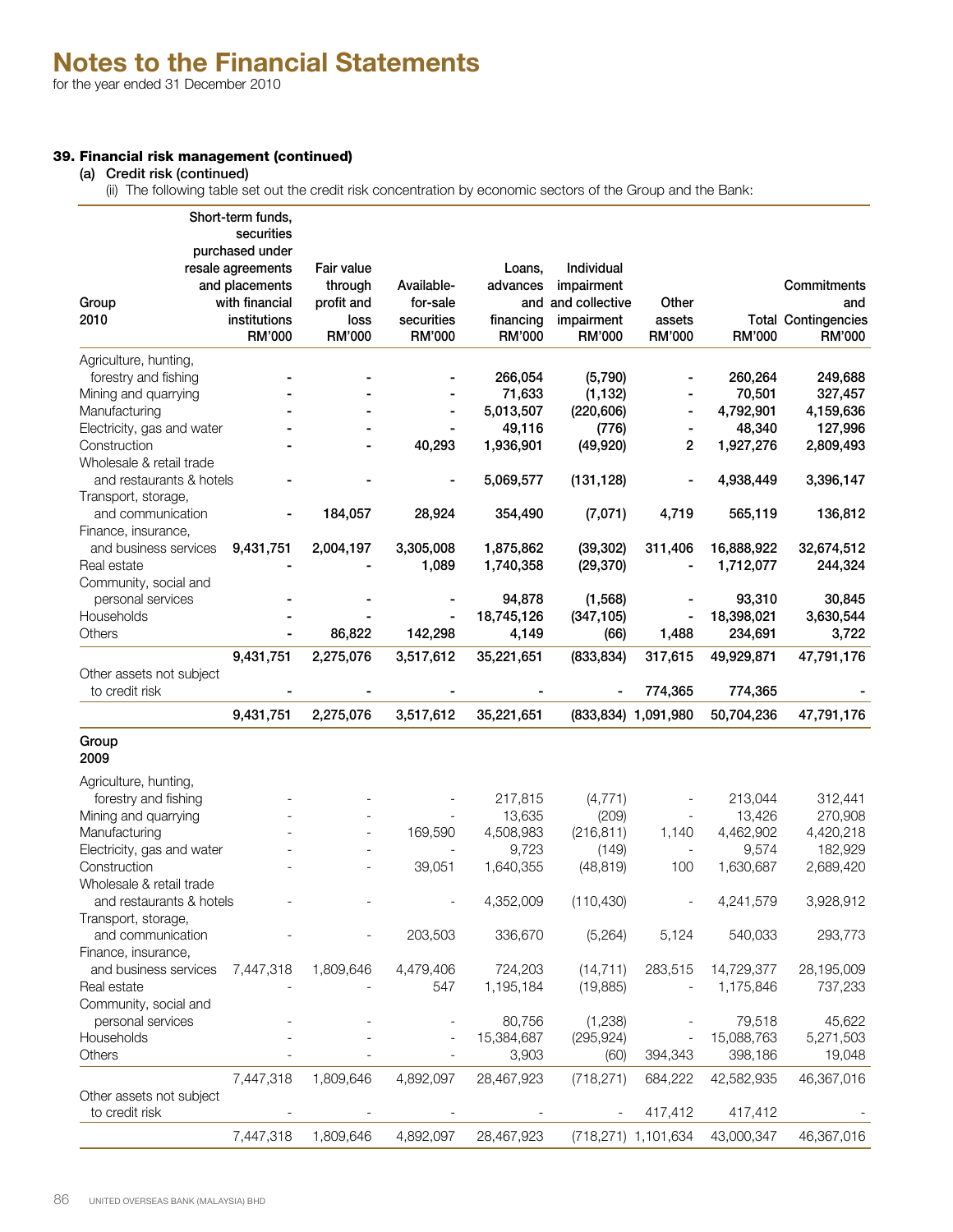# 39. Financial risk management (continued)

|  |  |  | (a) Credit risk (continued) |  |
|--|--|--|-----------------------------|--|
|--|--|--|-----------------------------|--|

|                            | Short-term funds, |            |            |            |                |         |            |                            |
|----------------------------|-------------------|------------|------------|------------|----------------|---------|------------|----------------------------|
|                            | securities        |            |            |            |                |         |            |                            |
|                            | purchased under   |            |            |            |                |         |            |                            |
|                            | resale agreements | Fair value |            | Loans,     | Individual     |         |            |                            |
|                            | and placements    | through    | Available- | advances   | impairment     |         |            | Commitments                |
| <b>Bank</b>                | with financial    | profit and | for-sale   | and        | and collective | Other   |            | and                        |
| 2010                       | institutions      | loss       | securities | financing  | impairment     | assets  |            | <b>Total Contingencies</b> |
|                            | RM'000            | RM'000     | RM'000     | RM'000     | RM'000         | RM'000  | RM'000     | RM'000                     |
| Agriculture, hunting,      |                   |            |            |            |                |         |            |                            |
| forestry and fishing       |                   |            |            | 266,054    | (5,790)        |         | 260,264    | 249,688                    |
| Mining and quarrying       |                   |            |            | 71,633     | (1, 132)       |         | 70,501     | 327,457                    |
| Manufacturing              |                   |            |            | 5,013,507  | (220, 606)     |         | 4,792,901  | 4,159,636                  |
| Electricity, gas and water |                   |            |            | 49,116     | (776)          |         | 48,340     | 127,996                    |
| Construction               |                   |            | 40,293     | 1,936,901  | (49, 920)      | 2       | 1,927,276  | 2,809,493                  |
| Wholesale & retail trade   |                   |            |            |            |                |         |            |                            |
| and restaurants & hotels   |                   |            |            | 5,069,577  | (131, 128)     |         | 4,938,449  | 3,396,147                  |
| Transport, storage,        |                   |            |            |            |                |         |            |                            |
| and communication          |                   | 184,057    | 28,924     | 354,490    | (7,071)        | 4,719   | 565,119    | 136,812                    |
| Finance, insurance,        |                   |            |            |            |                |         |            |                            |
| and business services      | 9,431,751         | 2,004,197  | 3,305,008  | 2,056,077  | (39, 302)      | 311,406 | 17,069,137 | 32,674,512                 |
| Real estate                |                   |            | 1,089      | 1,740,358  | (29, 370)      |         | 1,712,077  | 244,324                    |
| Community, social and      |                   |            |            |            |                |         |            |                            |
| personal services          |                   |            |            | 94,878     | (1, 568)       |         | 93,310     | 30,845                     |
| Households                 |                   |            |            | 18,745,126 | (347, 105)     |         | 18,398,021 | 3,630,544                  |
| <b>Others</b>              |                   | 86,822     | 142,298    | 4,149      | (66)           | 1,488   | 234,691    | 3,722                      |
|                            | 9,431,751         | 2,275,076  | 3,517,612  | 35,401,866 | (833, 834)     | 317,615 | 50,110,086 | 47,791,176                 |
| Other assets not           |                   |            |            |            |                |         |            |                            |
| subject to credit risk     |                   |            |            |            |                | 543,550 | 543,550    |                            |
|                            |                   |            |            |            |                |         |            |                            |
|                            | 9,431,751         | 2,275,076  | 3,517,612  | 35,401,866 | (833, 834)     | 861,165 | 50,653,636 | 47,791,176                 |
| <b>Bank</b>                |                   |            |            |            |                |         |            |                            |
| 2009                       |                   |            |            |            |                |         |            |                            |
| Agriculture, hunting,      |                   |            |            |            |                |         |            |                            |
| forestry and fishing       |                   |            |            | 217,815    | (4, 771)       |         | 213,044    | 312,441                    |
| Mining and quarrying       |                   |            |            | 13,635     | (209)          |         | 13,426     | 270,908                    |
| Manufacturing              |                   |            | 169,590    | 4,508,983  | (216, 811)     | 1,140   | 4,462,902  | 4,420,218                  |
| Electricity, gas and water |                   |            |            | 9,723      | (149)          |         | 9,574      | 182,929                    |
| Construction               |                   |            | 39,051     | 1,640,355  | (48, 819)      | 100     | 1,630,687  | 2,689,420                  |
| Wholesale & retail trade   |                   |            |            |            |                |         |            |                            |
| and restaurants & hotels   |                   |            |            | 4,352,009  | (110, 430)     |         | 4,241,579  | 3,928,912                  |
| Transport, storage,        |                   |            |            |            |                |         |            |                            |
| and communication          |                   |            | 203,503    | 336,670    | (5,264)        | 5,124   | 540,033    | 293,773                    |
| Finance, insurance,        |                   |            |            |            |                |         |            |                            |
| and business services      | 7,447,318         | 1,809,646  | 4,479,406  | 899,963    | (14, 711)      | 283,515 | 14,905,137 | 28,195,009                 |
| Real estate                |                   |            | 547        | 1,195,184  | (19, 885)      |         | 1,175,846  | 737,233                    |
| Community, social and      |                   |            |            |            |                |         |            |                            |
| personal services          |                   |            |            | 80,756     | (1,238)        |         | 79,518     | 45,622                     |
| Households                 |                   |            |            | 15,384,687 | (295, 924)     |         | 15,088,763 | 5,271,503                  |
| Others                     |                   |            |            | 3,903      | (60)           | 358,252 | 362,095    | 19,048                     |
|                            |                   |            |            |            |                |         |            |                            |
|                            | 7,447,318         | 1,809,646  | 4,892,097  | 28,643,683 | (718, 271)     | 648,131 | 42,722,604 | 46,367,016                 |
| Other assets not           |                   |            |            |            |                |         |            |                            |
| subject to credit risk     |                   |            |            |            |                | 247,847 | 247,847    |                            |
|                            | 7,447,318         | 1,809,646  | 4,892,097  | 28,643,683 | (718, 271)     |         |            | 46,367,016                 |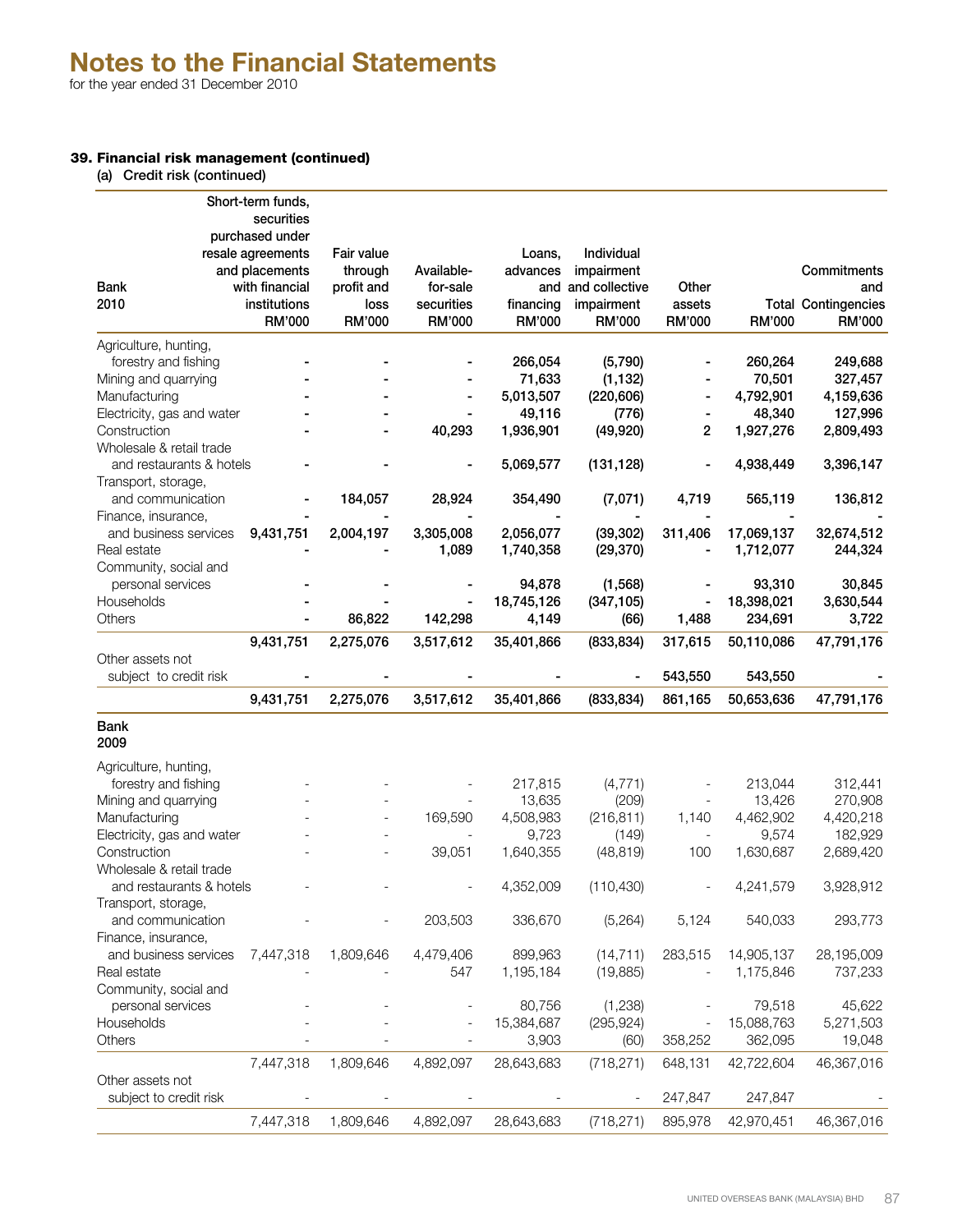# 39. Financial risk management (continued)

#### (a) Credit risk (continued)

# (iii) Credit quality of gross loans and debt securities

Gross loans are graded in accordance with BNM Guideline as follows:

|                 |               | 2010           |  |  |
|-----------------|---------------|----------------|--|--|
|                 |               | Group and Bank |  |  |
|                 | <b>RM'000</b> | <b>RM'000</b>  |  |  |
| Passed          | 34,110,635    | 34,290,850     |  |  |
| Special mention | 241,447       | 241,447        |  |  |
| Substandard     | 603,501       | 603,501        |  |  |
| Doubtful        | 25,272        | 25,272         |  |  |
| Loss            | 240,795       | 240,795        |  |  |
|                 | 35,221,650    | 35,401,865     |  |  |

# (iv) Ageing analysis of past due and impaired assets

|                     |               | 2010          |  |  |  |
|---------------------|---------------|---------------|--|--|--|
|                     | Past due      |               |  |  |  |
|                     | but not       | Impaired      |  |  |  |
|                     | impaired      |               |  |  |  |
| Group and Bank      | <b>RM'000</b> | <b>RM'000</b> |  |  |  |
| Current             | ۰             | 21,328        |  |  |  |
| Within 90 days      | 1,549,148     | 47,012        |  |  |  |
| Over 90 to 180 days | -             | 126,438       |  |  |  |
| Over 180 days       | ۰             | 674,790       |  |  |  |
|                     | 1,549,148     | 869,568       |  |  |  |

Included in the financial assets that are neither past due nor impaired as at 31 December 2010 were the renegotiated financial assets of RM290,516,000.

# (v) Past due and impaired assets analysed by industry

|                                                   |               | 2010          |               |
|---------------------------------------------------|---------------|---------------|---------------|
|                                                   | Past due      |               |               |
|                                                   | but not       |               | Individual    |
|                                                   | impaired      | Impaired      | impairment    |
| Group and Bank                                    | <b>RM'000</b> | <b>RM'000</b> | <b>RM'000</b> |
| Agriculture, hunting, forestry and fishing        | 2,563         | 1,866         | 1,609         |
| Manufacturing                                     | 310,233       | 308,353       | 143,617       |
| Construction                                      | 106,835       | 42,198        | 19,609        |
| Wholesale & retail trade and restaurants & hotels | 173,194       | 127,356       | 51,801        |
| Transport, storage and communication              | 18,373        | 2,916         | 1,490         |
| Finance, insurance and business services          | 47,525        | 20,306        | 6,906         |
| Real estate                                       | 43,833        | 14,310        | 1,886         |
| Community, social and personal services           | 13,526        | 2,482         | 69            |
| Households of which:                              |               |               |               |
| - purchase of residential properties              | 651,318       | 276,543       | 29,023        |
| - purchase of non residential properties          | 69,608        | 14,587        | 1,284         |
| - others                                          | 112,140       | 58,651        | 21,269        |
|                                                   | 1,549,148     | 869,568       | 278,563       |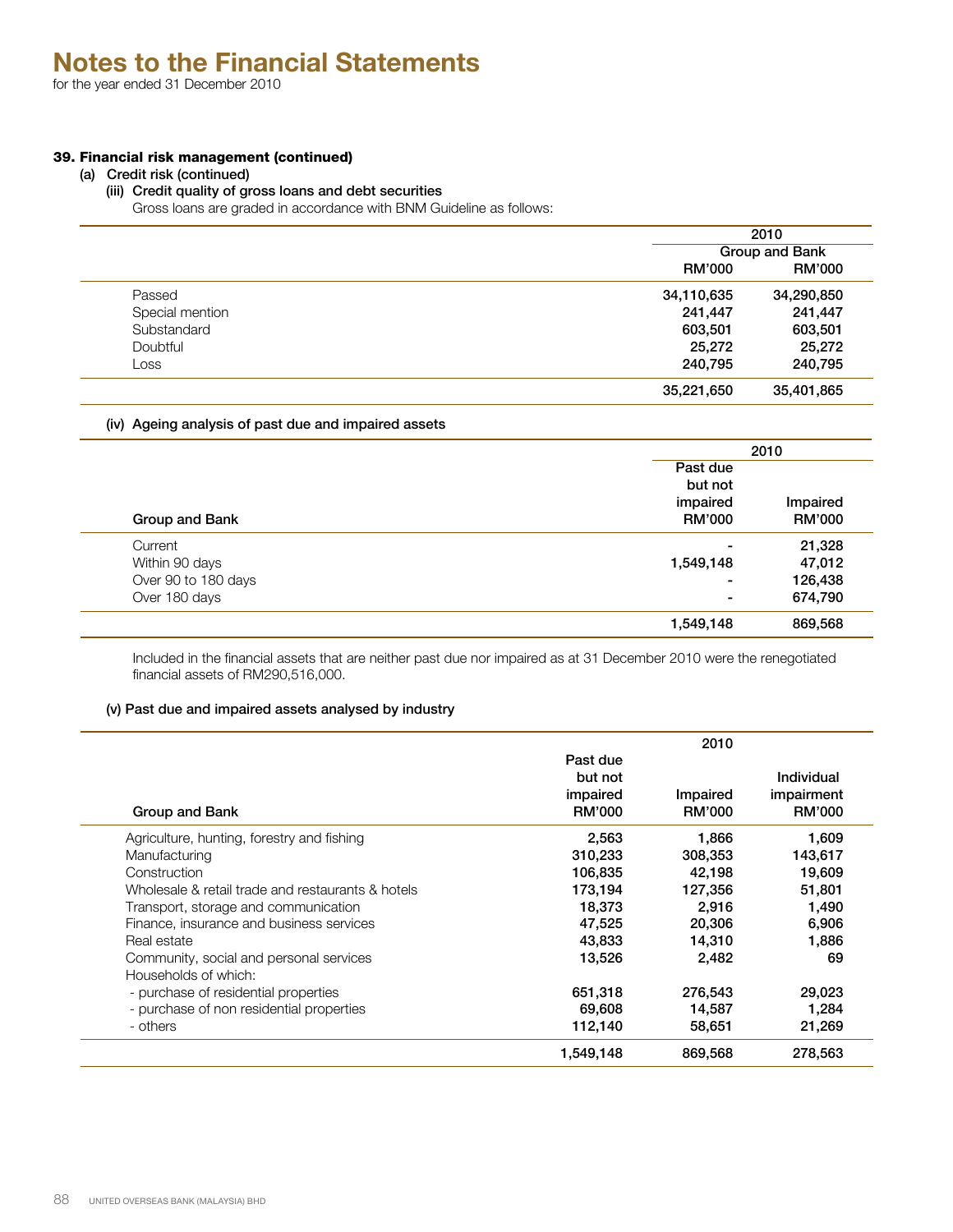# 39. Financial risk management (continued)

#### (a) Credit risk (continued)

(vi) Security coverage of impaired assets

Gross loans are graded in accordance with BNM Guideline as follows:

| Group and Bank                                                 | 2010<br><b>RM'000</b> |
|----------------------------------------------------------------|-----------------------|
| Secured impaired assets                                        | 556,334               |
| Unsecured impaired assets                                      | 313,234               |
|                                                                | 869,568               |
| Estimated fair value of collateral for secured impaired assets |                       |
| Properties                                                     | 555,411               |
| Marketable securities, fixed deposits and others               | 923                   |
|                                                                | 556,334               |

# (b) Market risk

# (i) Foreign exchange risk

Foreign exchange risk is the risk to earnings and value of financial instruments arising from adverse fluctuations in foreign exchange rates, caused by fundamental and economic factors.

The Bank's foreign exchange exposures arise mainly from its foreign exchange position-taking or proprietary business, and customer facilitation business. To mitigate foreign currency risk, the Bank predominately uses foreign currency outright forward and swap contracts to hedge its foreign exchange exposures.

Foreign exchange risk is managed through market risk processes, risk limits and policies as approved by the Executive Committee. The limits, procedures and policies, such as the level of exposure by currency in total for both overnight and intra-day positions, are independently monitored by Market Risk Control.

# (ii) Interest rate risk

Interest rate risk is the impact to earnings and economic value of the Bank due to fluctuations in interest rates.

Interest rate exposure arises from the differences in the maturities and repricing dates of assets, liabilities and off-balance sheet items. These mismatches are actively monitored and managed as part of the overall interest rate risk management process which is conducted in accordance with the Bank's policies as approved by the Board.

The economic value of equity ("EVE") sensitivity at 100 and 200 basis points parallel interest rate shocks were negative RM26 million and RM48 million (2009: negative RM33 million and RM64 million) respectively. This is computed on the banking book for major currencies (Ringgit Malaysia and US dollar). The reported figures are based on the worst case of an upward and downward parallel movement of the yield curve. The repricing profile of loans and deposits that do not have maturity dates are generally based on the earliest possible repricing dates taking into account the notice period to be served to customers.

# (iii) Liquidity risk

Liquidity risk is the risk that the Bank is unable to meet its financial obligations as and when they fall due, such as upon maturity of deposits and draw-down of loans.

The Bank manages liquidity risk in accordance with the liquidity framework approved by the Asset and Liability Committee ("ALCO") and which are also adequate to meet the requirements under Bank Negara Malaysia's New Liquidity Framework. This framework comprises policies, controls and limits. These controls and policies include setting of cash flow mismatch limits, monitoring of liquidity early warning indicators, stress test analysis of cash flows in liquidity crisis scenarios and establishment of a comprehensive contingency funding plan. The Bank is also required by the respective local regulators to maintain a certain percentage of its liability base in the form of cash and other liquid assets as a buffer against unforeseen liquidity requirements. The main objectives are honouring all cash outflow commitments on an on-going basis, satisfying statutory liquidity and reserve requirements, and avoiding raising funds at market premiums or through forced sale of assets.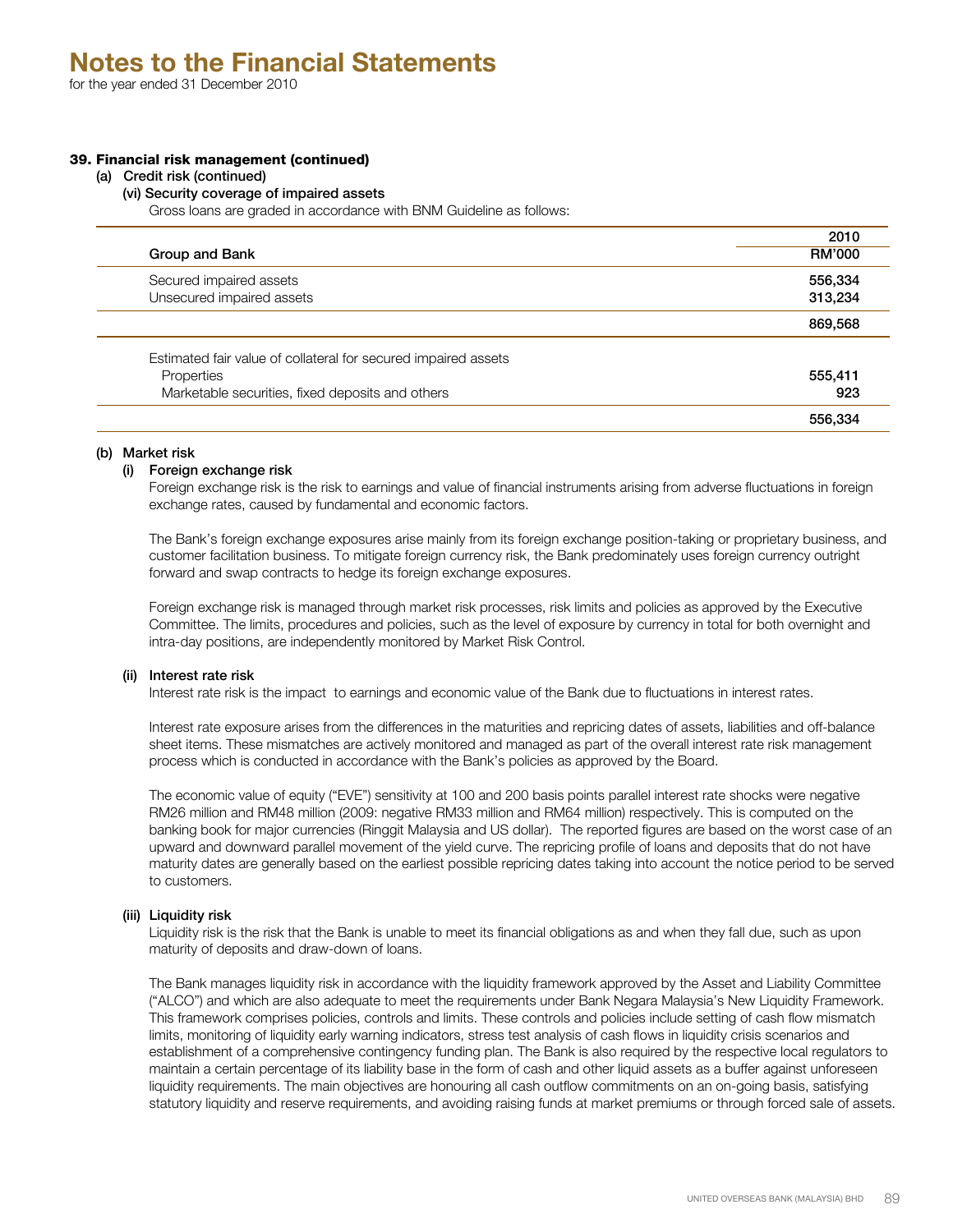# 39. Financial risk management (continued)

#### (iii) Liquidity risk (continued)

(a) The following table shows the maturity analysis of the Bank's assets and liabilities based on remaining contractual maturities. The contractual maturity profile often does not reflect the actual behavioural patterns. In particular, the Bank has a significant amount of "core deposits" of non-bank customers which are contractually at call (included in the "Up to 3 months" time band) but historically a stable source of long-term funding for the Bank.

| Group<br>2010                    | Up to 3<br>months | $3$ to $6$<br>months | 6 to 12<br>months | $1$ to 5<br>years    | years         | Over 5 Non-specific<br>maturity | Total         |
|----------------------------------|-------------------|----------------------|-------------------|----------------------|---------------|---------------------------------|---------------|
|                                  | <b>RM'000</b>     | <b>RM'000</b>        | <b>RM'000</b>     | <b>RM'000</b>        | <b>RM'000</b> | <b>RM'000</b>                   | <b>RM'000</b> |
| Assets                           |                   |                      |                   |                      |               |                                 |               |
| Cash and short-term funds        | 8,550,571         |                      |                   |                      |               | 720,318                         | 9,270,889     |
| Securities purchased under       |                   |                      |                   |                      |               |                                 |               |
| resale agreement                 | 149,973           |                      |                   |                      |               |                                 | 149,973       |
| Deposits and placements with     |                   |                      |                   |                      |               |                                 |               |
| financial institutions           |                   |                      | 10,889            |                      |               |                                 | 10,889        |
| Financial assets at fair value   |                   |                      |                   |                      |               |                                 |               |
| through profit and loss          | 1,680,135         | 130,351              | 12,786            | 502,314              |               |                                 | 2,325,586     |
| Available-for-sale securities    | 1,411,430         | 269,907              | 382,761           | 1,414,871            | 441,635       | 19,897                          | 3,940,501     |
| Loans, advances and financing    | 8,676,333         | 2,213,851            | 2,124,074         | 9,718,202            | 26,967,527    |                                 | 49,699,987    |
| Derivative financial assets      |                   |                      |                   |                      |               | 244,248                         | 244,248       |
| Other assets                     | 5,954             |                      |                   | 187                  |               | 820,529                         | 826,670       |
|                                  | 20,474,396        | 2,614,109            | 2,530,510         | 11,635,574           | 27,409,162    | 1,804,992                       | 66,468,743    |
| Liabilities                      |                   |                      |                   |                      |               |                                 |               |
| Deposits from customers          | 33,253,082        | 2,286,827            | 3,038,807         | 266,783              | 93,552        | 25,785                          | 38,964,836    |
| Deposits and placements of banks |                   |                      |                   |                      |               |                                 |               |
| and other financial institutions | 2,712,118         | 14,611               | 34,234            | 177,387              | 886,375       | 78,329                          | 3,903,054     |
| Bills and acceptances payables   | 2,028,299         | 25,586               |                   |                      |               | 225,333                         | 2,279,218     |
| Amount due to Cagamas            | 1,022             | 1,034                | 31,288            |                      |               |                                 | 33,344        |
| Derivative financial liabilities |                   |                      |                   |                      |               | 337,928                         | 337,928       |
| Other liabilities                |                   |                      |                   |                      |               | 585,281                         | 585,281       |
| Subordinated bonds               | 12,100            |                      | 12,300            | 585,367              |               |                                 | 609,767       |
|                                  | 38,006,621        | 2,328,058            | 3,116,629         | 1,029,537            | 979,927       | 1,252,656                       | 46,713,428    |
| Net maturity mismatches          | (17, 532, 225)    | 286,051              |                   | (586,119) 10,606,037 | 26,429,235    |                                 |               |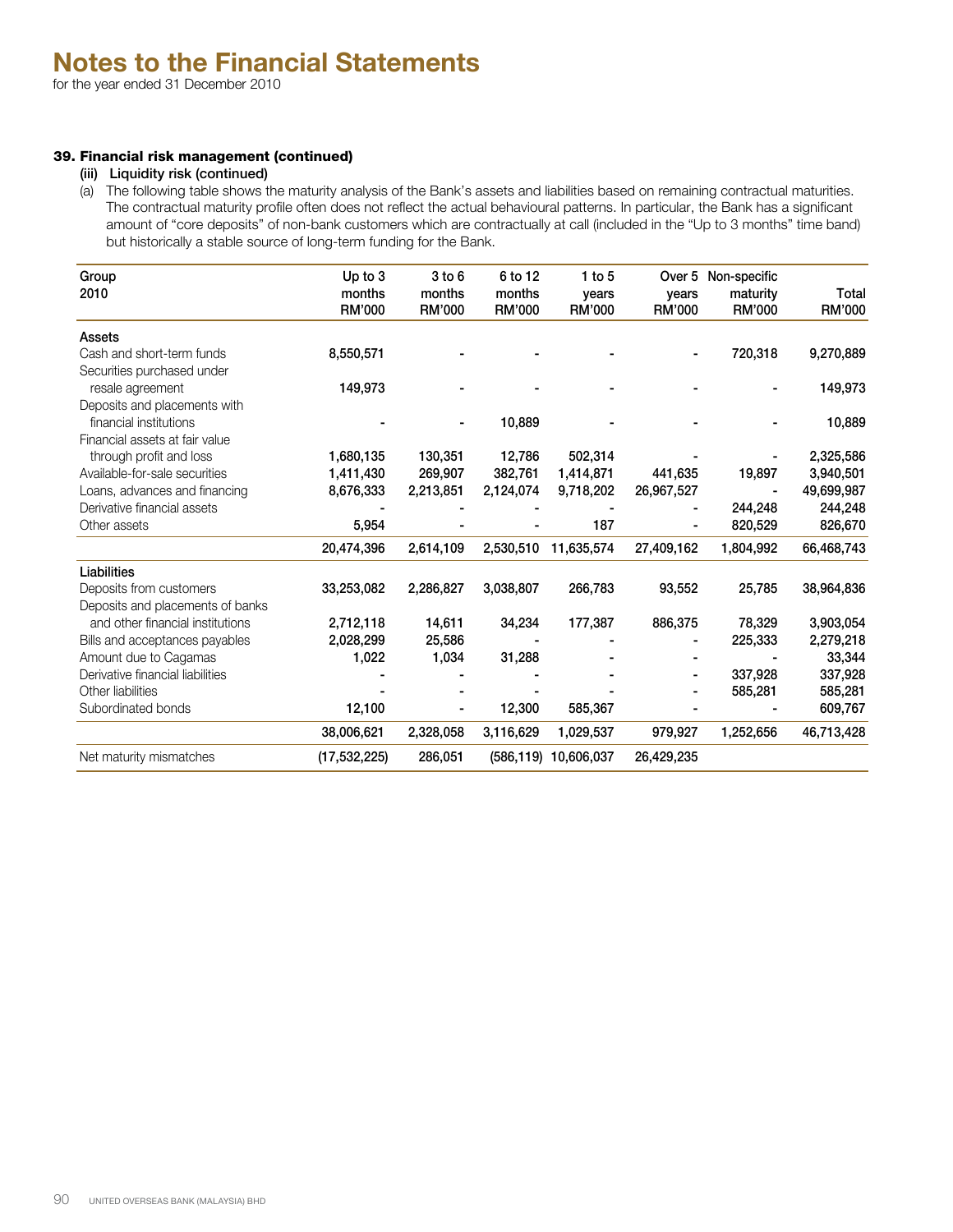# 39. Financial risk management (continued)

(iii) Liquidity risk (continued)

| <b>Bank</b><br>2010              | Up to 3<br>months | $3$ to $6$<br>months | 6 to 12<br>months | 1 to $5$<br>years | Over 5<br>vears | Non-specific<br>maturity | Total      |
|----------------------------------|-------------------|----------------------|-------------------|-------------------|-----------------|--------------------------|------------|
|                                  | <b>RM'000</b>     | RM'000               | RM'000            | RM'000            | <b>RM'000</b>   | RM'000                   | RM'000     |
| Assets                           |                   |                      |                   |                   |                 |                          |            |
| Cash and short-term funds        | 8,550,571         |                      |                   |                   |                 | 720,318                  | 9,270,889  |
| Securities purchased under       |                   |                      |                   |                   |                 |                          |            |
| resale agreement                 | 149,973           |                      |                   |                   |                 |                          | 149,973    |
| Deposits and placements with     |                   |                      |                   |                   |                 |                          |            |
| financial institutions           |                   |                      | 10,889            |                   |                 |                          | 10,889     |
| Financial assets at fair value   |                   |                      |                   |                   |                 |                          |            |
| through profit and loss          | 1,680,135         | 130,351              | 12,786            | 502,314           |                 |                          | 2,325,586  |
| Available-for-sale securities    | 1,411,430         | 269,907              | 382,761           | 1,414,871         | 441,635         | 19,897                   | 3,940,501  |
| Loans, advances and financing    | 8,856,548         | 2,213,851            | 2,124,074         | 9,718,202         | 26,967,527      |                          | 49,880,202 |
| Derivative financial assets      |                   |                      |                   |                   |                 | 244,248                  | 244,248    |
| Other assets                     | 5,954             |                      |                   | 187               |                 | 589,714                  | 595,855    |
|                                  | 20,654,611        | 2,614,109            | 2,530,510         | 11,635,574        | 27,409,162      | 1,574,177                | 66,418,143 |
| Liabilities                      |                   |                      |                   |                   |                 |                          |            |
| Deposits from customers          | 33,267,547        | 2,286,827            | 3,038,807         | 266,783           | 93,552          | 25,785                   | 38,979,301 |
| Deposits and placements of banks |                   |                      |                   |                   |                 |                          |            |
| and other financial institutions | 2,712,544         | 14,611               | 34,234            | 177,387           | 886,375         | 78,329                   | 3,903,480  |
| Bills and acceptances payables   | 2,028,299         | 25,586               |                   |                   |                 | 225,333                  | 2,279,218  |
| Amount due to Cagamas            | 1,022             | 1,034                | 31,288            |                   |                 |                          | 33,344     |
| Derivative financial liabilities |                   |                      |                   |                   |                 | 337,928                  | 337,928    |
| Other liabilities                |                   |                      |                   |                   |                 | 584,410                  | 584,410    |
| Subordinated bonds               | 12,100            |                      | 12,300            | 585,367           |                 |                          | 609,767    |
|                                  | 38,021,512        | 2,328,058            | 3,116,629         | 1,029,537         | 979,927         | 1,251,785                | 46,727,448 |
| Net maturity mismatches          | (17, 366, 901)    | 286,051              | (586, 119)        | 10,606,037        | 26,429,235      |                          |            |

The Bank is subject to liquidity requirements to support calls under outstanding contingent liabilities and undrawn credit facility commitments as disclosed in Notes 36. These have been incorporated in the net off-balance sheet position for year ended 31 December 2010. The total outstanding contractual amounts of these items do not represent future cash requirements since the Bank expects many of these contingent liabilities and commitments (such as direct credit substitutes and undrawn credit facilities) to expire without being called or drawn upon, and many of the contingent liabilities (such as letters of credit) are reimbursable by customers.

In the previous financial year, the Group and the Bank's disclosure on exposure to liquidity risk was based on discounted contractual terms whereas under the new FRS7 disclosure, the Group and the Bank's liquidity risk as at 31 December 2010 was based on contractual undiscounted repayment obligation.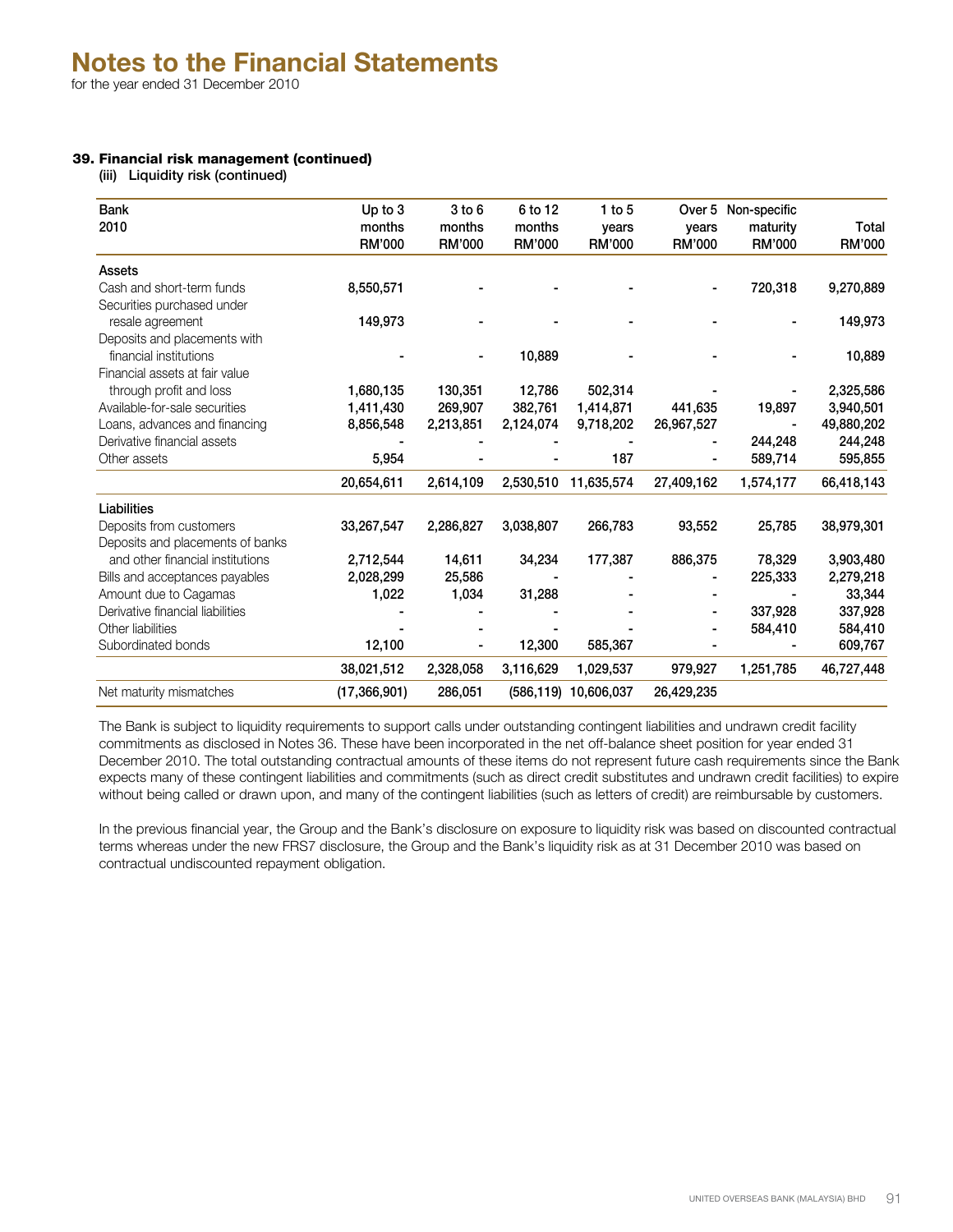#### 39. Financial risk management (continued)

#### (iv) Value-at risk

The Group adopts a daily Value-at-Risk ("VaR") to estimate market risk within a 99% confidence interval using the historical simulation method. This methodology does not make assumptions on the distribution of returns and the correlations between risk classes. The method assumes that possible future changes in market rates may be implied by observed historical market movements. The level of VaR is dependent on the exposures, as well as market prices and volatilities. The table below shows the VaR profile by risk classes.

|                              | Year end<br>RM'million | High<br><b>RM'million</b> | Low<br>RM'million | Average<br><b>RM'million</b> |
|------------------------------|------------------------|---------------------------|-------------------|------------------------------|
| 2010                         |                        |                           |                   |                              |
| Interest rate                | 693                    | 3,247                     | 497               | 1,272                        |
| Foreign Exchange             | 553                    | 1,575                     | 81                | 455                          |
| Basis Swap Spread            | 596                    | 4,457                     | 523               | 1,781                        |
| <b>Total Diversified VAR</b> | 876                    | 5,982                     | 700               | 2,196                        |
| 2009                         |                        |                           |                   |                              |
| Interest rate                | 2,543                  | 2,872                     | 840               | 1,606                        |
| Foreign Exchange             | 808                    | 1.421                     | 33                | 257                          |
| Basis Swap Spread            | 1.224                  | 5,562                     | 1.222             | 3,462                        |
| <b>Total Diversified VAR</b> | 2,361                  | 7,602                     | 1,543             | 4,287                        |

# 40. Segment information

# Operating segment

The following segment information has been prepared in accordance with FRS 8 Operating Segments, which defines the requirements for the disclosure of financial information of an entity's operating segments. It is prepared on the basis of the "management approach", which requires presentation of the segments on the basis of internal reports about the components of the entity which are regularly reviewed by the chief operating decision-maker in order to allocate resources to a segment and to assess its performance. The Group's businesses are organised into the following four segments based on the types of products and services that it provides:

# Retail

Retail segment covers Consumer, Privilege and Business Banking. Consumer Banking serves the individual customers, while Business Banking serves small enterprises with a wide range of products and services, including deposits, loans, investments, credit and debit cards and insurance products. Privilege Banking provides an extended range of financial services, including wealth management and restricted products such as structured notes, funds of hedge funds, and high net worth insurance plans to the wealthy and affluent customers.

# Institutional Financial Services ("IFS")

IFS segment encompasses Commercial Banking, Corporate Banking, Corporate Finance, Debt Capital Markets and Private Banking. Commercial Banking serves the medium and large enterprises, while Corporate Banking serves large local corporations, government linked companies and agencies, including non-bank financial institutions. Both Commercial Banking and Corporate Banking provide customers with a broad range of products and services that include current accounts, deposits, lending, asset finance, ship finance, trade finance, structured finance, cash management and cross-border payments. Corporate Finance provides services that include lead managing and underwriting equity offerings and corporate advisory services. Debt Capital Markets specialises in solution-based structures to meet clients' financing requirements in structuring, underwriting and arranging syndicated loans for general corporate needs, leveraged buy-outs, project and structured finance, and underwriting and lead managing bond issues. Private Banking caters to the high net worth individuals and accredited investors, offering financial and portfolio planning, including investment management, asset management and estate planning.

# Global Markets and Investment Management ("GMIM")

GMIM segment provides a comprehensive range of treasury products and services, including foreign exchange, money market, fixed income, derivatives, margin trading, futures broking, gold products, as well as an array of structured products. It is a dominant player in treasury instruments as well as a provider of banknote services in the country. It also engages in asset management, proprietary investment activities and management of excess liquidity and capital funds.

# **Others**

The others segment includes property-related activities, insurance businesses and income and expenses not attributable to other operating segments.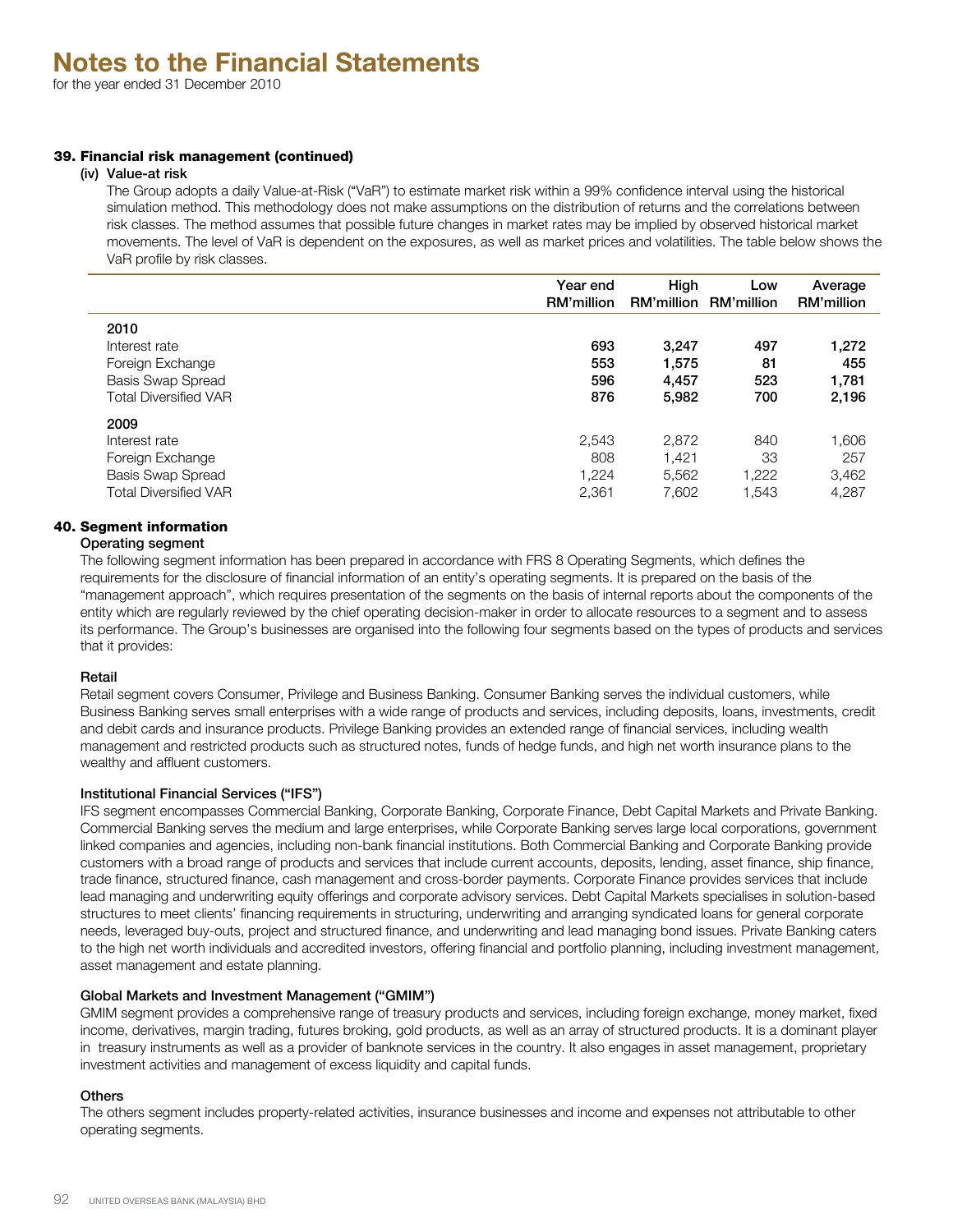# 40. Segment information (continued)

Operating segment (continued)

| Group<br>2010                             | Retail<br><b>RM'000</b> | <b>IFS</b><br><b>RM'000</b> | <b>GMIM</b><br><b>RM'000</b> | <b>Others</b><br><b>RM'000</b> | Elimination<br><b>RM'000</b> | Total<br><b>RM'000</b> |
|-------------------------------------------|-------------------------|-----------------------------|------------------------------|--------------------------------|------------------------------|------------------------|
| Operating income                          | 875,730                 | 451,365                     | 144,398                      | 139,923                        | (21, 512)                    | 1,589,904              |
| Other operating expense                   | (161, 998)              | (30, 152)                   | (16, 877)                    | (403, 366)                     | 21,555                       | (590, 838)             |
| Allowance for impairment on               |                         |                             |                              |                                |                              |                        |
| Loans, advances and financing             | (16, 712)               | (68, 523)                   |                              | (120, 240)                     |                              | (205, 475)             |
| Allowance made for                        |                         |                             |                              |                                |                              |                        |
| Commitments and contingencies             | (27)                    | 6,575                       |                              |                                |                              | 6,548                  |
| Share of profit of associate (net of tax) |                         |                             |                              | 29,816                         |                              | 29,816                 |
| Profit before taxation                    | 696,993                 | 359,265                     | 127,521                      | (353, 867)                     | 43                           | 829,955                |
| Gross Ioans                               | 22,600,814              | 12,799,842                  | 1,198                        | 11                             | (180, 215)                   | 35,221,650             |
| Deposits from customers                   | 19,267,401              | 8,033,855                   | 11,421,430                   | 242,150                        |                              | 38,964,836             |
| Group<br>2009                             |                         |                             |                              |                                |                              |                        |
| Operating income                          | 745,100                 | 343,775                     | 105,699                      | 163,051                        | (7, 312)                     | 1,350,313              |
| Other operating expense                   | (126, 504)              | (17, 618)                   | (15,682)                     | (342, 142)                     | (97)                         | (502, 043)             |
| Allowance for impairment on               |                         |                             |                              |                                |                              |                        |
| Loans, advances and financing             | (57, 717)               | (85, 943)                   |                              | (7,067)                        |                              | (150, 727)             |
| Allowance made for                        |                         |                             |                              |                                |                              |                        |
| Commitments and contingencies             | (5)                     | (3,842)                     |                              |                                |                              | (3, 847)               |
| Share of loss of associate (net of tax)   |                         |                             |                              | (5, 214)                       |                              | (5, 214)               |
| Profit before taxation                    | 560,874                 | 236,372                     | 90,017                       | (191, 372)                     | (7, 409)                     | 688,482                |
| Gross Ioans                               | 18,669,421              | 9,974,262                   |                              | $\overline{\phantom{a}}$       | (175, 760)                   | 28,467,923             |
| Deposits from customers                   | 17,442,279              | 6,639,672                   | 7,062,784                    | 412,739                        |                              | 31,557,474             |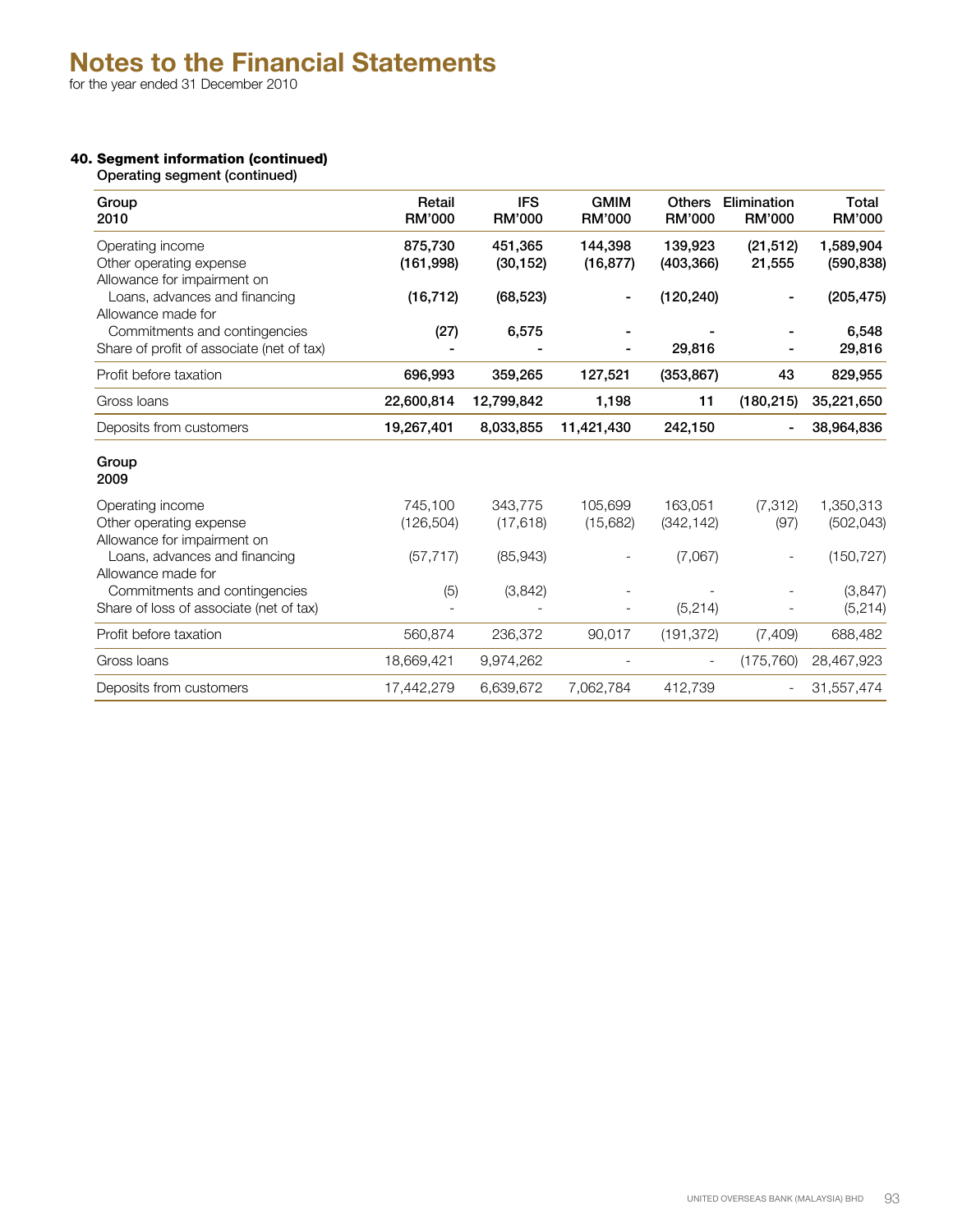# 41. Capital management and capital adequacy

The Group's capital management objective is to maintain an optimal level of capital. Policies are set to ensure that the capital maintained is adequate to support business growth, taking into consideration regulatory requirements, the underlying risk the Group's business and other factors such as rating targets. The policies endorsed by the Board of Directors are overseen by senior management.

The Group computes capital adequacy ratios in accordance with Bank Negara Malaysia's guideline.

|                                                                   | Group         |               |               | Bank          |
|-------------------------------------------------------------------|---------------|---------------|---------------|---------------|
|                                                                   | 2010          | 2009          | 2010          | 2009          |
|                                                                   | <b>RM'000</b> | <b>RM'000</b> | <b>RM'000</b> | <b>RM'000</b> |
| Tier I capital                                                    |               |               |               |               |
| Paid-up share capital                                             | 470,000       | 470,000       | 470,000       | 470,000       |
| Share premium                                                     | 322,555       | 322,555       | 322,555       | 322,555       |
| Retained profits                                                  | 2,754,586     | 2,132,238     | 2,762,763     | 2,175,633     |
| Statutory reserve                                                 | 470,000       | 470,000       | 470,000       | 470,000       |
| Less: Deferred tax assets                                         | (148, 576)    | (135,666)     | (148, 602)    | (135, 677)    |
|                                                                   | 3,868,565     | 3,259,127     | 3,876,716     | 3,302,511     |
| Tier II capital                                                   |               |               |               |               |
| Subordinated bonds                                                | 500,000       |               | 500,000       |               |
| RM collective impairment                                          |               |               |               |               |
| (proportion of Standardised Approach's RWA)                       | 95,275        |               | 91,670        |               |
| Surplus of total Eligible Provisions over total Expected Loss     |               |               |               |               |
| (IRB approach)                                                    | 112,163       |               | 112,163       |               |
| Collective impairment for losses on loans, advances and financing | ۰             | 434,669       |               | 434,669       |
|                                                                   | 707,438       | 434,669       | 703,833       | 434,669       |
| <b>Total capital</b>                                              | 4,576,003     | 3,693,796     | 4,580,549     | 3,737,180     |
| Less: Investment in subsidiaries                                  |               |               | (50)          | (51)          |
| Capital base                                                      | 4,576,003     | 3,693,796     | 4,580,499     | 3,737,129     |
|                                                                   |               |               |               |               |

#### (a) The capital adequacy ratios of the Group and Bank are as follows:

|                                                         | Group  |        | <b>Bank</b> |        |
|---------------------------------------------------------|--------|--------|-------------|--------|
|                                                         | 2010   | 2009   | 2010        | 2009   |
| Core capital ratio                                      | 14.77% | 13.25% | 14.92%      | 13.49% |
| Risk-weighted capital ratio                             | 17.47% | 15.02% | 17.63%      | 15.26% |
| Core capital ratio (net of proposed dividends)          | 13.99% | 13.14% | $14.14\%$   | 13.37% |
| Risk-weighted capital ratio (net of proposed dividends) | 16.69% | 14.91% | 16.85%      | 15.15% |

For the financial year ended 31 December 2010, the capital ratios are computed in accordance with the Basel II IRB approach. The comparative figures were computed based on Basel I.

# (b) Analysis of gross risk-weighted assets in the various categories of risk-weights is as follows:

|                                        | Group                 | Bank           |                       |                       |
|----------------------------------------|-----------------------|----------------|-----------------------|-----------------------|
|                                        | 2010<br><b>RM'000</b> | 2009<br>RM'000 | 2010<br><b>RM'000</b> | 2009<br><b>RM'000</b> |
| Total RWA for credit risk              | 22,565,776            |                | 23,888,430 22,390,278 | 23,785,088            |
| Total RWA for market risk              | 523,537               | 597.641        | 523,537               | 597.641               |
| Total RWA for operational risk         | 2,527,863             | -              | 2,527,863             |                       |
| Large Exposure for Equity Holdings RWA | 427.009               | 106.752        | 427.009               | 106.752               |
| Additional RWA due to Capital floor    | 142.638               |                | 106.316               |                       |
|                                        | 26.186.823            |                | 24,592,823 25,975,003 | 24,489,481            |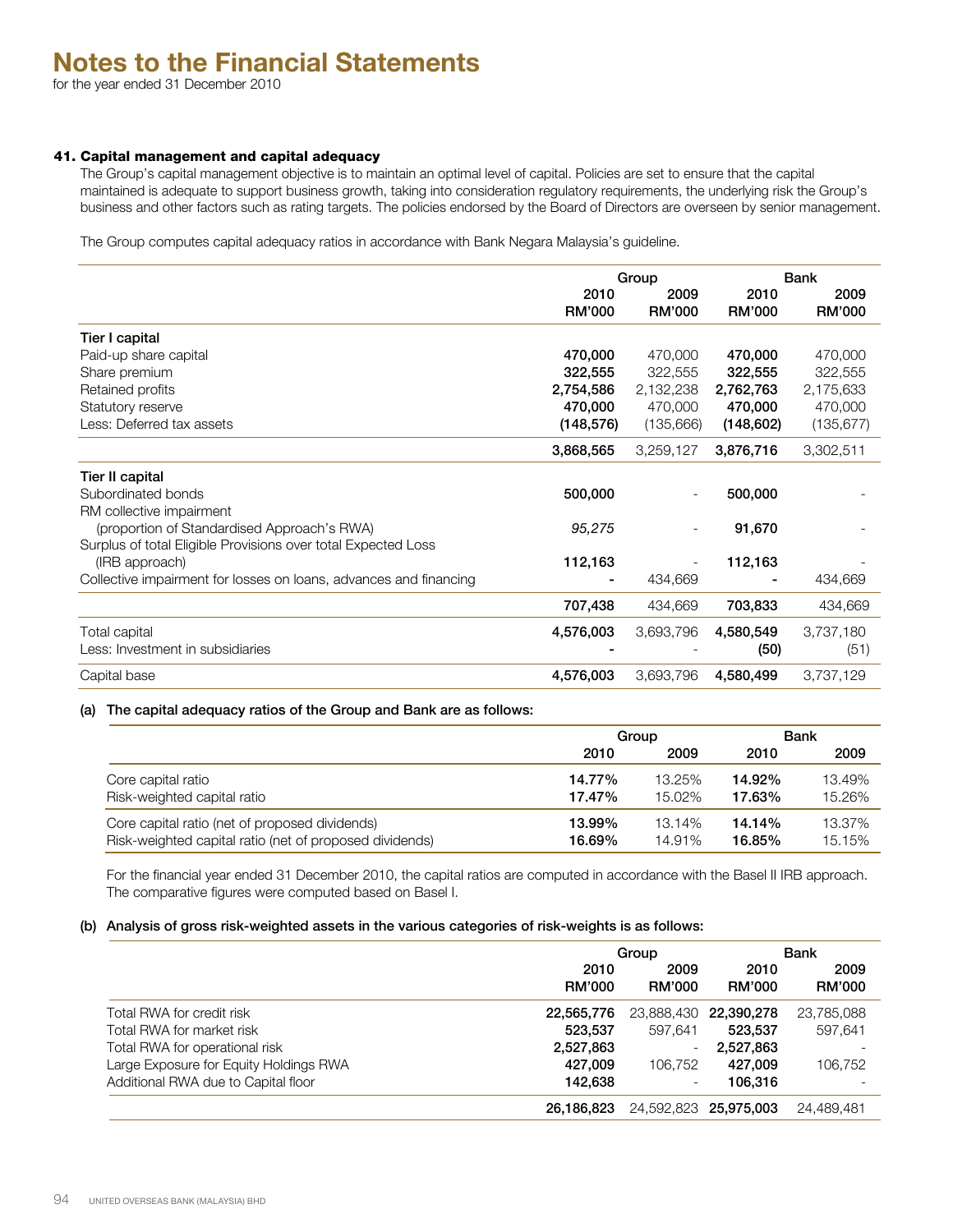42. Credit exposure arising from credit transactions with connected parties

|                                                                                                            | 2010      | 2009    |
|------------------------------------------------------------------------------------------------------------|-----------|---------|
| Outstanding credit exposures with connected parties<br>(RM'000)                                            | 375,983   | 284.094 |
| Percentage of outstanding credit exposures to connected<br>parties as proportion of total credit exposures | 0.740%    | 2.800%  |
| Percentage of outstanding credit exposures to connected<br>parties which is impaired or in default         | $0.000\%$ | 0.001%  |

The credit exposures above are derived based on Bank Negara Malaysia's revised guidelines on Credit Transaction and Exposure with Connected Parties, which is effective from 1 January 2008.